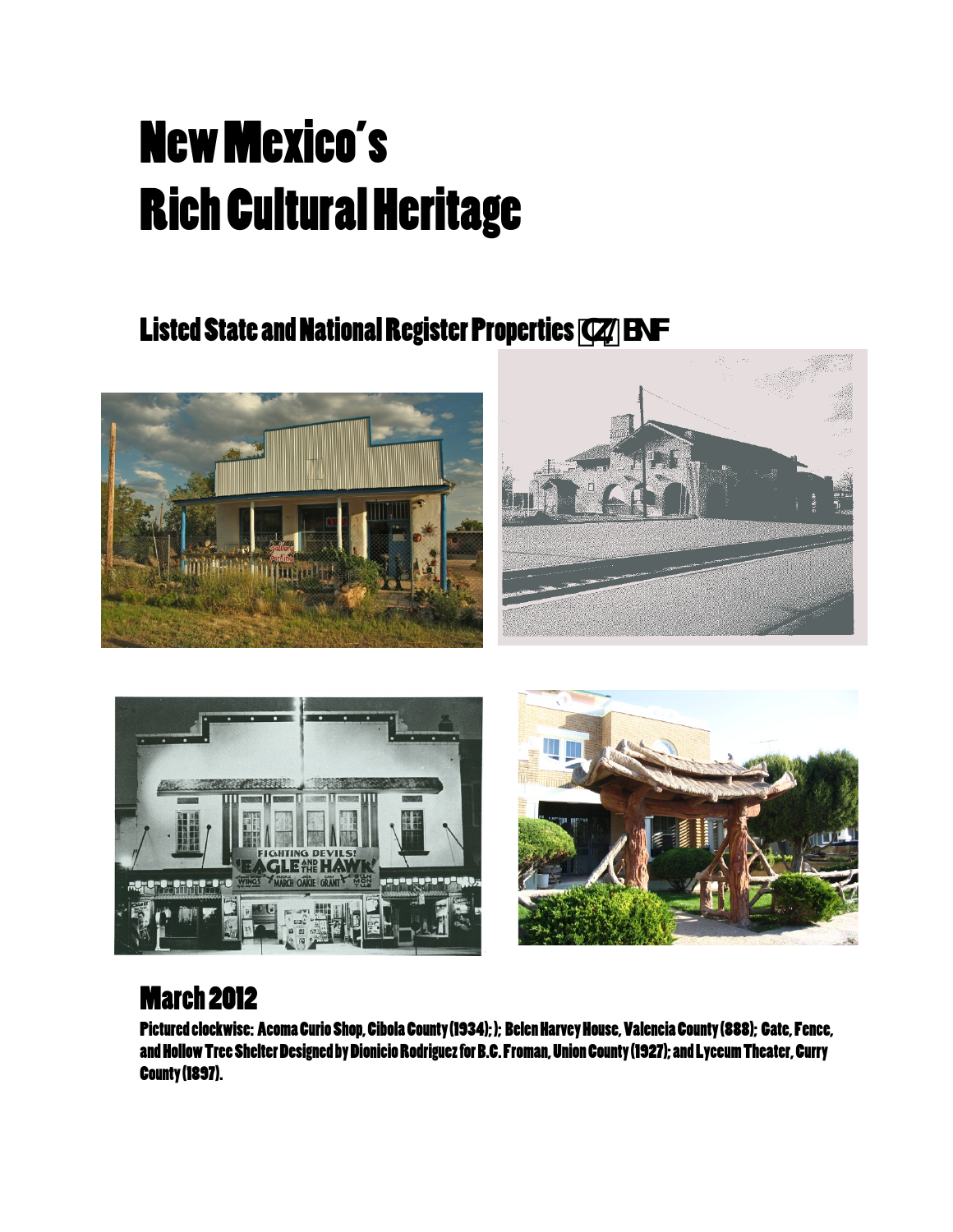Section 1: Arranged by Name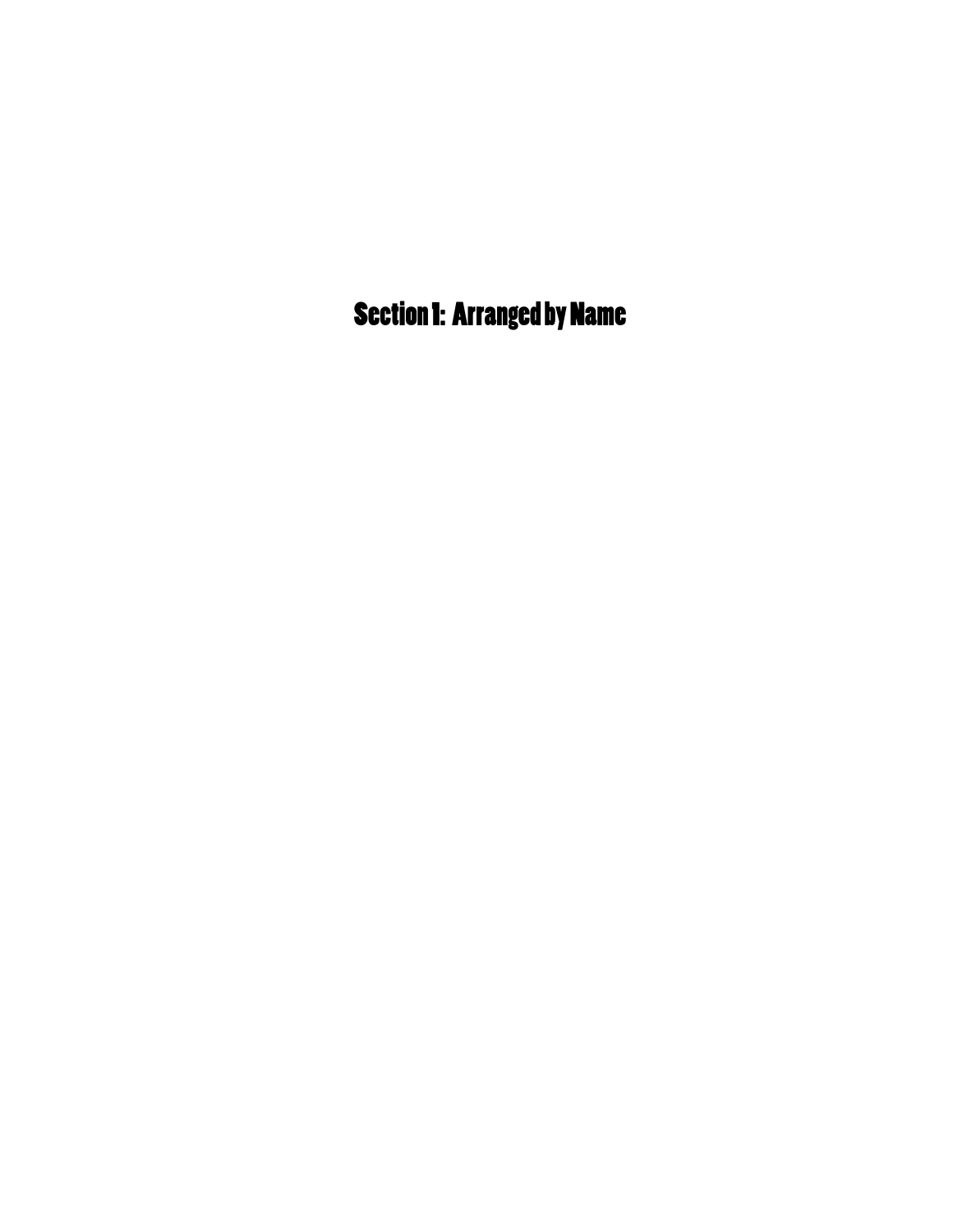## Section 1: Arranged by Name

| Name Of Property                                               | File# | County     | City               | <b>SR Date</b> | <b>NR Date</b> |
|----------------------------------------------------------------|-------|------------|--------------------|----------------|----------------|
| Abenicio Salazar National Register<br><b>Historic District</b> | 743   | Sandoval   | Bernalillo         | 8/24/1979      | 6/6/1980       |
| Abeytia Avenue, 212-214 East                                   | 600   | Socorro    | Socorro            | 1/20/1978      |                |
| Abeytia Avenue, 216 East                                       | 601   | Socorro    | Socorro            | 1/20/1978      |                |
| Abeytia Block                                                  | 506   | Socorro    | Socorro            | 6/3/1977       |                |
| Abeytia, Aniceto, House (303 Eaton<br>Avenue)                  | 605   | Socorro    | Socorro            | 1/20/1978      | 2/20/1991      |
| Abiquiu Archeological District (LA<br>275 and LA 4934)         | 859   | Rio Arriba | Abiquiu            | 3/12/1982      | 12/7/1982      |
| Abiquiu Canyon Archeological District                          | 1397  | Rio Arriba | Abiquiu            | 7/17/1987      |                |
| Abo Elementary School and Fallout<br>Shelter                   | 1781  | Eddy       | Artesia            | 7/16/1999      | 9/29/1999      |
| Abo Mission Ruin NHL                                           | 1     | Torrance   | Scholle            |                | 10/15/1966     |
| Abraham, David, House                                          | 185   | Grant      | <b>Silver City</b> | 5/22/1970      |                |
| Abrams, H. D., House                                           | 876   | San Juan   | Aztec              | 6/4/1982       | 2/21/1985      |
| Acequia Madre                                                  | 1094  | San Miguel | Las Vegas          | 8/17/1984      | 3/19/1987      |
| Acequia Madre (east portion)                                   | 205   | Santa Fe   | Santa Fe           | 12/18/1970     |                |
| Acequia Madre Elementary School                                | 1903  | Santa Fe   | Santa Fe           | 12/8/2006      |                |
| Ackley, Harry Francis, House                                   | 1210  | Otero      | Alamogordo         | 11/22/1985     |                |
| <b>Acklin Store</b>                                            | 1425  | Grant      | San Lorenzo        | 3/4/1988       | 5/16/1988      |
| Acoma Curio Shop                                               | 1934  | Cibola     | San Fidel          | 12/12/2008     | 10/7/2009      |
| Acoma Pueblo NHL                                               | 18    | Cibola     | Acoma Pueblo       |                | 10/15/1966     |
| Acord, John, House                                             | 997   | Eddy       | Artesia            | 12/16/1983     | 3/2/1984       |
| Adams Canyon Site (LA 55824)                                   | 1351  | Rio Arriba | Blanco             | 10/24/1986     | 1/21/1987      |
| Administration Building (ENMU)                                 | 1468  | Roosevelt  | Portales           | 7/8/1988       | 9/22/1988      |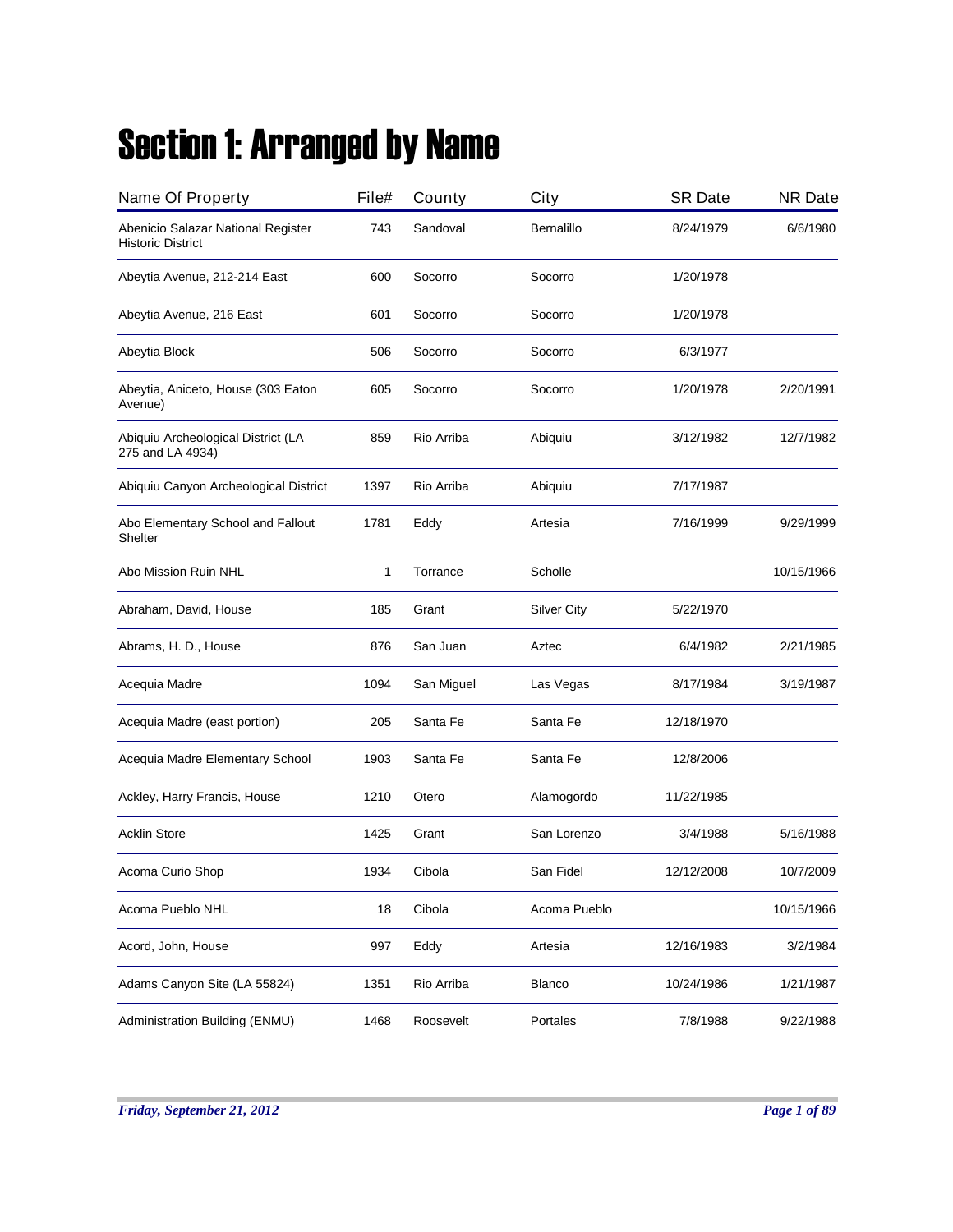| Name Of Property                                  | File# | County     | City                         | <b>SR Date</b> | <b>NR Date</b> |
|---------------------------------------------------|-------|------------|------------------------------|----------------|----------------|
| Administration Building (NMSVH)                   | 1473  | Otero      | Alamogordo                   | 7/8/1988       | 5/16/1989      |
| Adolfo Canyon Site (LA 5665)                      | 1341  | Rio Arriba | Blanco                       | 10/24/1986     | 1/21/1987      |
| Agriculture Building, New Mexico<br>State Fair    | 1492  | Bernalillo | Albuquerque                  | 11/4/1988      |                |
| Agua Fria Street, 518                             | 815   | Santa Fe   | Santa Fe                     | 4/3/1981       |                |
| Agua Fria Street, 532-538                         | 805   | Santa Fe   | Santa Fe                     | 4/3/1981       |                |
| Agua Fria Street, 714                             | 821   | Santa Fe   | Santa Fe                     | 4/3/1981       |                |
| Agua Fria Street, 733                             | 813   | Santa Fe   | Santa Fe                     | 4/3/1981       |                |
| Aguayo Family Homestead                           | 1747  | Lincoln    | Nogal                        | 9/17/1999      | 12/28/1995     |
| Ailman, H. B., House                              | 186   | Grant      | <b>Silver City</b>           | 5/22/1970      | 5/12/1975      |
| Air Science Building (NMSU)                       | 1456  | Dona Ana   | Las Cruces                   | 7/8/1988       | 5/16/1989      |
| Ake Site                                          | 424   | Catron     | Datil                        | 12/19/1975     | 4/2/1976       |
| Alameda School Site                               | 1235  | Bernalillo | Alameda                      | 2/28/1986      |                |
| Alameda-Depot Historic District                   | 773   | Dona Ana   | Las Cruces                   | 8/29/1980      | 4/11/1985      |
| Alamo Hueco Ruin                                  | 1329  | Hidalgo    | Alamo Hueco                  | 10/24/1986     | 1/23/1993      |
| Alamo School Pueblo Site                          | 778   | Socorro    | Magdalena                    | 9/16/1980      |                |
| Alamo Springs Stage Station                       | 172   | Otero      | Alamo Mt.                    | 4/24/1970      |                |
| Alamogordo Site                                   | 152   | Otero      | Alamogordo                   | 3/20/1970      | 4/13/1998      |
| Alamogordo U. S. Post Office                      | 1793  | Otero      | Alamogordo                   | 4/7/2000       | 5/18/2000      |
| Alamogordo Woman's Club                           | 1831  | Otero      | Alamogordo                   | 6/13/2003      | 8/4/2003       |
| Alamosa Ranch House and<br><b>Blacksmith Shop</b> | 1023  | Sierra     | <b>Truth or Consequences</b> | 6/8/1984       |                |
| Alarid, Jose, House                               | 354   | Santa Fe   | Santa Fe                     | 12/6/1974      |                |
| Alarid, Ricardo, House                            | 1022  | Santa Fe   | Santa Fe                     | 6/8/1984       | 8/30/1984      |
| Albuquerque High School, Old                      | 508   | Bernalillo | Albuquerque                  | 6/3/1977       |                |
| Albuquerque Historic District, Old                | 749   | Bernalillo | Albuquerque                  | 10/26/1979     |                |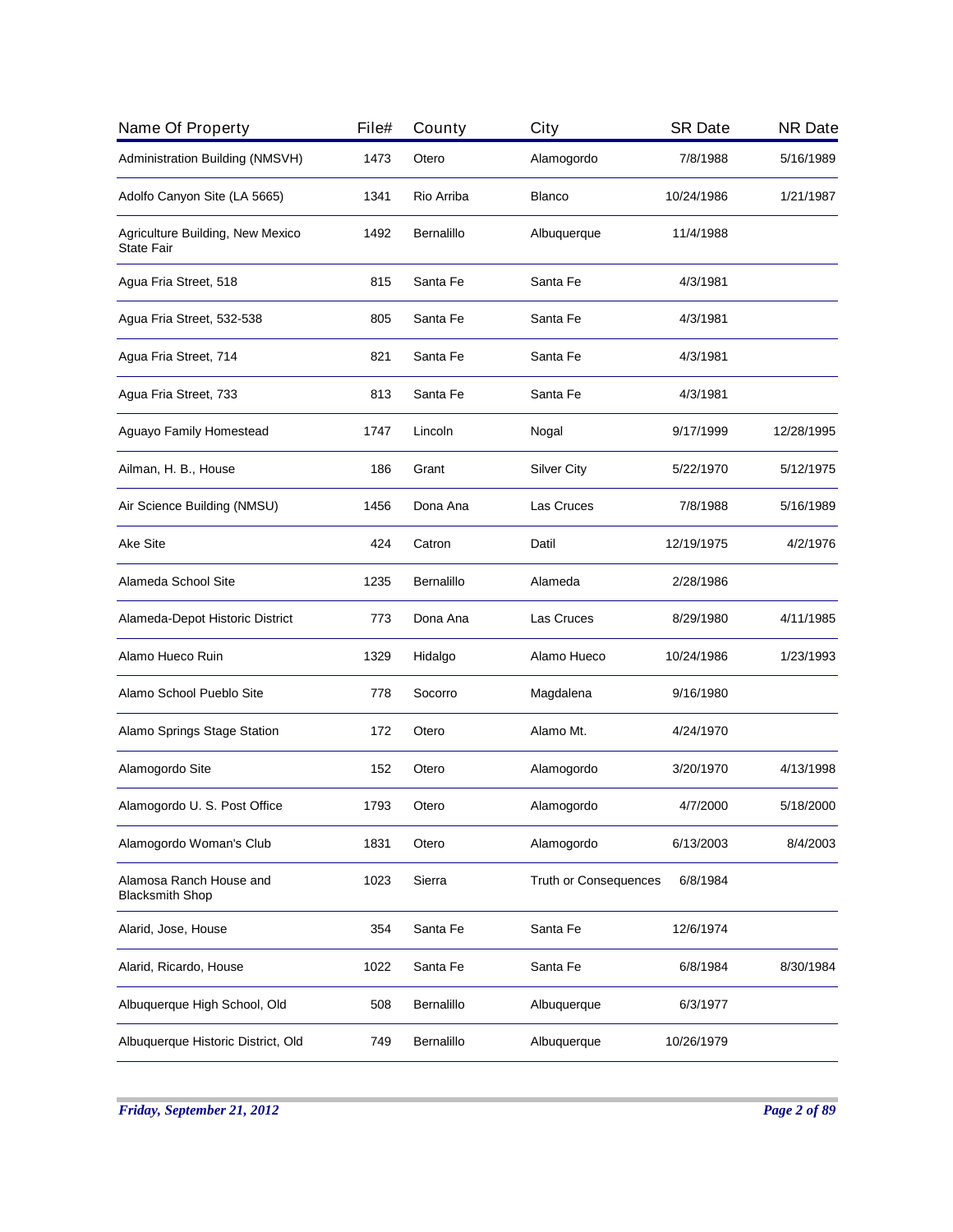| Name Of Property                                                 | File# | County            | City        | <b>SR Date</b> | <b>NR Date</b> |
|------------------------------------------------------------------|-------|-------------------|-------------|----------------|----------------|
| Albuquerque Indian School<br>Employees' Dorm #232                | 843   | Bernalillo        | Albuquerque | 10/23/1981     | 7/26/1982      |
| Albuquerque Indian School<br>Gymnasium #210 (REMOVED SR &<br>NR) | 840   | Bernalillo        | Albuquerque | 10/23/1981     | 7/26/1982      |
| Albuquerque Indian School Health<br>Services #233                | 844   | Bernalillo        | Albuquerque | 10/23/1981     |                |
| Albuquerque Indian School Home<br>Ec. #211 (REMOVED SR)          | 841   | Bernalillo        | Albuquerque | 10/23/1981     |                |
| Albuquerque Indian School UNM<br>Lodge #219 (REMOVED SR & NR)    | 842   | Bernalillo        | Albuquerque | 10/23/1981     | 7/26/1982      |
| Albuquerque Municipal Airport<br>Building, Old                   | 482   | Bernalillo        | Albuquerque | 12/3/1976      | 5/5/1989       |
| Albuquerque Public Library, Old                                  | 395   | Bernalillo        | Albuquerque | 7/25/1975      |                |
| Albuquerque Veterans Admin. Med.<br>Cent. Hist. Dist.            | 926   | Bernalillo        | Albuquerque | 8/25/1983      | 8/19/1983      |
| <b>Alcove Site</b>                                               | 1764  | Rio Arriba        | Coyote      |                | 12/20/1993     |
| Aldo Leopold Neighborhood Historic<br><b>District</b>            | 1818  | <b>Bernalillo</b> | Albuquerque | 8/16/2002      | 10/16/2002     |
| Alert-Hatcher Building                                           | 1601  | Sierra            | Hillsboro   | 11/18/1994     | 4/20/1995      |
| Allen, W. P., House (REMOVED SR)                                 | 943   | <b>Bernalillo</b> | Albuquerque | 8/25/1983      |                |
| <b>Allison Dormitory</b>                                         | 1026  | Santa Fe          | Santa Fe    | 8/17/1984      | 11/29/1984     |
| Alto Street, 508                                                 | 819   | Santa Fe          | Santa Fe    | 4/3/1981       |                |
| Altrurian Library                                                | 1906  | San Juan          | Aztec       | 4/13/2007      |                |
| Alvarado Hotel Complex (REMOVED<br><b>SR &amp; NR)</b>           | 53    | Bernalillo        | Albuquerque | 5/23/1969      |                |
| Alvarez-Briggs House                                             | 621   | Socorro           | Socorro     | 3/31/1978      |                |
| Amador Building                                                  | 44    | Dona Ana          | Las Cruces  | 3/21/1969      |                |
| American Diversion Dam                                           | 714   | Dona Ana          | El Paso     | 6/22/1979      |                |
| American Hotel                                                   | 878   | San Juan          | Aztec       | 6/4/1982       | 2/21/1985      |
| Amistad Gymnasium and School                                     | 1622  | Union             | Amistad     | 1/26/1996      | 3/15/1996      |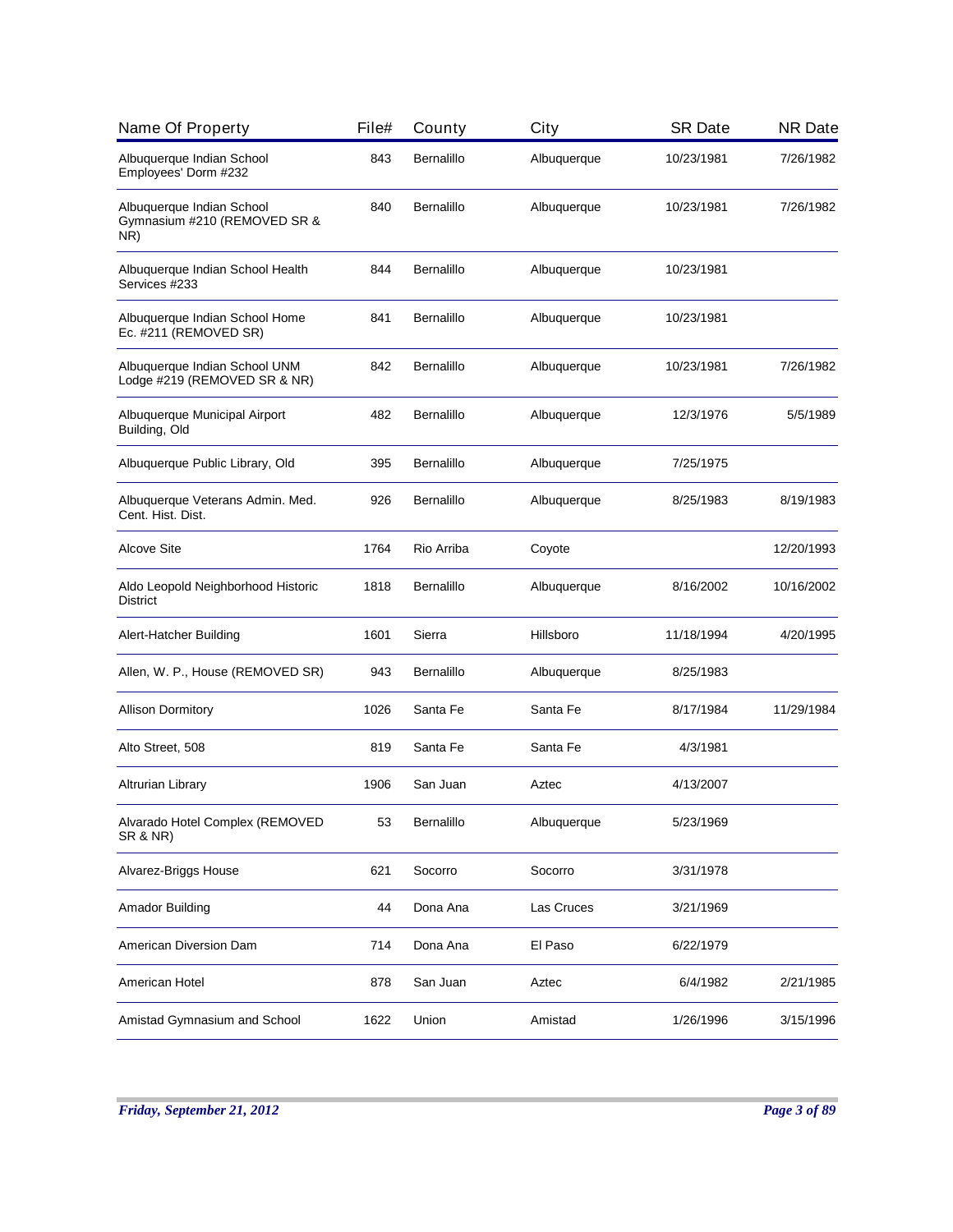| Amoxiumqua Ruin                                                   | 968  | Sandoval        |                      |            |            |
|-------------------------------------------------------------------|------|-----------------|----------------------|------------|------------|
|                                                                   |      |                 | Jemez Springs        | 10/25/1983 | 5/21/1984  |
| Anasazi Comms. in Cibolan Cult.<br>Area W. Cent. NM               | 1721 | <b>McKinley</b> | Zuni                 | 9/12/1986  |            |
| Anasazi Sites within the Chacoan<br><b>Interaction Sphere</b>     | 657  | Socorro         | Multiple             |            | 10/10/1980 |
| Anaya, Gavino, House                                              | 933  | Bernalillo      | Albuquerque          | 8/25/1983  | 2/9/1984   |
| Ancho Railroad Depot                                              | 399  | Lincoln         | Ancho                | 8/22/1975  |            |
| Andazola, Trinidad, House                                         | 1435 | Grant           | Dwyer (Faywood P.O.) | 3/4/1988   | 5/16/1988  |
| Anderson Basin NHL                                                | 2    | Roosevelt       | Portales             |            | 10/15/1966 |
| Andrews Building                                                  | 1616 | San Juan        | Farmington           | 10/20/1995 |            |
| <b>Andrews National Register</b><br><b>Archeological District</b> | 691  | <b>McKinley</b> | Prewitt              | 7/28/1978  | 5/17/1979  |
| Angel, Arturo, House                                              | 1043 | San Miguel      | Las Vegas            | 8/17/1984  | 9/26/1985  |
| Animas Phase Sites of Hidalgo<br>County, New Mexico               | 1719 | Hidalgo         | Multiple             |            | 1/28/1993  |
| Anson Flats Apartments (REMOVED<br>SR)                            | 329  | Bernalillo      | Albuquerque          | 6/28/1974  |            |
| Anton Chico de Abajo National<br>Register Historic District       | 1176 | Guadalupe       | Anton Chico          | 9/20/1985  | 9/29/1986  |
| Anton Chico Land Grant                                            | 1779 | Guadalupe       | Anton Chico          |            | 9/29/1986  |
| Apache Canyon Railroad Bridge                                     | 541  | Santa Fe        | Lamy                 | 12/9/1977  | 4/27/1979  |
| Apache Creek Ruin                                                 | 92   | Catron          | Apache Creek         | 9/12/1969  |            |
| Appelzoller, Jacob, House                                         | 1798 | Dona Ana        | La Mesa              | 11/17/2000 |            |
| AR 03-08-03-195                                                   | 1744 | Eddy            | Queen                | 7/16/1999  | 11/24/1995 |
| AR-03-08-01-051                                                   | 1749 | Lincoln         | <b>White Oaks</b>    | 9/17/1999  | 8/28/1990  |
| AR-03-08-01-052                                                   | 1750 | Lincoln         | <b>White Oaks</b>    | 9/17/1999  | 8/28/1990  |
| AR-03-08-02-409                                                   | 1756 | Otero           | Timberon             |            | 4/13/1998  |
| AR-03-08-02-415                                                   | 1757 | Otero           | Timberon             |            | 4/13/1998  |
| AR-03-08-03-128                                                   | 1746 | Otero           | Queen                | 7/16/1999  | 11/24/1995 |

*Friday, September 21, 2012 Page 4 of 89*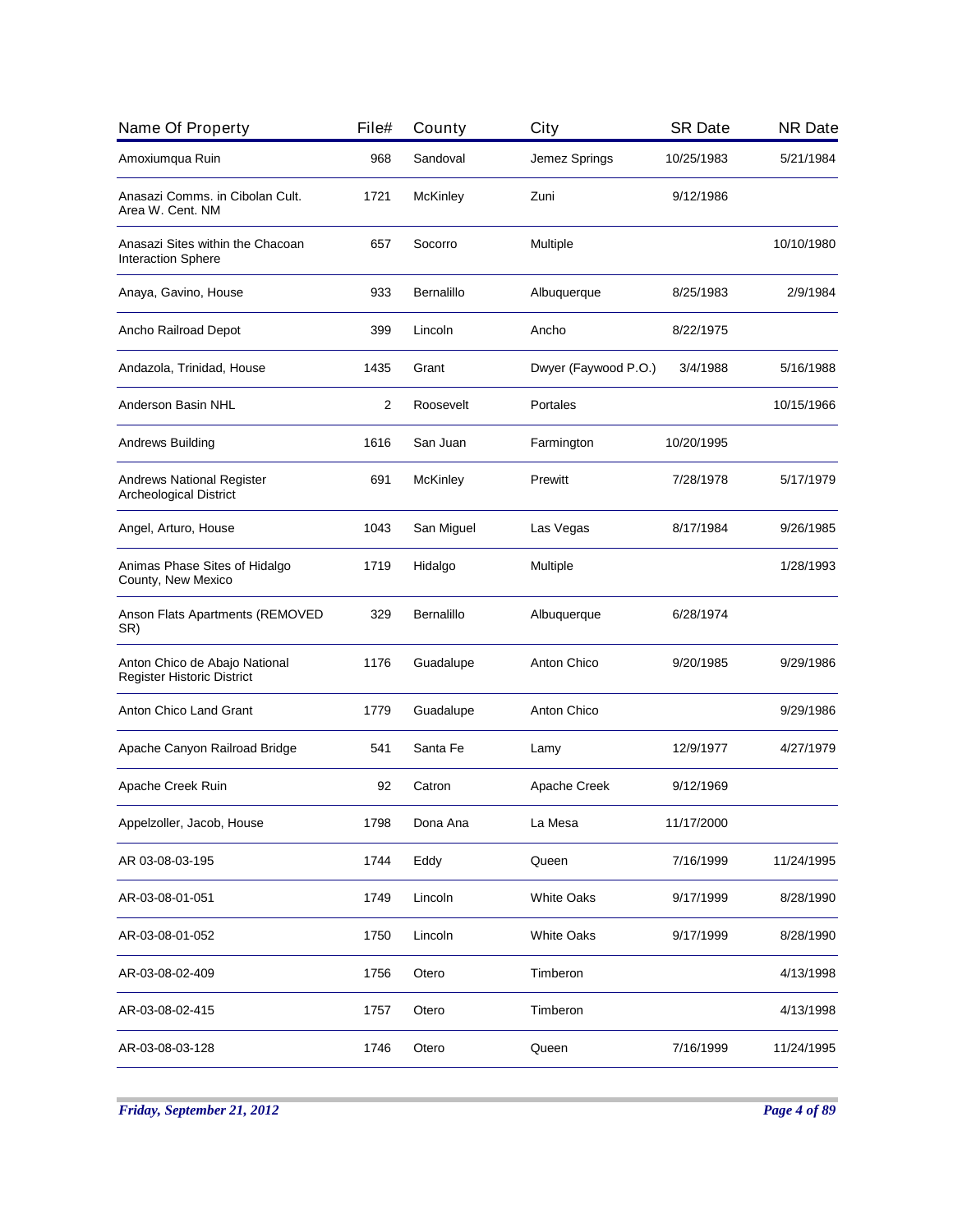| Name Of Property                                            | File# | County          | City          | <b>SR Date</b> | <b>NR Date</b> |
|-------------------------------------------------------------|-------|-----------------|---------------|----------------|----------------|
| AR-03-08-03-232                                             | 1745  | Eddy            | Queen         | 7/16/1999      | 11/24/1995     |
| AR-03-10-03-620                                             | 1736  | Sandoval        | Jemez Springs | 11/19/1999     | 4/19/1990      |
| Aragon House (Building 61)                                  | 865   | Socorro         | Magdalena     | 4/15/1982      | 8/2/1982       |
| Arch Hurley Conservancy District<br><b>Office Building</b>  | 1599  | Quay            | Tucumcari     |                | 12/16/1994     |
| Archaic Sites of the NW Jemez<br>Mountains                  | 1751  | Multiple        | Coyote        |                | 12/20/1993     |
| Archbishop Lamy's Chapel                                    | 1395  | Santa Fe        | Santa Fe      | 7/17/1987      | 8/19/1988      |
| Architectural & Historic Resources of<br>Hillsboro, NM      | 1600  | Sierra          | Hillsboro     | 11/18/1994     |                |
| Architectural & Historic Resources of<br>the New Deal in NM | 1617  | Multiple        | Multiple      | 1/26/1996      |                |
| Armandine (Col. Etienne Bujac<br>Estate)                    | 1772  | Eddy            | Carlsbad      | 9/18/1998      | 5/22/2003      |
| Armijo School, Old                                          | 852   | Bernalillo      | Albuquerque   | 3/12/1982      | 9/16/1982      |
| Armijo, Juan Cristobal, "New<br>Homestead"                  | 586   | Bernalillo      | Albuquerque   | 1/20/1978      | 9/30/1982      |
| Armijo, Nestor, House                                       | 54    | Dona Ana        | Las Cruces    | 5/23/1969      | 12/12/1976     |
| Armijo, Salvador, House                                     | 380   | Bernalillo      | Albuquerque   | 6/20/1975      | 10/8/1976      |
| Arrington, Thomas Jefferson, House                          | 715   | San Juan        | Farmington    | 6/22/1979      |                |
| Arroyo Hondo Pueblo                                         | 1901  | Santa Fe        | Lamy, vic. Of | 10/13/2006     | 7/13/2007      |
| Art Annex (UNM)                                             | 417   | Bernalillo      | Albuquerque   | 10/31/1975     | 9/22/1988      |
| Art Annex (UNM) (Old Library<br>Building)                   | 1497  | Bernalillo      | Albuquerque   | 7/8/1988       | 9/22/1988      |
| Artesia Residential Historic District                       | 1932  | Eddy            | Artesia       | 12/12/2008     |                |
| Artificial Stone Houses of Artesia                          | 1702  | Eddy            | Artesia       | 4/28/1983      | 3/2/1984       |
| <b>Ashcroft-Merrill Historic District</b>                   | 1374  | <b>McKinley</b> | Ramah         | 5/15/1987      | 7/27/1990      |
| Astialakwa Archaeological District                          | 278   | Sandoval        | Jemez Springs | 3/2/1973       | 5/21/1984      |
| Atchison, Topeka & Santa Fe<br><b>Railroad Depot</b>        | 616   | Valencia        | Los Lunas     | 3/31/1978      | 8/1/1979       |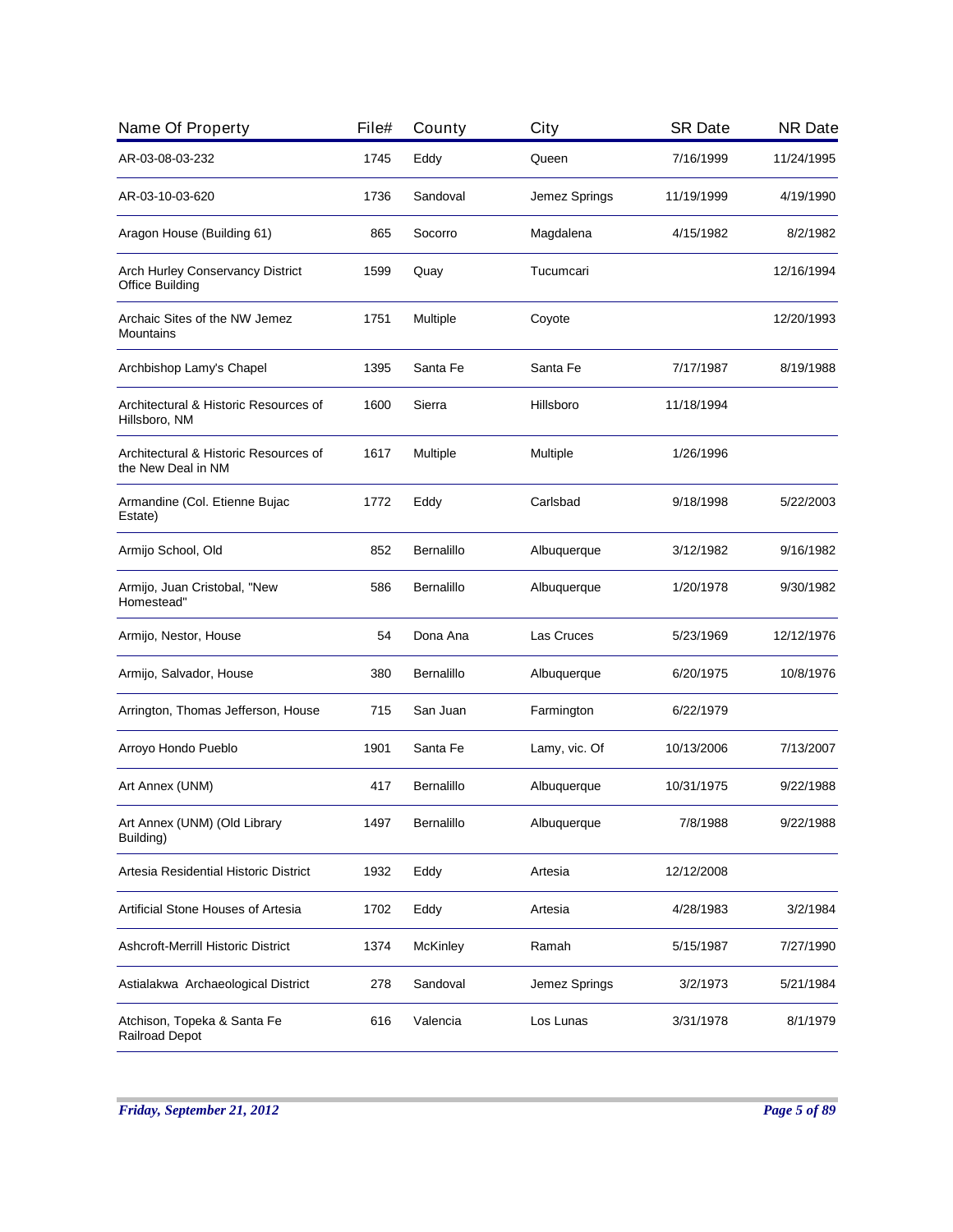| Name Of Property                                         | File# | County     | City        | <b>SR Date</b> | <b>NR Date</b> |
|----------------------------------------------------------|-------|------------|-------------|----------------|----------------|
| Atchison, Topeka & Santa Fe<br>Railway Dep. (REMOVED SR) | 796   | Bernalillo | Albuquerque | 1/9/1981       |                |
| Atchison, Topeka & Santa Fe<br>Railway Depot             | 620   | Socorro    | Socorro     | 3/20/1978      |                |
| Atchison, Topeka & Santa Fe<br>Railway Depot             | 727   | Curry      | Texico      | 8/24/1979      |                |
| Atchison, Topeka & Santa Fe<br>Railway Depot             | 827   | Santa Fe   | Santa Fe    | 5/15/1981      |                |
| Atchison, Topeka & Santa Fe<br>Railway Depot             | 410   | Socorro    | Magdalena   | 10/13/1975     | 12/29/1978     |
| Atchison, Topeka & Santa Fe<br>Railway Depot (Gallup)    | 1183  | McKinley   | Gallup      | 9/20/1985      |                |
| Atchison, Topeka & Santa Fe<br>Railway Loco. 1129        | 343   | San Miguel | Las Vegas   | 8/28/1974      |                |
| Atchison, Topeka & Santa Fe<br>Railway Loco. 2926        | 366   | Bernalillo | Albuquerque | 2/28/1975      | 10/1/2007      |
| Atchison, Topeka & Santa Fe<br>Railway Loco. 5030        | 367   | Santa Fe   | Santa Fe    | 2/28/1975      |                |
| Atchison, Topeka & Santa Fe<br>Railway Roundhouse        | 345   | San Miguel | Las Vegas   | 8/28/1974      | 9/26/1985      |
| Atchison, Topeka & Santa Fe Rwy<br>Depot, Mountainair    | 349   | Torrance   | Mountainair | 9/27/1974      |                |
| Atkeson, Willie D., House                                | 999   | Eddy       | Artesia     | 12/16/1983     | 3/2/1984       |
| Atsee Nitsaa                                             | 1291  | McKinley   | Manuelito   | 9/12/1986      |                |
| Auditorium & Recreation Building<br>(NMSVH)              | 1474  | Otero      | Alamogordo  | 7/8/1988       | 5/16/1989      |
| Aull, Father Roger, House and<br>Chapel                  | 1507  | Grant      | San Lorenzo | 8/4/1989       |                |
| <b>Austin-McDonald House</b>                             | 1102  | San Juan   | Aztec       | 8/17/1984      | 2/21/1985      |
| Auto-oriented Comm. Dev. In<br>Albuquerque 1916-1956     | 1687  | Bernalillo | Albuquerque |                | 7/24/1997      |
| Ayon, Nick Saloon                                        | 301   | Socorro    | Mogollon    | 10/27/1973     |                |
| <b>Aztec Auto Court</b>                                  | 1571  | Bernalillo | Albuquerque | 9/17/1993      | 11/22/1993     |
| Aztec Imports & Connecting<br>Buildings (REMOVED SR)     | 1638  | Otero      | Alamogordo  | 5/17/1996      |                |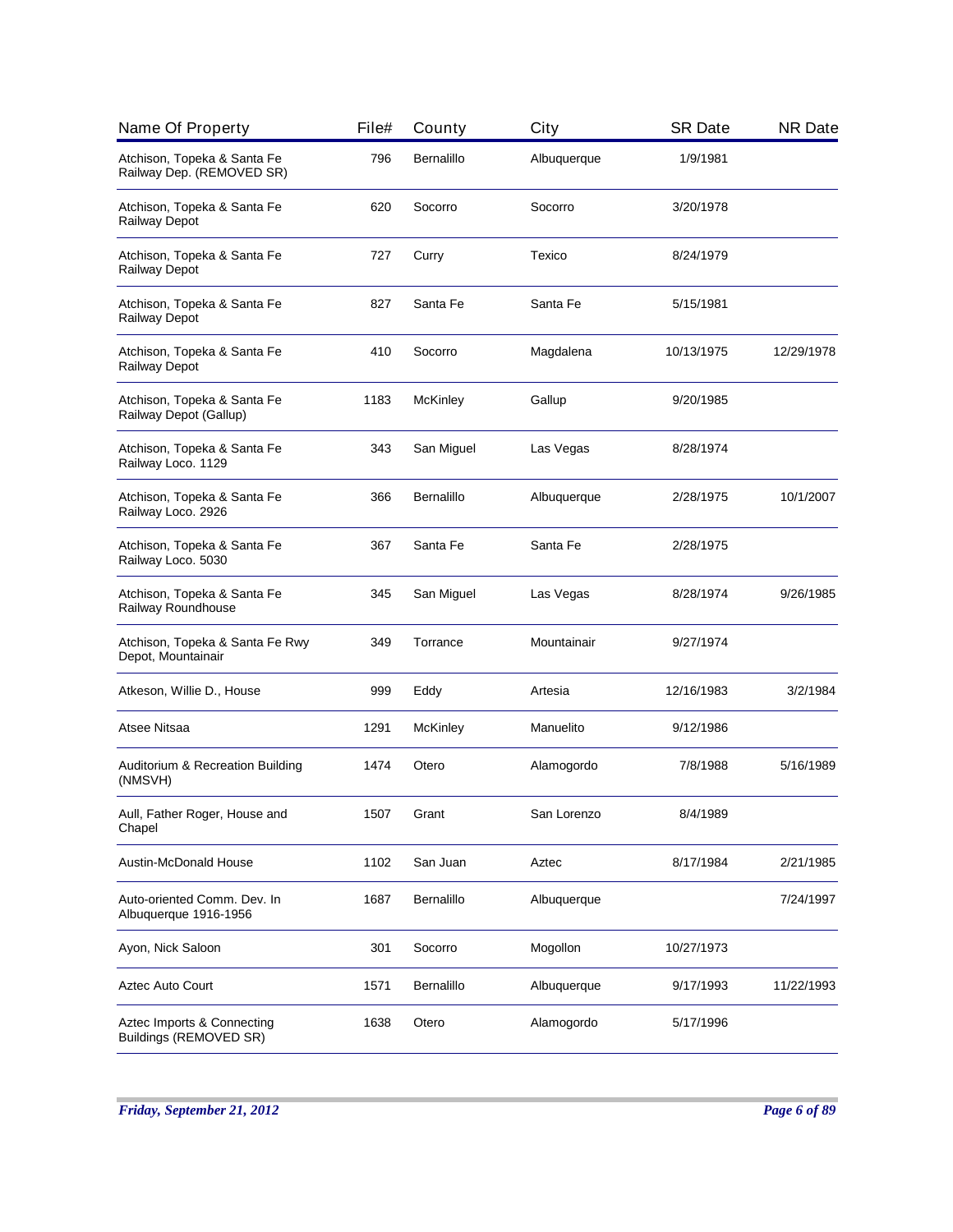| Name Of Property                                                                                              | File# | County     | City                 | <b>SR Date</b> | <b>NR Date</b> |
|---------------------------------------------------------------------------------------------------------------|-------|------------|----------------------|----------------|----------------|
| Aztec Main Street Historic District                                                                           | 879   | San Juan   | Aztec                | 6/4/1982       | 2/21/1985      |
| Aztec Mill                                                                                                    | 3     | Colfax     | Cimarron             |                |                |
| Aztec Motor Company Building                                                                                  | 1101  | San Juan   | Aztec                | 8/17/1984      | 2/21/1985      |
| Aztec North Mesa Archaeological<br>District                                                                   | 1857  | San Juan   | Aztec                | 10/10/2003     |                |
| Aztec Presbyterian Church                                                                                     | 716   | San Juan   | Aztec                | 6/22/1979      |                |
| <b>Aztec Ruins Administration</b><br>Building/Museum                                                          | 1713  | San Juan   | Aztec                |                | 10/11/1996     |
| <b>Aztec Ruins National Monument</b>                                                                          | 55    | San Juan   | Aztec                | 5/21/1971      | 10/15/1966     |
| Baca, A. B., House                                                                                            | 507   | Socorro    | Socorro              | 6/3/1977       | 2/20/1991      |
| Baca, Juan Jose, House                                                                                        | 153   | Socorro    | Socorro              | 3/20/1970      |                |
| Baca, Miguel E., House                                                                                        | 335   | Valencia   | Adelino              | 7/26/1974      | 12/11/1978     |
| Baca, Ramon, House                                                                                            | 1436  | Grant      | Dwyer (Faywood P.O.) | 3/4/1988       |                |
| Baca, Severo, House (REMOVED<br>SR & NR)                                                                      | 154   | Socorro    | Socorro              | 3/20/1970      | 8/13/1974      |
| Baca-Goodman House (REMOVED<br><b>SR &amp; NR)</b>                                                            | 268   | Quay       | Tucumcari            | 2/21/1973      | 8/14/1973      |
| Baca-Korte House                                                                                              | 1091  | San Miguel | Las Vegas            | 8/17/1984      | 9/26/1985      |
| Baca-McElvain Residence                                                                                       | 1918  | Santa Fe   | Santa Fe             | 10/5/2007      |                |
| Baish Oil Well Number One                                                                                     | 542   | Lea        | Maljamar             | 1/20/1978      |                |
| Ball, D. C., House                                                                                            | 1097  | San Juan   | Aztec                | 8/17/1984      | 2/21/1985      |
| <b>Bandelier National Monument (2)</b><br>portions) NHL and CCC National<br>Register Historic District        | 56    | Santa Fe   | Los Alamos           | 5/21/1971      | 5/28/1987      |
| <b>Bandelier National Monument (2)</b><br>portions) NHL and CCC National<br><b>Register Historic District</b> | 56    | Sandoval   | Los Alamos           | 5/21/1971      | 10/15/1966     |
| <b>Bandelier National Monument (2</b><br>portions) NHL and CCC National<br><b>Register Historic District</b>  | 56    | Los Alamos | Los Alamos           | 5/21/1971      | 10/15/1966     |
| Bandelier National Monument (2<br>portions) NHL and CCC National<br><b>Register Historic District</b>         | 56    | Sandoval   | Los Alamos           | 5/21/1971      | 5/28/1987      |
|                                                                                                               |       |            |                      |                |                |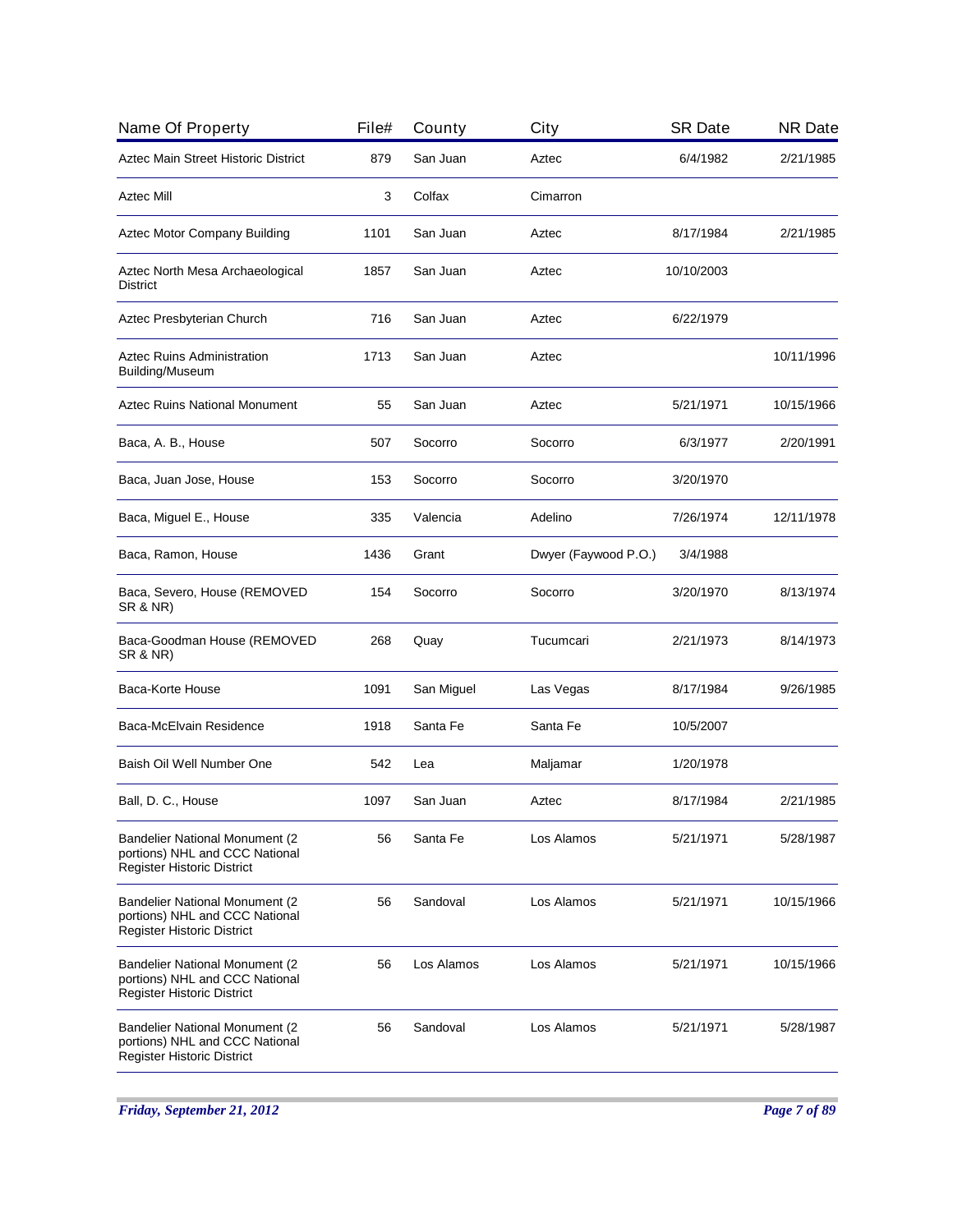| Name Of Property                                                                                      | File# | County            | City          | <b>SR Date</b> | <b>NR Date</b> |
|-------------------------------------------------------------------------------------------------------|-------|-------------------|---------------|----------------|----------------|
| <b>Bandelier National Monument (2</b><br>portions) NHL and CCC National<br>Register Historic District | 56    | Los Alamos        | Los Alamos    | 5/21/1971      | 5/28/1987      |
| Bandelier National Monument (2<br>portions) NHL and CCC National<br>Register Historic District        | 56    | Santa Fe          | Los Alamos    | 5/21/1971      | 10/15/1966     |
| Bank of Las Vegas                                                                                     | 443   | San Miguel        | Las Vegas     | 6/18/1976      |                |
| <b>Bank of Portales</b>                                                                               | 1111  | Roosevelt         | Portales      | 10/17/1984     | 12/27/1984     |
| Barela, Adrian, House                                                                                 | 940   | <b>Bernalillo</b> | Albuquerque   | 8/25/1983      | 2/9/1984       |
| Barela-Bledsoe House                                                                                  | 462   | <b>Bernalillo</b> | Albuquerque   | 8/27/1976      | 3/12/1979      |
| Barela-Reynolds House                                                                                 | 248   | Dona Ana          | Mesilla       | 5/5/1972       | 1/20/1978      |
| Barelas-South Fourth Street Historic<br><b>District</b>                                               | 1660  | <b>Bernalillo</b> | Albuquerque   | 5/9/1997       | 7/24/1997      |
| Barrio de Analco National Register<br><b>Historic District NHL</b>                                    | 4     | Santa Fe          | Santa Fe      |                | 11/24/1968     |
| Baskin Building                                                                                       | 1372  | Eddy              | Artesia       | 5/15/1987      | 7/18/1990      |
| Baskin, William, House                                                                                | 995   | Eddy              | Artesia       | 12/16/1983     | 3/2/1984       |
| <b>Bat Cave</b>                                                                                       | 93    | Catron            | Horse Springs | 9/12/1969      | 4/23/1976      |
| Bataan Memorial Park                                                                                  | 1783  | <b>Bernalillo</b> | Albuquerque   | 9/9/1999       |                |
| Bayo Canyon Road                                                                                      | 1843  | Los Alamos        | Los Alamos    |                | 11/7/2003      |
| Beanfield Mesa Road                                                                                   | 1845  | Los Alamos        | Los Alamos    | 4/11/2003      |                |
| <b>Beanfield Notch Road</b>                                                                           | 1844  | Los Alamos        | Los Alamos    | 4/11/2003      |                |
| <b>Bean-Newlee House</b>                                                                              | 1028  | San Miguel        | Las Vegas     | 8/17/1984      | 9/26/1985      |
| <b>Bearwallow Mountain Lookout</b><br>Cabins and Shed                                                 | 1441  | Catron            | Mogollon      | 3/4/1988       | 1/28/1988      |
| Becker, George, House, Bunk<br>House, and Barn                                                        | 1123  | Rio Arriba        | Los Ojos      | 1/11/1985      | 4/4/1985       |
| Bee Burrow Archeological District                                                                     | 666   | <b>McKinley</b>   | Seven Lakes   | 7/28/1978      | 12/10/1984     |
| Beimer, Bernard J., Residence                                                                         | 1888  | Taos              | Taos          | 12/5/2005      | 3/22/2006      |
| Be-jui Tu-ay (Rainbow Village)                                                                        | 1236  | Valencia          | Los Lunas     | 2/28/1986      |                |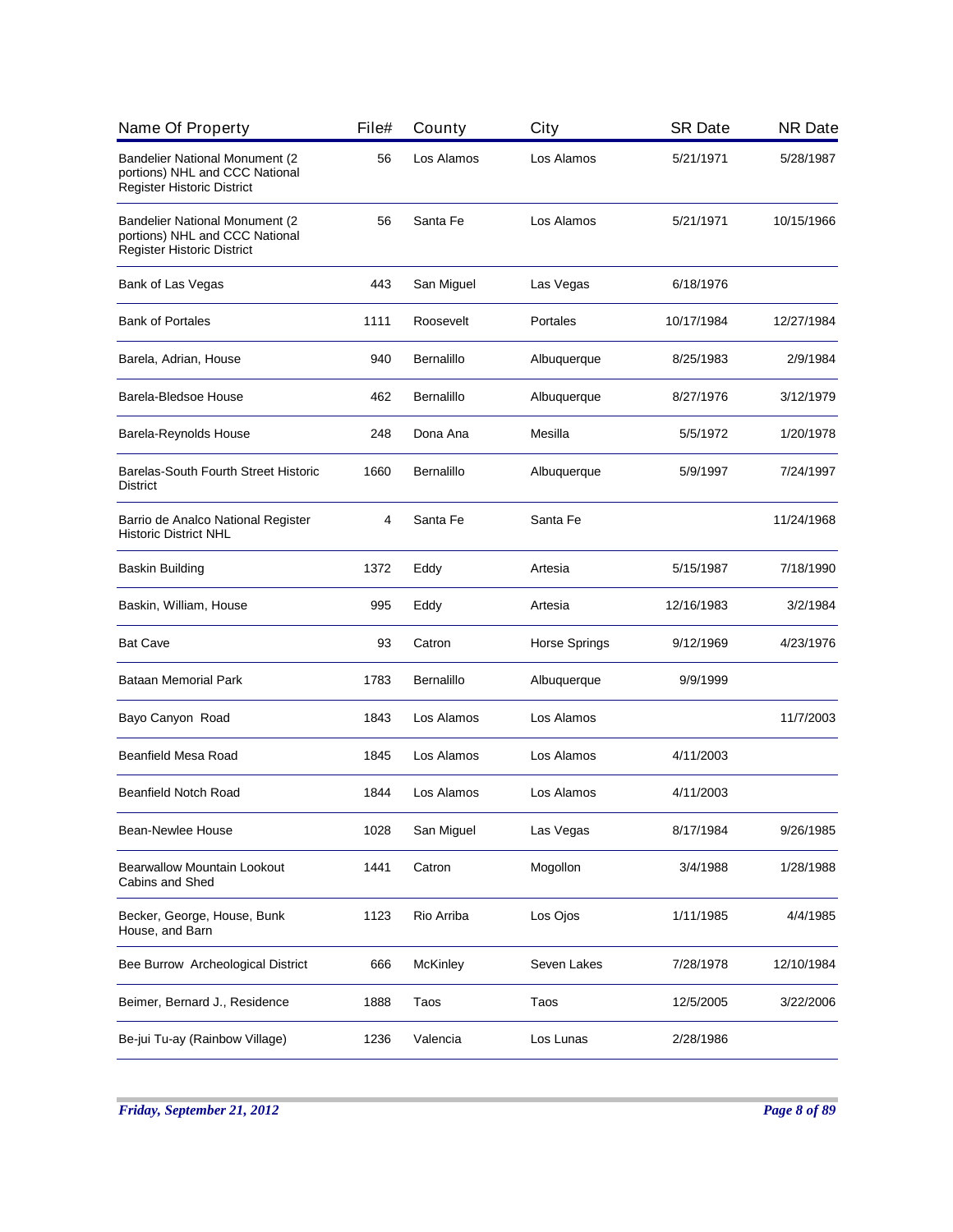| Name Of Property                                                    | File# | County     | City                 | <b>SR Date</b> | <b>NR Date</b> |
|---------------------------------------------------------------------|-------|------------|----------------------|----------------|----------------|
| Be-jui Tu-ay (Rainbow Village)                                      | 1236  | Valencia   | Los Lunas            | 2/28/1986      |                |
| <b>Belen Harvey House</b>                                           | 886   | Valencia   | Belen                | 10/1/1982      | 10/28/1983     |
| Belen Hotel                                                         | 774   | Valencia   | Belen                | 8/29/1980      | 11/12/1980     |
| <b>Bell Block</b>                                                   | 527   | Grant      | <b>Silver City</b>   | 11/4/1977      |                |
| <b>Bell Ranch Headquarters</b>                                      | 133   | San Miguel | Conchas              | 11/21/1969     | 10/6/1970      |
| Bent, Governor, House                                               | 50    | Taos       | Taos                 | 3/21/1969      | 11/16/1978     |
| Bentley, L.B., General Merchandise                                  | 1879  | Dona Ana   | Organ                | 4/7/2005       | 3/22/2006      |
| Bergere, A. M., House                                               | 355   | Santa Fe   | Santa Fe             | 12/6/1974      | 10/1/1975      |
| <b>Berkshire Hotel</b>                                              | 427   | Torrance   | Estancia             | 1/30/1976      |                |
| Berry, E.R., House                                                  | 1917  | Bernalillo | Albuquerque          | 10/5/2007      |                |
| Berry, E.R., House                                                  | 1917  | Bernalillo | Albuquerque          | 10/5/2007      |                |
| Big Bead Mesa NHL                                                   | 5     | Sandoval   | Casa Salazar         |                | 10/15/1966     |
| Big House (LA 1379)                                                 | 1294  | McKinley   | Manuelito            | 9/12/1986      |                |
| <b>Billing Smelter (Rio Grande Smelting</b><br>Works)               | 1540  | Socorro    | Socorro              | 10/4/1991      |                |
| Bisa'ani Archeological District (LA<br>17287)                       | 684   | San Juan   | Chaco Canyon         | 7/28/1978      |                |
| <b>Black Copper Mine and Stamp Mill</b><br><b>Historic District</b> | 1794  | Taos       | <b>Red River</b>     | 9/18/1998      | 2/16/2001      |
| Black Mesa (Tunyo)                                                  | 346   | Santa Fe   | San Ildefonso Pueblo | 9/27/1974      |                |
| Black Mountain Lookout Cabin                                        | 1442  | Catron     | Gila Hot Springs     | 3/4/1988       | 1/28/1988      |
| <b>Black's Addition Historic District</b>                           | 882   | Grant      | Silver City          | 6/4/1982       |                |
| <b>Blanton Log House</b>                                            | 1124  | Rio Arriba | Los Ojos             | 1/11/1985      | 4/4/1985       |
| Blattman, Henry, House                                              | 1072  | San Miguel | Las Vegas            | 8/17/1984      |                |
| Blea, Jesus, House                                                  | 750   | Cibola     | Grants               | 10/26/1979     |                |
| <b>Bloomfield Irrigation Ditch</b>                                  | 543   | San Juan   | Farmington           | 1/20/1978      |                |
| <b>Blue Swallow Motel</b>                                           | 1575  | Quay       | Tucumcari            | 9/17/1993      | 11/22/1993     |
|                                                                     |       |            |                      |                |                |

*Friday, September 21, 2012 Page 9 of 89*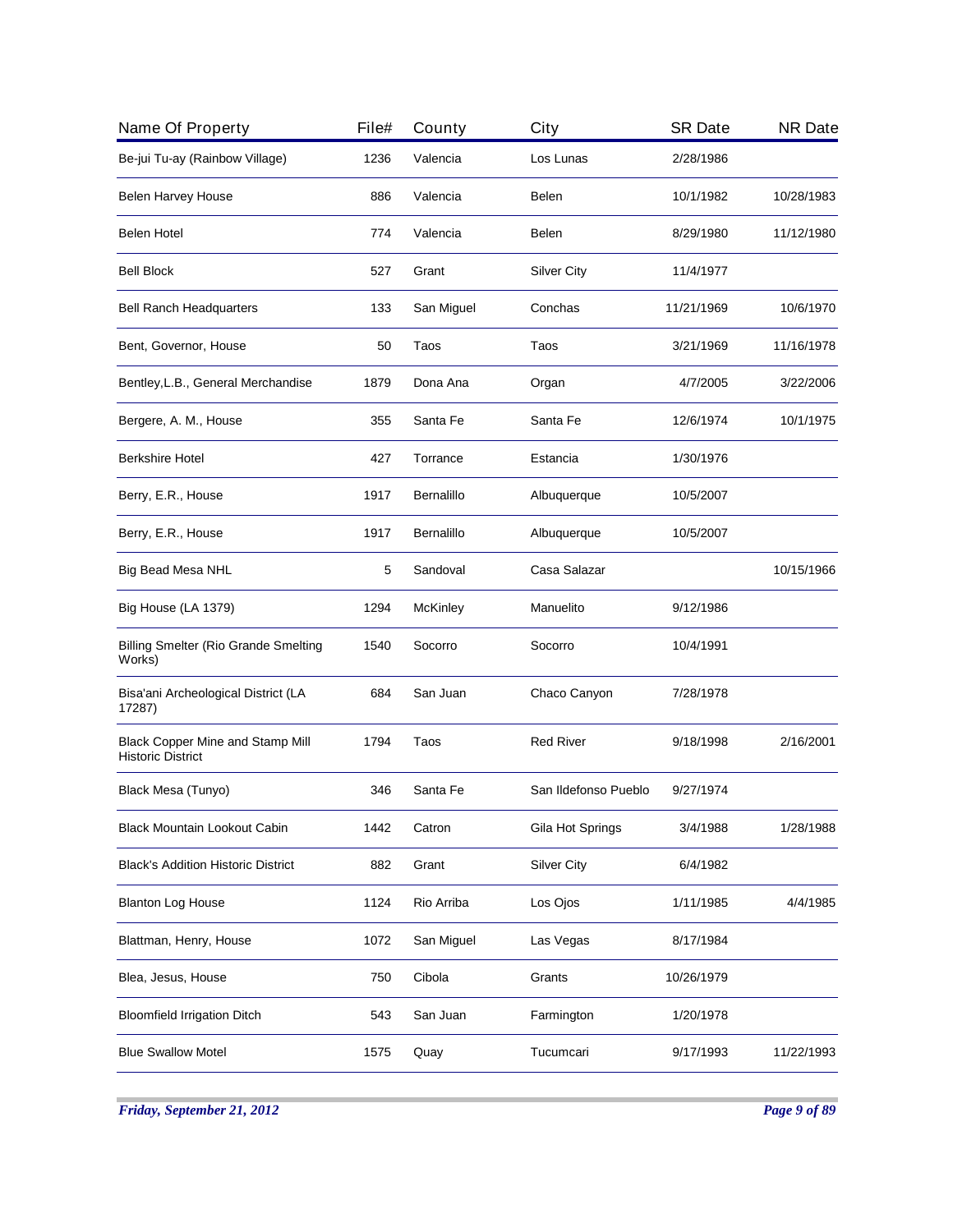| Name Of Property                                      | File# | County          | City                | <b>SR Date</b> | <b>NR Date</b> |
|-------------------------------------------------------|-------|-----------------|---------------------|----------------|----------------|
| <b>Bluewater Lookout Complex</b>                      | 1448  | Otero           | Weed                | 3/4/1988       | 1/28/1988      |
| Blumenschein, Ernest L., House NHL                    | 6     | Taos            | Taos                |                | 10/15/1966     |
| <b>Blythe House</b>                                   | 710   | Bernalillo      | Albuquerque         | 2/9/1979       |                |
| Boca Negra Cave Site                                  | 381   | Bernalillo      | Albuquerque         | 6/20/1975      |                |
| Boletsakwa Ruin                                       | 954   | Sandoval        | Ponderosa           | 10/25/1983     | 5/21/1984      |
| <b>Bond House</b>                                     | 650   | Rio Arriba      | Espanola            | 6/20/1978      | 3/6/1980       |
| Bond, Joseph Alright Boot, House                      | 1609  | <b>McKinley</b> | Ramah               | 2/10/1995      |                |
| Bond-Lovelace House                                   | 392   | Bernalillo      | Albuquerque         | 7/25/1975      |                |
| Bonito Pipeline (EPSW Rwy Water<br>Supply System)     | 544   | Lincoln         | Nogal               | 1/20/1978      | 11/21/1979     |
| Borrego Mesa Agricultural Site                        | 1733  | Sandoval        | Jemez Springs       | 11/19/1999     | 4/19/1990      |
| Borrego Pass Trading Post Historic<br><b>District</b> | 1951  | <b>McKinley</b> | Borrego             | 10/15/2010     | 11/22/2011     |
| Borrego, House                                        | 81    | Santa Fe        | Santa Fe            | 7/18/1969      |                |
| <b>Bosque Cooperative Building</b>                    | 1632  | Valencia        | <b>Bosque Farms</b> | 3/15/1996      |                |
| <b>Bottger House</b>                                  | 751   | Bernalillo      | Albuquerque         | 10/26/1979     | 3/7/1983       |
| Boulder Fortress (LA 55825)                           | 1352  | Rio Arriba      | <b>Blanco</b>       | 10/24/1986     | 1/21/1987      |
| <b>Bouquet Ranch</b>                                  | 212   | Santa Fe        | Pojoaque            | 5/21/1971      |                |
| Bouquet, Jean,<br>Historic/Archaeological District    | 888   | Santa Fe        | Pojoaque            | 10/1/1982      | 1/5/1983       |
| Bourguignon House                                     | 622   | Socorro         | Socorro             | 3/20/1978      |                |
| Bowden Hall (WNMU)                                    | 1462  | Grant           | <b>Silver City</b>  | 7/8/1988       | 9/22/1988      |
| Bowlin's Old Crater Trading Post                      | 1885  | <b>McKinley</b> | Bluewater, vic. Of  | 12/5/2005      | 3/21/2006      |
| Box Canyon Site (LA 4980)                             | 1309  | Hidalgo         | Animas              | 10/24/1986     | 1/23/1993      |
| Boyle, House                                          | 82    | Santa Fe        | Santa Fe            | 7/18/1969      |                |
| <b>Bridge Street Historic District</b>                | 339   | San Miguel      | Las Vegas           | 8/28/1974      | 7/26/1978      |
| Bridge Street, 1214                                   | 1027  | San Miguel      | Las Vegas           | 8/17/1984      | 9/26/1985      |
|                                                       |       |                 |                     |                |                |

*Friday, September 21, 2012 Page 10 of 89*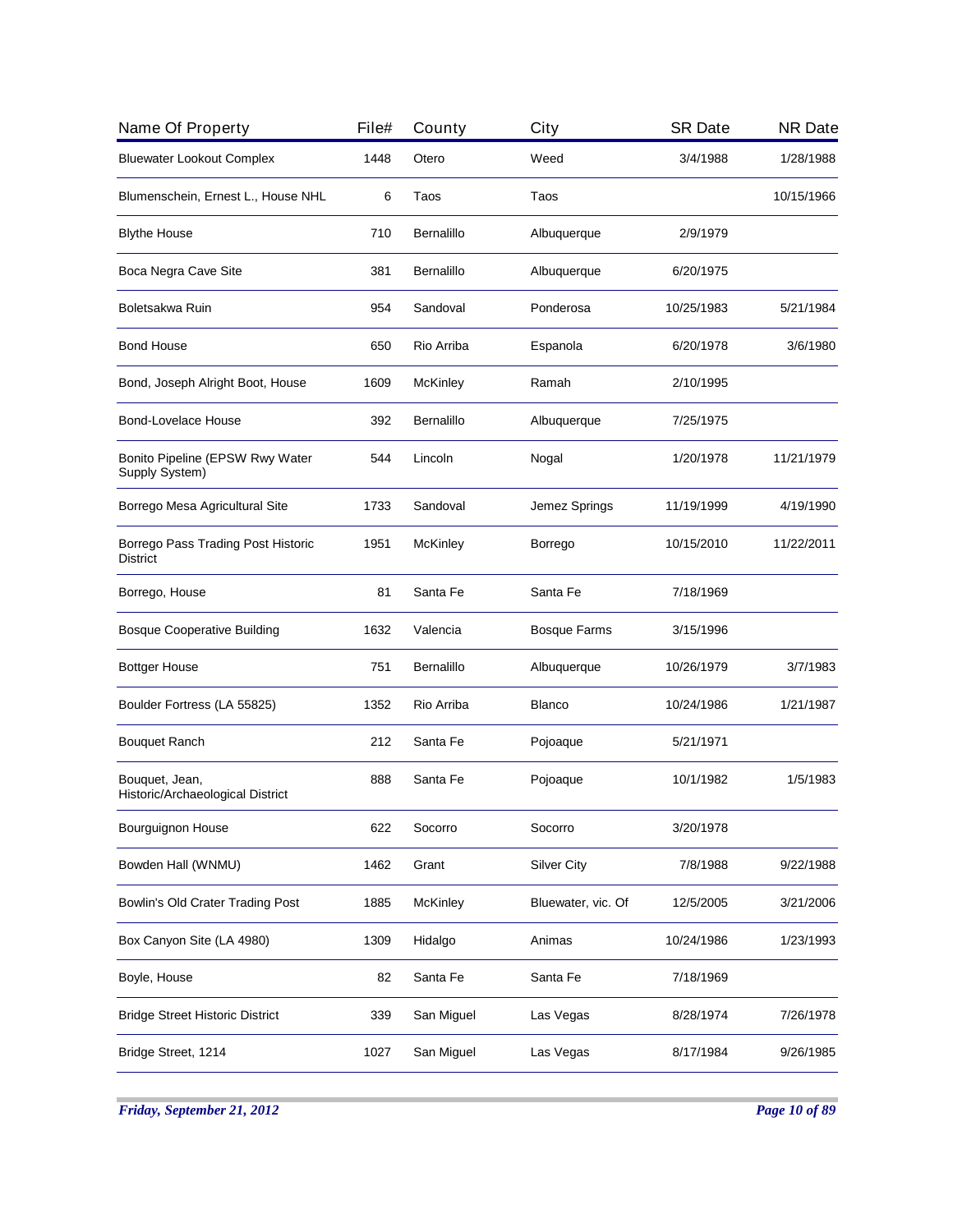| Name Of Property                                                                             | File# | County     | City                  | <b>SR Date</b> | <b>NR Date</b> |
|----------------------------------------------------------------------------------------------|-------|------------|-----------------------|----------------|----------------|
| Brown and Manzanares Company<br><b>Building</b>                                              | 321   | San Miguel | Las Vegas             | 5/17/1974      |                |
| Brown Hall (NMIMT)                                                                           | 1460  | Socorro    | Socorro               | 7/8/1988       | 5/16/1989      |
| Brown Hotel, The                                                                             | 1647  | Colfax     | Springer              | 12/6/1996      |                |
| Brown House                                                                                  | 591   | Socorro    | Socorro               | 1/20/1978      |                |
| Brumback, Minnie L., House                                                                   | 728   | Grant      | <b>Silver City</b>    | 8/24/1979      |                |
| Brushy Creek Ruin (54051)                                                                    | 1328  | Hidalgo    | Animas                | 10/24/1986     | 1/23/1993      |
| Bucher, William H., House                                                                    | 1603  | Sierra     | Hillsboro             | 11/18/1994     | 4/20/1995      |
| <b>Bueyeros School</b>                                                                       | 1621  | Harding    | <b>Bueyeros</b>       | 1/26/1996      | 3/15/1996      |
| Buildings Designed by John Gaw<br><b>Meem Multiple Property</b><br><b>Documentation Form</b> | 1825  | Multiple   | Multiple              | 12/6/2002      | 3/10/2003      |
| <b>Bullard Hotel</b>                                                                         | 1408  | Grant      | <b>Silver City</b>    | 1/7/1988       | 7/12/1988      |
| Bunker, Fred, House                                                                          | 875   | San Juan   | Aztec                 | 6/4/1982       |                |
| Burns, T. D., Store                                                                          | 764   | Rio Arriba | Los Ojos              | 2/29/1980      |                |
| <b>Burns-Kelly Store</b>                                                                     | 1253  | Rio Arriba | Chama                 | 2/28/1986      |                |
| Burro Springs Site #2                                                                        | 314   | Grant      | Tyrone                | 3/1/1974       | 12/31/1974     |
| <b>Burro Tanks Site</b>                                                                      | 155   | Chaves     | Maljamar              | 3/20/1970      |                |
| Bursum House                                                                                 | 297   | Socorro    | Socorro               | 9/21/1973      | 1/18/1975      |
| <b>Butterfield Overland Mail Route</b>                                                       | 173   | Multiple   | Multiple              | 4/24/1970      |                |
| C-A Bar Ranch House (James<br>Fielding Hinkle House)                                         | 1015  | Chaves     | Mayhill               | 6/8/1984       | 8/29/1988      |
| Caballo Dam                                                                                  | 546   | Sierra     | Truth or Consequences | 1/20/1978      |                |
| Cabresto Mesa Tower Complex                                                                  | 1332  | Rio Arriba | <b>Blanco</b>         | 10/24/1986     | 1/21/1987      |
| Cactus Motor Lodge                                                                           | 1887  | Quay       | Tucumcari             | 12/5/2005      | 3/21/2006      |
| Cade Property                                                                                | 1630  | Dona Ana   | Las Cruces            | 1/26/1996      |                |
| Cagle's Site (LA 55826)                                                                      | 1353  | Rio Arriba | <b>Blanco</b>         | 10/24/1986     | 1/21/1987      |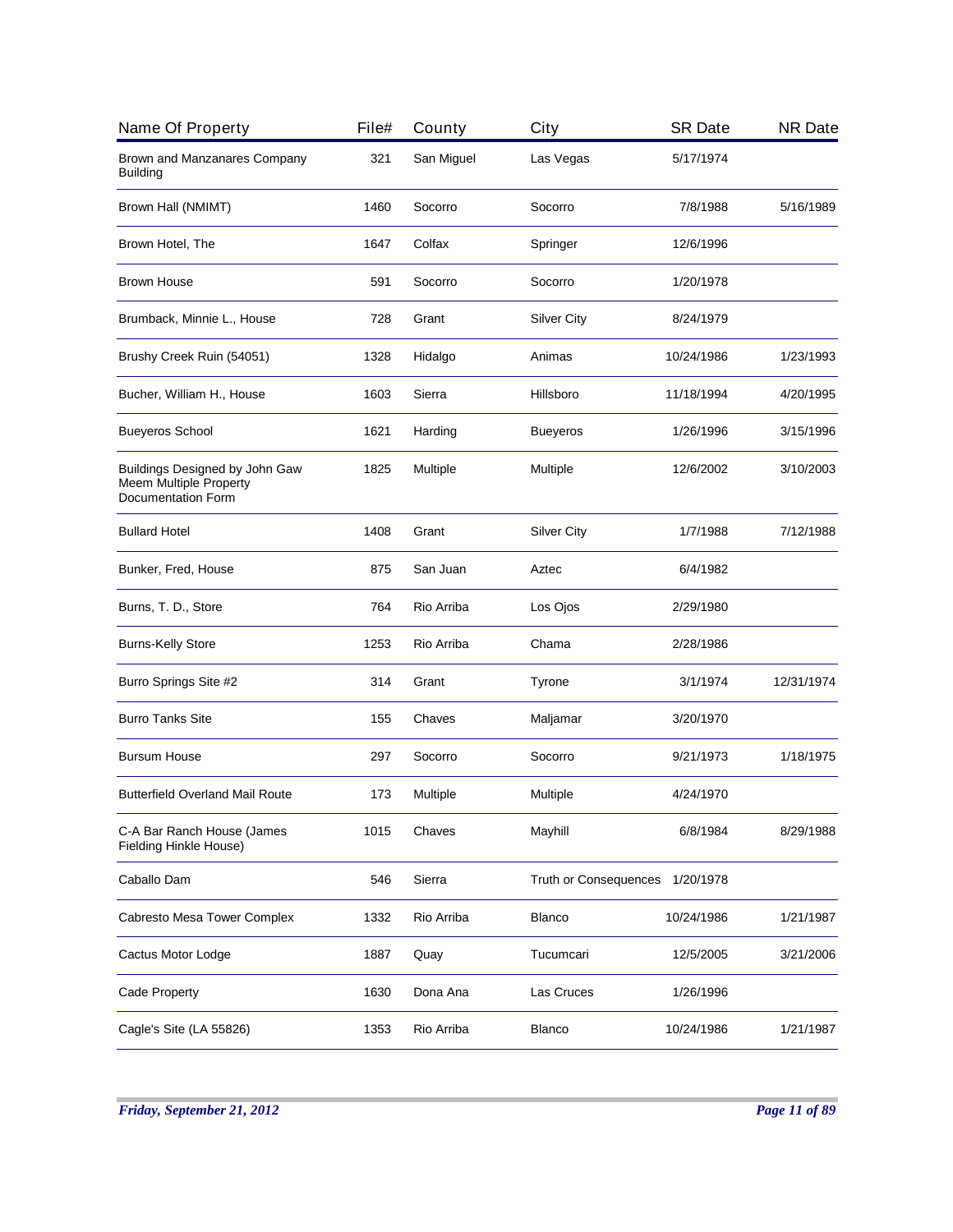| Name Of Property                                   | File# | County     | City             | <b>SR Date</b> | <b>NR Date</b> |
|----------------------------------------------------|-------|------------|------------------|----------------|----------------|
| California Street, 300 South                       | 602   | Socorro    | Socorro          | 1/20/1978      |                |
| California Street, 400 South<br>(REMOVED SR)       | 603   | Socorro    | Socorro          | 1/20/1978      |                |
| Camino del Monte Sol Historic District             | 1112  | Santa Fe   | Santa Fe         | 8/17/1984      | 7/11/1988      |
| Camino Real                                        | 174   | Multiple   | Ranchos de Taos  | 4/24/1970      |                |
| Camino Real - Canon de Las Bocas<br>Section        | 1954  | Santa Fe   | Multiple         | 12/10/2010     | 4/8/2011       |
| Camino Real - Jornada Lakes                        | 1958  | Sierra     | Multiple         | 12/10/2010     | 4/8/2011       |
| Camino Real - La Bajada Mesa<br>Section            | 1953  | Santa Fe   | Multiple         | 12/10/2010     | 4/8/2011       |
| Camino Real - Los Alamitas Section                 | 1955  | Santa Fe   | Multiple         | 12/10/2010     |                |
| Camino Real - Point of Rocks Section               | 1960  | Sierra     | Multiple         | 12/10/2010     | 4/8/2011       |
| Camino Real - Qualacu Pueblo                       | 1956  | Socorro    | Multiple         | 12/10/2010     | 4/8/2011       |
| Camino Real - Rincon Arroyo -<br>Perillo Section   | 1961  | Dona Ana   | Multiple         | 12/10/2010     | 4/8/2011       |
| Camino Real - San Diego North-<br>South Section    | 1963  | Dona Ana   | Multiple         | 12/10/2010     | 4/8/2011       |
| Camino Real - San Diego South<br>Section           | 1962  | Dona Ana   | Multiple         | 12/10/2010     | 4/8/2011       |
| Camino Real - San Pasqual Pueblo                   | 1957  | Socorro    | Multiple         | 12/10/2010     | 4/8/2011       |
| Camino Real - Yost Draw Section                    | 1959  | Sierra     | Multiple         | 12/10/2010     | 4/8/2011       |
| Camino Real in New Mexico, AD<br>1598-1881 MPDF    | 1952  | Multiple   | Multiple         | 4/8/2011       | 4/8/2011       |
| Camp Furlong                                       | 315   | Luna       | Columbus         | 3/1/1974       |                |
| Camp Hamilton Road                                 | 1846  | Los Alamos | Los Alamos       | 6/13/2003      |                |
| Camp Luna, The Site of                             | 340   | San Miguel | Las Vegas        | 8/28/1974      |                |
| Candelaria Pueblo (Las Ventanas<br>Site) (LA 1328) | 847   | Cibola     | Grants           | 12/18/1981     | 3/10/1983      |
| Canjillon Pueblo (LA 2049)                         | 1237  | Sandoval   | Santa Ana Pueblo | 2/28/1986      |                |
| Canjilon Mountain Lookout Cabin                    | 1437  | Rio Arriba | Canjilon         | 3/4/1988       | 1/28/1988      |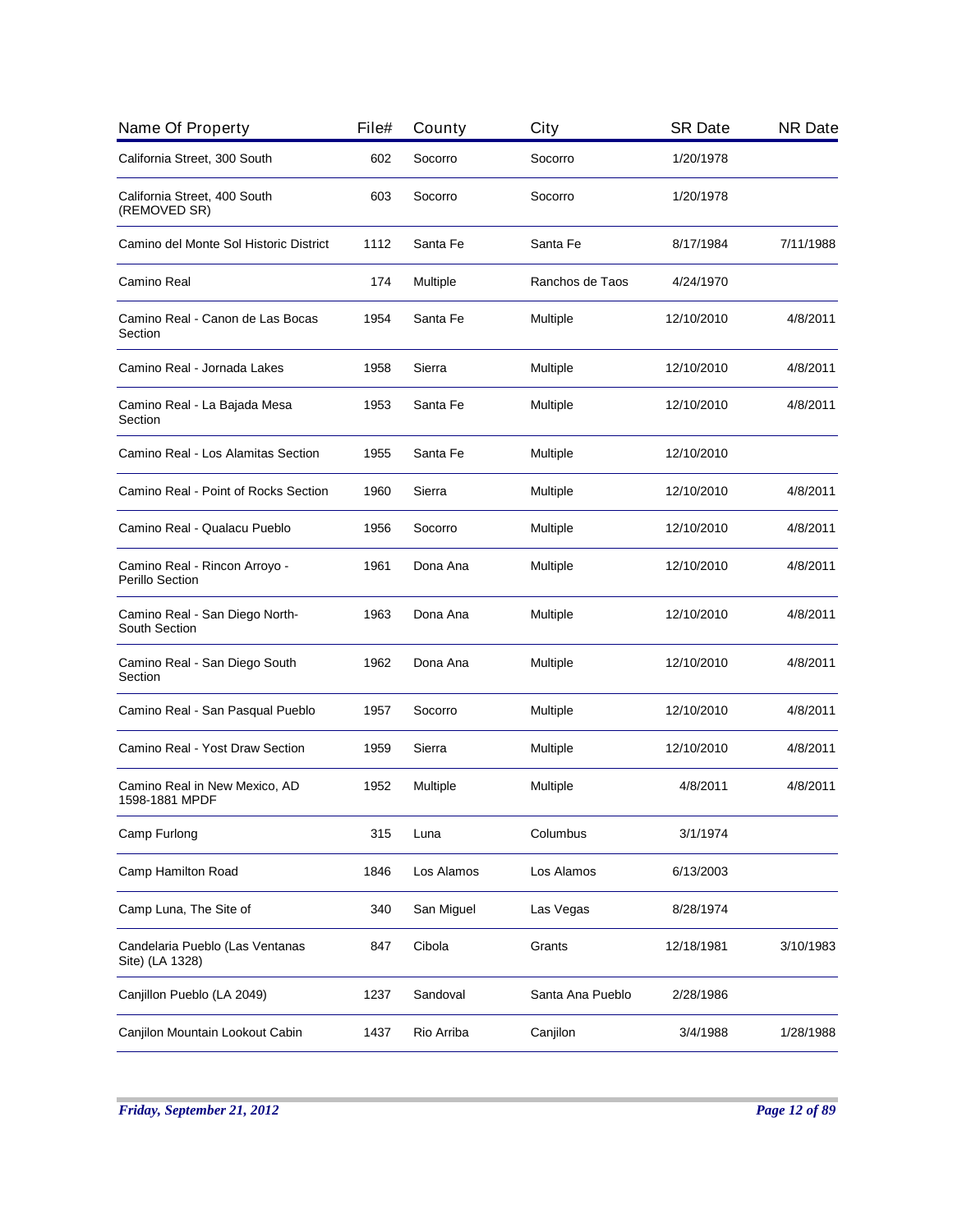| Name Of Property                                           | File# | County          | City                  | <b>SR Date</b> | <b>NR Date</b> |
|------------------------------------------------------------|-------|-----------------|-----------------------|----------------|----------------|
| Canon de Juan Tafoya                                       | 440   | Sandoval        | Marquez               | 5/7/1976       |                |
| Canon de Juan Tafoya                                       | 440   | <b>McKinley</b> | Marquez               | 5/7/1976       |                |
| Canyon View Ruin (LA 55827)                                | 1354  | Rio Arriba      | Blanco                | 10/24/1986     | 1/21/1987      |
| Capitan Depot                                              | 697   | Lincoln         | Capitan               | 10/20/1978     |                |
| Capitol, The                                               | 623   | Socorro         | Socorro               | 3/31/1978      |                |
| Carlisle Gymnasium (UNM)                                   | 1453  | Bernalillo      | Albuquerque           | 7/8/1988       | 9/22/1988      |
| Carlos Gilbert Elementary School                           | 1904  | Santa Fe        | Santa Fe              | 12/8/2006      |                |
| Carl's Electric Building                                   | 488   | Colfax          | Raton                 | 2/25/1977      |                |
| Carlsbad Caverns National Park<br><b>Historic District</b> | 269   | Eddy            | <b>Whites City</b>    | 2/9/1973       | 8/18/1988      |
| Carlsbad Downtown Historic District                        | 1942  | Eddy            | Carlsbad              | 8/14/2009      |                |
| Carlsbad Reclamation Project NHL                           | 7     | Eddy            | Carlsbad              |                | 10/15/1966     |
| Carnes, Chester, House                                     | 729   | Bernalillo      | Albuquerque           | 8/24/1979      | 12/1/1980      |
| Carnue Site (REMOVED SR)                                   | 359   | Bernalillo      | Albuquerque           | 2/28/1975      |                |
| Carrie Tingley Hospital Historic<br><b>District</b>        | 1835  | Sierra          | Truth or Consequences | 6/13/2003      | 5/15/2005      |
| Carrisa Lookout Complex                                    | 1450  | Otero           | Weed                  | 3/4/1988       | 1/28/1988      |
| Carrizozo Woman's Club                                     | 1833  | Lincoln         | Carrizozo             | 6/13/2003      | 10/6/2003      |
| Carson School                                              | 1214  | Taos            | Carson                | 11/22/1985     | 2/13/1986      |
| Carson, Kit, House NHL                                     | 8     | laos            | l aos                 |                | 10/15/1966     |
| Carson/Mager House                                         | 1777  | Bernalillo      | Albuquerque           | 3/26/1999      |                |
| Carter, Albert Royal, House                                | 1863  | Quay            | Tucumcari             | 2/13/2004      |                |
| Casa Acequia (LA 44534)                                    | 1238  | Sandoval        | Placitas              | 2/28/1986      |                |
| Casa Colorado del Sur (LA 779)                             | 1239  | Socorro         | Veguita               | 2/28/1986      |                |
| Casa de Estrella Archeological Site<br>(Section 8 Ruin)    | 667   | <b>McKinley</b> | Crownpoint            | 7/28/1978      | 10/10/1980     |
| Casa Mero Ruin (Casamero) (LA 779)                         | 423   | McKinley        | Prewitt               | 12/19/1975     |                |
|                                                            |       |                 |                       |                |                |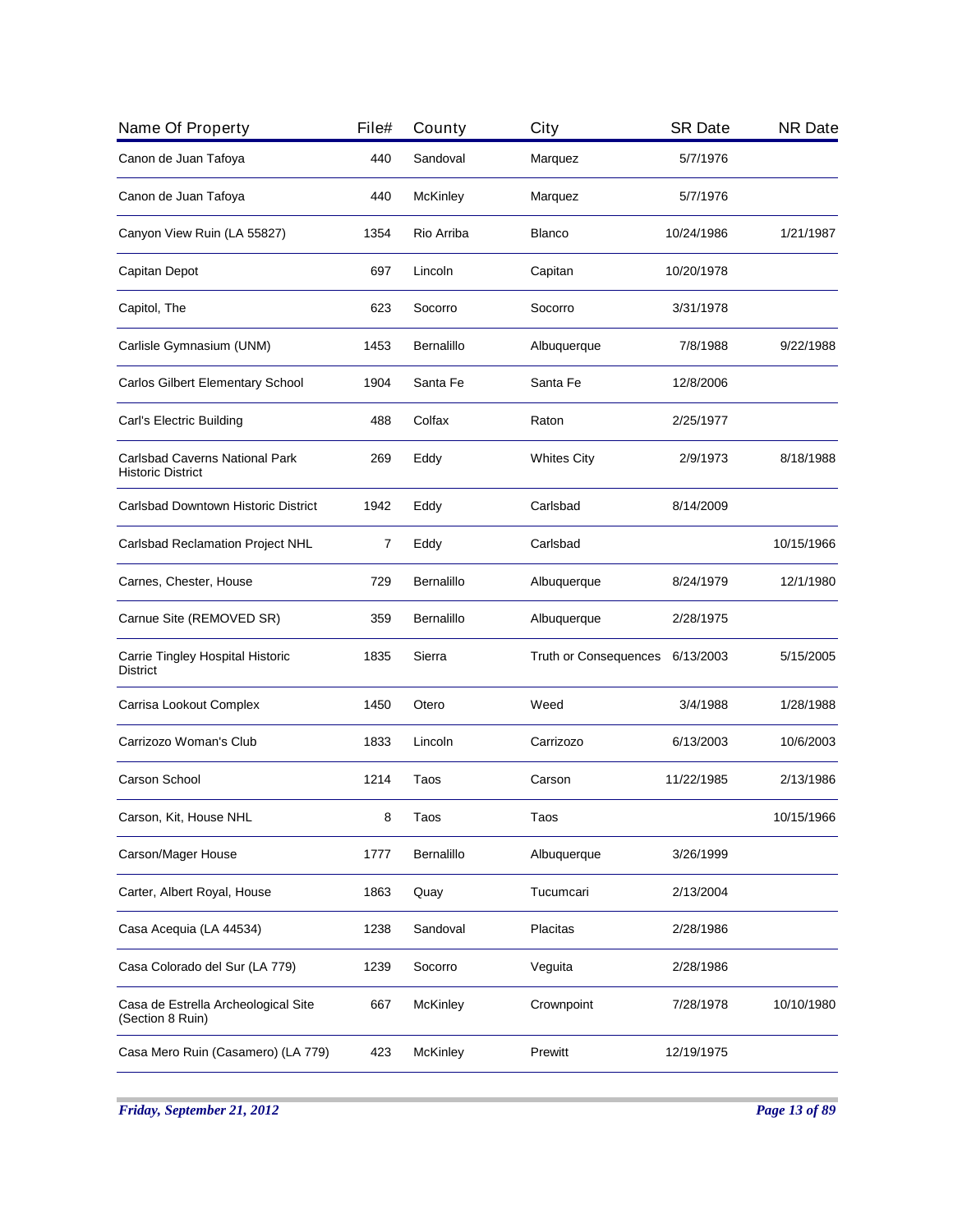| Name Of Property                              | File# | County          | City          | <b>SR Date</b> | <b>NR Date</b> |
|-----------------------------------------------|-------|-----------------|---------------|----------------|----------------|
| Casa Mesa Diablo (LA 11100)                   | 1346  | Rio Arriba      | <b>Blanco</b> | 10/24/1986     | 1/21/1987      |
| Casa Perea                                    | 1944  | Sandoval        | Corrales      | 2/25/2010      |                |
| Casa San Ysidro and Collections               | 698   | Sandoval        | Corrales      | 10/20/1978     |                |
| Casa Vieja                                    | 1971  | Sandoval        | Corrales      | 12/9/2011      |                |
| Casados House                                 | 1117  | Rio Arriba      | Los Ojos      | 1/11/1985      | 4/4/1985       |
| Casamero Archeological District LA<br>8779)   | 688   | <b>McKinley</b> | Prewitt       | 7/28/1978      |                |
| Casaus, Jesus M., House                       | 848   | Guadalupe       | Santa Rosa    | 12/18/1981     | 4/1/1982       |
| Case, Maurice, House                          | 877   | San Juan        | Aztec         | 6/4/1982       |                |
| Cassidy Mill                                  | 400   | Mora            | Cleveland     | 8/22/1975      | 12/6/1978      |
| Cassidy, D. and Sons General<br>Merchandise   | 518   | Mora            | Cleveland     | 8/24/1977      | 8/1/1979       |
| Cassidy, Daniel, House                        | 1529  | Mora            | Mora          | 5/18/1990      | 7/27/1990      |
| Cassidy, James J., House                      | 1881  | Mora            | Cleveland     | 6/10/2005      | 9/1/2005       |
| Castaneda Hotel                               | 307   | San Miguel      | Las Vegas     | 1/25/1974      |                |
| <b>Castle Apartments</b>                      | 1213  | Bernalillo      | Albuquerque   | 11/22/1985     | 2/13/1986      |
| Castles of the Chama Ruin                     | 94    | Rio Arriba      | Llaves        | 9/20/1969      | 5/14/1989      |
| Catanach House                                | 823   | Santa Fe        | Santa Fe      | 4/3/1981       |                |
| <b>Catskill Charcoal Ovens</b>                | 401   | Colfax          | Raton         | 8/22/1975      | 1/30/1978      |
| Causey Ranch House                            | 360   | Chaves          | Caprock       | 2/28/1975      |                |
| Cebolleta Ruin                                | 95    | Cibola          | Cebolleta     | 5/23/1969      |                |
| Center, 509                                   | 604   | Socorro         | Socorro       | 1/20/1978      |                |
| Central Receiving Building (NMSVH)            | 1475  | Otero           | Alamogordo    | 7/8/1988       | 5/16/1989      |
| Cerrillos Opera House                         | 316   | Santa Fe        | Cerrillos     | 3/29/1974      |                |
| Cerrito Recreation Site, Abiquiu<br>Reservoir | 402   | Rio Arriba      | Abiquiu       | 8/22/1975      |                |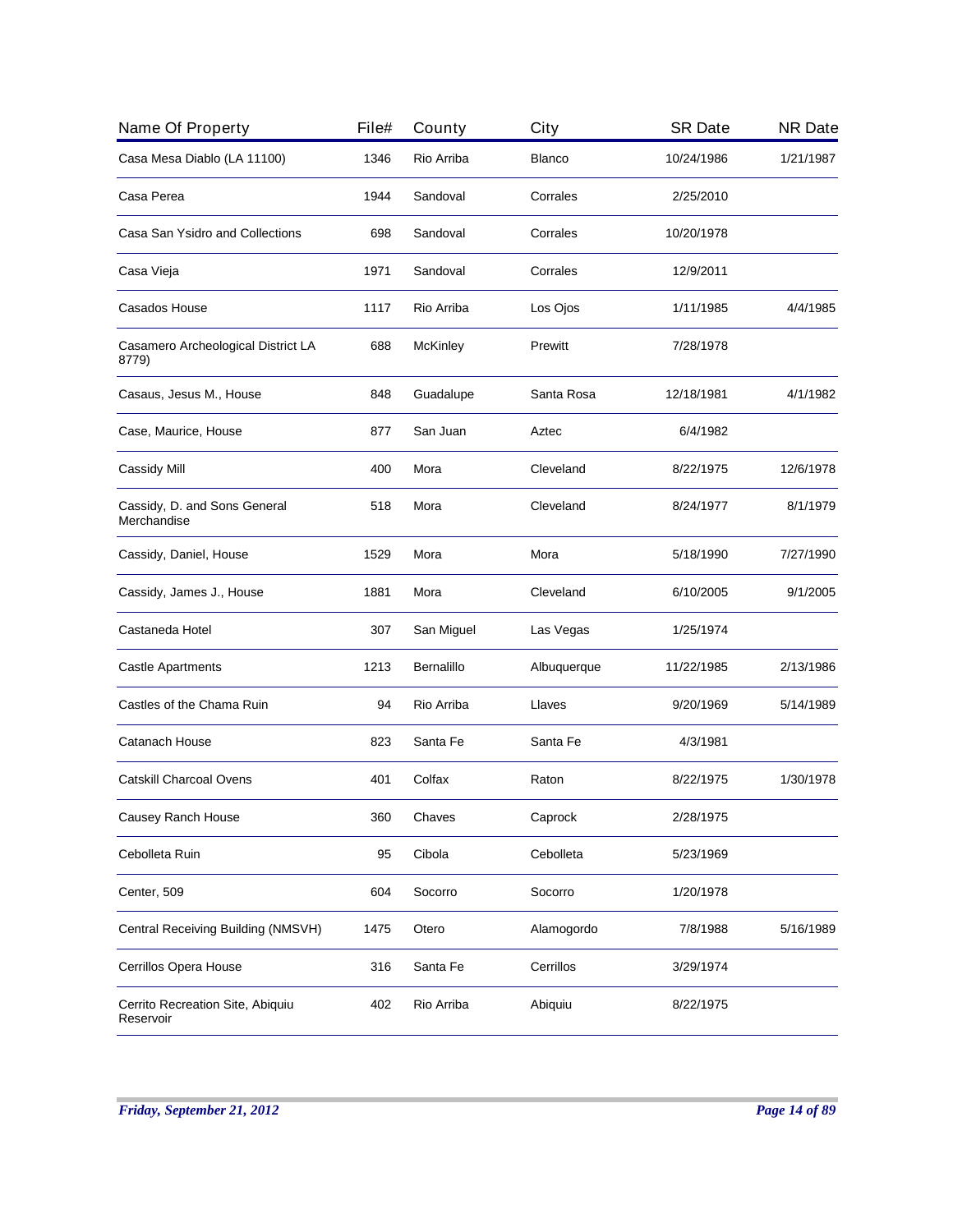| Name Of Property                                  | File# | County          | City                         | <b>SR Date</b> | <b>NR Date</b> |
|---------------------------------------------------|-------|-----------------|------------------------------|----------------|----------------|
| Cerro Colorado Archeological District<br>(LA 307) | 1399  | Rio Arriba      | Abiquiu                      | 7/17/1987      |                |
| CGP-54-1 Archaeological Site                      | 429   | San Juan        | Fruitland                    | 1/30/1976      | 4/19/1978      |
| CGP-56 Archaeological Site                        | 428   | San Juan        | Fruitland                    | 1/30/1976      | 2/23/1978      |
| CGP-605-49 Archaeological Site                    | 430   | San Juan        | Fruitland                    | 1/30/1976      | 2/17/1978      |
| Chaco Culture National Historical<br>Park         | 57    | <b>McKinley</b> | Thoreau                      | 5/21/1971      | 10/15/1966     |
| Chaco Mesa Pueblo III                             | 1725  | <b>McKinley</b> | Pueblo Pintado               |                | 8/2/1985       |
| Chama Jail House                                  | 382   | Rio Arriba      | Chama                        | 6/20/1975      |                |
| Chambers Canyon Site (LA 49028)                   | 1197  | Sierra          | <b>Truth or Consequences</b> | 9/20/1985      | 12/16/1989     |
| <b>Chambon House</b>                              | 298   | Socorro         | Socorro                      | 9/21/1973      |                |
| <b>Chamisal Site</b>                              | 779   | Bernalillo      | Albuquerque                  | 9/16/1980      |                |
| <b>Champion Grocery Building</b>                  | 521   | Bernalillo      | Albuquerque                  | 9/24/1977      |                |
| Chapel of San Miguel and Collections              | 213   | Santa Fe        | Santa Fe                     | 5/21/1971      |                |
| Chapel of San Miguel del Valle<br>(REMOVED SR)    | 246   | Taos            | El Valle                     | 5/30/1972      |                |
| Charley's Automotive Service                      | 1943  | Cibola          | Grants                       | 2/19/2010      |                |
| Chaves County Courthouse and Jail                 | 1019  | Chaves          | Roswell                      | 6/8/1984       | 2/15/1989      |
| Chaves, Felipe, House                             | 766   | Valencia        | Belen                        | 4/3/1980       | 7/4/1980       |
| Chaves, Kate Nichols, House                       | 522   | Bernalillo      | Albuquerque                  | 9/24/1977      |                |
| Chavez, 921                                       | 1090  | San Miguel      | Las Vegas                    | 8/17/1984      | 9/26/1985      |
| Chavez, Juan de Dios, House                       | 939   | Bernalillo      | Albuquerque                  | 8/25/1983      | 2/9/1984       |
| Chavez, Juan, House                               | 936   | Bernalillo      | Albuquerque                  | 8/25/1983      | 2/9/1984       |
| Chavez, Rumaldo, House                            | 780   | Bernalillo      | Albuquerque                  | 9/16/1980      | 11/24/1980     |
| Chavez, Trinidad, House                           | 803   | Santa Fe        | Santa Fe                     | 4/3/1981       |                |
| <b>Chief Theater</b>                              | 1726  | McKinley        | Gallup                       | 11/17/2000     | 5/16/1988      |
| <b>Chief Theater</b>                              | 1726  | McKinley        | Gallup                       |                | 5/16/1988      |
|                                                   |       |                 |                              |                |                |

*Friday, September 21, 2012 Page 15 of 89*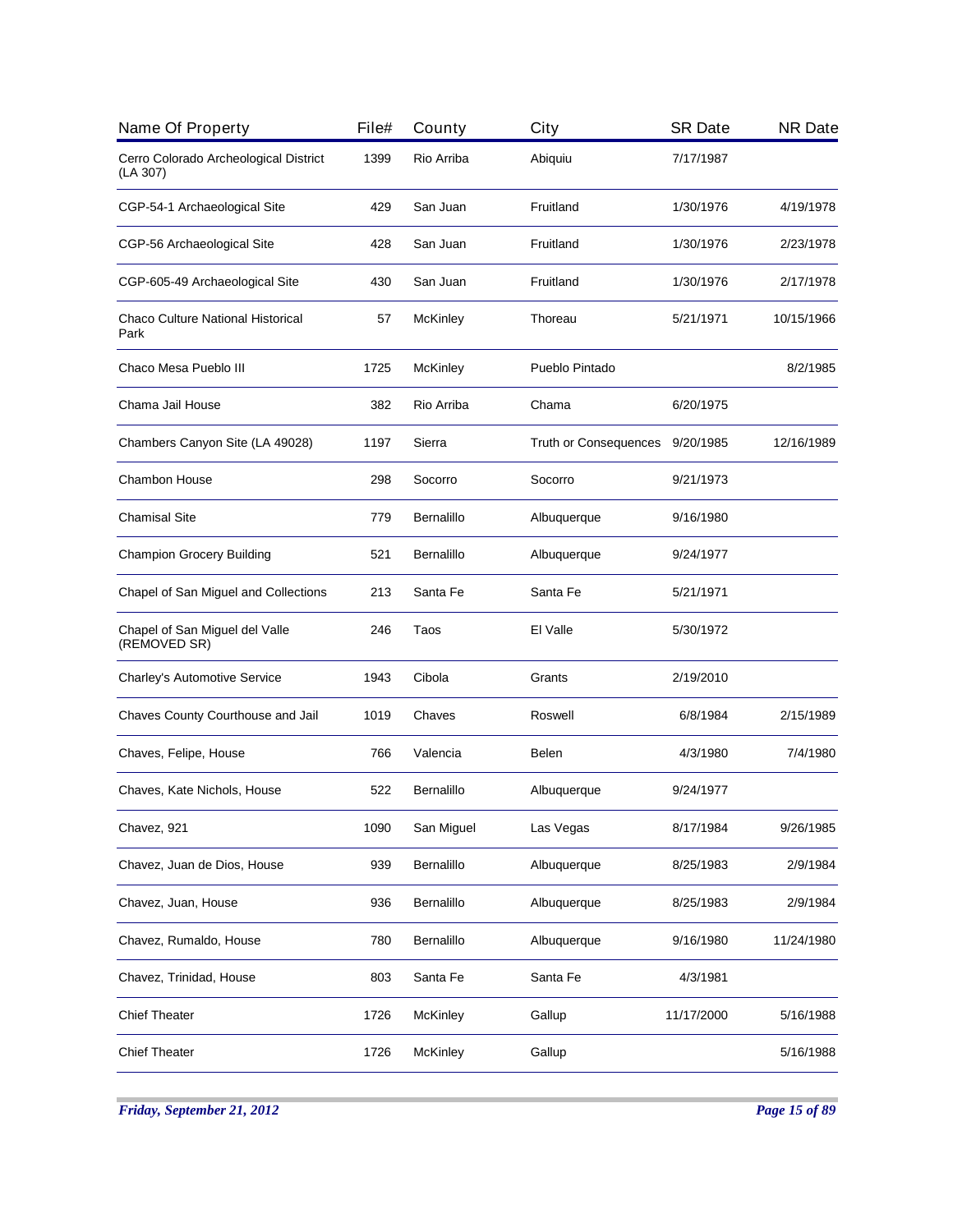| Name Of Property                                              | File# | County     | City                     | <b>SR Date</b>           | <b>NR Date</b> |
|---------------------------------------------------------------|-------|------------|--------------------------|--------------------------|----------------|
| Chihuahua Hill Historic District                              | 906   | Grant      | <b>Silver City</b>       | 12/1/1982                | 1/23/1984      |
| Chihuahua Historic District                                   | 651   | Socorro    | Socorro                  | 6/2/1978                 |                |
| Chihuahuita Historic District                                 | 1007  | Chaves     | Roswell                  | 6/8/1984                 |                |
| Chimayo Trading Post                                          | 1543  | Rio Arriba | Espanola                 | 4/3/1992                 | 5/1/1999       |
| Chino Mine Headquarters                                       | 1948  | Grant      | Hurley                   | 6/11/2010                |                |
| Chiricahua Guild and Gallery                                  | 1775  | Hidalgo    | Rodeo                    | 2/12/1999                |                |
| Christ-in-the-Desert Monastery                                | 134   | Rio Arriba | Ghost Ranch              | 11/21/1969               |                |
| Christmas Tree Ruin (LA 11097)                                | 361   | San Juan   | <b>Blanco</b>            | 2/20/1975                | 1/21/1987      |
| Chupaderos Canyon Small Structural<br>Site                    | 1762  | Los Alamos | Espanola Ranger District |                          | 11/7/1990      |
| Chupaderos Mesa Village                                       | 1759  | Los Alamos |                          | Espanola Ranger District |                |
| Church and Campo Santo of the<br>Most Holy Trinity, The       | 1937  | Taos       | Arroyo Seco              | 12/12/2008               |                |
| Church Avenue - Lovers Lane<br><b>Historic District</b>       | 1095  | San Juan   | Aztec                    | 8/17/1984                | 2/21/1985      |
| Church of the Epiphany                                        | 592   | Socorro    | Socorro                  | 1/20/1978                |                |
| Church of the Immaculate<br>Conception & Campo Santo          | 135   | Harding    | Gallegos Ranch           | 11/21/1969               |                |
| Church-McCutcheon Historic District                           | 652   | Socorro    | Socorro                  | 6/2/1978                 |                |
| Cienega Ruins                                                 | 96    | Cibola     | El Morro                 | 9/12/1969                |                |
| Cienega Village Museum, Old                                   | 387   | Santa Fe   | La Cienega               | 8/24/1979                |                |
| Cieneguilla Pueblo (LA 16) (aka<br>Tzeguma)                   | 199   | Santa Fe   | La Cienega               | 8/10/1970                |                |
| <b>Cimarron Historic District</b>                             | 187   | Colfax     | Cimarron                 | 5/22/1970                | 4/3/1973       |
| Circle Cross Ranch, Main House                                | 775   | Otero      | Sacramento               | 8/29/1980                | 11/17/1980     |
| Citadel, The (LA 55828)                                       | 1355  | Rio Arriba | <b>Blanco</b>            | 10/24/1986               | 1/21/1987      |
| Civilian Conservation Corps Camp<br><b>BR-39N Schoolhouse</b> | 1912  | Dona Ana   | Las Cruces               | 6/8/2007                 |                |
| Clanton Draw Site (LA 4976)                                   | 1308  | Hidalgo    | Animas                   | 10/24/1986               | 1/23/1993      |
|                                                               |       |            |                          |                          |                |

*Friday, September 21, 2012 Page 16 of 89*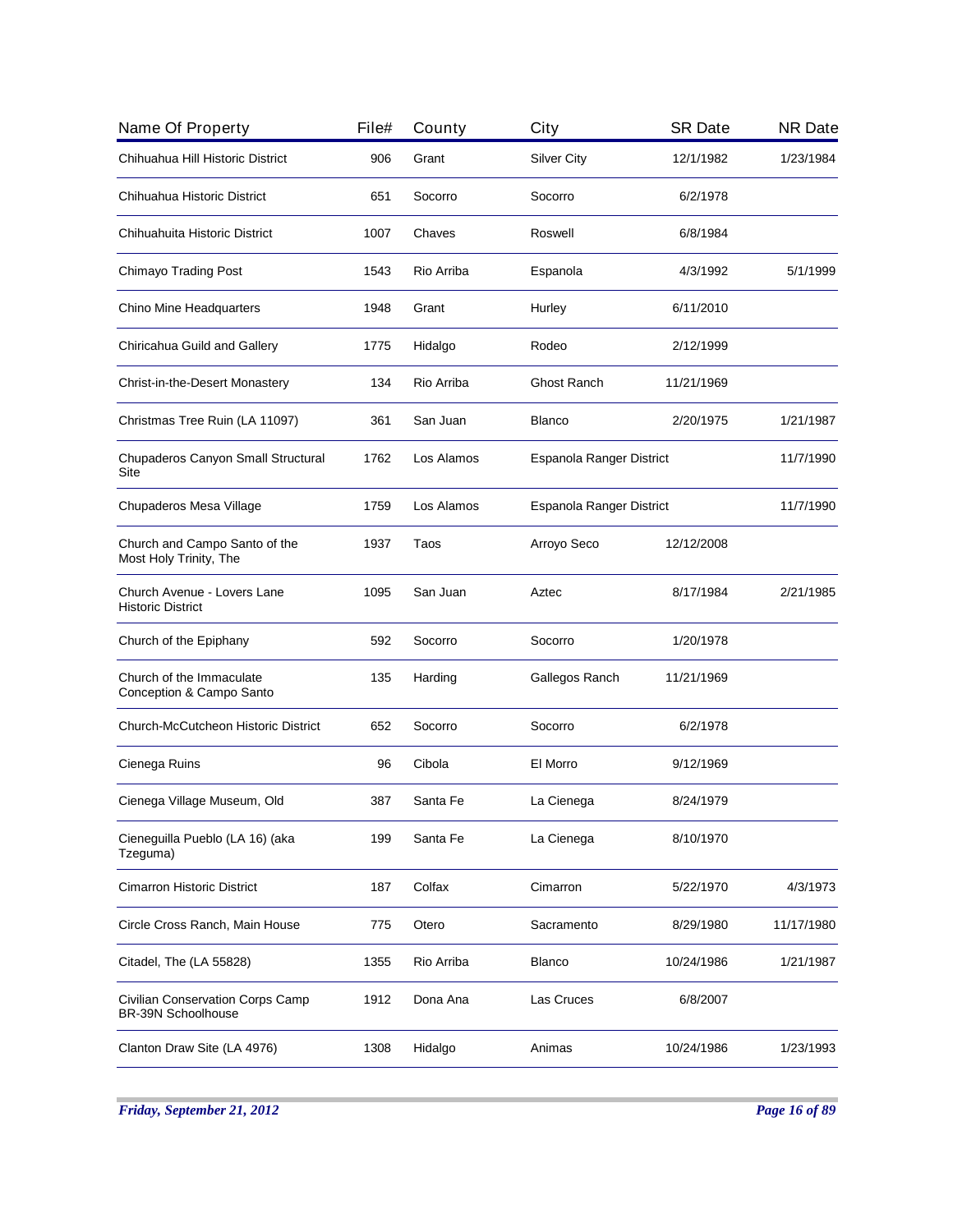| Name Of Property                                                                                    | File# | County     | City               | <b>SR Date</b> | <b>NR Date</b> |
|-----------------------------------------------------------------------------------------------------|-------|------------|--------------------|----------------|----------------|
| Clarence E. Hinkle Building                                                                         | 1950  | Chaves     | Roswell            | 10/15/2010     |                |
| <b>Clayton Commercial Historic District</b>                                                         | 1938  | Union      | Clayton            | 4/3/2009       |                |
| Clayton Public Library                                                                              | 1814  | Union      | Clayton            | 4/5/2002       | 12/20/2002     |
| Clayton Public Schools Historic<br><b>District</b>                                                  | 1623  | Union      | Clayton            | 1/26/1996      | 3/15/1996      |
| <b>Clemens Ranch House</b>                                                                          | 378   | Socorro    | Magdalena          | 5/3/1975       | 4/18/1979      |
| Clevenger, Lowery, House                                                                            | 1032  | San Miguel | Las Vegas          | 8/17/1984      | 9/26/1985      |
| <b>Clifton House Site</b>                                                                           | 1585  | Colfax     | Raton              | 9/17/1993      | 4/7/1995       |
| Cloudcroft Lodge                                                                                    | 1407  | Otero      | Cloudcroft         | 10/2/1987      |                |
| <b>Cloudcroft Municipal School</b>                                                                  | 1498  | Otero      | Cloudcroft         | 3/17/1989      |                |
| <b>Cloverdale Park Site</b>                                                                         | 1320  | Hidalgo    | Cloverdale         | 10/24/1986     | 1/23/1993      |
| Clovis Baptist Hospital                                                                             | 837   | Curry      | Clovis             | 10/23/1981     | 2/5/1982       |
| <b>Clovis Central Fire Station</b>                                                                  | 1381  | Curry      | Clovis             | 5/15/1987      | 7/2/1987       |
| Clovis City Hall and Fire Station, 1908                                                             | 1380  | Curry      | Clovis             | 5/15/1987      | 7/16/1987      |
| Clovis Post Office (Old)                                                                            | 1108  | Curry      | Clovis             | 10/17/1984     | 12/27/1984     |
| <b>Coalition and Classic Period Cultural</b><br>Properties of the Pajarito Plateau,<br>AD 1200-1600 | 1871  | Santa Fe   | Los Alamos         | 9/13/2004      |                |
| Coate's and Howard General Store                                                                    | 536   | Catron     | Mogollon           | 12/9/1977      |                |
| Cochiti, Pueblo of                                                                                  | 234   | Sandoval   | Pena Blanca        | 2/1/1972       | 11/20/1974     |
| Cohen, Isaac N., House                                                                              | 850   | Grant      | <b>Silver City</b> | 3/12/1982      |                |
| <b>Colfax County Courthouse</b>                                                                     | 1273  | Colfax     | Raton              | 5/9/1986       | 6/18/1987      |
| Colfax County Courthouse (Former)<br>in Cimarron                                                    | 1262  | Colfax     | Cimarron           | 5/9/1986       |                |
| Colfax County Courthouse (Former)<br>in Springer                                                    | 509   | Colfax     | Springer           | 6/3/1977       | 12/7/1987      |
| Colina Verde Ruin                                                                                   | 97    | Santa Fe   | Lamy               | 9/12/1969      |                |
| Colonias de San Jose National<br>Register Historic District                                         | 1177  | Guadalupe  | Colonias           | 9/20/1985      | 9/29/1986      |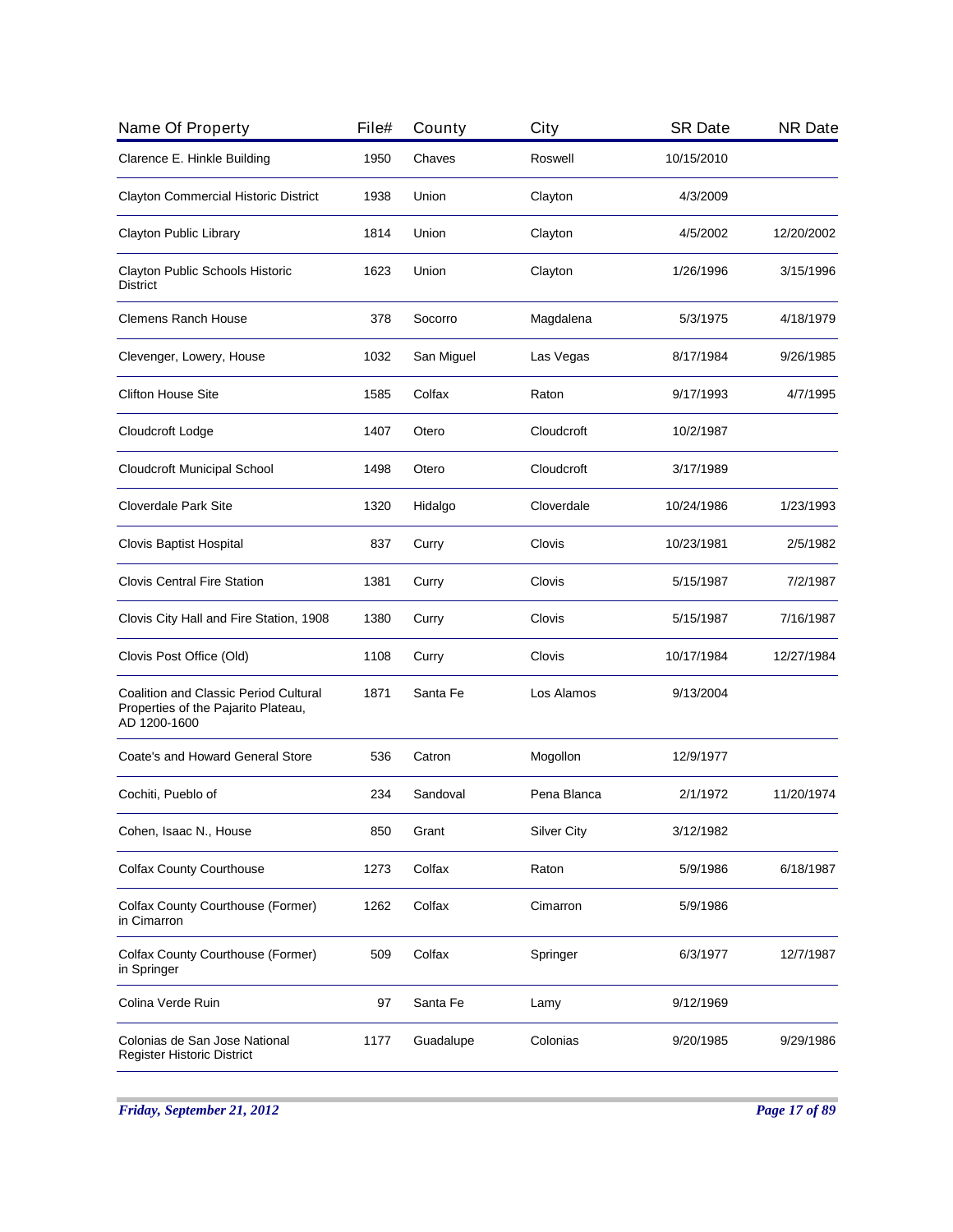| Name Of Property                                   | File# | County     | City               | <b>SR Date</b> | <b>NR Date</b> |
|----------------------------------------------------|-------|------------|--------------------|----------------|----------------|
| Columbia Avenue, 1116                              | 1079  | San Miguel | Las Vegas          | 8/17/1984      | 9/26/1985      |
| <b>Columbian School</b>                            | 1624  | Colfax     | Raton              | 1/26/1996      | 3/15/1996      |
| Comanche Springs Archaeological<br><b>District</b> | 478   | Valencia   | Tome               | 12/3/1976      | 12/10/1987     |
| <b>Commerical Hotel</b>                            | 1882  | Lea        | Lovington          | 10/14/2005     |                |
| <b>Compressor Station Ruin</b>                     | 1337  | Rio Arriba | <b>Blanco</b>      | 10/24/1986     | 1/21/1987      |
| Conchas Dam                                        | 547   | San Miguel | Conchas            | 1/20/1978      |                |
| Conchas Dam Historic District                      | 1791  | San Miguel | Conchas Dam        | 4/7/2000       | 5/22/2005      |
| <b>Conklin Estate</b>                              | 806   | Santa Fe   | Santa Fe           | 4/3/1981       |                |
| Connell's Cabin                                    | 1531  | San Miguel | Terrero            | 8/8/1990       |                |
| Connor Hall (NMSD)                                 | 1470  | Santa Fe   | Santa Fe           | 7/8/1988       | 9/22/1988      |
| Connor, C. H., House                               | 583   | Bernalillo | Albuquerque        | 1/20/1978      |                |
| Conoco Service Station                             | 1633  | Chaves     | Roswell            | 5/17/1996      |                |
| Constancio Miera House                             | 1941  | Socorro    | San Antonio        | 8/14/2009      |                |
| Continental Oil Company Warehouse                  | 1532  | Bernalillo | Albuquerque        | 8/8/1990       |                |
| Conway, Thomas, House                              | 528   | Grant      | <b>Silver City</b> | 11/4/1977      |                |
| Cook, James, House                                 | 1080  | San Miguel | Las Vegas          | 8/17/1984      | 9/26/1985      |
| Cooks Hall                                         | 489   | Colfax     | Raton              | 2/25/1977      |                |
| Cook's Spring                                      | 548   | Luna       | Florida            | 1/20/1977      |                |
| Coolidge Archeological District (LA<br>17280)      | 679   | McKinley   | Coolidge           | 7/28/1978      |                |
| Cooney, Captain Michael, House                     | 624   | Socorro    | Socorro            | 3/20/1978      | 2/20/1991      |
| Coons, J. H., House                                | 529   | Bernalillo | Albuquerque        | 11/4/1977      |                |
| Cooper, Bruce, House and Shop                      | 1563  | Santa Fe   | Santa Fe           | 9/17/1993      |                |
| <b>Coors Building</b>                              | 461   | Colfax     | Raton              | 8/27/1976      |                |
| Cordova, Laureano Mill                             | 45    | Taos       | Vadito             | 3/21/1969      | 11/5/1974      |
|                                                    |       |            |                    |                |                |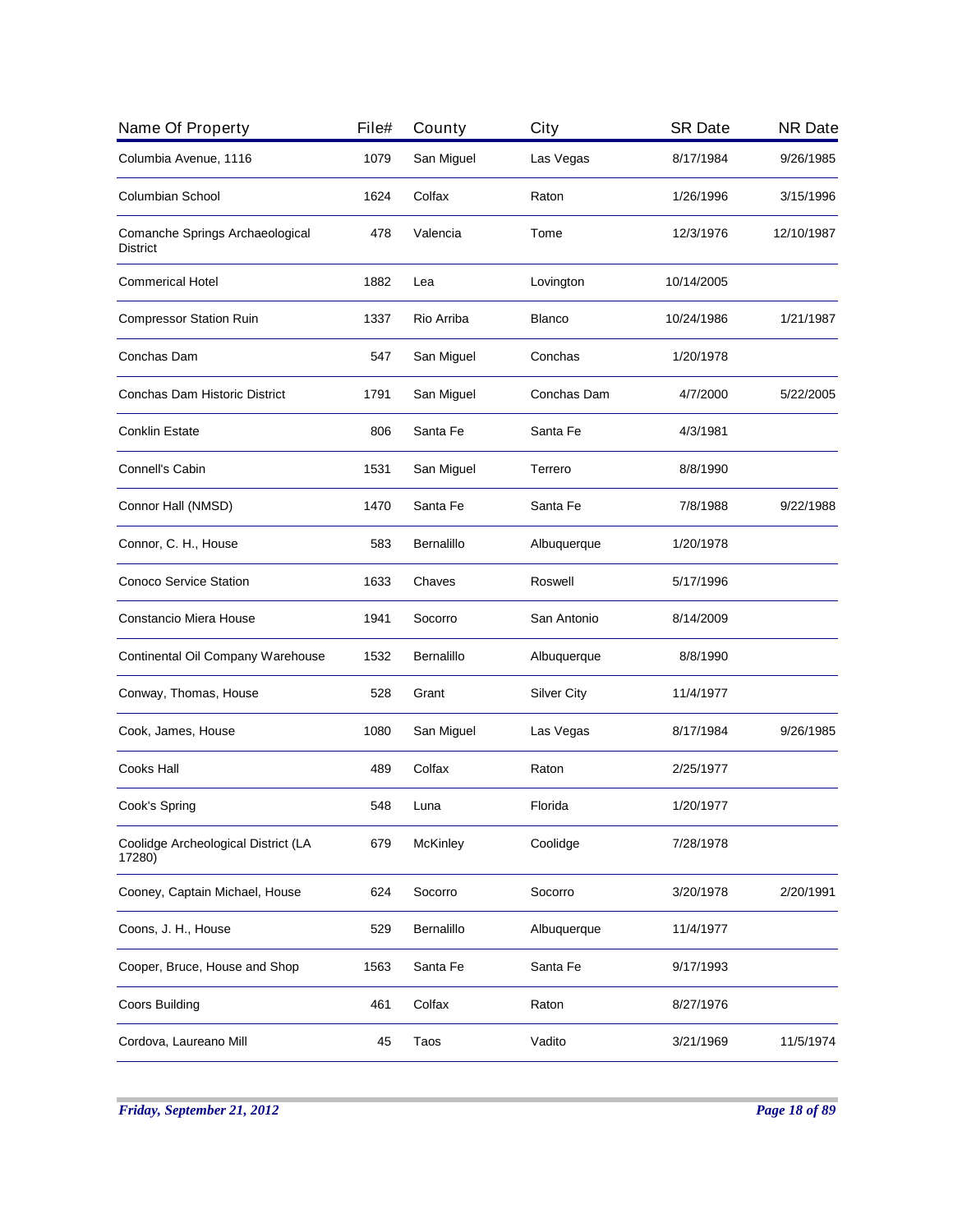| Name Of Property                                                                     | File# | County          | City                  | <b>SR Date</b> | <b>NR Date</b> |
|--------------------------------------------------------------------------------------|-------|-----------------|-----------------------|----------------|----------------|
| Corner Bar and Raton Hotel                                                           | 490   | Colfax          | Raton                 | 2/25/1977      |                |
| Corona Phase Sites in the Jicarilla<br>Mountains                                     | 1710  | Lincoln         | Carrizozo             |                | 8/28/1990      |
| Coronado School                                                                      | 1644  | Bernalillo      | Albuquerque           | 9/27/1996      | 11/22/1996     |
| Coronado State Monument Museum<br>and Visitor Center                                 | 1515  | Sandoval        | Bernalillo            | 12/8/1989      |                |
| Corral Canyon Pueblo Site                                                            | 1761  | Rio Arriba      | Espanola              |                | 11/7/1990      |
| Corral Mesa Cavate Pueblo Site                                                       | 1760  | Rio Arriba      | Espanola              |                | 11/7/1990      |
| Corrales North Archeological District                                                | 1383  | Sandoval        | Rio Rancho            | 5/15/1987      |                |
| Correo Snake Pit and Collections                                                     | 436   | Cibola          | Laguna Pueblo         | 3/20/1976      |                |
| Cortesy, Anthony House                                                               | 625   | Socorro         | Socorro               | 3/20/1978      | 2/20/1991      |
| Cottage Bakery                                                                       | 1567  | Bernalillo      | Albuquerque           | 9/17/1993      | 11/22/1993     |
| Cotton, C. N. Warehouse                                                              | 1179  | McKinley        | Gallup                | 9/20/1985      | 1/14/1988      |
| Cotton, C. N., House (REMOVED SR<br>& NR)                                            | 491   | McKinley        | Gallup                | 2/25/1977      | 7/10/1979      |
| Cottonwood Divide Site (LA 55829)                                                    | 1356  | San Juan        | <b>Blanco</b>         | 10/24/1986     | 1/21/1987      |
| County Courthouses of New Mexico                                                     | 1722  | Multiple        | Multiple              |                | 6/18/1987      |
| Court Junior High School                                                             | 1500  | Dona Ana        | Las Cruces            | 3/17/1989      |                |
| Couse, Eanger Irving, House and<br>Studio and Sharp, Joseph Henry,<br><b>Studios</b> | 1865  | Taos            | Taos                  | 2/13/2004      | 9/28/2005      |
| Cousins. Bros. Trading Post                                                          | 1884  | McKinley        | Chi Chil Tah, vic. Of | 12/2/2005      | 3/22/2006      |
| Cowan, R.H. Livery Stable                                                            | 530   | Colfax          | Springer              | 11/4/1977      | 8/1/1979       |
| Cox Ranch Ruin                                                                       | 713   | Catron          | Red Hill              | 3/16/1979      | 5/5/1978       |
| Coyotes Sing Here Archeological<br>District (LA 18754)                               | 680   | <b>McKinley</b> | Prewitt               | 7/28/1978      |                |
| Crabtree Building                                                                    | 626   | Socorro         | Socorro               | 3/20/1978      |                |
| Crawford, Austin, House                                                              | 1689  | Sierra          | Chloride              | 7/18/1997      |                |
| Crespin, Gregorio, House                                                             | 249   | Santa Fe        | Santa Fe              | 7/5/1972       | 5/29/1975      |
|                                                                                      |       |                 |                       |                |                |

*Friday, September 21, 2012 Page 19 of 89*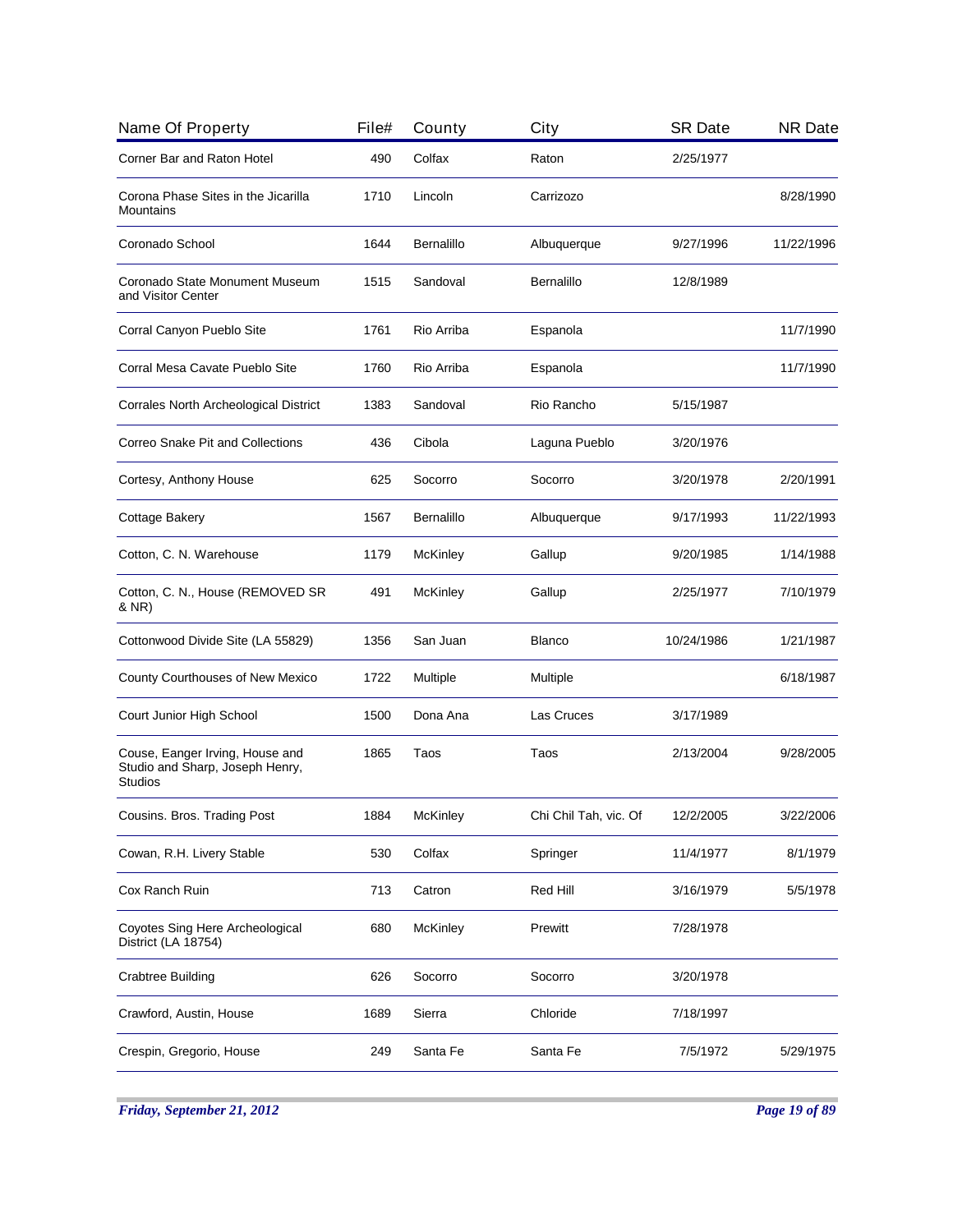| File# | County     | City               | <b>SR Date</b> | <b>NR Date</b> |
|-------|------------|--------------------|----------------|----------------|
| 1348  | Rio Arriba | <b>Blanco</b>      | 10/24/1986     | 1/21/1987      |
| 448   | San Miguel | Las Vegas          | 7/30/1976      |                |
| 276   | San Juan   | <b>Blanco</b>      | 3/20/1973      | 7/15/1974      |
| 276   | Rio Arriba | <b>Blanco</b>      | 3/20/1973      | 7/15/1974      |
| 1349  | Rio Arriba | <b>Blanco</b>      | 10/24/1986     | 1/21/1987      |
| 207   | Socorro    | Socorro            | 3/1/1971       |                |
| 98    | San Juan   | Two Grey Hills     | 9/12/1969      |                |
| 1312  | Hidalgo    | Animas             | 12/15/1992     | 1/23/1993      |
| 1758  | Rio Arriba | Espanola           |                | 11/7/1990      |
| 1801  | Sandoval   | Placitas           | 2/16/2001      |                |
| 136   | Rio Arriba | Chama              | 11/20/1969     | 1/2/1974       |
| 195   | Santa Fe   | Cundiyo            | 6/26/1970      |                |
| 1274  | Curry      | Clovis             | 5/9/1986       | 6/18/1987      |
| 682   | McKinley   | <b>Dalton Pass</b> | 7/28/1978      | 10/10/1980     |
| 1740  | Eddy       | Carlsbad           | 7/16/1999      | 12/12/1993     |
| 1817  | Eddy       | Eddy               |                | 2/15/2002      |
| 833   | Taos       | Ranchos de Taos    | 9/4/1981       |                |
| 83    | Santa Fe   | Santa Fe           | 7/18/1969      | 7/9/1970       |
| 758   | Bernalillo | Albuquerque        | 12/14/1979     | 11/17/1980     |
| 1104  | San Juan   | Aztec              | 8/17/1984      | 2/21/1985      |
| 1542  | Colfax     | Dawson             | 2/14/1992      | 4/9/1992       |
| 699   | Colfax     | Cimarron           | 10/20/1978     |                |
| 1837  | Bernalillo | Albuquerque        | 8/8/2003       | 4/30/2004      |
|       |            |                    |                |                |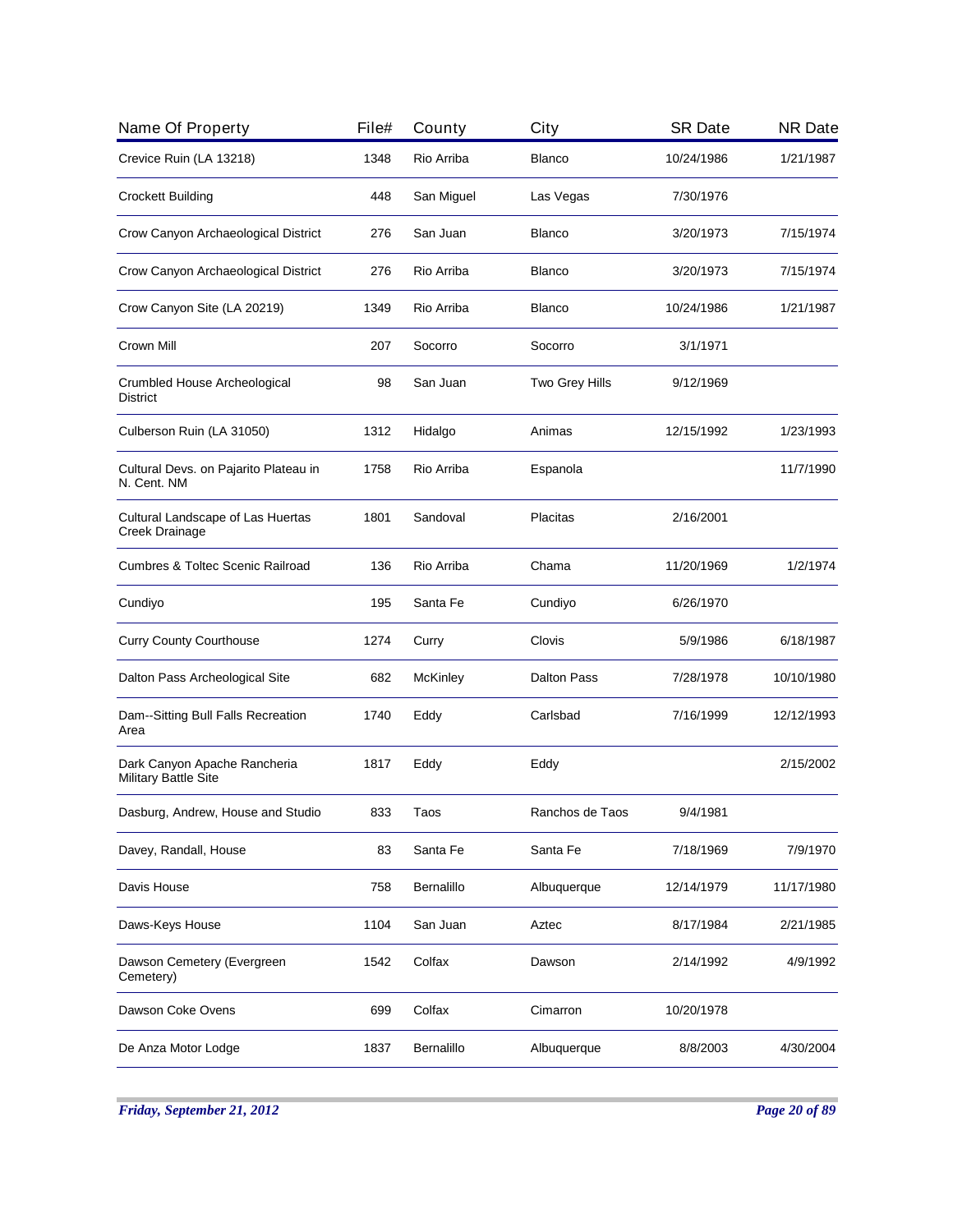| Name Of Property                                    | File# | County     | City          | <b>SR Date</b> | <b>NR Date</b> |
|-----------------------------------------------------|-------|------------|---------------|----------------|----------------|
| De Baca County Courthouse                           | 1270  | De Baca    | Fort Sumner   | 5/9/1986       | 12/7/1987      |
| Delgadito Pueblito                                  | 1336  | Rio Arriba | <b>Blanco</b> | 10/24/1986     | 1/21/1987      |
| Delgado Hall, Northern New Mexico<br>Comm. College  | 1257  | Rio Arriba | El Rito       | 5/9/1986       |                |
| Delgado, Felipe, House                              | 58    | Santa Fe   | Santa Fe      | 5/23/1969      |                |
| Deming Armory                                       | 584   | Luna       | Deming        | 1/20/1978      | 4/21/1983      |
| Deming Coaling Tower (REMOVED<br>SR)                | 717   | Luna       | Deming        | 6/22/1979      |                |
| Deming Main Post Office                             | 42    | Luna       | Deming        | 11/17/2000     | 2/23/1990      |
| Dendahl House                                       | 812   | Santa Fe   | Santa Fe      | 4/3/1981       |                |
| Denver & Rio Grande Western<br><b>Railway Depot</b> | 1099  | San Juan   | Aztec         | 8/17/1984      | 2/21/1985      |
| Diamond A Ranch House and<br><b>Bunkhouse</b>       | 1014  | Chaves     | Roswell       | 6/8/1984       | 8/29/1988      |
| Diamond Tail Farmsteads and<br>Fieldhouses          | 1810  | Sandoval   | Bernalillo    | 4/5/2002       |                |
| Dice Apartments                                     | 265   | San Miguel | Las Vegas     | 12/8/1972      |                |
| Dietz, Robert, Farmhouse                            | 946   | Bernalillo | Albuquerque   | 8/25/1983      | 2/9/1984       |
| Digneo-Valdez House                                 | 658   | Santa Fe   | Santa Fe      | 7/28/1978      | 11/21/1978     |
| Dilley/Ballard Mortuary                             | 1652  | Chaves     | Roswell       | 2/21/1997      |                |
| Dillon, Dr. Fred A., House                          | 1488  | Curry      | Clovis        | 7/8/1988       |                |
| Distrito de las Escuelas                            | 293   | San Miguel | Las Vegas     | 8/24/1973      | 3/18/1980      |
| <b>Dittert Site</b>                                 | 444   | Cibola     | Grants        | 6/18/1976      | 8/22/1977      |
| Dobson House (Building 78)                          | 866   | Socorro    | Magdalena     | 4/15/1982      | 8/2/1982       |
| Dodge-Bailey House                                  | 1905  | Santa Fe   | Sanata Fe     | 12/8/2006      | 5/18/2007      |
| Doherty, John, House                                | 730   | Mora       | Mora          | 8/24/1979      |                |
| Domestic Architecture in Socorro,<br>NM, 1870-1912  | 1534  | Socorro    | Socorro       | 12/14/1990     | 2/20/1991      |
| Don Gaspar Bridge                                   | 1820  | Santa Fe   | Santa Fe      | 8/16/2002      | 10/16/2002     |

*Friday, September 21, 2012 Page 21 of 89*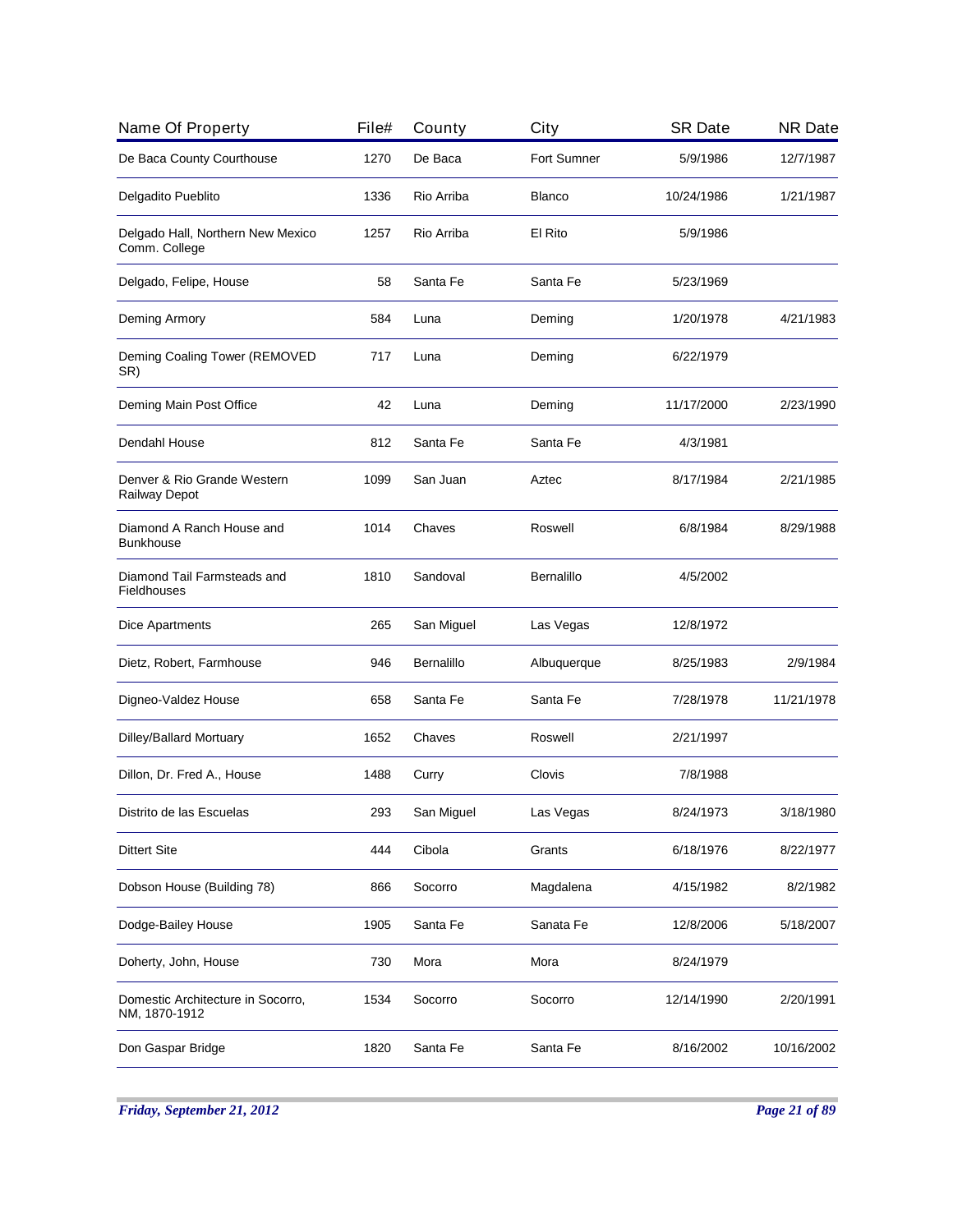| Name Of Property                                     | File# | County     | City            | <b>SR Date</b> | <b>NR Date</b> |
|------------------------------------------------------|-------|------------|-----------------|----------------|----------------|
| Don Gaspar Historic District                         | 891   | Santa Fe   | Santa Fe        | 12/1/1982      | 7/21/1983      |
| Dona Ana County Courthouse<br>(Former) in Las Cruces | 1276  | Dona Ana   | Las Cruces      | 5/9/1986       |                |
| Dona Ana County Courthouse<br>(Former) in Mesilla    | 1261  | Dona Ana   | Mesilla         | 5/9/1986       |                |
| Dona Ana County Courts Building<br>(Old Post Office) | 1266  | Dona Ana   | Las Cruces      | 5/9/1986       |                |
| Dona Ana Village Historic District                   | 1641  | Dona Ana   | Dona Ana        | 8/9/1996       | 9/27/1996      |
| Dorman House                                         | 752   | Santa Fe   | Santa Fe        | 10/26/1979     |                |
| Dorsey, Stephen W. Mansion                           | 34    | Colfax     | Abbott          | 2/21/1969      | 9/1/1970       |
| Double Adobe Creek Site                              | 1319  | Hidalgo    | Animas          | 10/24/1986     | 1/23/1993      |
| Double Crossing Ruin (LA 12151)                      | 1477  | Lincoln    | Lincoln         | 7/8/1988       | 9/13/1988      |
| Douglas Avenue School                                | 894   | San Miguel | Las Vegas       | 12/1/1982      | 8/5/1983       |
| Douglas Avenue, 810                                  | 1040  | San Miguel | Las Vegas       | 8/17/1984      | 9/26/1985      |
| Douglas Avenue, 812                                  | 1039  | San Miguel | Las Vegas       | 8/17/1984      | 9/26/1985      |
| Douglas Avenue, 814                                  | 1038  | San Miguel | Las Vegas       | 8/17/1984      | 9/26/1985      |
| Douglas Avenue, 818                                  | 1037  | San Miguel | Las Vegas       | 8/17/1984      | 9/26/1985      |
| Douglas Avenue, 822                                  | 1036  | San Miguel | Las Vegas       | 8/17/1984      | 9/26/1985      |
| Douglas-Sixth Street Historic District               | 893   | San Miguel | Las Vegas       | 12/1/1982      | 7/21/1983      |
| Downtown Roswell Historic District                   | 1006  | Chaves     | Roswell         | 6/8/1984       | 5/16/1985      |
| Drake Hotel                                          | 1182  | McKinley   | Gallup          | 9/20/1985      | 1/14/1988      |
| Dudrow House                                         | 822   | Santa Fe   | Santa Fe        | 4/3/1981       |                |
| Dunham Log House (Palmer-<br>Dunham House)           | 1501  | Rio Arriba | Chama           | 5/12/1989      |                |
| Dunlap Street, 715                                   | 826   | Santa Fe   | Santa Fe        | 4/3/1981       |                |
| Duran Chapel                                         | 696   | Taos       | Ranchos de Taos | 9/1/1978       |                |
| Duran, Luciano, House                                | 523   | Bernalillo | Albuquerque     | 9/24/1977      |                |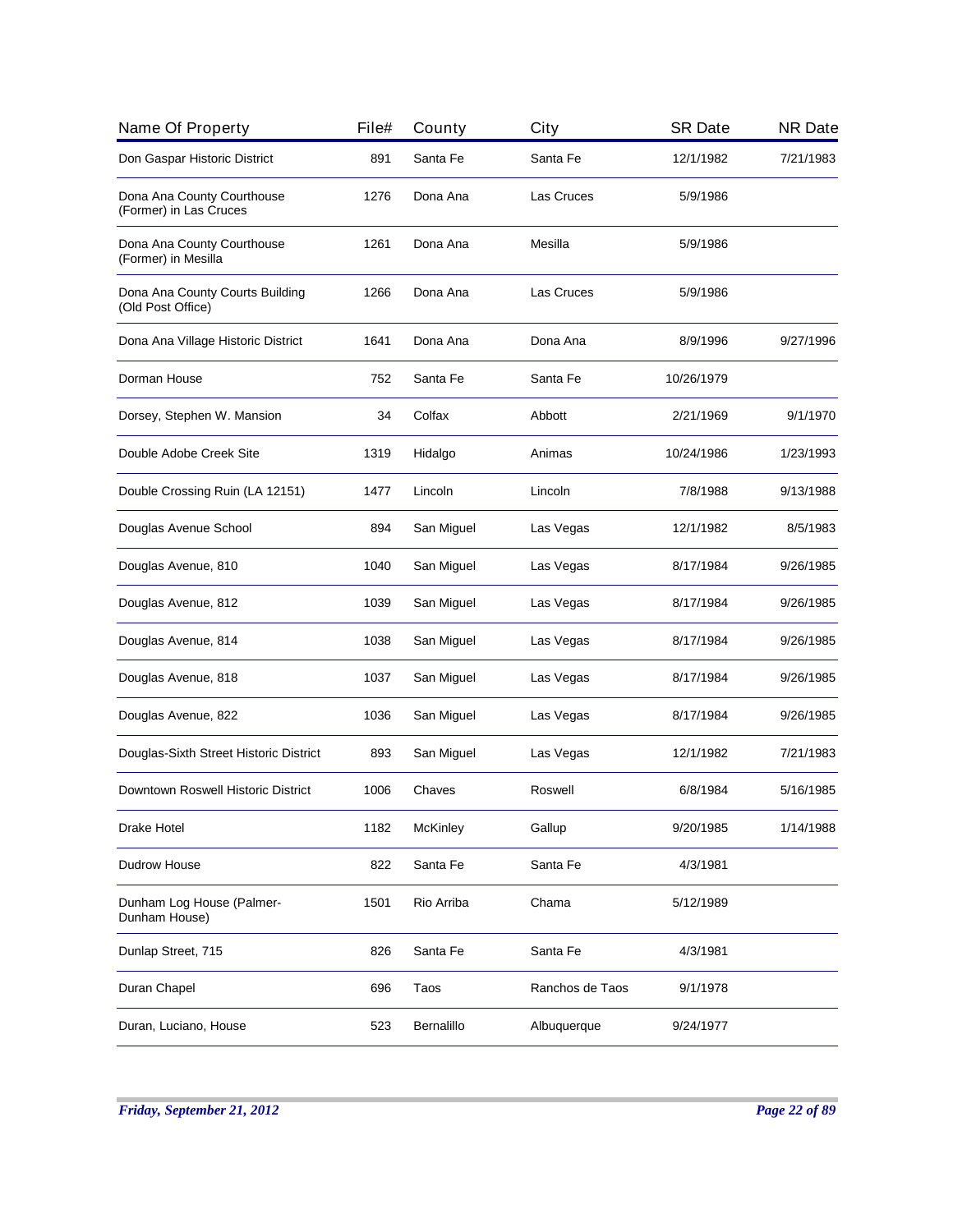| Name Of Property                                    | File# | County     | City                 | <b>SR Date</b> | <b>NR Date</b> |
|-----------------------------------------------------|-------|------------|----------------------|----------------|----------------|
| Dust Bowl Home                                      | 1409  | Valencia   | <b>Bosque Farms</b>  | 1/7/1988       |                |
| Eagle Nest Dam                                      | 549   | Colfax     | Eagle Nest           | 1/20/1978      | 4/18/1979      |
| East Abeytia Avenue Historic District               | 653   | Socorro    | Socorro              | 6/2/1978       |                |
| East Morada at Abiquiu                              | 196   | Rio Arriba | Abiquiu              | 7/31/1970      |                |
| East Side Rincon Site (LA 3131)                     | 1209  | San Juan   | Farmington           | 7/19/1985      | 12/15/1985     |
| Eaton House                                         | 308   | Socorro    | Socorro              | 1/25/1974      |                |
| Eaton, Nestor P., House (Eaton/Darr<br>House)       | 627   | Socorro    | Socorro              | 3/20/1978      | 2/20/1991      |
| Eby, Tom Storage Building                           | 1432  | Grant      | Dwyer (Faywood P.O.) | 3/4/1988       | 5/16/1988      |
| Eccles, Bill and Birdie Dee,<br>Farmhouse           | 1655  | Chaves     | Roswell              | 2/21/1997      |                |
| Eclipse Windmill, Moriarty                          | 565   | Torrance   | Moriarty             | 1/20/1978      | 6/4/1979       |
| Eddy & Bissell Livestock Company<br>Headquarters    | 280   | Eddy       | Carlsbad             | 5/18/1973      |                |
| <b>Eddy County Courthouse</b>                       | 1277  | Eddy       | Carlsbad             | 5/9/1986       |                |
| <b>Eddy National Bank</b>                           | 208   | Eddy       | Carlsbad             | 3/1/1971       | 12/12/1976     |
| Eighth Street, 1513                                 | 1068  | San Miguel | Las Vegas            | 8/17/1984      | 9/26/1985      |
| Eighth Street, 1616                                 | 1073  | San Miguel | Las Vegas            | 8/17/1984      | 9/26/1985      |
| Eighth Street, 1717                                 | 1071  | San Miguel | Las Vegas            | 8/17/1984      | 9/26/1985      |
| Eighth Street/Forrester Historic<br><b>District</b> | 731   | Bernalillo | Albuquerque          | 8/24/1979      | 12/1/1980      |
| <b>Eklund Hotel</b>                                 | 220   | Union      | Clayton              | 9/20/1971      | 1/17/2002      |
| El Barranco Community Ditch                         | 1228  | Rio Arriba | Los Brazos           | 2/28/1986      | 9/29/1986      |
| El Campo Tourist Courts                             | 1588  | Bernalillo | Albuquerque          | 11/5/1993      | 1/13/1994      |
| El Caso Lookout Complex                             | 1444  | Catron     | Quemado              | 3/4/1988       | 1/28/1988      |
| El Cerro Tome Site                                  | 1637  | Valencia   | Tome                 | 5/17/1996      | 7/9/1996       |
| El Fidel Hotel                                      | 449   | San Miguel | Las Vegas            | 7/30/1976      |                |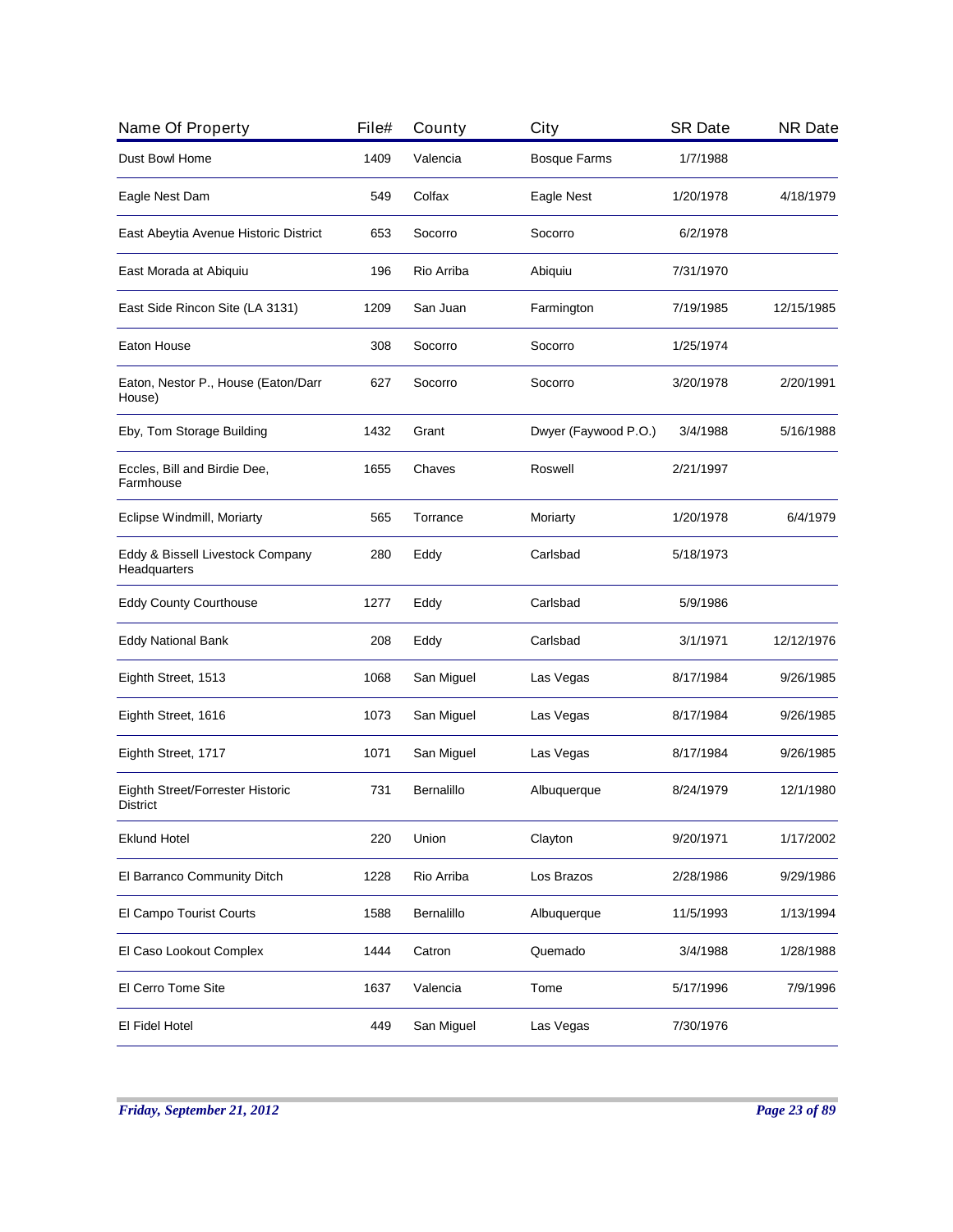| Name Of Property                                             | File# | County          | City                  | <b>SR Date</b> | <b>NR Date</b> |
|--------------------------------------------------------------|-------|-----------------|-----------------------|----------------|----------------|
| El Morro National Monument and<br>Collections                | 59    | Cibola          | El Morro              | 5/21/1971      | 10/15/1966     |
| El Morro Theater                                             | 1187  | <b>McKinley</b> | Gallup                | 9/20/1985      | 5/16/1988      |
| El Patio Building                                            | 834   | Santa Fe        | Santa Fe              | 9/4/1981       |                |
| El Porvenir Community Ditch                                  | 1226  | Rio Arriba      | Ensenada              | 2/28/1986      | 9/29/1986      |
| El Puente de Los Hidalgos                                    | 545   | Santa Fe        | Santa Fe              | 1/20/1978      | 7/25/2001      |
| El Puente de Los Hidalgos                                    | 545   | Santa Fe        | Santa Fe              | 1/20/1978      |                |
| El Rancho Hotel                                              | 1190  | McKinley        | Gallup                | 9/20/1985      | 1/14/1988      |
| El Rancho Viejo (REMOVED SR)                                 | 270   | Santa Fe        | Tesuque               | 2/9/1973       |                |
| <b>El Raton Theater</b>                                      | 1894  | Colfax          | Raton                 | 8/11/2006      | 1/17/2007      |
| El Santuario de Chimayo NHL                                  | 188   | Santa Fe        | Chimayo               | 5/22/1970      | 4/15/1970      |
| El Santuario de Chimayo NHL                                  | 188   | Santa Fe        | Chimayo               | 12/20/1968     | 4/15/1970      |
| El Torreon                                                   | 628   | Socorro         | Socorro               | 3/20/1978      |                |
| El Vado Auto Court                                           | 1570  | Bernalillo      | Albuquerque           | 9/17/1993      | 11/22/1993     |
| El Vado Dam                                                  | 550   | Rio Arriba      | Tierra Amarilla       | 1/20/1978      |                |
| El Vado de las Piedras and the<br>Santa Fe Trail             | 1583  | Colfax          | Springer              | 9/17/1993      | 4/21/1994      |
| El Zaguan                                                    | 84    | Santa Fe        | Santa Fe              | 7/18/1969      |                |
| Eldorado Hotel (Vincente Salazar Sr.<br>Citizens' Center)    | 1058  | San Miguel      | Las Vegas             | 8/17/1984      | 9/26/1985      |
| Elephant Butte Dam                                           | 617   | Sierra          | <b>Elephant Butte</b> | 3/20/1978      | 4/9/1979       |
| <b>Elephant Butte Irrigation District</b>                    | 1658  | Dona Ana        | Las Cruces            | 5/9/1997       | 8/8/1997       |
| Elephant Butte National Register<br><b>Historic District</b> | 1642  | Sierra          | <b>Elephant Butte</b> | 8/9/1996       | 2/10/1997      |
| Eleventh Street, 1007                                        | 1081  | San Miguel      | Las Vegas             | 8/17/1984      | 9/26/1985      |
| Elias Martinez House                                         | 1945  | Sandoval        | Corrales              | 4/9/2010       |                |
| Elida Methodist Church                                       | 1907  | Roosevelt       | Elida                 | 6/8/2007       |                |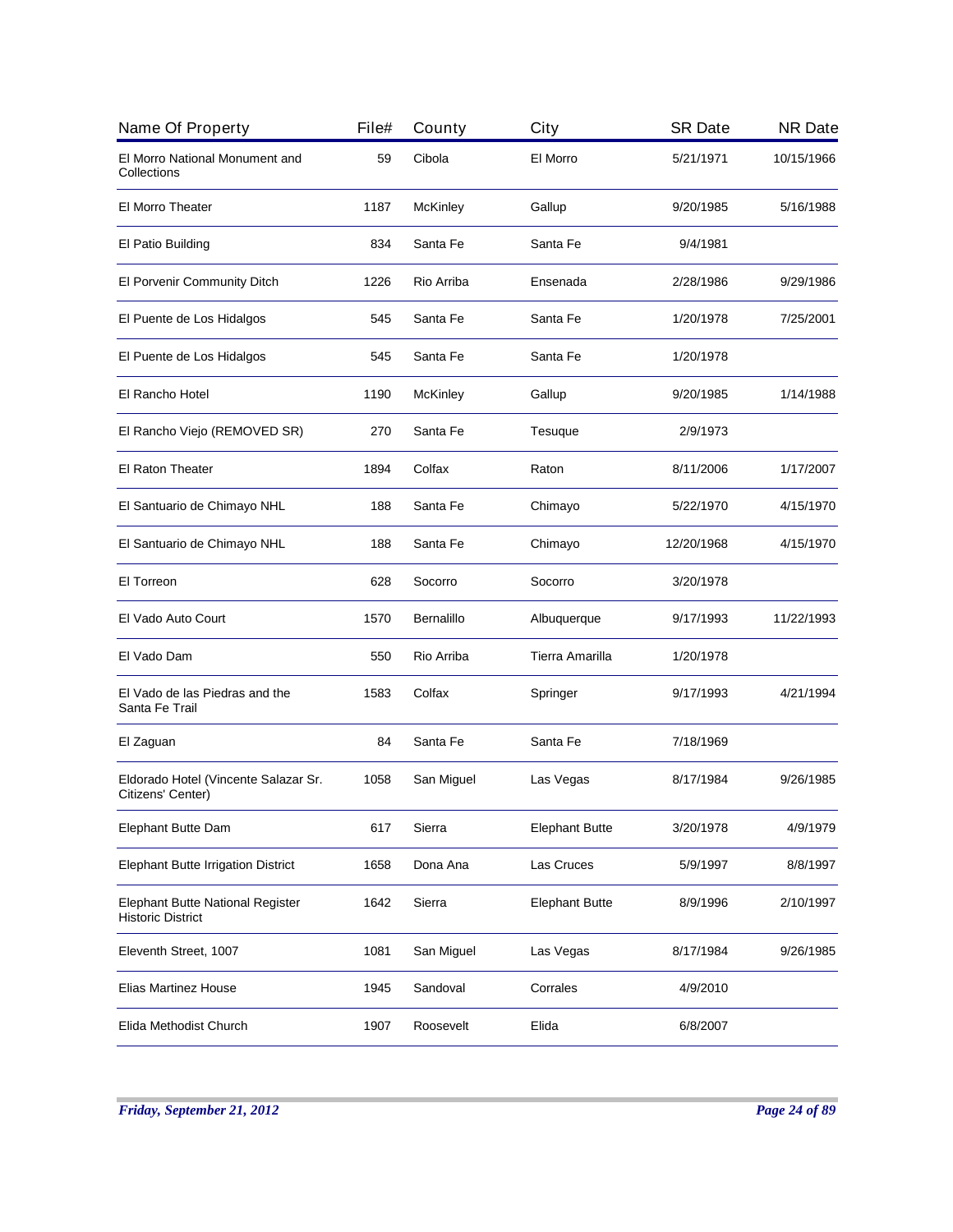| Name Of Property                                            | File# | County     | City         | <b>SR Date</b> | <b>NR Date</b> |
|-------------------------------------------------------------|-------|------------|--------------|----------------|----------------|
| Elks Lodge Building (REMOVED SR<br>& NR)                    | 322   | San Miguel | Las Vegas    | 5/17/1974      | 2/28/1985      |
| <b>Eller Apartments</b>                                     | 951   | Bernalillo | Albuquerque  | 10/25/1983     | 1/12/1984      |
| <b>Embudo Gauging Station</b>                               | 309   | Rio Arriba | Embudo       | 1/25/1974      |                |
| <b>Embudo Historic District</b>                             | 485   | Rio Arriba | Embudo       | 1/20/1977      | 3/12/1979      |
| <b>Enchanted Mesa Trading Post</b>                          | 1680  | Bernalillo | Albuquerque  | 5/9/1997       | 1/9/1998       |
| <b>Encinal Day School</b>                                   | 767   | Cibola     | Encinal      | 4/3/1980       | 8/8/1980       |
| Encino School                                               | 1936  | Torrance   | Encino       | 12/12/2008     |                |
| Engleman - Thomas Building                                  | 1107  | San Juan   | Aztec        | 8/17/1984      | 2/21/1985      |
| Ensenada Community Ditch                                    | 1225  | Rio Arriba | Ensenada     | 2/28/1986      | 9/29/1986      |
| Escondido Ruin                                              | 99    | Otero      | Orogrande    | 9/12/1969      |                |
| Espinoso Ridge Pueblo                                       | 913   | Sandoval   | Budagher's   | 1/14/1983      | 1/27/1984      |
| Evans, Greene, Garage                                       | 1574  | Torrance   | Moriarty     | 9/17/1993      | 11/22/1993     |
| Exchange Hotel (Remains)                                    | 266   | San Miguel | Las Vegas    | 12/8/1972      |                |
| <b>Exchange Hotel Complex</b>                               | 949   | Sandoval   | <b>Bland</b> | 10/25/1983     |                |
| F. M. Merchantile                                           | 495   | Bernalillo | Albuquerque  | 4/1/1977       |                |
| <b>Fairview Cemetery</b>                                    | 1873  | Santa Fe   | Santa Fe     | 10/8/2004      | 1/20/2005      |
| Fall, A. B., Dam and Aqueduct                               | 585   | Otero      | Shanta       | 1/20/1978      |                |
| Fannie Hill Mill & Company Town<br><b>Historic District</b> | 1413  | Catron     | Mogollon     | 3/4/1988       | 9/10/1987      |
| Farmers & Stockmans Bank, Wagon<br>Mound                    | 1610  | Mora       | Wagon Mound  | 4/7/1995       |                |
| Farmington Downtown Historic<br>District                    | 1812  | San Juan   | Farmington   | 4/5/2002       | 12/20/2002     |
| <b>Farwell/Simms House</b>                                  | 659   | Bernalillo | Albuquerque  | 7/28/1978      |                |
| Feather Cave                                                | 156   | Lincoln    | Lincoln      | 3/20/1970      | 11/20/1974     |
| Fechin, Nicholai, House                                     | 718   | Taos       | Taos         | 6/22/1979      | 12/31/1979     |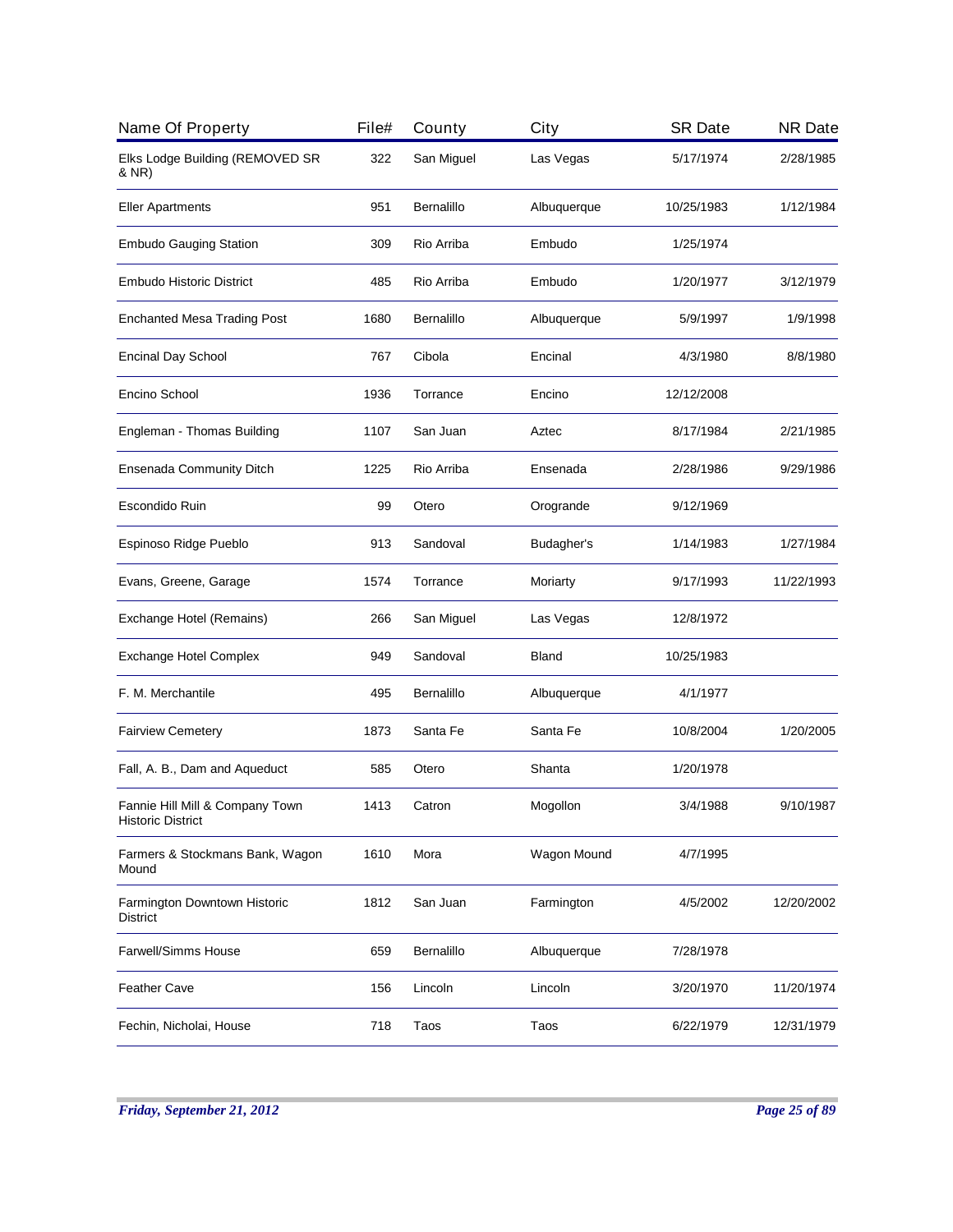| Name Of Property                                      | File# | County     | City               | <b>SR Date</b> | <b>NR Date</b> |
|-------------------------------------------------------|-------|------------|--------------------|----------------|----------------|
| Federal Building (1930)                               | 700   | Bernalillo | Albuquerque        | 10/20/1978     | 11/22/1980     |
| Federal Building, Old                                 | 874   | Santa Fe   | Santa Fe           | 6/4/1982       | 8/15/1974      |
| Fergusson, Erna, House                                | 732   | Bernalillo | Albuquerque        | 8/24/1979      |                |
| Fez Club, The                                         | 531   | Bernalillo | Albuquerque        | 11/4/1977      |                |
| <b>Fidelity Building</b>                              | 450   | San Miguel | Las Vegas          | 7/30/1976      |                |
| Field, Mr. & Mrs. William N.<br>Residence             | 302   | Santa Fe   | Santa Fe           | 10/27/1973     |                |
| Field, Seaman, House                                  | 1499  | Luna       | Deming             | 3/17/1989      | 2/20/1990      |
| Fielding, Romaine & Tom Mix Studio                    | 330   | San Miguel | Las Vegas          | 6/28/1974      |                |
| First Baptist Church                                  | 1052  | San Miguel | Las Vegas          | 8/17/1984      | 9/26/1985      |
| First Hagerman School House                           | 1377  | Chaves     | Hagerman           | 5/15/1987      |                |
| First Methodist Church of Clovis                      | 1379  | Curry      | Clovis             | 5/15/1987      | 7/2/1987       |
| First Methodist Episcopal Church<br>(Friendship Hall) | 383   | Bernalillo | Albuquerque        | 6/20/1975      | 11/7/1976      |
| First National Bank Building                          | 660   | Bernalillo | Albuquerque        | 7/28/1978      | 2/2/1979       |
| First National Bank Building - Las<br>Vegas           | 310   | San Miguel | Las Vegas          | 1/25/1974      |                |
| First United Presbyterian Church in<br>Las Vegas      | 432   | San Miguel | Las Vegas          | 2/20/1976      |                |
| <b>First Ward School</b>                              | 707   | Santa Fe   | Santa Fe           | 12/15/1978     |                |
| Fisher Avenue, 217                                    | 640   | Socorro    | Socorro            | 3/31/1978      |                |
| Fisher Avenue, 249                                    | 606   | Socorro    | Socorro            | 1/13/1978      |                |
| <b>Fitch Building</b>                                 | 629   | Socorro    | Socorro            | 3/31/1978      |                |
| Fitch Hall (NMIMT)                                    | 1461  | Socorro    | Socorro            | 7/8/1988       | 5/16/1989      |
| Fitch, James Gurden, House                            | 630   | Socorro    | Socorro            | 3/31/1978      | 2/20/1991      |
| Fleming Hall (WNMU)                                   | 1463  | Grant      | <b>Silver City</b> | 7/8/1988       | 9/22/1988      |
| Flying H Ranch Buildings                              | 1009  | Chaves     | Flying H           | 6/8/1984       | 9/14/1988      |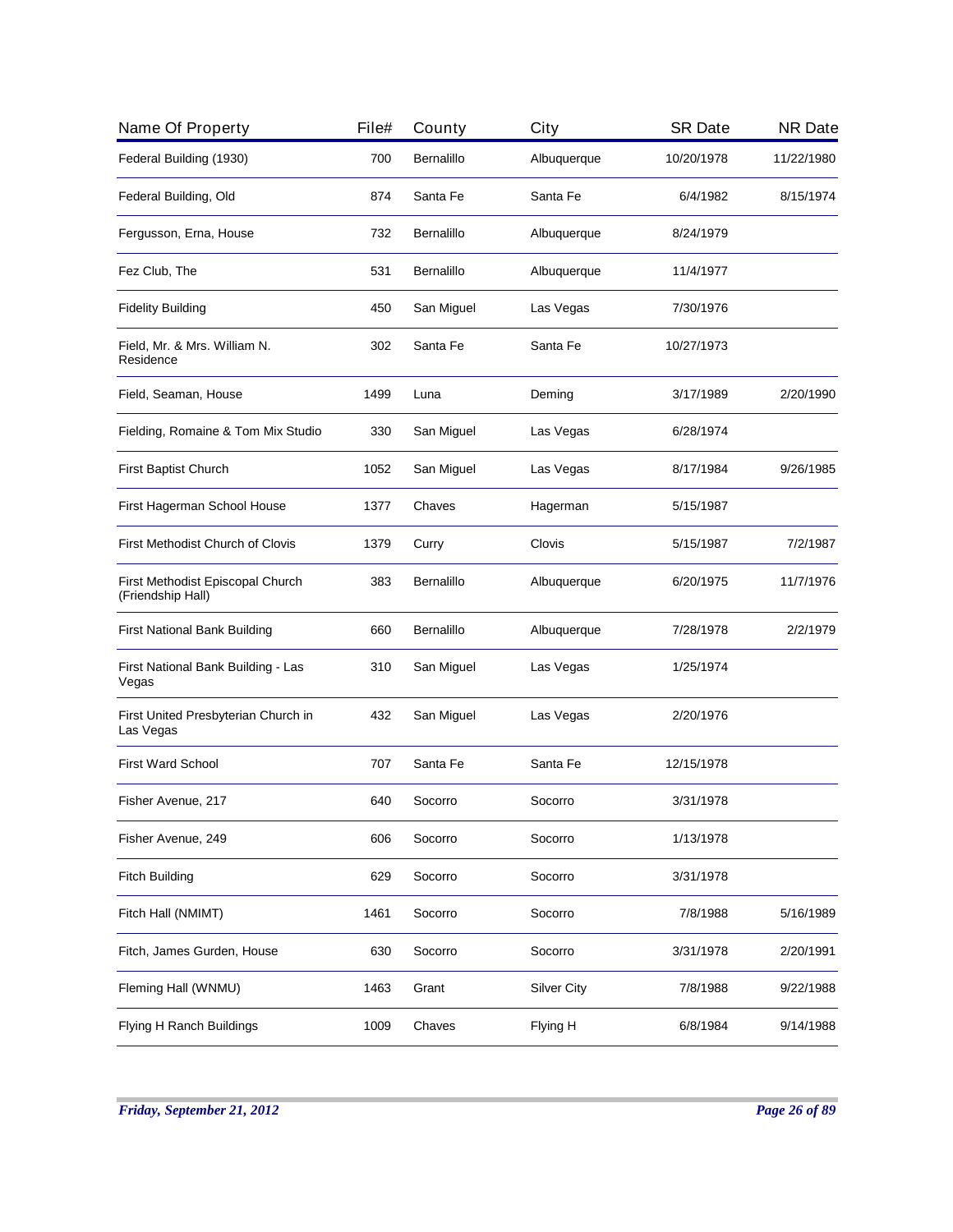| File# | County          | City                  | <b>SR Date</b> | <b>NR Date</b> |
|-------|-----------------|-----------------------|----------------|----------------|
| 1410  | Eddy            | Artesia               | 1/7/1988       |                |
| 85    | Union           | Folsom                | 7/18/1969      | 5/14/1987      |
| 9     | Colfax          | Folsom                |                | 10/15/1966     |
| 86    | Union           | Folsom                | 7/18/1969      |                |
| 1343  | Rio Arriba      | <b>Blanco</b>         | 10/24/1986     | 1/21/1987      |
| 945   | Bernalillo      | Albuquerque           | 8/25/1983      | 2/9/1984       |
| 1300  | Cibola          | St. Johns             | 9/12/1986      |                |
| 1803  | Grant           | Santa Clara           | 7/20/2001      | 7/7/2002       |
| 46    | Socorro         | San Antonio           | 3/21/1969      | 10/15/1970     |
| 35    | Luna            | Deming                | 2/21/1969      |                |
| 36    | Dona Ana        | Las Cruces            | 2/21/1969      | 7/30/1974      |
| 379   | Santa Fe        | Santa Fe              | 5/3/1975       | 6/20/1975      |
| 87    | Santa Fe        | Santa Fe              | 7/18/1969      | 4/14/1975      |
| 1826  | Sierra          | <b>Elephant Butte</b> | 6/13/2003      | 4/7/2005       |
| 47    | Dona Ana        | Radium Springs        | 3/21/1969      | 7/9/1970       |
| 60    | Lincoln         | Capitan               | 5/23/1969      | 4/13/1973      |
| 60    | Lincoln         | Capitan               | 5/23/1969      | 1/14/2000      |
| 1925  | De Baca         | <b>Fort Sumner</b>    | 4/4/2008       | 7/2/2008       |
| 551   | De Baca         | Fort Sumner           | 1/20/1978      | 3/21/1979      |
| 139   | De Baca         | Fort Sumner           | 1/9/1970       | 8/13/1974      |
| 1832  | De Baca         | Ft. Sumner            | 6/13/2003      | 8/21/2003      |
| 61    | Mora            | Watrous               | 5/23/1969      | 10/15/1966     |
| 403   | <b>McKinley</b> | Fort Wingate          | 8/22/1975      | 5/26/1978      |
| 685   | McKinley        | Fort Wingate          | 7/28/1978      | 10/10/1980     |
|       |                 |                       |                |                |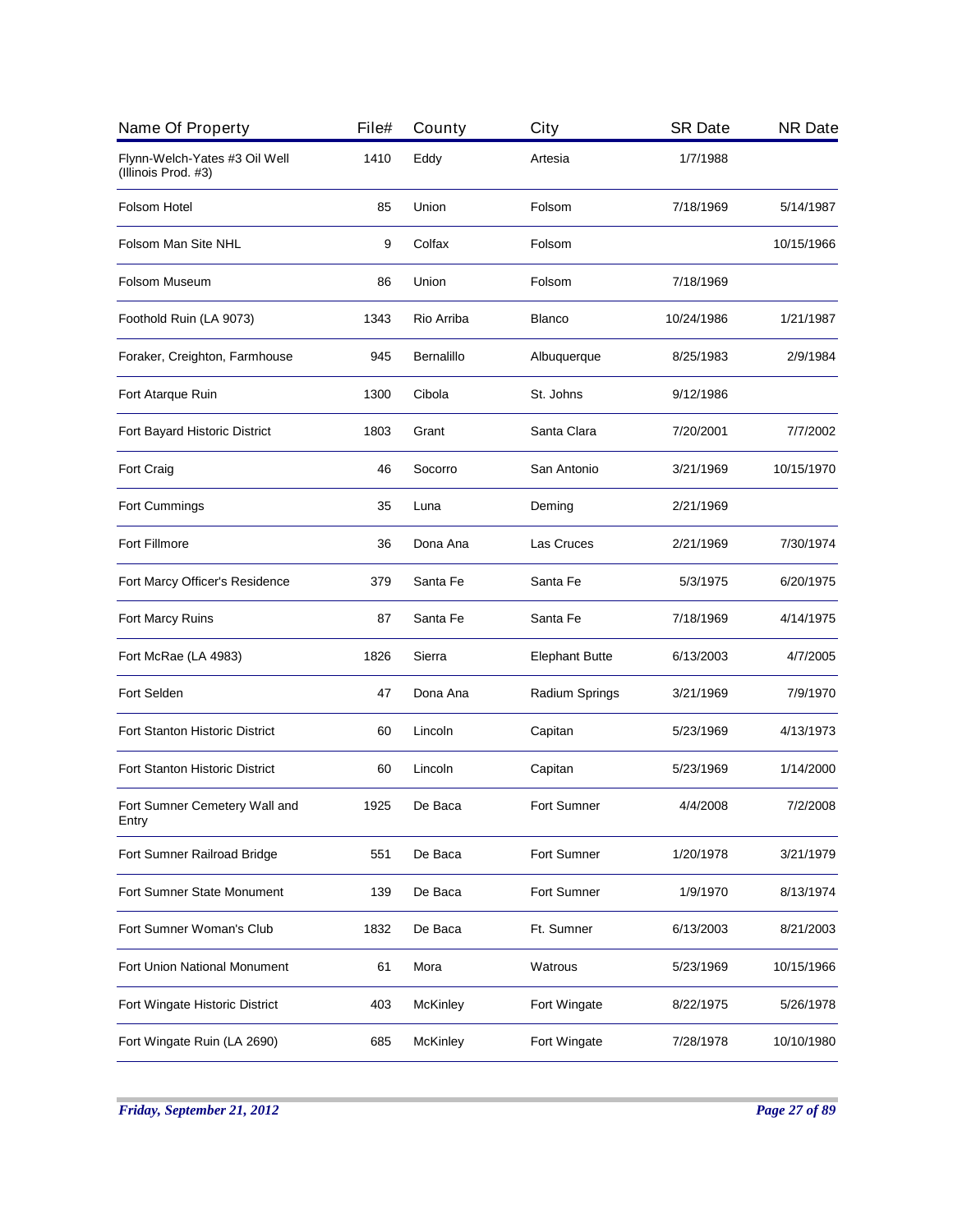| Name Of Property                                         | File# | County     | City              | <b>SR Date</b> | <b>NR Date</b> |
|----------------------------------------------------------|-------|------------|-------------------|----------------|----------------|
| Fort Wingate-Zuni Wagon Road, Old                        | 163   | Multiple   | Agua Fria Springs | 3/20/1970      |                |
| Fortune Property                                         | 593   | Socorro    | Socorro           | 1/20/1978      |                |
| Foster Hall (NMSU)                                       | 1457  | Dona Ana   | Las Cruces        | 7/8/1988       | 5/16/1989      |
| Foster Hotel (Chama Hotel)                               | 357   | Rio Arriba | Chama             | 1/10/1975      | 2/13/1986      |
| <b>Fourth Ward Historic District</b>                     | 733   | Bernalillo | Albuquerque       | 8/24/1979      | 12/1/1980      |
| Frances Canyon Ruin                                      | 100   | Rio Arriba | <b>Blanco</b>     | 9/12/1969      | 9/4/1970       |
| Frances Canyon Ruin                                      | 100   | Rio Arriba | Blanco            | 9/12/1969      | 1/21/1987      |
| <b>Fruitland Trading Company</b>                         | 1506  | San Juan   | Fruitland         | 8/4/1989       |                |
| <b>Funston Site</b>                                      | 1748  | Lincoln    | <b>White Oaks</b> | 9/17/1999      | 8/28/1990      |
| Gadsden High School (Valley High<br>School)              | 1546  | Dona Ana   | Anthony           | 12/11/1992     |                |
| Galisteo Historic District                               | 129   | Santa Fe   | Galisteo          | 10/17/1969     |                |
| Galisteo, Pueblo of                                      | 111   | Santa Fe   | Lamy              | 9/12/1969      |                |
| Gallegos Wash Archaeological<br><b>District</b>          | 341   | San Juan   | Farmington        | 8/28/1974      | 11/20/1975     |
| Gallegos, Hilario, House                                 | 1002  | Santa Fe   | Santa Fe          | 2/17/1984      |                |
| Gallegos, Padre, House                                   | 62    | Santa Fe   | Santa Fe          | 5/23/1969      |                |
| Gallina Cultural Developments in N.<br><b>Central NM</b> | 1727  | Multiple   | Multiple          |                | 5/14/1989      |
| Gallinas Springs Ruin                                    | 101   | Socorro    | Magdalena         | 9/12/1969      | 9/4/1970       |
| Gamerco Mine Smokestack                                  | 492   | McKinley   | Gamerco           | 2/25/1977      |                |
| Garcia Canyon Pueblito (LA 36608)                        | 1350  | Rio Arriba | <b>Blanco</b>     | 10/24/1986     | 1/21/1987      |
| Garcia House (Mora vicinity)                             | 1525  | Mora       | Mora              | 5/18/1990      | 12/24/1990     |
| Garcia, J. A., House                                     | 734   | Bernalillo | Albuquerque       | 8/24/1979      |                |
| Garcia, Juan Antonio, House                              | 471   | Bernalillo | Albuquerque       | 8/27/1976      | 9/28/1982      |
| Garcia, Juan Nepomuceno, House                           | 157   | Socorro    | Socorro           | 3/20/1970      | 2/20/1991      |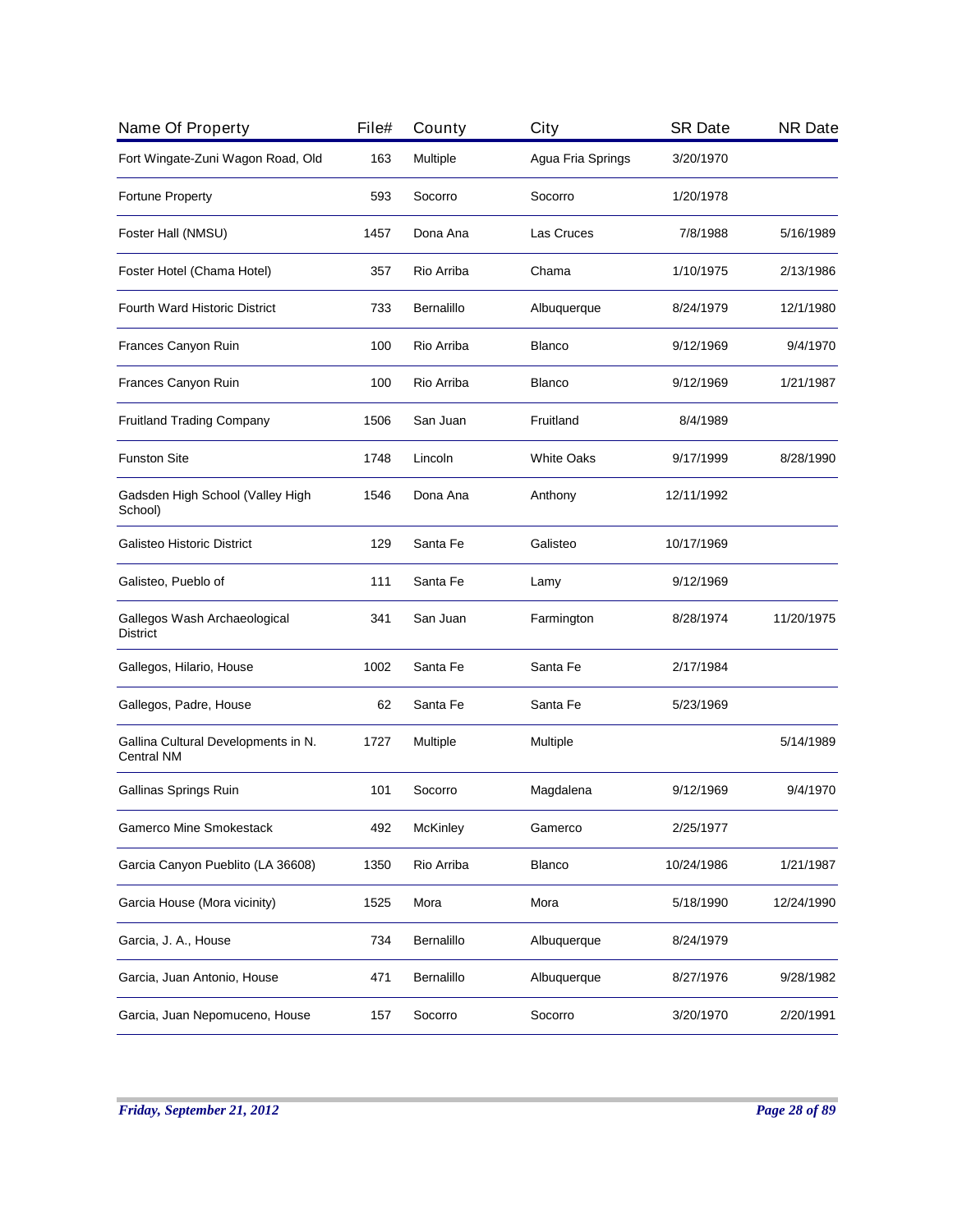| Name Of Property                                                                         | File# | County     | City             | <b>SR Date</b> | <b>NR Date</b> |
|------------------------------------------------------------------------------------------|-------|------------|------------------|----------------|----------------|
| Garcia, Juan Nepomuceno, Opera<br>House                                                  | 158   | Socorro    | Socorro          | 3/20/1970      | 8/13/1974      |
| Garcia, Juan, House                                                                      | 1287  | Otero      | La Luz           | 6/22/1979      | 10/23/1980     |
| Gardiner Coke Ovens                                                                      | 552   | Colfax     | Raton            | 1/20/1978      |                |
| Garfield Street, 304                                                                     | 641   | Socorro    | Socorro          | 3/31/1978      |                |
| Garrett, Patrick Floyd, House                                                            | 1011  | Chaves     | Roswell          | 6/8/1984       | 8/29/1988      |
| Gaspard, Leon, House and<br>Collections                                                  | 705   | Taos       | Taos             | 10/20/1978     | 2/23/1979      |
| Gate, Fence and Hollow Tree Shelter<br>Designed by Dionicio Rodriguez for<br>B.C. Froman | 1927  | Union      | Clayton          | 4/4/2008       | 11/28/2008     |
| Gatignole, Eugenio, House                                                                | 1042  | San Miguel | Las Vegas        | 8/17/1984      | 9/26/1985      |
| Gavilan Merchantile Company<br><b>Buildings</b>                                          | 1636  | Rio Arriba | Lindrith         | 5/17/1996      |                |
| Gazette Complex (REMOVED SR)                                                             | 694   | San Miguel | Las Vegas        | 9/1/1978       |                |
| Gene's Tire Repair                                                                       | 1967  | Bernalillo | Albuquerque      | 8/12/2011      |                |
| Gesler, Edward R., House                                                                 | 996   | Eddy       | Artesia          | 12/16/1983     | 3/2/1984       |
| Gigantes Ruin                                                                            | 102   | Cibola     | Ramah            | 9/12/1969      |                |
| Gila Cliff Dwellings National<br>Monument                                                | 63    | Catron     | Gila Hot Springs | 5/21/1971      | 10/15/1966     |
| Gila River Bridge                                                                        | 1970  | Grant      | Cliff            | 7/18/1997      |                |
| Gila Visitor Center, Collections at the                                                  | 214   | Catron     | Gila Hot Springs | 5/21/1971      |                |
| Giusewa (Jemez State Monument)                                                           | 48    | Sandoval   | Jemez Springs    | 3/20/1969      | 3/14/1973      |
| Gladding, James N., House                                                                | 759   | Bernalillo | Albuquerque      | 12/14/1979     | 11/17/1980     |
| <b>Glenrio Historic District</b>                                                         | 1890  | Quay       | Glenrio          | 4/7/2006       | 1/17/2007      |
| Glorieta Baldy Lookout Tower                                                             | 1451  | San Miguel | Glorieta         | 3/4/1988       | 1/28/1988      |
| Glorieta Pass Battlefield NHL                                                            | 49    | Santa Fe   | Glorieta         | 3/21/1969      | 10/15/1966     |
| Goddard Hall (NMSU)                                                                      | 1458  | Dona Ana   | Las Cruces       | 7/8/1988       | 9/22/1988      |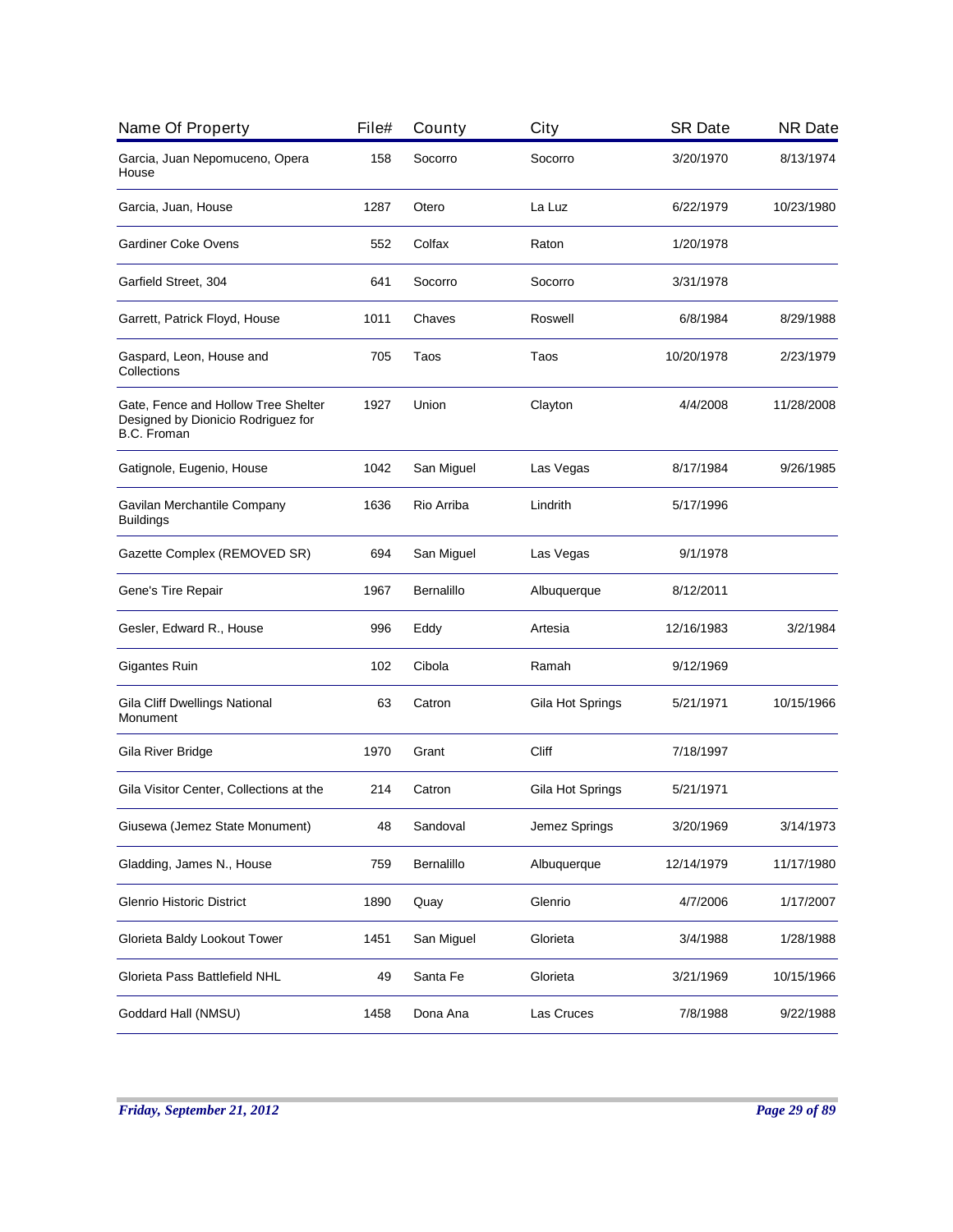| Name Of Property                                  | File# | County            | City                  | <b>SR Date</b> | <b>NR Date</b> |
|---------------------------------------------------|-------|-------------------|-----------------------|----------------|----------------|
| Goddard Rocket Collection, Roswell<br>Museum      | 148   | Chaves            | Roswell               | 2/20/1970      |                |
| Goddard, Robert H., House                         | 1021  | Chaves            | Roswell               | 6/8/1984       | 7/15/1988      |
| Goesling Ranch Pueblo                             | 1299  | Catron            | St. Johns             | 9/12/1986      |                |
| Gold Avenue Methodist Episcopal<br>Church         | 442   | Grant             | <b>Pinos Altos</b>    | 5/7/1976       |                |
| Gold Avenue, 100 South                            | 1388  | Luna              | Deming                | 7/17/1987      |                |
| Gold Avenue, 110 South                            | 1389  | Luna              | Deming                | 7/17/1987      |                |
| Gold Avenue, 200 South                            | 1390  | Luna              | Deming                | 7/17/1987      |                |
| Gold Avenue, 202 South                            | 1391  | Luna              | Deming                | 7/17/1987      |                |
| Gomez Canyon Ruin (LA 55831)                      | 1358  | Rio Arriba        | <b>Blanco</b>         | 10/24/1986     | 1/21/1987      |
| Gomez Point Site (LA 55832)                       | 1359  | Rio Arriba        | <b>Blanco</b>         | 10/24/1986     | 1/21/1987      |
| Gomez, Refugio, House                             | 941   | Bernalillo        | Albuquerque           | 8/25/1983      | 2/9/1984       |
| Gonzales Road                                     | 1847  | Los Alamos        | Los Alamos            | 6/13/2003      |                |
| Gonzales, Alehandro, House                        | 1516  | Sandoval          | Corrales              | 12/8/1989      |                |
| Gonzales, Apolonio, House                         | 735   | Bernalillo        | Albuquerque           | 8/24/1979      |                |
| Gonzales, Elias, House                            | 736   | Bernalillo        | Albuquerque           | 8/24/1979      |                |
| Gonzales, Marcos, House                           | 922   | Socorro           | Socorro               | 3/4/1983       |                |
| Gonzales, Tomas, House                            | 1629  | Rio Arriba        | Abiquiu               | 1/26/1996      | 3/14/1996      |
| Good Shepherd Refuge                              | 393   | <b>Bernalillo</b> | Albuquerque           | 7/25/1975      |                |
| Goodnight-Loving Trail                            | 175   | Multiple          | Fort Sumner           | 4/24/1970      |                |
| Goodson Memorial School                           | 1806  | Union             | Kenton, OK (vicinity) | 2/1/2002       | 1/8/2003       |
| Gordon-Sanchez Mill                               | 1528  | Mora              | Mora                  | 5/18/1990      | 7/27/1990      |
| Gould Pass Ruin                                   | 1338  | Rio Arriba        | Blanco                | 10/24/1986     | 1/21/1987      |
| Graham Gymnasium (WNMU)                           | 1464  | Grant             | <b>Silver City</b>    | 7/8/1988       | 9/22/1988      |
| Gran Quivira National Monument and<br>Collections | 64    | Torrance          | Gran Quivira          | 5/21/1971      | 10/15/1966     |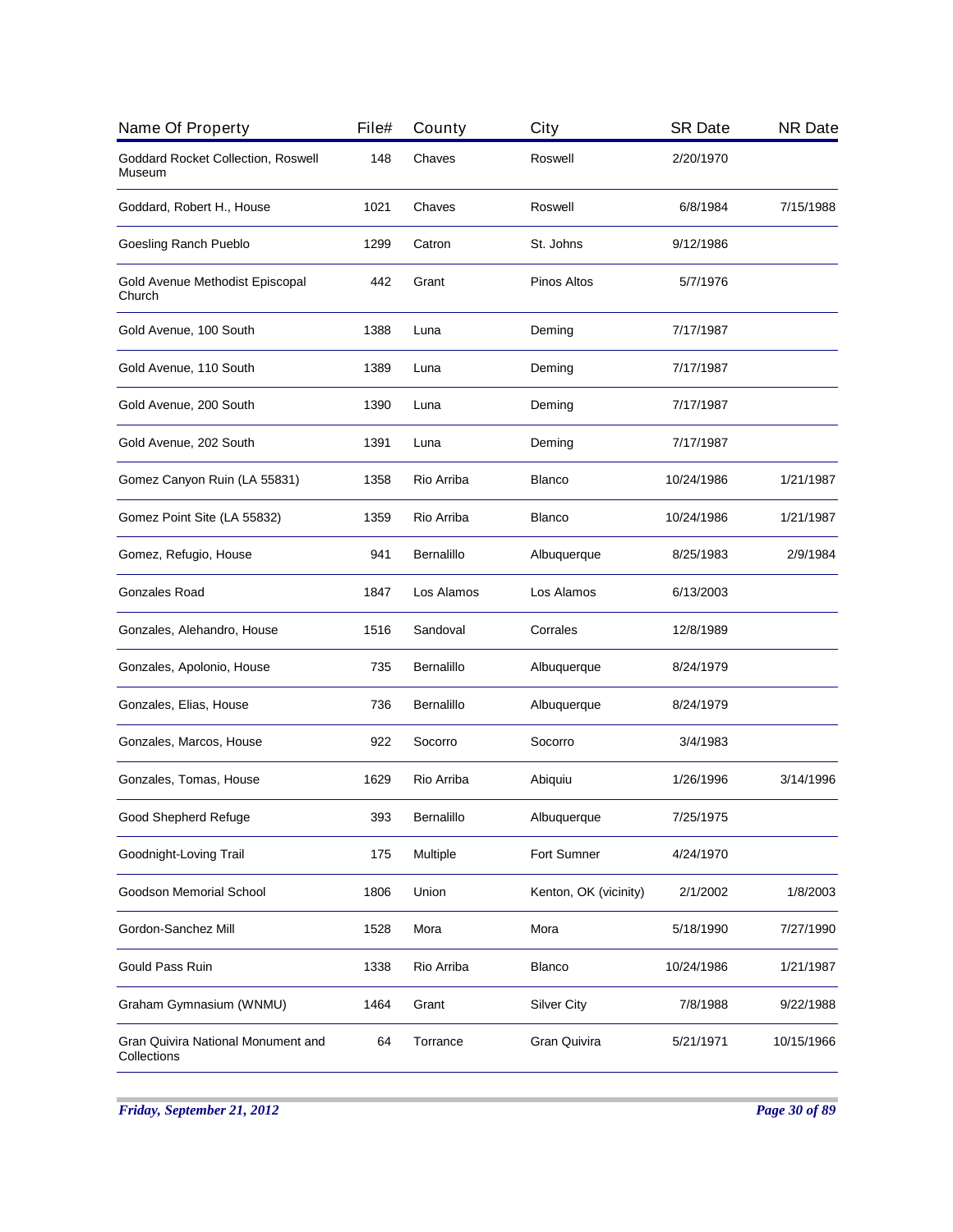| Name Of Property                                             | File# | County            | City                | <b>SR Date</b> | <b>NR Date</b> |
|--------------------------------------------------------------|-------|-------------------|---------------------|----------------|----------------|
| Gran Quivira National Monument and<br>Collections            | 64    | Socorro           | Gran Quivira        | 5/21/1971      | 10/15/1966     |
| Grand Avenue, 12                                             | 1055  | San Miguel        | Las Vegas           | 8/17/1984      | 9/26/1985      |
| Grand Avenue, 16                                             | 1056  | San Miguel        | Las Vegas           | 8/17/1984      | 9/26/1985      |
| Grand Hotel (Ricca's Mercantile)                             | 1184  | McKinley          | Gallup              | 9/20/1985      | 5/16/1988      |
| Grande, Charles, House                                       | 938   | Bernalillo        | Albuquerque         | 8/25/1983      | 2/9/1984       |
| Grant Avenue, 211                                            | 607   | Socorro           | Socorro             | 1/13/1978      |                |
| <b>Grant County Courthouse</b>                               | 1271  | Grant             | <b>Silver City</b>  | 5/9/1986       |                |
| <b>Grant Road</b>                                            | 1848  | Los Alamos        | Los Alamos          | 4/11/2003      | 1/14/2004      |
| Grapevine Canyon Archeological<br><b>District</b>            | 765   | Otero             | Orogrande           | 2/29/1980      |                |
| <b>Great Bend Community</b><br><b>Archeological District</b> | 676   | San Juan          | <b>Indian Creek</b> | 7/28/1978      |                |
| Green Bridge                                                 | 1668  | Lincoln           | Picacho             | 5/9/1997       |                |
| Greenlee Archeological Site                                  | 671   | <b>McKinley</b>   | Seven Lakes         | 7/28/1978      | 10/10/1980     |
| Grey Hill Spring Archeological<br>District (LA 18244)        | 669   | San Juan          | Coyote              | 7/28/1978      |                |
| Grey Hill Spring Archeological<br>District (LA 18244)        | 669   | <b>McKinley</b>   | Coyote              | 7/28/1978      |                |
| Griego de Garcia, Tomasa, House                              | 466   | <b>Bernalillo</b> | Albuquerque         | 8/27/1976      | 6/19/1979      |
| Grijalva, Luciana B., House                                  | 1423  | Grant             | San Lorenzo         | 3/4/1988       | 5/16/1988      |
| Gross, Blackwell & Company<br><b>Building (Gross-Kelly)</b>  | 323   | San Miguel        | Las Vegas           | 5/17/1974      |                |
| Group Picnic Shelter Sitting Bull<br><b>Falls Rec Area</b>   | 1739  | Eddy              | Carlsbad            | 7/16/1999      | 12/12/1993     |
| Grunsfeld/Hubbell House                                      | 661   | Bernalillo        | Albuquerque         | 7/28/1978      |                |
| Grzelachowski, Alexander House<br>and Store                  | 176   | Guadalupe         | Puerto de Luna      | 4/24/1970      | 6/24/1993      |
| Guacamayo Ruin (Kiabakwa)                                    | 972   | Sandoval          | Jemez Springs       | 10/25/1983     | 5/21/1984      |
| <b>Guadalupe County Courthouse</b><br>(Form.) Puerto de Luna | 1264  | Guadalupe         | Puerto de Luna      | 5/9/1986       |                |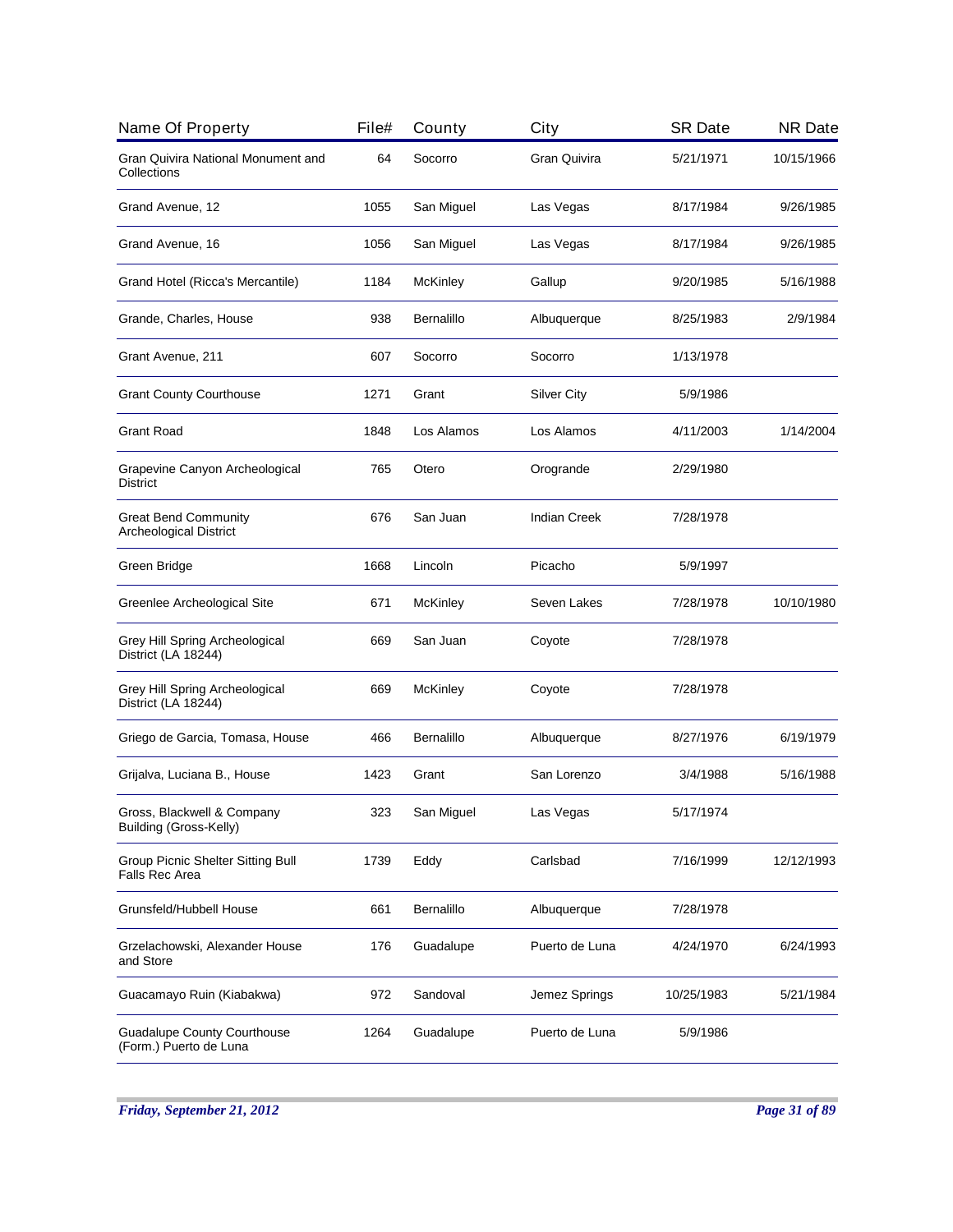| Name Of Property                                             | File# | County     | City                       | <b>SR Date</b> | <b>NR Date</b> |
|--------------------------------------------------------------|-------|------------|----------------------------|----------------|----------------|
| <b>Guadalupe County Courthouse</b><br>(Former) in Santa Rosa | 1265  | Guadalupe  | Santa Rosa                 | 5/9/1986       | 12/7/1987      |
| Guadalupe Historic District                                  | 701   | Sandoval   | Guadalupe                  | 10/20/1978     |                |
| Guadalupe Rock Art Site                                      | 1947  | Eddy       | Multiple                   | 4/9/2010       |                |
| Guadalupe Rock Art Site                                      | 1947  | Chaves     | Multiple                   | 4/9/2010       |                |
| Guadalupe Ruin                                               | 760   | Sandoval   | Guadalupe                  | 12/14/1979     | 3/24/1980      |
| Guadalupe Street, 110                                        | 817   | Santa Fe   | Santa Fe                   | 4/3/1981       |                |
| Guadalupita/Coyote Historic District                         | 1968  | Mora       |                            | 10/14/2011     |                |
| Guaje Site                                                   | 856   | Los Alamos | Los Alamos                 | 3/12/1982      | 12/7/1982      |
| Guaje Water/Soil Control Site                                | 1763  | Los Alamos | Espanola Ranger District   |                | 11/7/1990      |
| Guerra, Albino, House                                        | 1370  | Dona Ana   | Las Cruces                 | 2/6/1987       |                |
| Gurule, Delfinia, House                                      | 1285  | Bernalillo | Albuquerque                | 8/24/1979      | 12/1/1980      |
| Gutierrez House (Building 94)                                | 870   | Socorro    | Magdalena                  | 4/15/1982      | 8/2/1982       |
| Gutierrez, Juan Jose, House                                  | 411   | Otero      | La Luz                     | 10/3/1975      |                |
| Gutierrez, Marcos and Nicolasa,<br>House                     | 809   | Santa Fe   | Santa Fe                   | 4/3/1981       |                |
| Hacienda de los Torres                                       | 1782  | Taos       | Arroyo Seco                | 9/9/1999       |                |
| Hadley-Ludwick House (Hiram<br>Hadley House)                 | 1535  | Dona Ana   | Las Cruces                 | 1/25/1991      | 4/3/1991       |
| Hadlock's Crow Canyon #1 (LA<br>55830)                       | 1357  | San Juan   | <b>Blanco</b>              | 10/24/1986     | 1/21/1987      |
| Hagerman, J. J., House                                       | 472   | Eddy       | Carlsbad                   | 9/24/1976      |                |
| Halfway House Archeological Site                             | 686   | San Juan   | <b>Blanco Trading Post</b> | 7/28/1978      | 10/10/1980     |
| Hall Hotel (Building 81)                                     | 867   | Socorro    | Magdalena                  | 4/15/1982      | 8/2/1982       |
| Hanakwa Ruin                                                 | 977   | Sandoval   | Jemez Springs              | 10/25/1983     | 5/21/1984      |
| <b>Harding County Courthouse</b>                             | 1268  | Harding    | Mosquero                   | 5/9/1986       | 12/7/1987      |
| <b>Harding Mine</b>                                          | 553   | Taos       | Dixon                      | 1/20/1978      |                |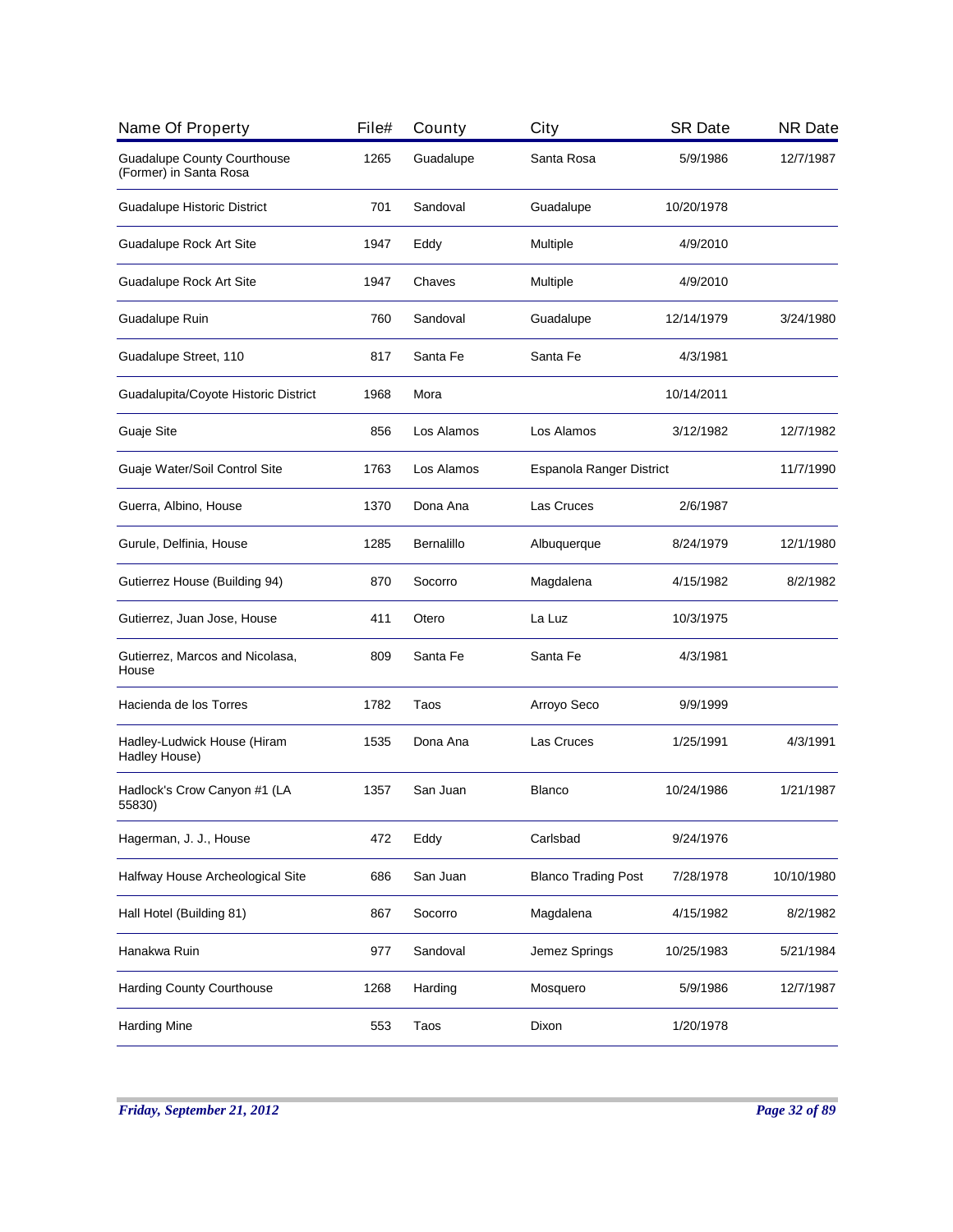| Name Of Property                                                           | File# | County          | City                         | <b>SR Date</b> | <b>NR Date</b> |
|----------------------------------------------------------------------------|-------|-----------------|------------------------------|----------------|----------------|
| Harper, Bessie, House                                                      | 1596  | Grant           | <b>Silver City</b>           | 9/23/1994      |                |
| <b>Harrison House</b>                                                      | 537   | McKinley        | Gallup                       | 12/9/1977      |                |
| Harvey Hotel                                                               | 1185  | McKinley        | Gallup                       | 9/20/1985      | 5/16/1988      |
| Harwood Foundation of the<br>University of New Mexico                      | 362   | Taos            | Taos                         | 2/28/1975      | 12/22/1976     |
| Harwood School                                                             | 737   | Bernalillo      | Albuquerque                  | 8/24/1979      | 12/1/1980      |
| Hatchet Mine, Old                                                          | 721   | Grant           | Hachita                      | 6/22/1979      |                |
| Hatch's Ranch                                                              | 201   | San Miguel      | Chaparito                    | 9/25/1970      |                |
| Haven Hotel                                                                | 463   | Colfax          | Raton                        | 8/27/1976      |                |
| Hawikuh Ruin NHL                                                           | 10    | McKinley        | Zuni Pueblo                  |                | 10/15/1966     |
| Hay Canyon Logging Camp                                                    | 1752  | Otero           | Mayhill                      |                | 1/2/1992       |
| Hayden, A. W., House                                                       | 753   | Bernalillo      | Albuquerque                  | 10/26/1979     | 12/1/1980      |
| Hayner House                                                               | 1902  | Dona Ana        | Las Cruces                   | 2/17/2006      |                |
| Haystack National Register<br>Archaeological District                      | 672   | <b>McKinley</b> | Haystack                     | 7/28/1978      | 10/10/1980     |
| Hayt-Wientge Mansion                                                       | 377   | Santa Fe        | Santa Fe                     | 3/27/1975      | 5/6/1977       |
| Heating Plant (WNMU)                                                       | 1465  | Grant           | <b>Silver City</b>           | 7/8/1988       | 9/22/1988      |
| <b>Hebenstreit House</b>                                                   | 479   | Bernalillo      | Albuquerque                  | 12/3/1976      |                |
| Hebrew Temple (Newman Chapel,<br>Temple Montefiore)                        | 317   | San Miguel      | Las Vegas                    | 3/1/1974       |                |
| <b>Hedrick House</b>                                                       | 1493  | Sierra          | <b>Truth or Consequences</b> | 1/13/1989      |                |
| Hendren Building                                                           | 1787  | Bernalillo      | Albuquerque                  | 11/19/1999     | 1/27/2000      |
| Hennings, E. Martin, House & Studio<br>National Register Historic District | 1530  | Taos            | Taos                         | 5/18/1990      | 7/5/1990       |
| Herman's, Roy T., Garage and<br><b>Service Station</b>                     | 1579  | McKinley        | Thoreau                      | 9/17/1993      | 11/22/1993     |
| Herrera, Esperansa, House                                                  | 1047  | San Miguel      | Las Vegas                    | 8/17/1984      | 9/26/1985      |
| <b>Herrick House</b>                                                       | 486   | Socorro         | Socorro                      | 1/28/1977      |                |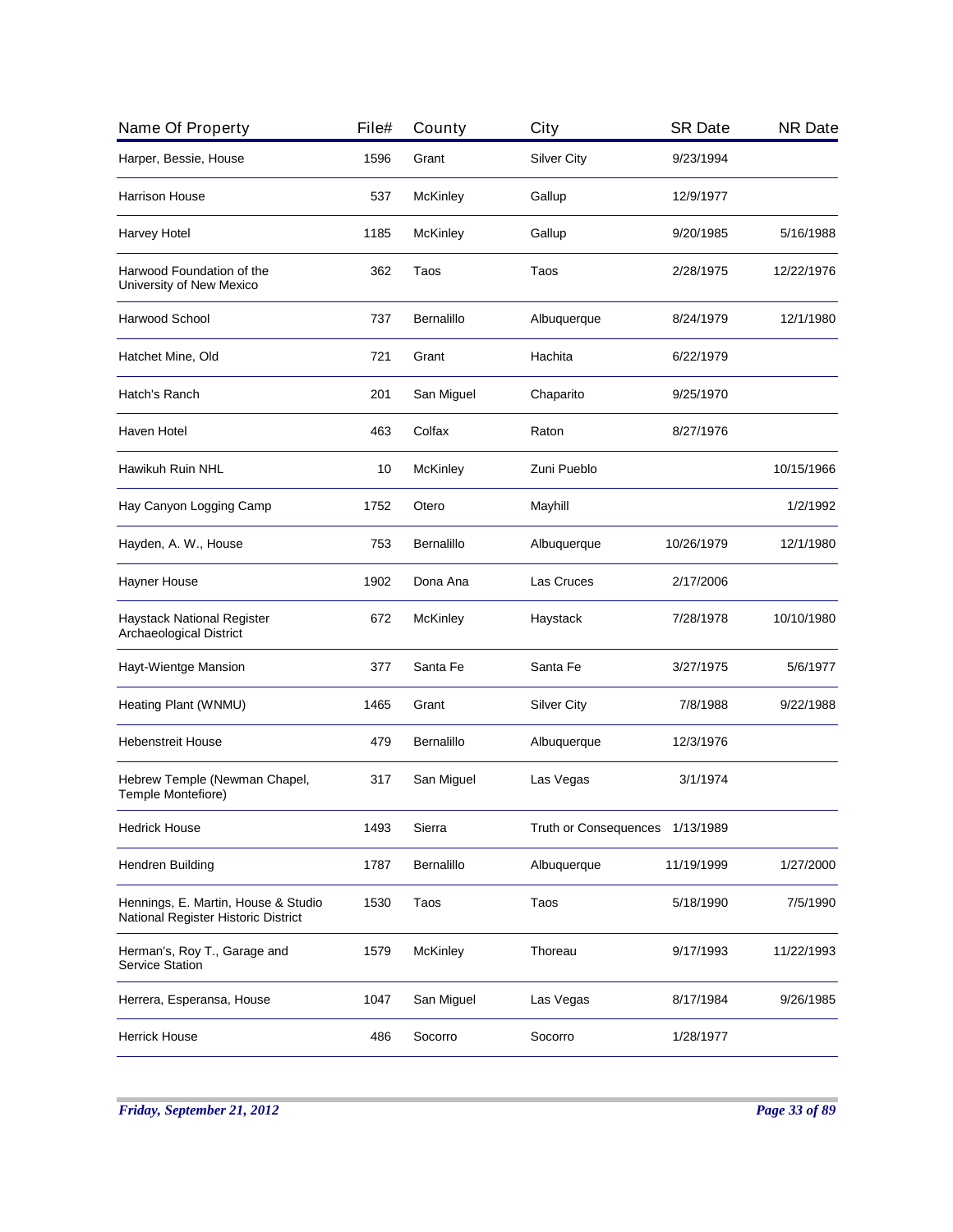| Name Of Property                                                                  | File# | County            | City               | <b>SR Date</b> | <b>NR Date</b> |
|-----------------------------------------------------------------------------------|-------|-------------------|--------------------|----------------|----------------|
| Herzstein Memorial Museum<br>(Methodist Episcopal Church)                         | 1508  | Union             | Clayton            | 8/4/1989       |                |
| <b>Hesch House</b>                                                                | 259   | Santa Fe          | Santa Fe           | 9/29/1972      |                |
| Heshotauthla Ruin                                                                 | 103   | Cibola            | Zuni Pueblo        | 9/12/1969      |                |
| Hesselden House                                                                   | 496   | <b>Bernalillo</b> | Albuquerque        | 4/1/1977       |                |
| Hidalgo County Courthouse                                                         | 1269  | Hidalgo           | Lordsburg          | 5/9/1986       | 12/7/1987      |
| Hidalgo Hotel                                                                     | 1541  | Hidalgo           | Lordsburg          | 2/14/1992      |                |
| Hidden Lake Pictographs                                                           | 426   | Guadalupe         | Santa Rosa         | 10/31/1975     |                |
| High Road to Taos                                                                 | 363   | Multiple          | Taos               | 2/28/1975      |                |
| High Rolls-Mountain Park Methodist<br>Church                                      | 702   | Otero             | High Rolls-Mt.Park | 10/20/1978     |                |
| Hill Road Ruin (LA 55833)                                                         | 1360  | Rio Arriba        | <b>Blanco</b>      | 10/24/1986     | 1/21/1987      |
| <b>Hillcrest Park Archway</b>                                                     | 1924  | Curry             | Clovis             | 4/4/2008       | 7/2/2008       |
| Hillsboro High School (Sierra County<br>High School)                              | 1549  | Sierra            | Hillsboro          | 2/19/1993      | 4/14/1993      |
| <b>Hillsboro Historic District</b>                                                | 1304  | Sierra            | Hillsboro          | 10/24/1986     |                |
| Hillsboro Peak Lookout Tower and<br>Cabin                                         | 1443  | Sierra            | Kingston           | 3/4/1988       | 1/28/1988      |
| Hilltop Lodge                                                                     | 1679  | <b>Bernalillo</b> | Albuquerque        | 5/9/1997       | 1/9/1998       |
| Hilton Bar at the Owl Bar                                                         | 404   | Socorro           | San Antonio        | 8/22/1975      |                |
| Hilton Hotel, Old                                                                 | 992   | <b>Bernalillo</b> | Albuquerque        | 12/16/1983     | 3/2/1984       |
| Hilton House (Building 247)                                                       | 872   | Socorro           | Magdalena          | 4/15/1982      | 8/2/1982       |
| Hilton, August Holver, House                                                      | 631   | Socorro           | Socorro            | 3/31/1978      | 2/20/1991      |
| Hinkson Ranch Pueblo (LA 11439)                                                   | 1296  | Cibola            | Ojo Caliente       | 9/12/1986      |                |
| Hinojos, Francisca, House                                                         | 65    | Santa Fe          | Santa Fe           | 5/23/1969      |                |
| <b>Historic and Architectural Resources</b><br>of Route 66 Through NM             | 1564  | Multiple          | Multiple           |                | 9/21/2001      |
| <b>Historic and Architectural Resources</b><br>of the Santa Fe, NM Public Schools | 1802  | Santa Fe          | Santa Fe           | 7/20/2001      |                |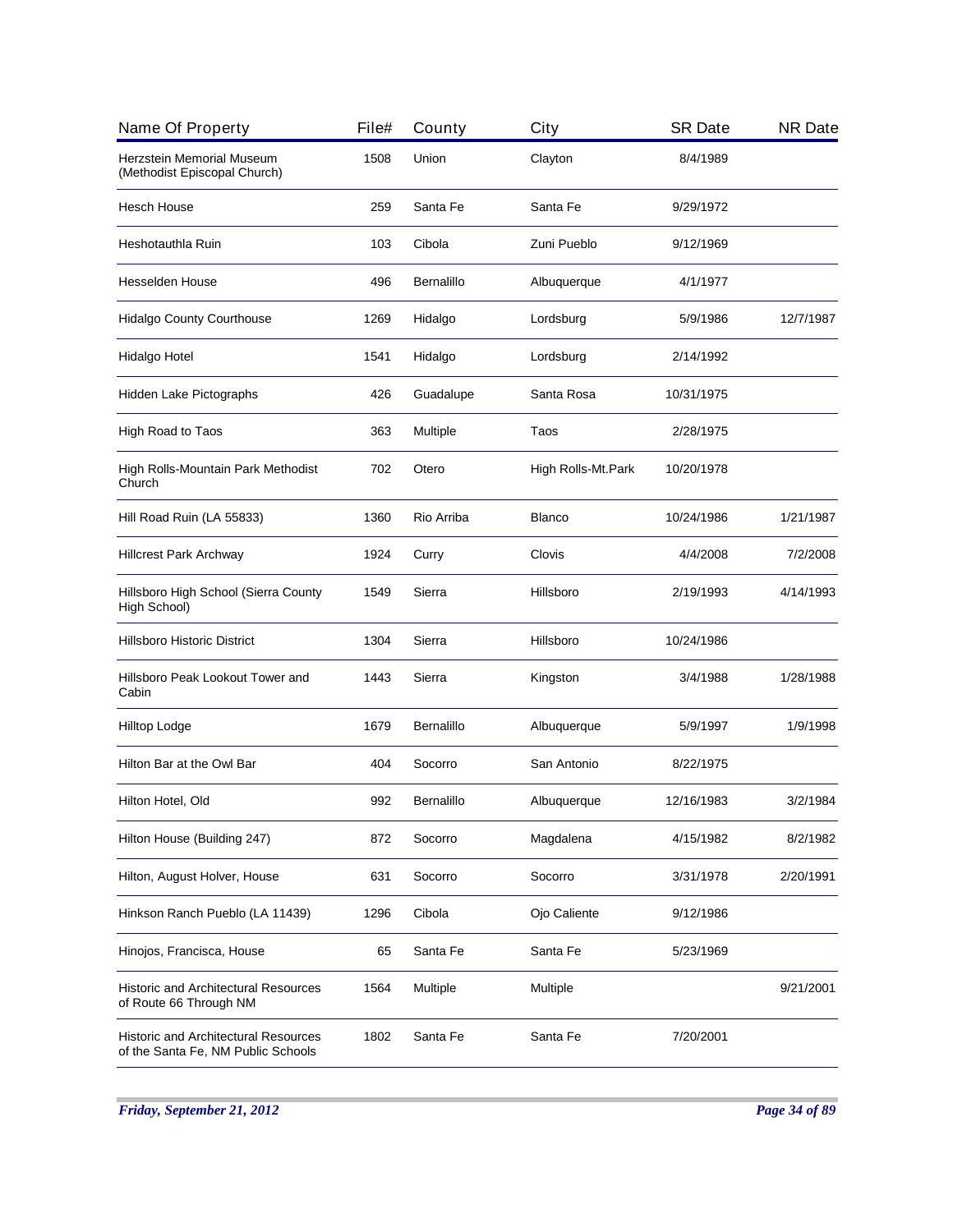| Name Of Property                                                   | File# | County            | City            | <b>SR Date</b> | <b>NR Date</b> |
|--------------------------------------------------------------------|-------|-------------------|-----------------|----------------|----------------|
| Historic Highway Bridges of New<br>Mexico                          | 1661  | Multiple          | Multiple        | 5/9/1997       |                |
| Historic Resources of Albuquerque's<br>North Valley                | 1699  | <b>Bernalillo</b> | Albuquerque     |                | 3/12/1979      |
| <b>Historic Resources of Aztec</b>                                 | 1716  | San Juan          | Aztec           |                | 2/21/1985      |
| <b>Historic Resources of Downtown</b><br>Gallup                    | 1724  | McKinley          | Gallup          | 9/20/1985      | 5/16/1988      |
| Historic Resources of La Tierra<br>Amarilla                        | 1705  | Rio Arriba        | Tierra Amarilla |                | 4/4/1985       |
| Historic Resources of Las Vegas,<br>New Mexico                     | 1715  | San Miguel        | Las Vegas       |                | 12/16/1974     |
| Historic Resources of Magdalena                                    | 1698  | Socorro           | Magdalena       | 4/15/1982      | 8/2/1982       |
| Historic Resources of the Canon<br>Community                       | 1964  | Taos              | Taos            | 3/17/2011      |                |
| Historic Resources of the Downt'n<br>(Abq.) Neighborhoods          | 1284  | <b>Bernalillo</b> | Albuquerque     | 8/24/1979      |                |
| Historic Resources of the Mimbres<br>Valley                        | 1714  | Grant             | Multiple        |                | 5/16/1988      |
| Historic Resources of the Santa Fe<br>Trail, 1821-1880             | 1582  | Multiple          | Multiple        | 9/17/1993      |                |
| Historic U.S. Post Offices in NM,<br>1900-1941                     | 1704  | Multiple          | Multiple        |                | 2/23/1990      |
| <b>Historical and Architectural</b><br><b>Resources of Roswell</b> | 1649  | Chaves            | Roswell         |                | 5/16/1985      |
| Hobbs Downtown Historic District                                   | 1900  | Lea               | Hobbs           | 10/13/2006     |                |
| Hodges-Runyan-Brainard House                                       | 994   | Eddy              | Artesia         | 12/16/1983     | 3/2/1984       |
| <b>Hodges-Sipple House</b>                                         | 998   | Eddy              | Artesia         | 12/16/1983     | 3/2/1984       |
| Hodgin Hall                                                        | 336   | Bernalillo        | Albuquerque     | 7/26/1974      | 1/30/1978      |
| Hogback Archeological District (LA<br>11207 and LA 11594)          | 670   | San Juan          | Shiprock        | 7/28/1978      |                |
| Hogback Ruin (LA 11594)                                            | 250   | San Juan          | Shiprock        | 7/5/1972       |                |
| Holiday Mesa Logging Camp                                          | 1767  | Sandoval          | Jemez Springs   | 11/19/1999     | 9/11/1992      |
| Holmes Group (Formerly Holmes<br>Site NHL)                         | 66    | San Juan          | La Plata        | 5/9/1986       |                |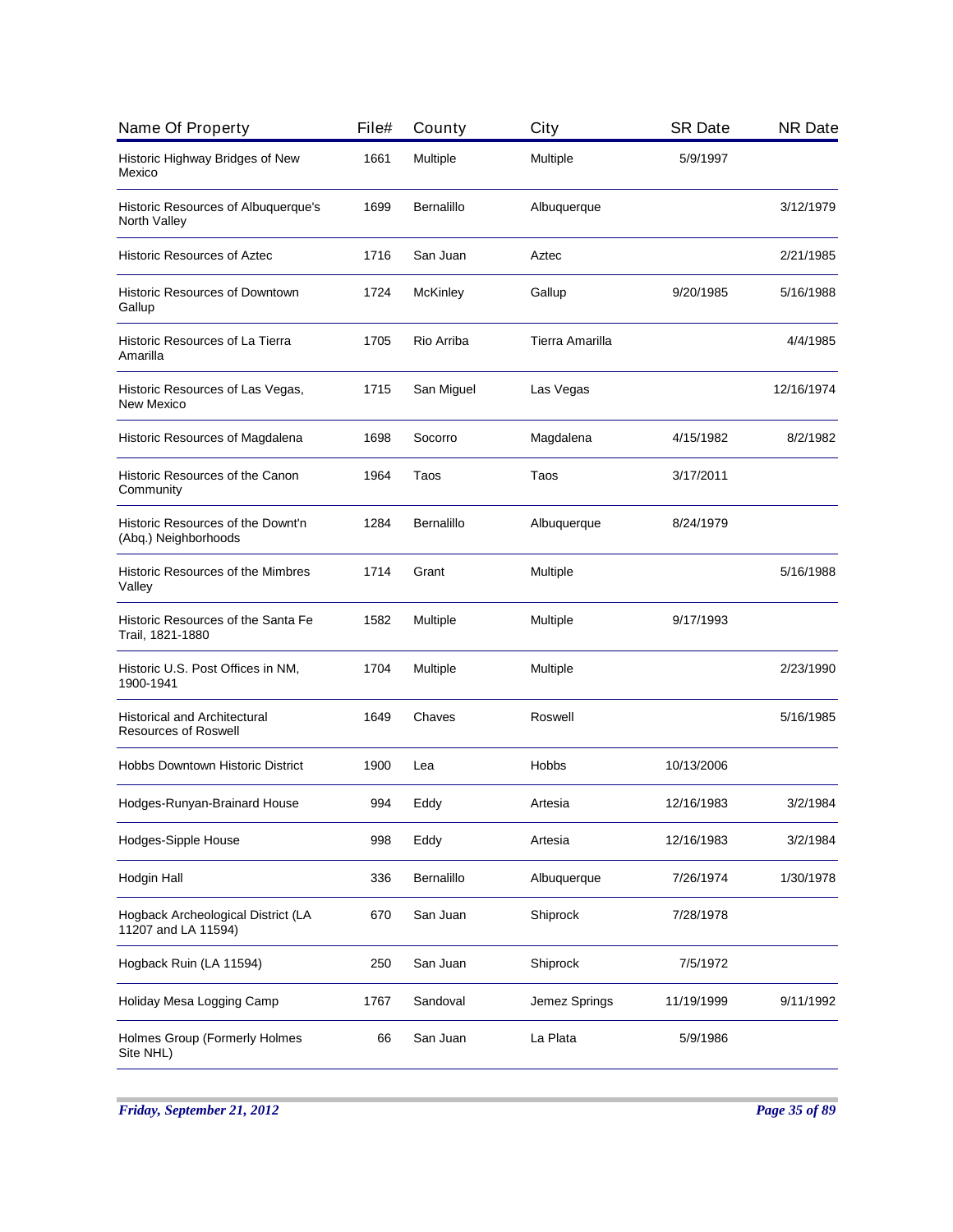| Name Of Property                                                       | File# | County     | City                         | <b>SR Date</b> | <b>NR Date</b> |
|------------------------------------------------------------------------|-------|------------|------------------------------|----------------|----------------|
| Holmes, Juan, House                                                    | 919   | Santa Fe   | Santa Fe                     | 3/4/1983       |                |
| Holy Child Tijeras Church, Old                                         | 511   | Bernalillo | Tijeras                      | 7/15/1977      | 9/19/1977      |
| Homestead and Ranch School Era<br>Roads & Trails of Los Alamos MPL     | 1827  | Los Alamos | Los Alamos                   | 6/13/2003      | 9/20/2003      |
| <b>Homestead Crossing</b>                                              | 1849  | Los Alamos | Los Alamos                   | 6/13/2003      |                |
| Homesteads in the Lincoln National<br>Forest                           | 1712  | Lincoln    | Multiple                     |                | 12/28/1995     |
| Hondo Project                                                          | 554   | Chaves     | Roswell                      | 1/20/1978      |                |
| Hooded Fireplace Ruin (LA 5662)                                        | 364   | Rio Arriba | <b>Blanco</b>                | 2/28/1975      | 1/21/1987      |
| Hooks-Moore Store                                                      | 1418  | Grant      | <b>Mimbres</b>               | 3/4/1988       | 5/16/1988      |
| <b>Hope Building</b>                                                   | 768   | Bernalillo | Albuquerque                  | 5/16/1980      | 8/29/1980      |
| Hopeful Lode                                                           | 1598  | Lincoln    | Nogal                        | 9/23/1994      | 8/22/1995      |
| <b>Hopkins Place</b>                                                   | 1591  | San Juan   | Farmington                   | 5/6/1994       |                |
| Hormigoso Irrigation Ditch and Dam                                     | 555   | Guadalupe  | Anton Chico                  | 1/20/1978      |                |
| Horn Oil Company and Lodge(<br>REMOVED SR & NR)                        | 1682  | Bernalillo | Albuquerque                  | 5/9/1997       | 1/9/1998       |
| Horse Island Site (LA 48996)                                           | 1199  | Sierra     | Truth or Consequences        | 9/20/1985      | 5/16/1988      |
| <b>Hoskins Site</b>                                                    | 1316  | Hidalgo    | Animas                       | 10/24/1986     | 1/23/1993      |
| Hospital Building (NMSD)                                               | 1471  | Santa Fe   | Santa Fe                     | 7/8/1988       | 9/22/1988      |
| Hot Springs Bathhouse and<br>Commercial Historic District in T or C    | 1874  | Sierra     | Truth or Consequences        | 10/8/2004      | 5/10/2005      |
| Hot Springs Bathhouse, Commercial<br>and Main Street Historic District | 1876  | Sierra     | <b>Truth or Consequences</b> | 10/8/2004      |                |
| Hot Springs Main Post Office (T or C)                                  | 242   | Sierra     | <b>Truth or Consequences</b> | 4/7/2000       | 2/23/1990      |
| Hot Springs Pueblo                                                     | 967   | Sandoval   | Jemez Springs                | 10/25/1983     | 5/21/1984      |
| <b>Hotel Clovis</b>                                                    | 1109  | Curry      | Clovis                       | 10/17/1984     | 12/27/1984     |
| House at 701 Roma, Albuquerque,<br>NW                                  | 1127  | Bernalillo | Albuquerque                  | 1/11/1985      | 2/28/1985      |
| Howiri Archeological District (LA 71)                                  | 1405  | Taos       | Ojo Caliente                 | 7/17/1987      |                |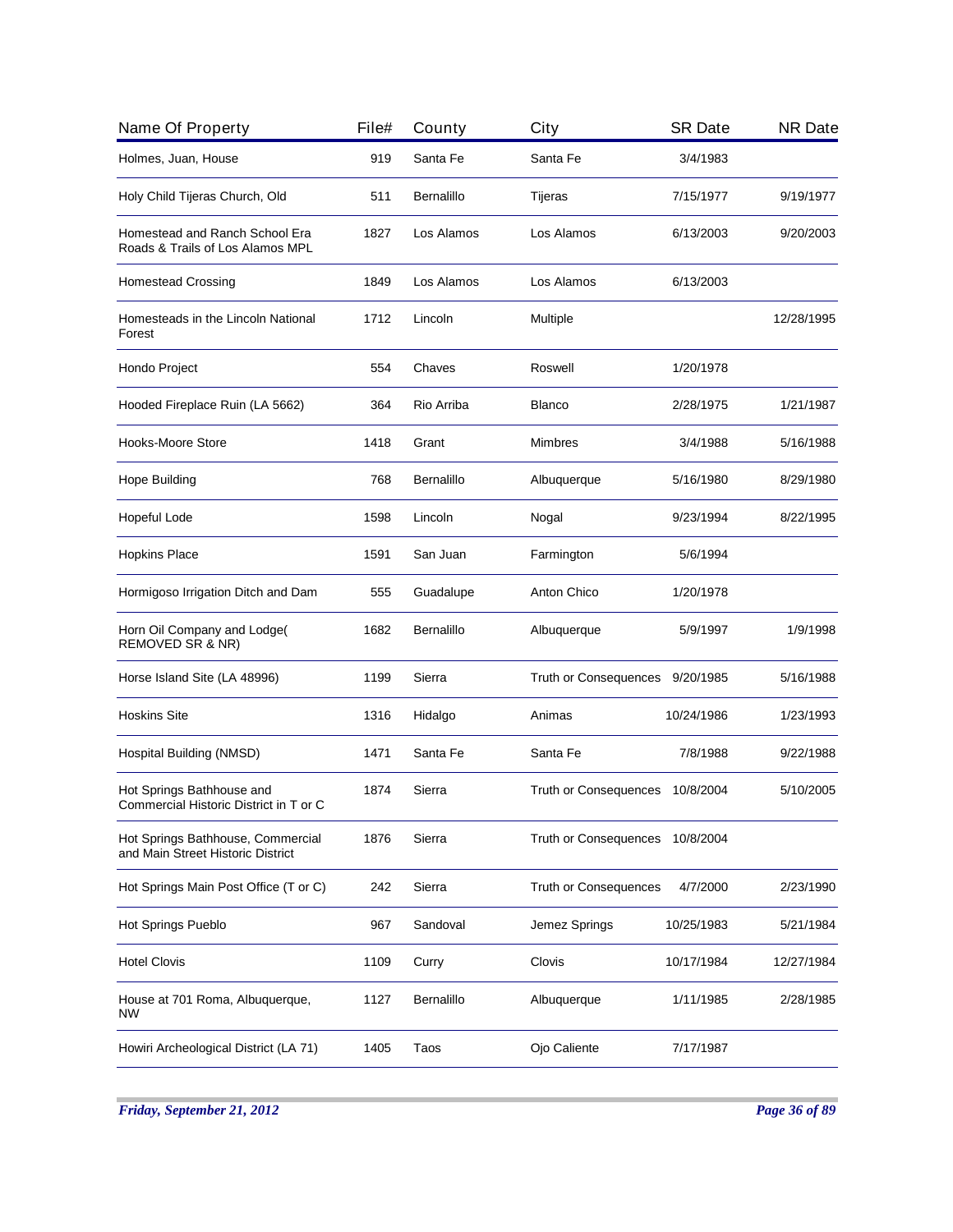| Name Of Property                                            | File# | County     | City           | <b>SR Date</b> | <b>NR Date</b> |
|-------------------------------------------------------------|-------|------------|----------------|----------------|----------------|
| Howiri-Ouinge                                               | 911   | Taos       | Ojo Caliente   | 1/14/1983      | 4/7/1983       |
| Hubbell Canyon Log Chute                                    | 1754  | Otero      | Cloudcroft     |                | 12/31/1991     |
| Hubbell House                                               | 480   | Bernalillo | Pajarito       | 12/3/1976      |                |
| Hubble Corner Pueblo                                        | 1301  | Catron     | Quemado        | 9/12/1986      |                |
| <b>Hudson House</b>                                         | 839   | Bernalillo | Albuquerque    | 10/23/1981     | 2/24/1982      |
| Huechling, Otto, House                                      | 1421  | Grant      | <b>Mimbres</b> | 3/4/1988       | 5/16/1988      |
| Huning Highlands Conoco Service<br>Station                  | 1891  | Bernalillo | Albuquerque    | 4/7/2006       | 7/19/2006      |
| Huning Highlands Historic District                          | 464   | Bernalillo | Albuquerque    | 8/27/1976      | 12/9/1978      |
| Huning Merchantile and House                                | 130   | Valencia   | Los Lunas      | 10/17/1969     |                |
| Hupobi'uinge Archeological District<br>(LA 380)             | 910   | Rio Arriba | Ojo Caliente   | 1/14/1983      | 1/18/1985      |
| Ice Pond Site                                               | 473   | San Miguel | Montezuma      | 9/24/1976      |                |
| Ilfeld Auditorium                                           | 342   | San Miguel | Las Vegas      | 8/28/1974      | 1/8/1980       |
| Ilfeld Law Office Building                                  | 538   | San Miguel | Las Vegas      | 12/20/1977     |                |
| Ilfeld, Charles Building                                    | 140   | San Miguel | Las Vegas      | 1/9/1970       |                |
| Ilfeld, Charles Company Building<br>(REMOVED SR & NR)       | 324   | Bernalillo | Albuquerque    | 5/17/1974      | 6/10/1975      |
| Ilfeld, Charles Company Warehouse<br>(Magdalena)            | 441   | Socorro    | Magdalena      | 5/7/1976       | 8/2/1982       |
| Ilfeld, Charles, Memorial Chapel                            | 1083  | San Miguel | Las Vegas      | 8/17/1984      | 9/26/1985      |
| <b>Illinois Brewery</b>                                     | 209   | Socorro    | Socorro        | 3/1/1971       | 9/2/1975       |
| Immanuel Presbyterian Church                                | 1868  | Bernalillo | Albuquerque    | 6/11/2004      |                |
| Indian Creek Archeological District<br>(LA 17081)           | 677   | McKinley   | Crownpoint     | 7/28/1978      |                |
| Indian Petroglyph State Park (see<br>Las Imagines HPD 1234) | 284   | Bernalillo | Albuquerque    | 6/29/1973      |                |
| Indian Writings                                             | 497   | San Miguel | Conchas Lake   | 4/1/1977       |                |
| Inez Methodist Church                                       | 1921  | Roosevelt  | Inez           | 12/7/2007      |                |

*Friday, September 21, 2012 Page 37 of 89*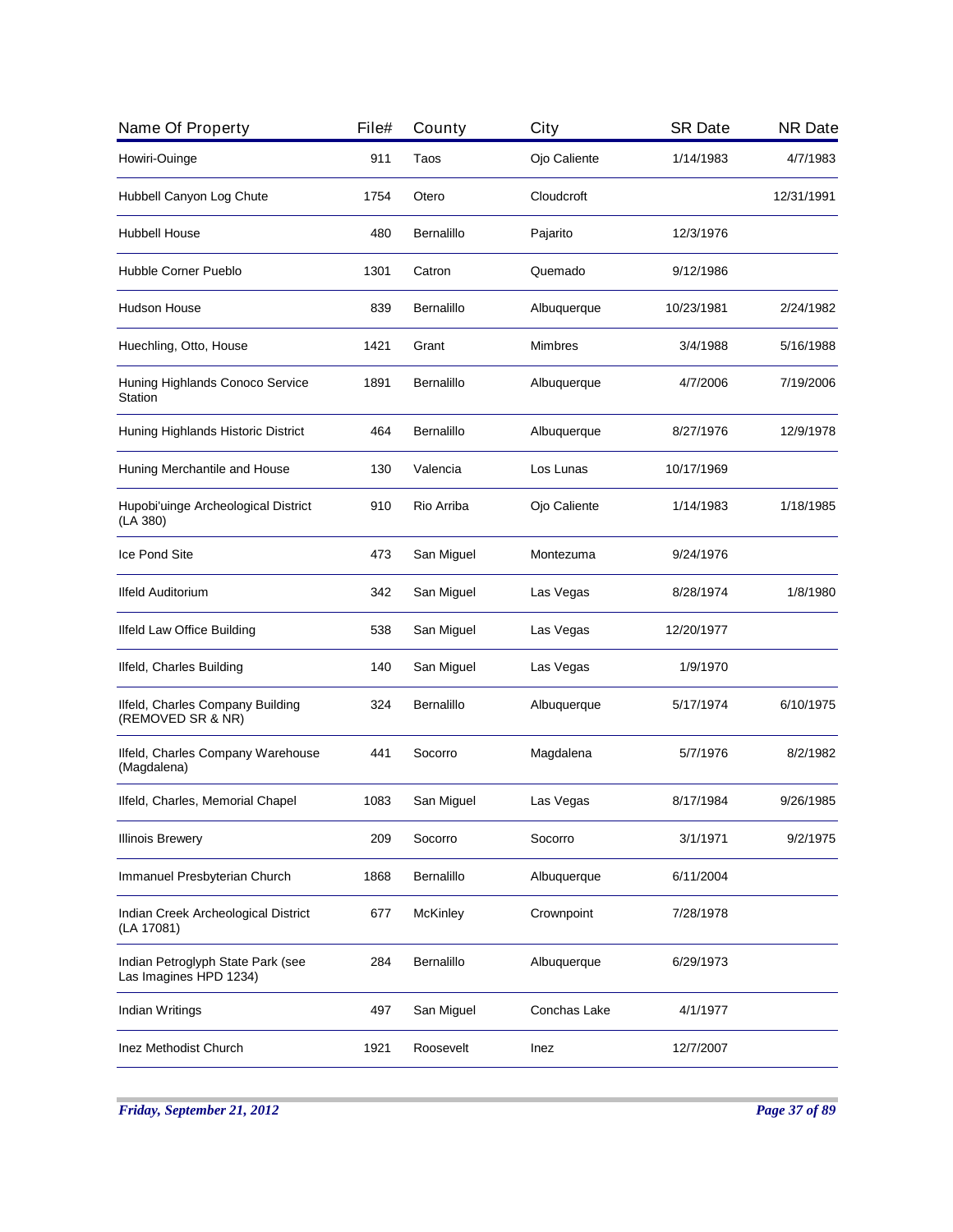| Name Of Property                               | File# | County            | City                 | <b>SR Date</b> | <b>NR Date</b> |
|------------------------------------------------|-------|-------------------|----------------------|----------------|----------------|
| Infirmary Building (NMSVH)                     | 1476  | Otero             | Alamogordo           | 7/8/1988       | 5/16/1989      |
| International Boundary Marker<br>Number One    | 311   | Dona Ana          | Anapra               | 1/25/1974      | 9/10/1974      |
| <b>Investment Block</b>                        | 493   | Colfax            | Raton                | 2/25/1977      |                |
| Isleta, Pueblo of                              | 247   | <b>Bernalillo</b> | <b>Isleta Pueblo</b> | 5/5/1972       | 9/5/1975       |
| Jackson House                                  | 1860  | Otero             | Alamogordo           | 12/12/2003     | 1/8/2004       |
| Jackson, J. B., House                          | 1778  | Santa Fe          | La Cienega           | 3/26/1999      | 6/4/1999       |
| Jackson, W. J., Cabin                          | 788   | San Miguel        | Rencona              | 10/31/1980     |                |
| Jane and Gustave Baumann House<br>and Studio   | 1978  | Santa Fe          | Santa Fe             | 4/13/2012      |                |
| Jane and Gustave Baumann House<br>and Studio   | 1978  | Santa Fe          | Santa Fe             | 4/13/2012      |                |
| <b>Janss Site</b>                              | 500   | Grant             | <b>Mimbres</b>       | 5/7/1977       | 7/23/1980      |
| Jaquez Site Ruin (LA 2609)                     | 789   | San Juan          | Farmington           | 10/31/1980     | 12/10/1984     |
| Jarales Schoolhouse, Old                       | 1594  | Valencia          | Belen                | 9/23/1994      |                |
| Jaralosa Pueblo (LA 3993)                      | 1298  | Cibola            | Ojo Caliente         | 9/12/1986      |                |
| Jaramillo, Ramon, House and Barn               | 1222  | Rio Arriba        | Ensenada             | 2/28/1986      | 9/29/1986      |
| Jemez Cave                                     | 1735  | Sandoval          | Jemez Springs        | 11/19/1999     | 4/19/1990      |
| Jemez Culture Developments in N.<br>Central NM | 1728  | Multiple          | Multiple             |                | 4/19/1990      |
| Jemez Hot Springs Mineral Bath<br>House        | 761   | Sandoval          | Jemez Springs        | 12/14/1979     |                |
| Jemez, Pueblo of                               | 235   | Sandoval          | Jemez Pueblo         | 2/1/1972       | 5/2/1977       |
| Jesuit School Building                         | 294   | San Miguel        | Las Vegas            | 8/24/1973      |                |
| Jicarilla Apache Historic District             | 983   | Rio Arriba        | Dulce                | 10/25/1983     | 3/1/1984       |
| Jicarilla Schoolhouse                          | 524   | Lincoln           | Jicarilla            | 9/24/1977      | 4/14/1983      |
| Johns Brothers House (Topsey<br>Mines)         | 664   | Catron            | Mogollon             | 7/28/1978      |                |
| Johnsen House                                  | 1069  | San Miguel        | Las Vegas            | 8/17/1984      | 9/26/1985      |
|                                                |       |                   |                      |                |                |

*Friday, September 21, 2012 Page 38 of 89*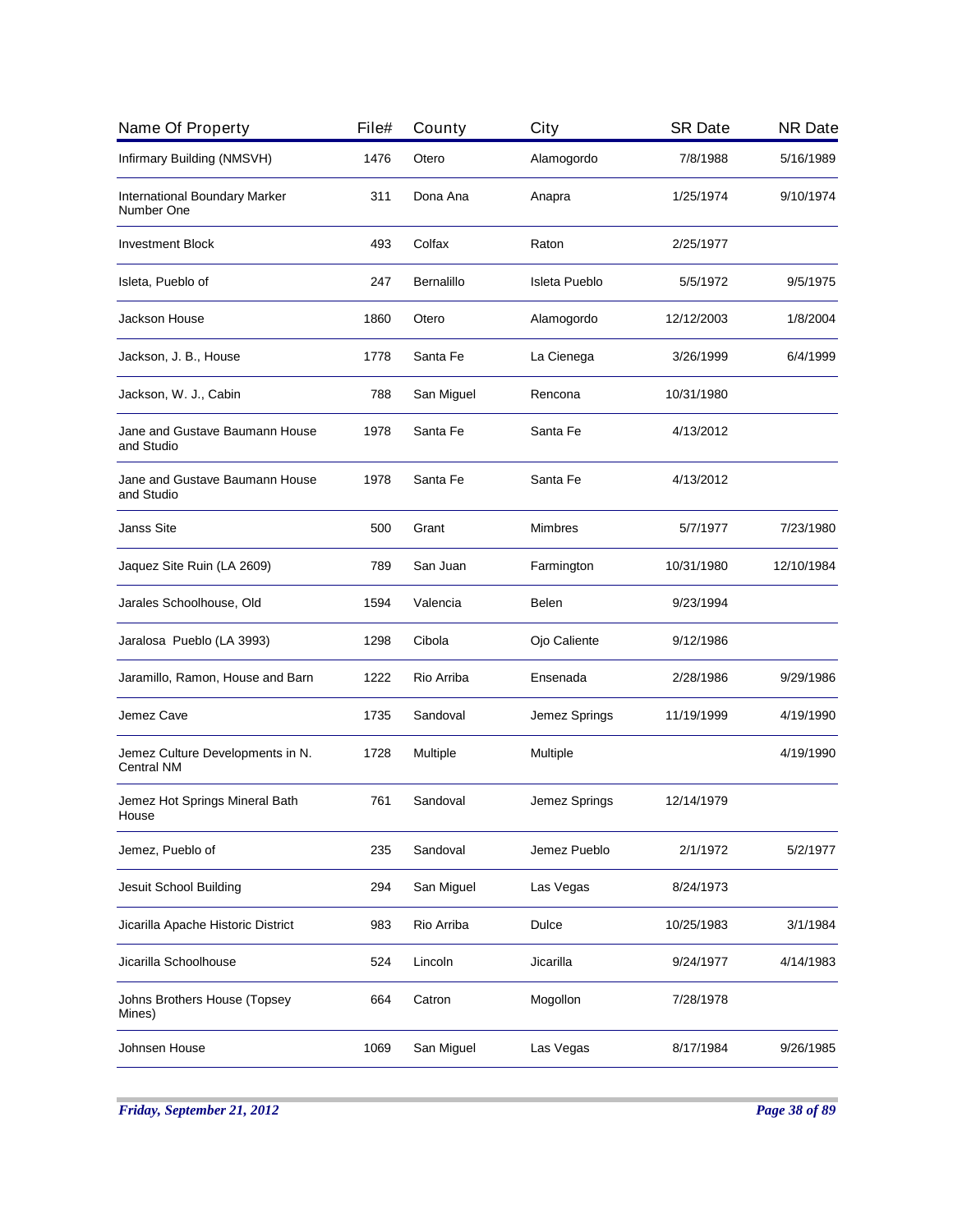| File# | County          | City          | <b>SR Date</b> | <b>NR Date</b>                  |
|-------|-----------------|---------------|----------------|---------------------------------|
| 451   | San Miguel      | Las Vegas     | 7/30/1976      | 9/26/1985                       |
| 452   | San Miguel      | Las Vegas     | 7/30/1976      |                                 |
| 1568  | Bernalillo      | Albuquerque   | 9/17/1993      | 11/22/1993                      |
| 1840  | Santa Fe        | Santa Fe      | 8/8/2003       | 1/15/2004                       |
| 457   | San Miguel      | Las Vegas     | 7/30/1976      |                                 |
| 1805  | Bernalillo      | Albuquerque   | 11/30/2001     | 2/2/2002                        |
| 465   | Colfax          | Raton         | 8/27/1976      |                                 |
| 1311  | Hidalgo         | Animas        | 12/15/1992     | 1/23/1993                       |
| 1626  | Colfax          | Raton         | 1/26/1996      | 3/15/1996                       |
| 285   | Cibola          | Zuni Pueblo   | 6/29/1973      |                                 |
| 647   | Socorro         | Socorro       | 3/31/1978      | 2/20/1991                       |
| 738   | Bernalillo      | Albuquerque   | 8/24/1979      |                                 |
| 739   | Bernalillo      | Albuquerque   | 8/24/1979      |                                 |
| 740   | Bernalillo      | Albuquerque   | 8/24/1979      |                                 |
| 556   | Socorro         | Kelly         | 1/20/1978      |                                 |
| 1869  | Santa Fe        | Santa Fe      | 6/11/2004      | 10/19/2005                      |
| 704   | Bernalillo      | Albuquerque   | 10/20/1978     |                                 |
| 1200  | Sierra          |               |                | 5/16/1988                       |
| 953   | Sandoval        | Jemez Springs | 10/25/1983     | 5/21/1984                       |
| 961   | Sandoval        | Ponderosa     | 10/25/1983     | 5/21/1984                       |
| 453   | Bernalillo      | Albuquerque   | 7/30/1976      | 5/2/1977                        |
| 1290  | <b>McKinley</b> | Manuelito     | 9/12/1986      |                                 |
| 1331  | Rio Arriba      | <b>Blanco</b> | 10/24/1986     | 1/21/1987                       |
| 687   | <b>McKinley</b> | San Mateo     | 7/28/1978      |                                 |
|       |                 |               |                | Truth or Consequences 9/20/1985 |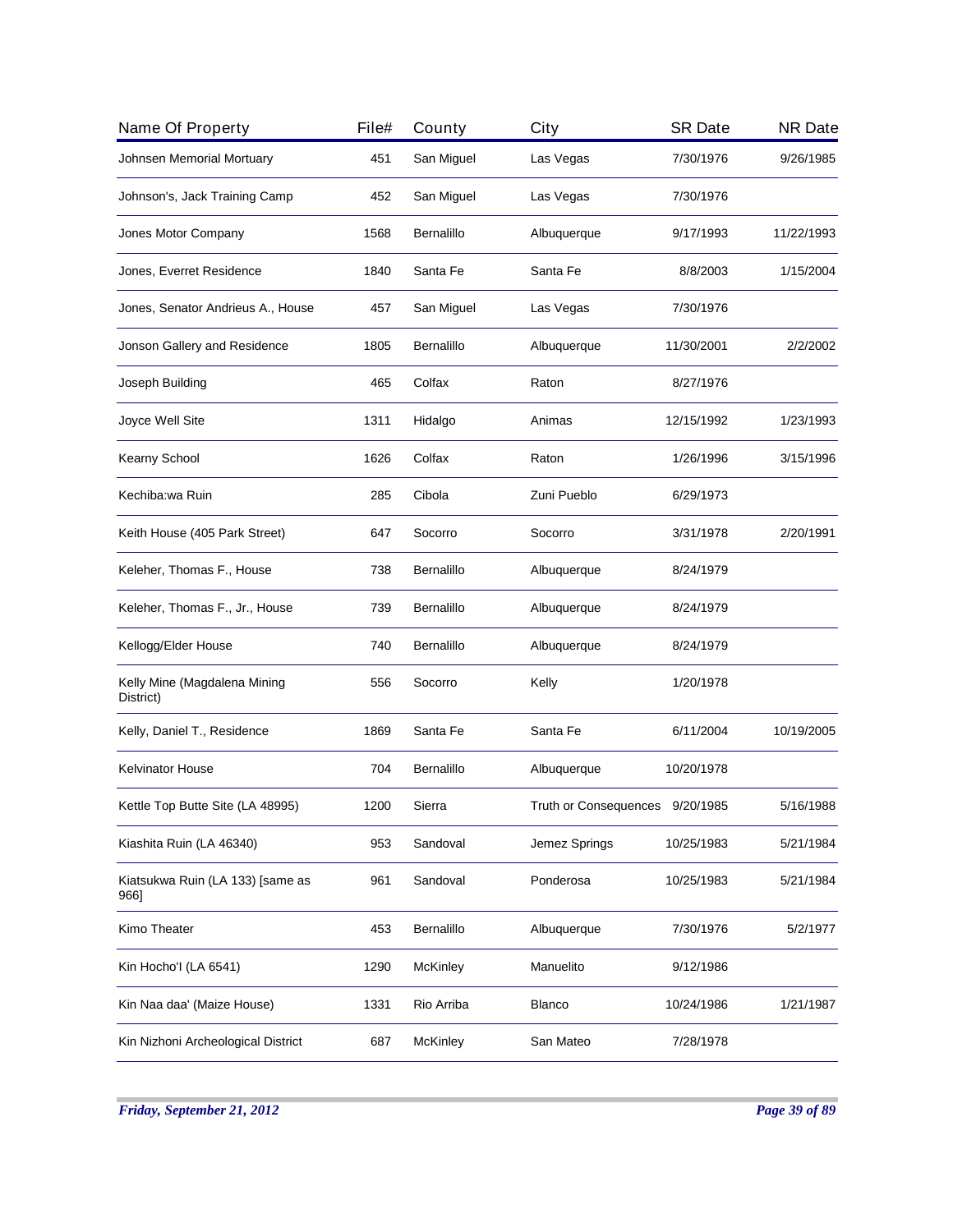| Name Of Property                                           | File# | County     | City           | <b>SR Date</b> | <b>NR Date</b> |
|------------------------------------------------------------|-------|------------|----------------|----------------|----------------|
| Kin Yazhi (Little House)                                   | 1333  | Rio Arriba | <b>Blanco</b>  | 10/24/1986     |                |
| <b>Kittrel Park</b>                                        | 923   | Socorro    | Socorro        | 3/4/1983       |                |
| Kittrel Park-Manzanares Avenue<br><b>Historic District</b> | 654   | Socorro    | Socorro        | 6/2/1978       |                |
| Knights of Pythias Hall                                    | 594   | Socorro    | Socorro        | 1/20/1978      |                |
| Ko-ah'-sai-ya Ruin                                         | 347   | Sandoval   | Zia Pueblo     | 9/18/1974      |                |
| Kopp, Andreas, House                                       | 1003  | Santa Fe   | Santa Fe       | 2/17/1984      |                |
| Kotyiti (Old Cochiti)                                      | 281   | Sandoval   | Cochiti Pueblo | 5/18/1973      |                |
| Kress, S. H., Building                                     | 1004  | Bernalillo | Albuquerque    | 2/17/1984      | 4/19/1984      |
| Kroenig, William, Hay Barns #51 and<br>#52                 | 903   | Mora       | Watrous        | 12/1/1982      |                |
| Kroenig, William, Hay Barns #53 and<br>#54                 | 904   | San Miguel | Watrous        | 12/1/1982      |                |
| Kroenig, William, Ranch Complex                            | 900   | Mora       | Watrous        | 12/1/1982      |                |
| Kromer House                                               | 781   | Bernalillo | Albuquerque    | 9/16/1980      | 10/4/1982      |
| Kuapa Ruin                                                 | 104   | Sandoval   | Pena Blanca    | 12/20/1968     |                |
| Kuaua Ruins (Coronado State<br>Monument)                   | 225   | Sandoval   | Bernalillo     | 12/30/1971     | 1/1/1976       |
| Ku'ouinge Archeological District                           | 1402  | Rio Arriba | Chili          | 7/17/1987      | 8/5/1993       |
| Kwa'kin'a Ruin                                             | 287   | Cibola     | Zuni Pueblo    | 6/29/1973      |                |
| Kwastiyukwa Ruin                                           | 958   | Sandoval   | Jemez Springs  | 10/25/1983     | 5/21/1984      |
| Kwilleyleka Ruin                                           | 221   | Grant      | Cliff          | 11/20/1971     |                |
| Kyaki:ma Ruin                                              | 286   | McKinley   | Zuni Pueblo    | 6/29/1973      |                |
| L. C. Ranch Headquarters                                   | 189   | Grant      | Gila           | 5/22/1970      | 12/6/1978      |
| LA 1069                                                    | 1551  | Socorro    | Bingham        | 2/19/1993      | 4/15/1993      |
| LA 1070                                                    | 1552  | Socorro    | Bingham        | 2/19/1993      | 4/15/1993      |
| LA 1071                                                    | 1553  | Socorro    | Bingham        | 2/19/1993      | 4/15/1993      |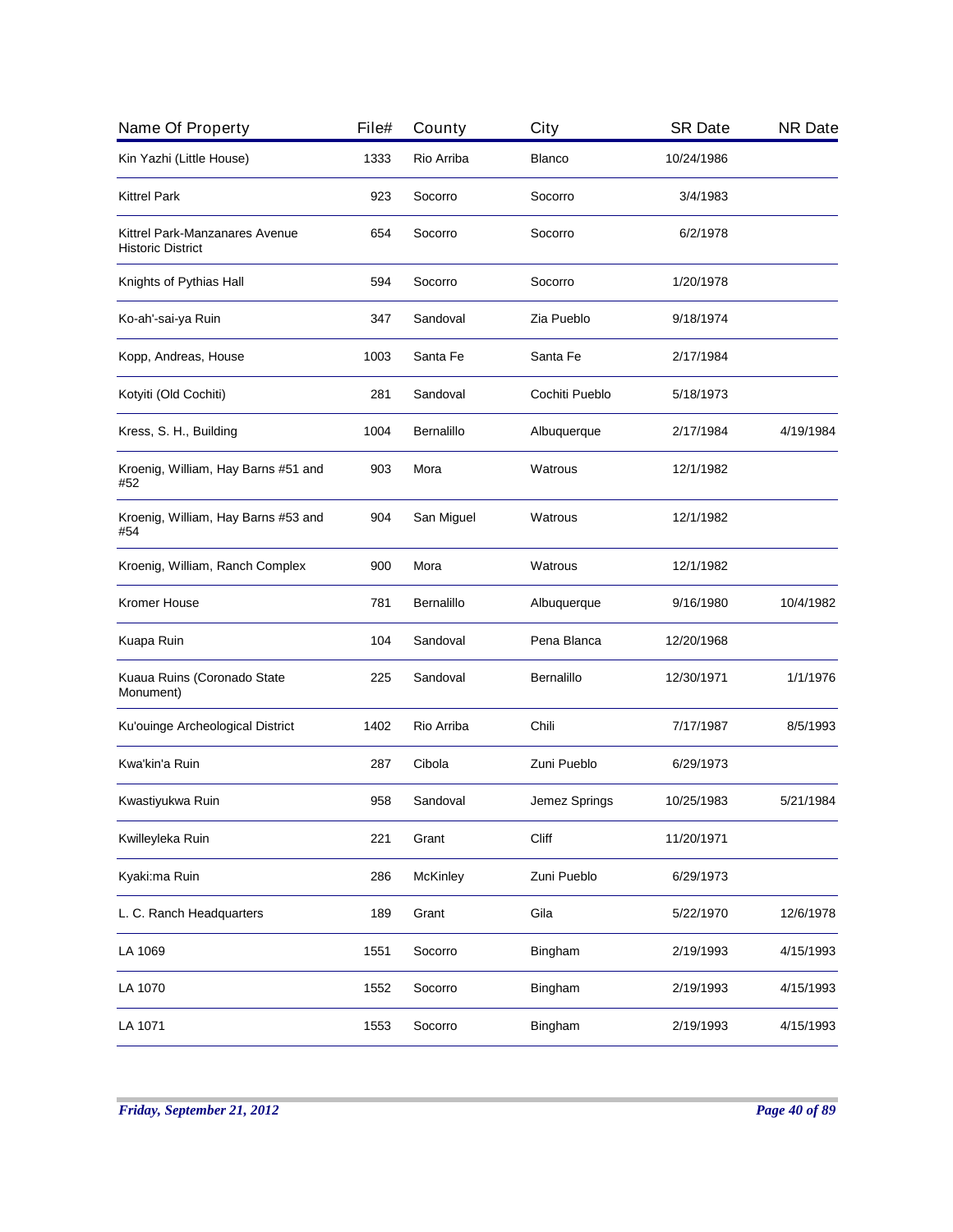| 1554<br>1555<br>1556<br>1557 | Socorro<br>Socorro<br>Socorro | Bingham<br>Bingham | 2/19/1993<br>2/19/1993 | 4/15/1993<br>4/15/1993 |
|------------------------------|-------------------------------|--------------------|------------------------|------------------------|
|                              |                               |                    |                        |                        |
|                              |                               |                    |                        |                        |
|                              |                               | Bingham            | 2/19/1993              | 4/15/1993              |
|                              | Socorro                       | Bingham            | 2/19/1993              | 4/15/1993              |
| 1558                         | Socorro                       | Bingham            | 2/19/1993              | 4/15/1993              |
| 1193                         | Sierra                        | Derry              | 9/20/1985              |                        |
| 1206                         | Sierra                        | Caballo            | 9/20/1985              | 12/16/1989             |
| 1559                         | Socorro                       | Bingham            | 2/19/1993              | 4/15/1993              |
| 1560                         | Socorro                       | Bingham            | 2/19/1993              | 4/15/1993              |
| 1478                         | Lincoln                       | Lincoln            | 7/8/1988               | 2/18/1990              |
| 1479                         | Lincoln                       | Lincoln            | 7/8/1988               | 2/18/1990              |
| 1928                         | Sierra                        | Vicnity of Caballo | 8/8/2008               |                        |
| 1800                         | McKinley                      | Multiple           | 2/16/2001              |                        |
| 980                          | Sandoval                      | Ponderosa          | 10/25/1983             | 5/21/1984              |
| 966                          | Sandoval                      | Ponderosa          | 10/25/1983             |                        |
| 962                          | Sandoval                      | Ponderosa          | 10/25/1983             | 5/21/1984              |
| 979                          | Sandoval                      | Ponderosa          | 10/25/1983             | 5/21/1984              |
| 1132                         | McKinley                      | Pueblo Pintado     | 3/8/1985               | 8/2/1985               |
| 1981                         | Eddy                          | Multiple           | 4/9/2010               | 11/22/2011             |
| 1982                         | Eddy                          | Multiple           | 4/9/2010               | 11/22/2011             |
| 1983                         | Eddy                          | Multiple           | 4/9/2010               | 11/22/2011             |
| 1916                         | Santa Fe                      | Santa Fe           | 10/5/2007              |                        |
| 974                          | Sandoval                      | Jemez Springs      | 10/25/1983             | 5/21/1984              |
| 975                          | Sandoval                      | Jemez Springs      | 10/25/1983             | 5/21/1984              |
|                              |                               |                    |                        |                        |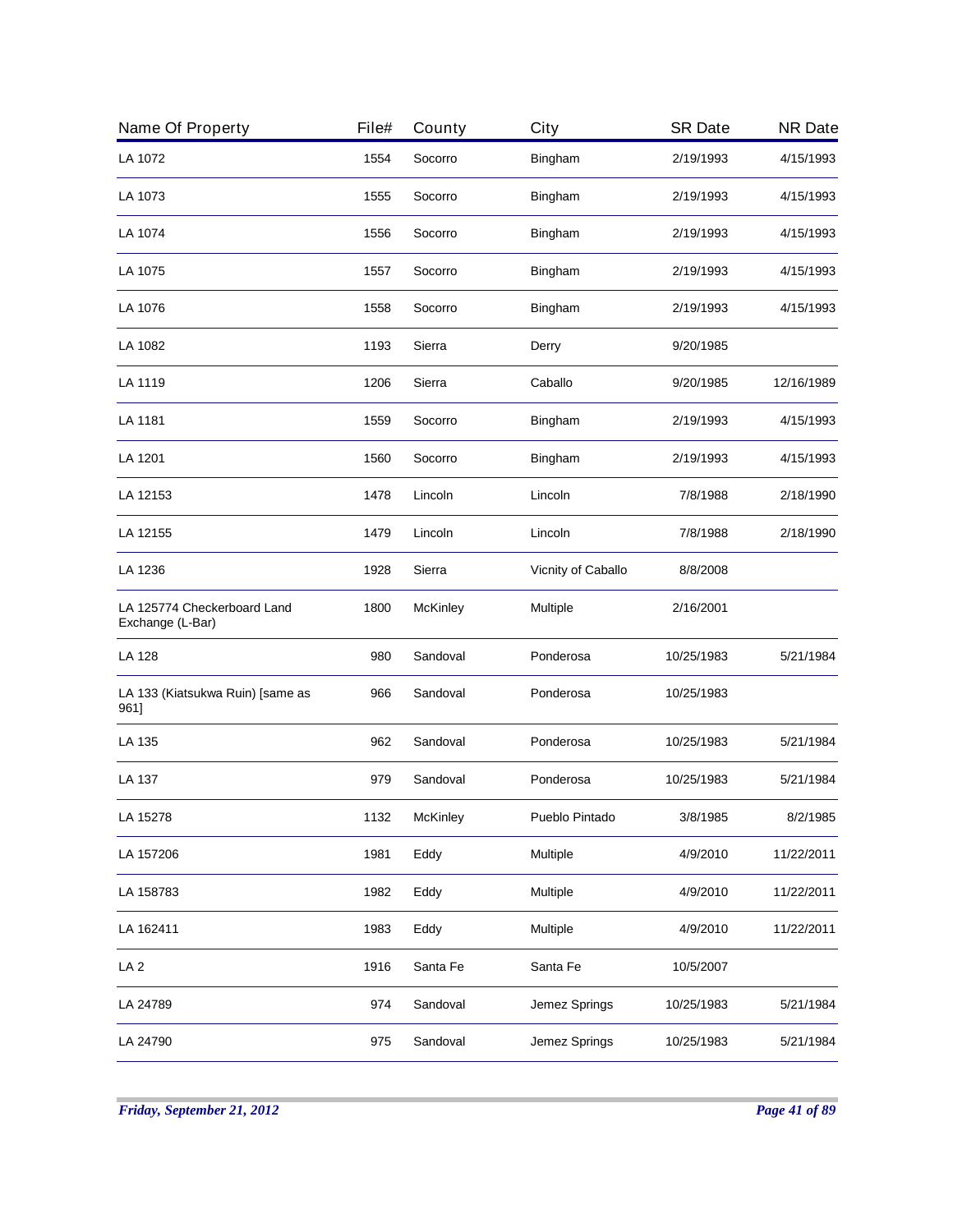| Name Of Property                 | File# | County          | City                            | <b>SR Date</b> | <b>NR Date</b> |
|----------------------------------|-------|-----------------|---------------------------------|----------------|----------------|
| LA 290 (Piedras Mercadas Pueblo) | 1175  | Bernalillo      | Albuquerque                     | 7/19/1985      | 3/2/1990       |
| LA 38011                         | 889   | McKinley        | Zuni                            | 10/1/1982      |                |
| LA 385                           | 969   | Sandoval        | Ponderosa                       | 10/25/1983     | 5/21/1984      |
| LA 386                           | 970   | Sandoval        | Jemez Springs                   | 10/25/1983     | 5/21/1984      |
| LA 403                           | 982   | Sandoval        | Ponderosa                       | 10/25/1983     | 5/21/1984      |
| LA 44000                         | 955   | Sandoval        | Jemez Springs                   | 10/25/1983     | 5/21/1984      |
| LA 44001                         | 981   | Sandoval        | Jemez Springs                   | 10/25/1983     | 5/21/1984      |
| LA 45780                         | 1163  | McKinley        | Pueblo Pintado                  | 3/8/1985       | 8/2/1985       |
| LA 45781                         | 1164  | McKinley        | Pueblo Pintado                  | 3/8/1985       | 8/2/1985       |
| LA 45782                         | 1165  | McKinley        | Pueblo Pintado                  | 3/8/1985       | 8/2/1985       |
| LA 45784                         | 1166  | <b>McKinley</b> | Pueblo Pintado                  | 3/8/1985       | 8/2/1985       |
| LA 45785                         | 1167  | <b>McKinley</b> | Pueblo Pintado                  | 3/8/1985       | 8/2/1985       |
| LA 45786                         | 1168  | <b>McKinley</b> | Pueblo Pintado                  | 3/8/1985       | 8/2/1985       |
| LA 45789                         | 1169  | <b>McKinley</b> | Pueblo Pintado                  | 3/8/1985       | 8/2/1985       |
| LA 46341                         | 957   | Sandoval        | Ponderosa                       | 10/25/1983     | 5/21/1984      |
| LA 483                           | 956   | Sandoval        | Jemez Springs                   | 10/25/1983     | 5/21/1984      |
| LA 49016                         | 1205  | Sierra          | Truth or Consequences 9/20/1985 |                | 12/16/1989     |
| LA 49030                         | 1202  | Sierra          | Truth or Consequences 9/20/1985 |                | 12/16/1989     |
| LA 50000                         | 1130  | McKinley        | Pueblo Pintado                  | 3/8/1985       | 8/2/1985       |
| LA 50001                         | 1131  | McKinley        | Pueblo Pintado                  | 3/8/1985       | 8/2/1985       |
| LA 50013                         | 1133  | McKinley        | Pueblo Pintado                  | 3/8/1985       | 8/2/1985       |
| LA 50014                         | 1134  | McKinley        | Pueblo Pintado                  | 3/8/1985       | 8/2/1985       |
| LA 50015                         | 1135  | McKinley        | Pueblo Pintado                  | 3/8/1985       | 8/2/1985       |
| LA 50016                         | 1136  | McKinley        | Pueblo Pintado                  | 3/8/1985       | 8/2/1985       |
| LA 50017                         | 1137  | McKinley        | Pueblo Pintado                  | 3/8/1985       | 8/2/1985       |
|                                  |       |                 |                                 |                |                |

*Friday, September 21, 2012 Page 42 of 89*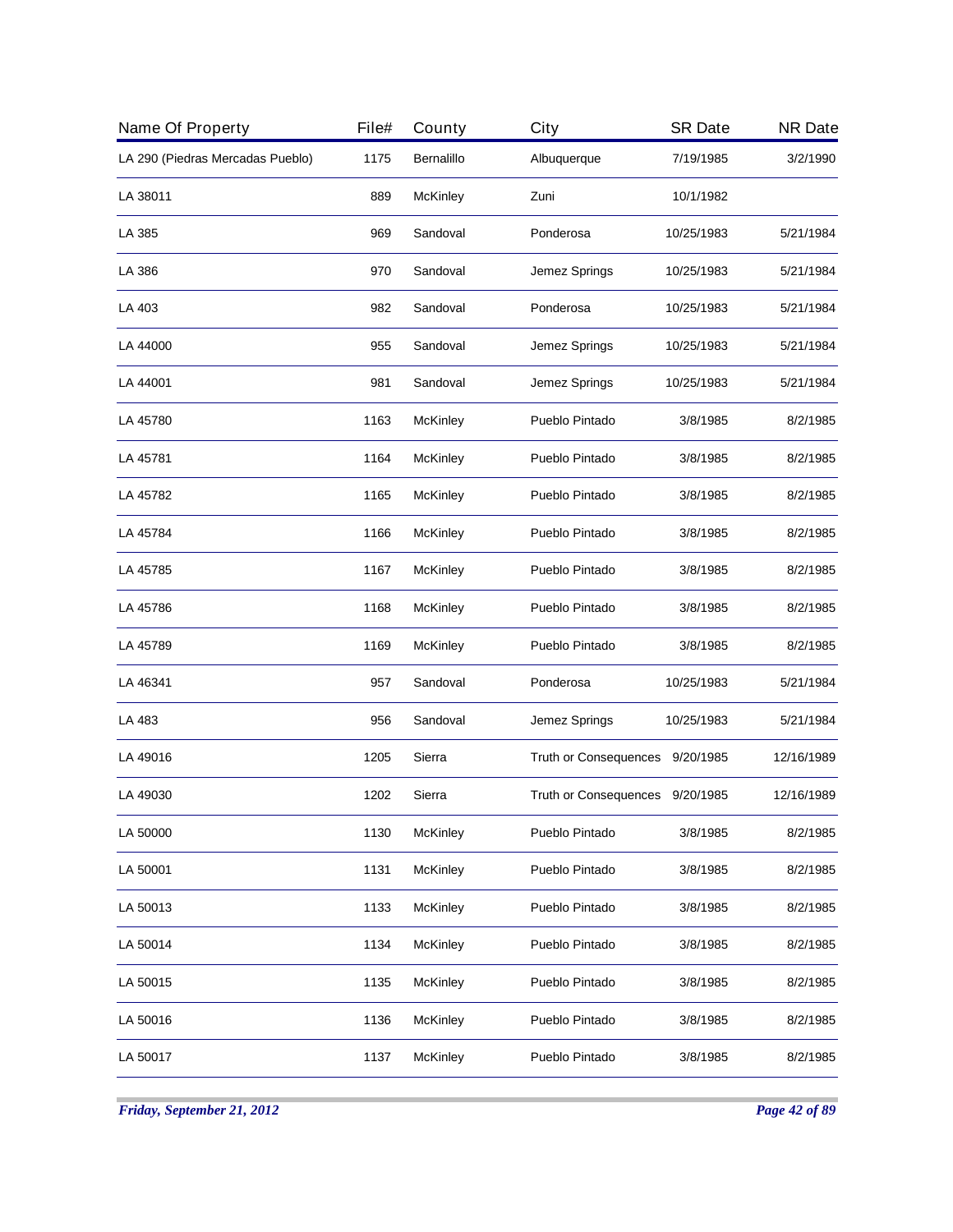| Name Of Property | File# | County          | City           | <b>SR Date</b> | <b>NR Date</b> |
|------------------|-------|-----------------|----------------|----------------|----------------|
| LA 50018         | 1138  | McKinley        | Pueblo Pintado | 3/8/1985       | 8/2/1985       |
| LA 50019         | 1139  | McKinley        | Pueblo Pintado | 3/8/1985       | 8/2/1985       |
| LA 50020         | 1140  | McKinley        | Pueblo Pintado | 3/8/1985       | 8/2/1985       |
| LA 50021         | 1141  | McKinley        | Pueblo Pintado | 3/8/1985       | 8/2/1985       |
| LA 50022         | 1142  | McKinley        | Pueblo Pintado | 3/8/1985       | 8/2/1985       |
| LA 50023         | 1143  | McKinley        | Pueblo Pintado | 3/8/1985       | 8/2/1985       |
| LA 50024         | 1144  | McKinley        | Pueblo Pintado | 3/8/1985       | 8/2/1985       |
| LA 50025         | 1145  | McKinley        | Pueblo Pintado | 3/8/1985       | 8/2/1985       |
| LA 50026         | 1146  | McKinley        | Pueblo Pintado | 3/8/1985       | 8/2/1985       |
| LA 50027         | 1147  | McKinley        | Pueblo Pintado | 3/8/1985       | 8/2/1985       |
| LA 50028         | 1148  | <b>McKinley</b> | Pueblo Pintado | 3/8/1985       | 8/2/1985       |
| LA 50030         | 1149  | <b>McKinley</b> | Pueblo Pintado | 3/8/1985       | 8/2/1985       |
| LA 50031         | 1150  | <b>McKinley</b> | Pueblo Pintado | 3/8/1985       | 8/2/1985       |
| LA 50033         | 1151  | <b>McKinley</b> | Pueblo Pintado | 3/8/1985       | 8/2/1985       |
| LA 50034         | 1152  | McKinley        | Pueblo Pintado | 3/8/1985       | 8/2/1985       |
| LA 50035         | 1153  | McKinley        | Pueblo Pintado | 3/8/1985       | 10/9/1985      |
| LA 50036         | 1154  | McKinley        | Pueblo Pintado | 3/8/1985       | 8/2/1985       |
| LA 50037         | 1155  | McKinley        | Pueblo Pintado | 3/8/1985       | 8/2/1985       |
| LA 50038         | 1156  | McKinley        | Pueblo Pintado | 3/8/1985       | 8/2/1985       |
| LA 50044         | 1157  | McKinley        | Pueblo Pintado | 3/8/1985       | 8/2/1985       |
| LA 50071         | 1158  | McKinley        | Pueblo Pintado | 3/8/1985       | 8/2/1985       |
| LA 50072         | 1159  | McKinley        | Pueblo Pintado | 3/8/1985       | 8/2/1985       |
| LA 50074         | 1160  | McKinley        | Pueblo Pintado | 3/8/1985       | 8/2/1985       |
| LA 50077         | 1161  | McKinley        | Pueblo Pintado | 3/8/1985       | 8/2/1985       |
| LA 50080         | 1162  | McKinley        | Pueblo Pintado | 3/8/1985       | 8/2/1985       |
|                  |       |                 |                |                |                |

*Friday, September 21, 2012 Page 43 of 89*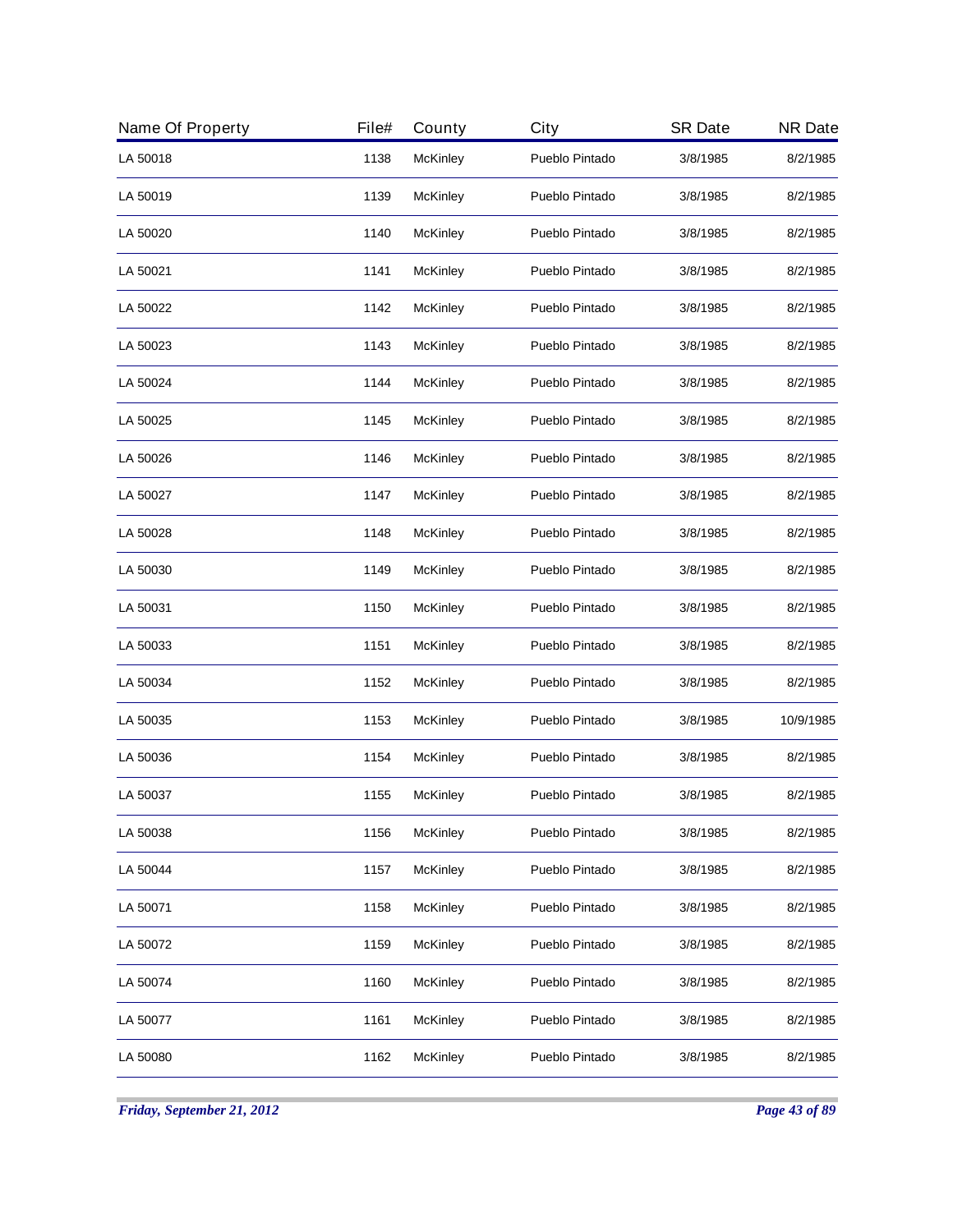| Name Of Property                 | File# | County     | City          | <b>SR Date</b> | <b>NR Date</b> |
|----------------------------------|-------|------------|---------------|----------------|----------------|
| LA 50548                         | 1208  | Sierra     | Cuchillo      | 9/20/1985      | 12/16/1989     |
| LA 50743                         | 1194  | Sierra     | Derry         | 9/20/1985      |                |
| LA 50749                         | 1196  | Sierra     | Derry         | 9/20/1985      |                |
| LA 50751                         | 1195  | Sierra     | Arrey         | 9/20/1985      |                |
| LA 517                           | 1207  | Sierra     | Arrey         | 9/20/1985      | 12/16/1989     |
| LA 54021                         | 1314  | Hidalgo    | Animas        | 10/24/1986     | 1/23/1993      |
| LA 54036                         | 1321  | Hidalgo    | Cloverdale    | 10/24/1986     |                |
| LA 54042                         | 1324  | Hidalgo    | Animas        | 10/24/1986     | 1/23/1993      |
| LA 54049                         | 1326  | Hidalgo    | Animas        | 10/24/1986     | 1/23/1993      |
| LA 54050                         | 1327  | Hidalgo    | Animas        | 10/24/1986     | 1/23/1993      |
| LA 5918                          | 960   | Sandoval   | Jemez Springs | 10/25/1983     |                |
| LA 5920                          | 959   | Sandoval   | Ponderosa     | 10/25/1983     | 5/21/1984      |
| LA 593                           | 1306  | Hidalgo    | Animas        | 10/24/1986     |                |
| LA 61200                         | 1480  | Lincoln    | Lincoln       | 7/8/1988       |                |
| LA 61201                         | 1481  | Lincoln    | Lincoln       | 7/8/1988       | 9/13/1988      |
| LA 61202                         | 1482  | Lincoln    | Lincoln       | 7/8/1988       | 2/18/1990      |
| LA 61204                         | 1483  | Lincoln    | Lincoln       | 7/8/1988       | 9/13/1988      |
| LA 61208                         | 1485  | Lincoln    | Lincoln       | 7/8/1988       | 9/13/1988      |
| LA 61210                         | 1486  | Lincoln    | Lincoln       | 7/8/1988       | 9/13/1988      |
| LA 61211                         | 1487  | Lincoln    | Lincoln       | 7/8/1988       | 9/13/1988      |
| LA 64908                         | 1984  | Eddy       | Multiple      | 4/9/2010       | 11/22/2011     |
| LA 717 (Possibly Puaray Pueblo)  | 1243  | Bernalillo | Alameda       | 2/28/1986      |                |
| LA 71921                         | 1985  | Eddy       | Multiple      | 4/9/2010       | 11/22/2011     |
| LA 854                           | 1910  | Dona Ana   | Mesilla       | 6/8/2007       |                |
| La Bajada Mesa Agricultural Site | 914   | Santa Fe   | La Bajada     | 1/14/1983      | 1/15/1984      |
|                                  |       |            |               |                |                |

*Friday, September 21, 2012 Page 44 of 89*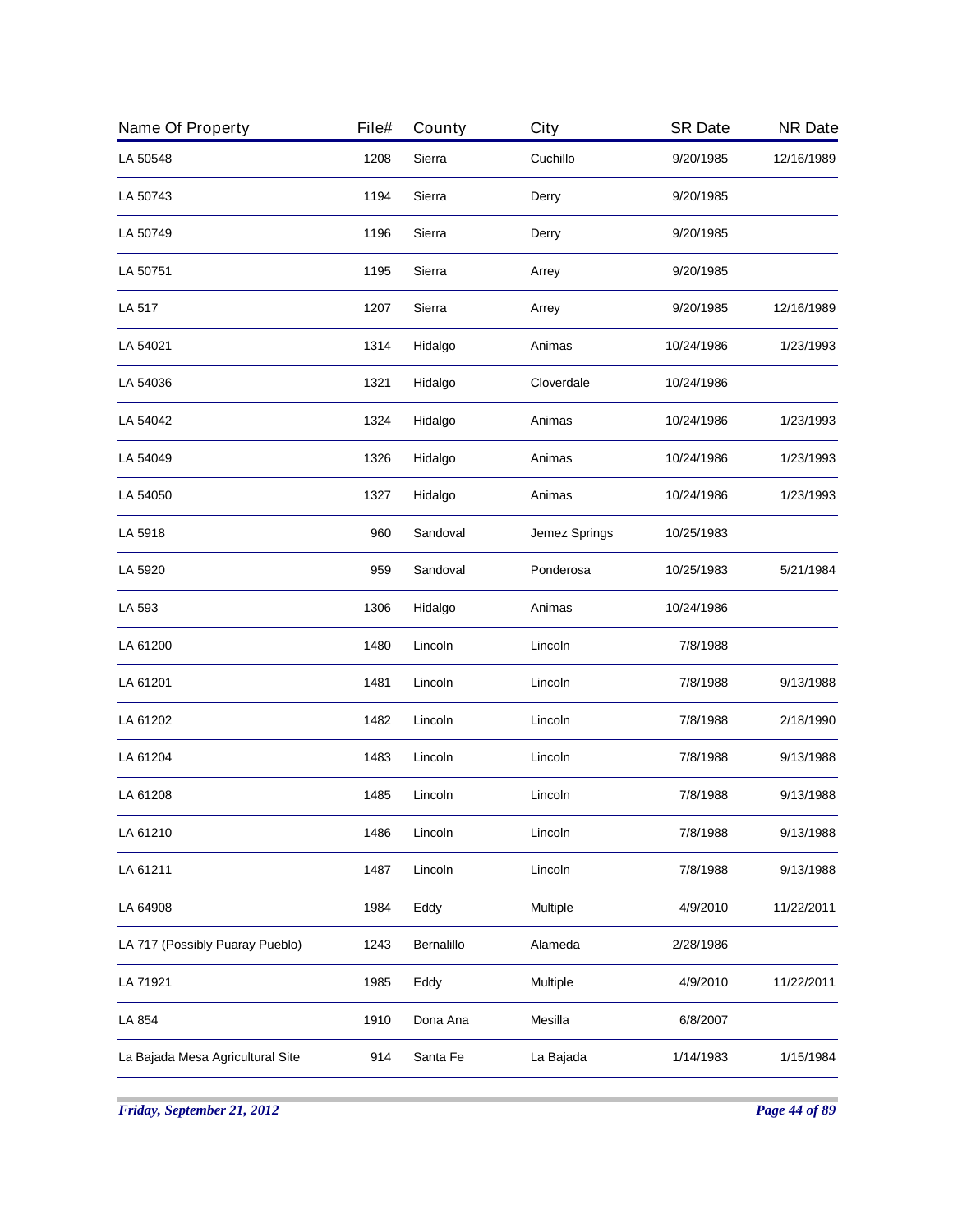| Name Of Property                                            | File# | County            | City        | <b>SR Date</b> | <b>NR Date</b> |
|-------------------------------------------------------------|-------|-------------------|-------------|----------------|----------------|
| La Bajada Ruin (LA 7)                                       | 384   | Santa Fe          | La Bajada   | 6/20/1975      |                |
| La Capilla de San Antonio de Los<br>Lentes                  | 1855  | Valencia          | Los Lunas   | 10/10/2003     |                |
| La Capilla de San Francisco de Asis                         | 1640  | Rio Arriba        | Estaca      | 6/28/1996      |                |
| La Capilla de Santa Rosa                                    | 177   | Guadalupe         | Santa Rosa  | 4/24/1970      |                |
| La Conquistadora                                            | 88    | Santa Fe          | Santa Fe    | 7/18/1969      |                |
| La Conquistadora Chapel                                     | 141   | Santa Fe          | Santa Fe    | 1/9/1970       |                |
| La Cueva Historic District                                  | 142   | Mora              | La Cueva    | 1/9/1970       | 5/25/1973      |
| La Iglesia y la Plaza de Santa Cruz<br>de la Canada         | 271   | Santa Fe          | Espanola    | 2/9/1973       | 8/17/1973      |
| La Jara Site (Vicenti Site) (LA 14318)                      | 532   | Rio Arriba        | Dulce       | 11/4/1977      | 5/14/1979      |
| La Junta Grist Mill                                         | 905   | Mora              | Watrous     | 12/1/1982      |                |
| La Loma Plaza National Register<br><b>Historic District</b> | 861   | Taos              | Taos        | 4/15/1982      | 7/8/1982       |
| La Luz del Oeste, Units 1, 2, and 3                         | 539   | <b>Bernalillo</b> | Albuquerque | 12/9/1977      |                |
| La Luz Pottery Factory                                      | 708   | Otero             | La Luz      | 12/15/1978     | 5/29/1979      |
| La Luz Townsite Historic District                           | 720   | Otero             | La Luz      | 6/22/1979      | 10/23/1980     |
| La Mesa Motel                                               | 1569  | <b>Bernalillo</b> | Albuquerque | 9/17/1993      | 11/22/1993     |
| La Morada de Nuestra Senora de<br>Guadalupe                 | 368   | Taos              | Taos        | 2/28/1975      | 6/29/1976      |
| La Parida (LA31718)                                         | 1233  | Socorro           | Escondida   | 2/28/1986      |                |
| La Placita de Abajo District                                | 1178  | Guadalupe         | Colonias    | 9/20/1985      | 9/29/1986      |
| La Plata Highway Site (LA 50337)                            | 1259  | San Juan          | Farmington  | 5/9/1986       |                |
| La Puente Community Ditch                                   | 1229  | Rio Arriba        | La Puente   | 2/28/1986      | 9/29/1986      |
| La Puente Historic District                                 | 1116  | Rio Arriba        | La Puente   | 1/11/1985      | 4/4/1985       |
| La Puerta Lodge                                             | 1681  | Bernalillo        | Albuquerque | 5/9/1997       | 1/9/1998       |
| La Quinta                                                   | 394   | Bernalillo        | Albuquerque | 7/25/1975      |                |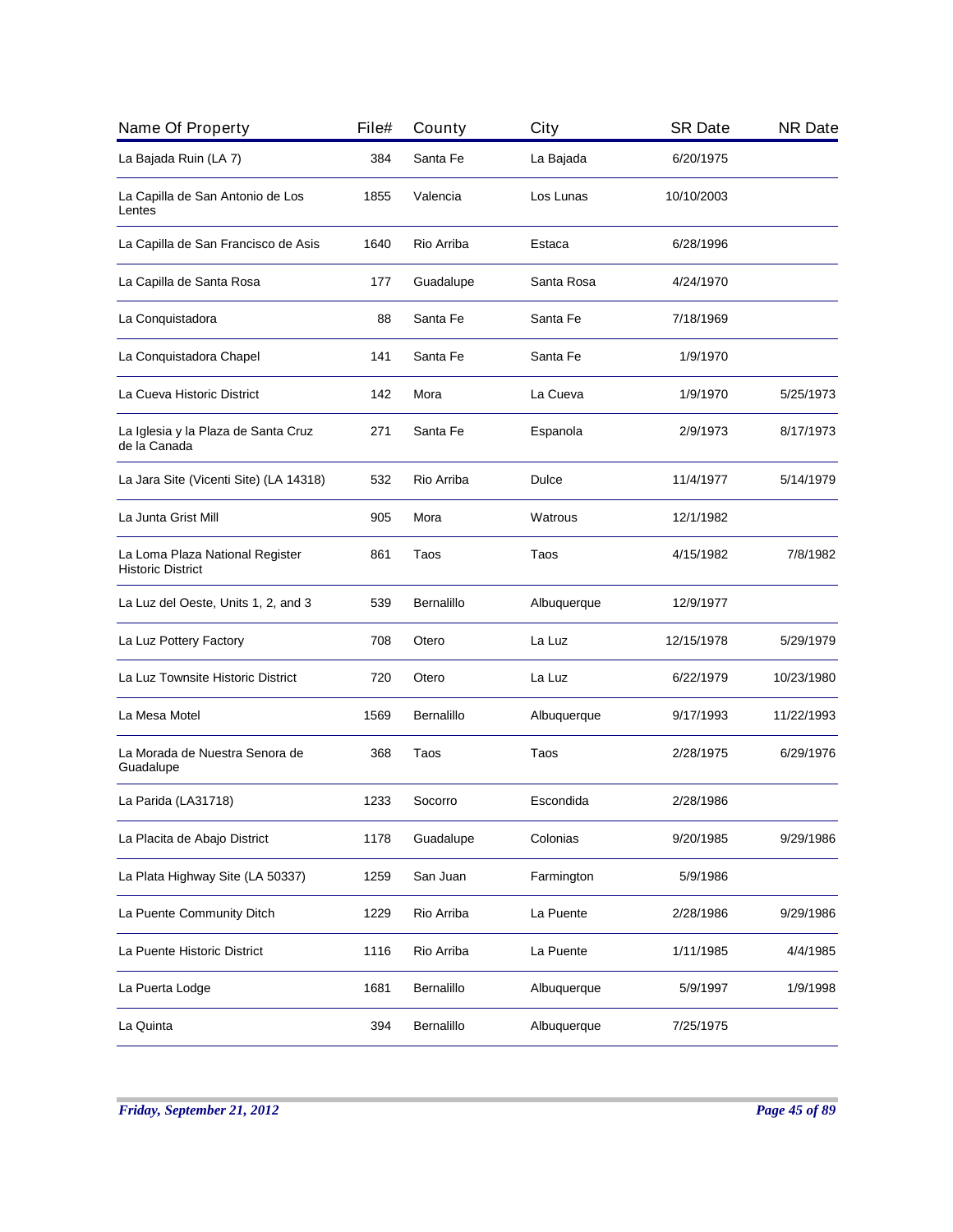| Name Of Property                                               | File# | County     | City                            | <b>SR Date</b> | <b>NR Date</b> |
|----------------------------------------------------------------|-------|------------|---------------------------------|----------------|----------------|
| Laboratory of Anthropology                                     | 890   | Santa Fe   | Santa Fe                        | 12/1/1982      | 7/12/1983      |
| Laguna Plata Archeological District                            | 1520  | Lea        | Carlsbad                        | 2/9/1990       | 9/14/1989      |
| Laguna, Pueblo of                                              | 228   | Cibola     | Laguna Pueblo                   | 12/30/1971     | 7/19/1973      |
| Lake Avalon                                                    | 557   | Eddy       | Carlsbad                        | 1/20/1978      |                |
| Lake McMillan Dam                                              | 558   | Eddy       | <b>Seven Rivers</b>             | 1/20/1978      |                |
| Lake Valley Archeological Site (LA<br>18755)                   | 668   | San Juan   | Juan's Lake                     | 7/28/1978      |                |
| Lake Valley Mining District                                    | 559   | Sierra     | Hillsboro                       | 1/20/1978      |                |
| Lake Valley School House                                       | 431   | Sierra     | Lake Valley                     | 1/30/1976      |                |
| Large Pueblo Sites Near Jemez<br>Springs, New Mexico           | 1700  | Sandoval   | Jemez Springs                   |                | 5/21/1984      |
| Largo School Ruin (LA 5657)                                    | 365   | Rio Arriba | <b>Blanco</b>                   | 2/28/1975      | 1/21/1987      |
| Largo-Gallina Unit House (LA 12062)                            | 348   | Rio Arriba | Llaves                          | 9/27/1974      |                |
| Larragoite Residence                                           | 816   | Santa Fe   | Santa Fe                        | 4/3/1981       |                |
| Las Acequias                                                   | 1920  | Santa Fe   | Santa Fe                        | 12/7/2007      |                |
| Las Cocinitas                                                  | 37    | Sandoval   | Bernalillo                      | 2/21/1969      |                |
| Las Golondrinas Ranch Site and<br>Acequia System               | 219   | Santa Fe   | La Cienega                      | 8/6/1971       | 2/1/1980       |
| Las Imagines: Albuquerque West<br>Mesa Archaeological District | 1234  | Bernalillo | Albuquerque                     | 2/28/1986      | 11/17/1986     |
| Las Palomas (LA 8707)                                          | 1204  | Sierra     | Truth or Consequences 9/20/1985 |                |                |
| Las Trampars Historic District NHL                             | 11    | Taos       | Las Trampas                     |                | 5/28/1967      |
| Las Trampas Canoa                                              | 560   | Taos       | Las Trampas                     | 1/20/1978      |                |
| Las Vegas Armory (REMOVED SR &<br>NR)                          | 334   | San Miguel | Las Vegas                       | 7/26/1974      | 10/28/1983     |
| Las Vegas City Hall, Old                                       | 328   | San Miguel | Las Vegas                       | 5/17/1974      |                |
| Las Vegas Iron Works (REMOVED<br><b>SR &amp; NR)</b>           | 1065  | San Miguel | Las Vegas                       | 8/17/1984      | 9/26/1985      |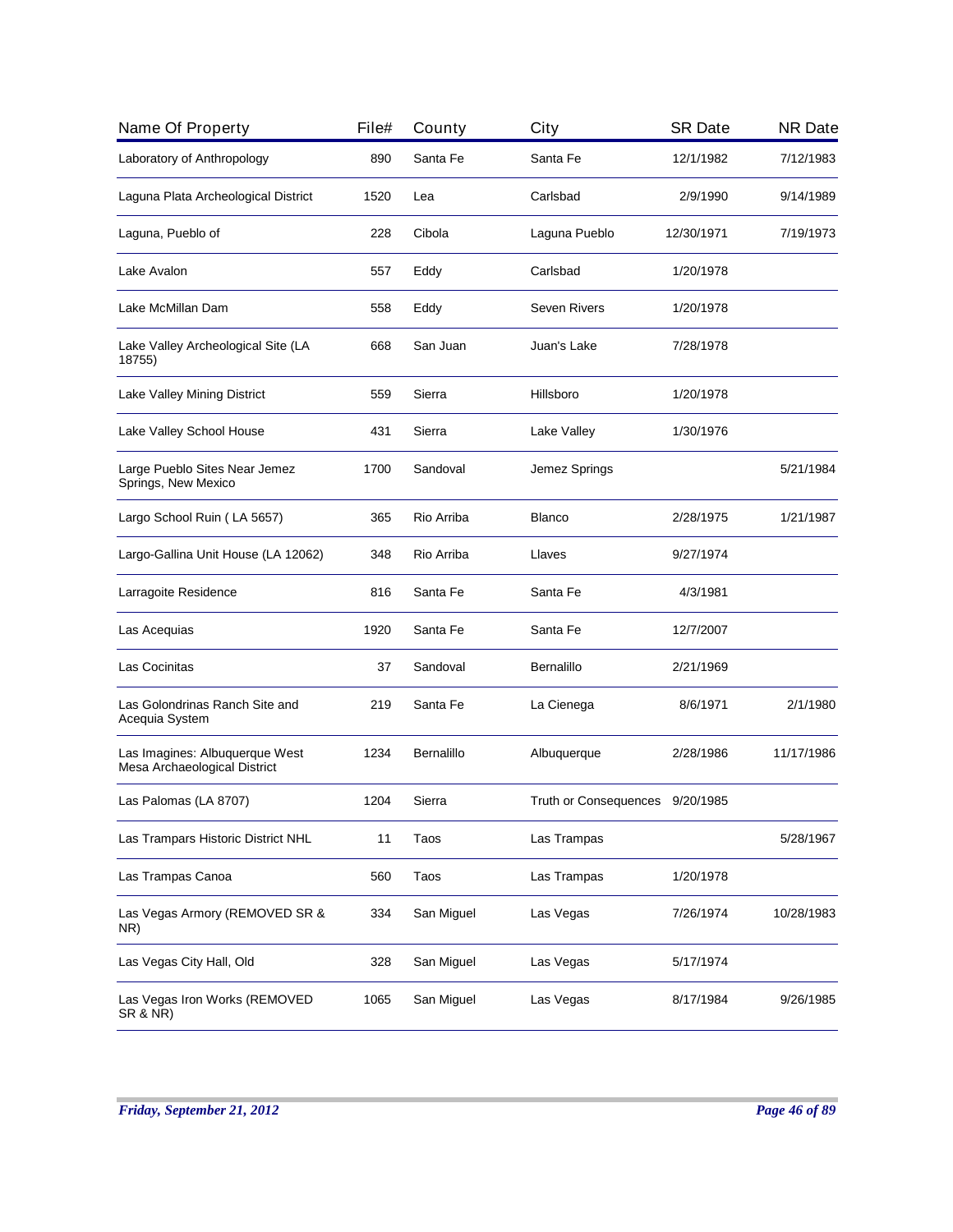| Name Of Property                                        | File# | County          | City             | <b>SR Date</b> | <b>NR Date</b> |
|---------------------------------------------------------|-------|-----------------|------------------|----------------|----------------|
| Las Vegas Irrigation Project<br>Diversion Dam           | 561   | San Miguel      | Montezuma        | 1/20/1978      |                |
| Las Vegas Municipal Building                            | 1915  | San Miguel      | Las Vegas        | 8/10/2007      |                |
| Las Vegas Plaza Historic District<br>(MRA)              | 267   | San Miguel      | Las Vegas        | 12/8/1972      | 12/16/1974     |
| Las Vegas Post Office (Old)                             | 1035  | San Miguel      | Las Vegas        | 8/17/1984      | 9/26/1985      |
| Las Vegas Railroad and Power<br><b>Company Building</b> | 437   | San Miguel      | Las Vegas        | 3/20/1976      | 9/26/1985      |
| Last Chance Canyon<br>Apache/Cavalry Battle Site        | 1797  | Eddy            | Queen            | 2/16/2001      | 10/16/2000     |
| Late Prehist. Cultural Devs. Along<br>Rio Chama         | 1703  | Rio Arriba      | Espanola         |                | 8/5/1993       |
| Launch Complex 33 (WSMR V-2<br>Launch Site) NHL         | 580   | Dona Ana        | White Sands M.R. | 1/20/1978      | 10/3/1985      |
| Lawrence, D.H., Ranch Historic<br><b>District</b>       | 1841  | Taos            | San Cristobal    | 8/8/2003       | 1/15/2004      |
| Lea County Courthouse                                   | 1275  | Lea             | Lovington        | 5/9/1986       | 12/7/1987      |
| Lea Theater                                             | 1895  | Lea             | Lovington        | 8/11/2006      | 1/17/2007      |
| Lea Theater                                             | 1895  | Lea             | Lovington        | 8/11/2006      | 1/17/2007      |
| Leafwater Archeological District (LA<br>300, LA 918)    | 928   | Rio Arriba      | Medanales        | 8/25/1983      | 12/1/1983      |
| Leasburg Dam                                            | 562   | Dona Ana        | Radium Springs   | 1/20/1978      |                |
| Lebanon Lodge #22                                       | 1188  | <b>McKinley</b> | Gallup           | 9/20/1985      | 2/14/1989      |
| Ledoux Rural Historic District                          | 1523  | Mora            | Ledoux           | 5/18/1990      | 12/24/1990     |
| LeFeber, Charles, House                                 | 741   | Bernalillo      | Albuquerque      | 8/24/1979      | 12/1/1980      |
| Lembke House                                            | 467   | Bernalillo      | Albuquerque      | 8/27/1976      | 11/25/1980     |
| Leopold, Aldo, House                                    | 1786  | Bernalillo      | Albuquerque      | 11/19/1999     |                |
| Leverett, William J., House                             | 1212  | Bernalillo      | Albuquerque      | 11/22/1985     | 2/13/1986      |
| Lewellen House (Building 92)                            | 868   | Socorro         | Magdalena        | 4/15/1982      | 8/2/1982       |
| Lewis, Arthur, Charles, and E. N.,<br>House             | 1041  | San Miguel      | Las Vegas        | 8/17/1984      | 9/26/1985      |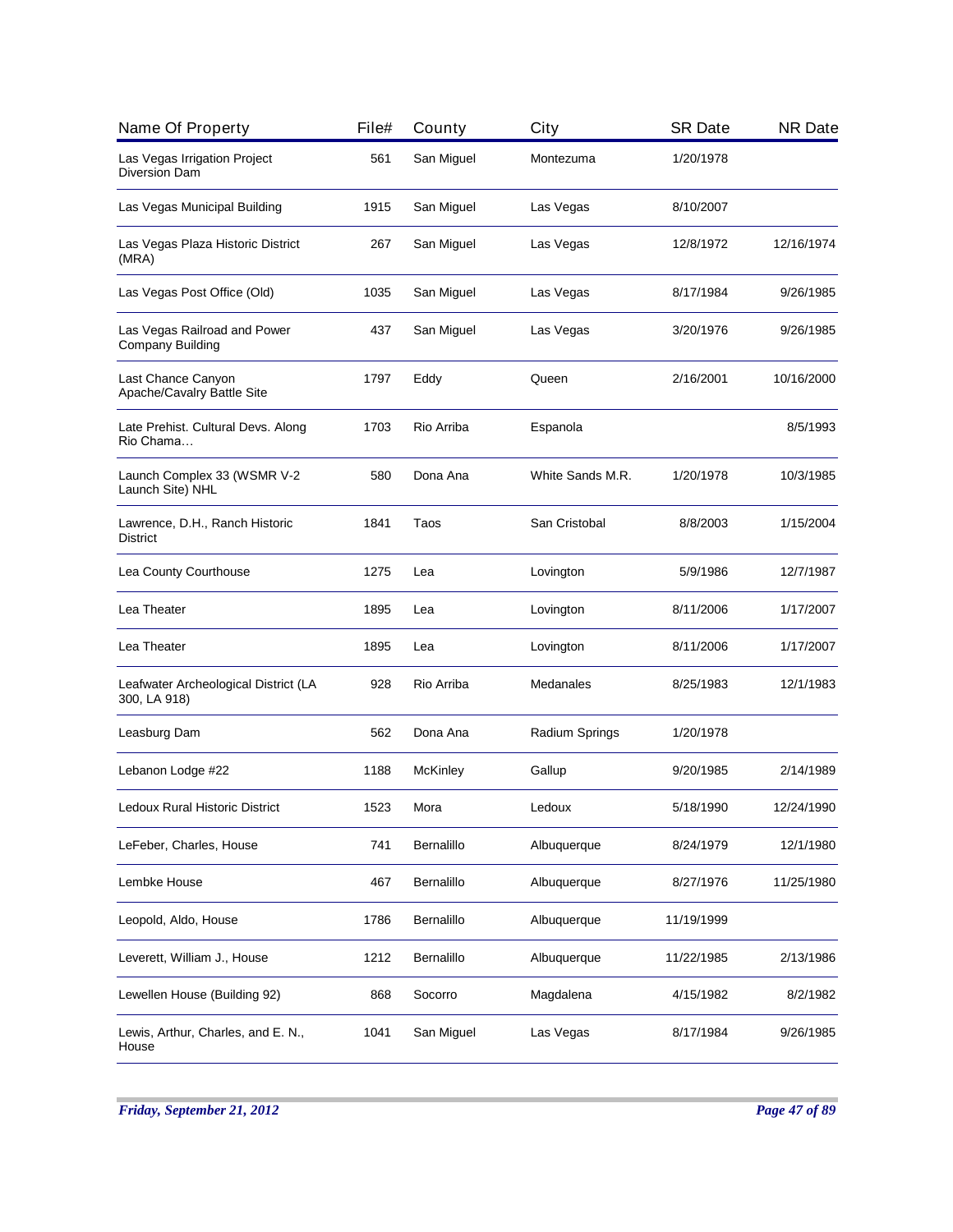| Name Of Property                                          | File# | County          | City               | <b>SR Date</b> | <b>NR Date</b> |
|-----------------------------------------------------------|-------|-----------------|--------------------|----------------|----------------|
| Lewis, Charles W., Building                               | 711   | Bernalillo      | Albuquerque        | 2/9/1979       | 7/3/1979       |
| Library Park Historic District                            | 325   | San Miguel      | Las Vegas          | 5/17/1974      | 5/12/1979      |
| Light Hall (WNMU)                                         | 1466  | Grant           | <b>Silver City</b> | 7/8/1988       | 9/22/1988      |
| Lincoln County Courthouse (Former)<br>in Lincoln          | 1263  | Lincoln         | Lincoln            | 5/9/1986       |                |
| <b>Lincoln Historic District NHL</b>                      | 12    | Lincoln         | Lincoln            |                | 10/15/1966     |
| Lincoln Park Historic District                            | 331   | San Miguel      | Las Vegas          | 6/28/1974      | 8/6/1979       |
| Lincoln Park Historic District                            | 331   | San Miguel      | Las Vegas          | 6/28/1974      | 3/19/1987      |
| Lincoln Phase Sites in the Sierra<br><b>Blanca Region</b> | 1729  | Lincoln         | Nogal              |                | 10/22/1990     |
| Linder House                                              | 1536  | Bernalillo      | Albuquerque        | 3/22/1991      |                |
| Little Fannie Mine                                        | 563   | Catron          | Mogollon           | 1/20/1978      |                |
| Little Mission Church of Saint John<br>the Baptist        | 376   | Socorro         | Kelly              | 3/27/1975      |                |
| <b>Little Site</b>                                        | 1317  | Hidalgo         | Animas             | 10/24/1986     | 1/23/1993      |
| Lobato, Roque, House                                      | 67    | Santa Fe        | Santa Fe           | 5/23/1969      |                |
| Log Cabin Motel (REMOVED SR &<br>NR)                      | 1580  | <b>McKinley</b> | Gallup             | 9/17/1993      | 11/22/1993     |
| Loma Parda                                                | 131   | Mora            | Watrous            | 10/17/1969     |                |
| Long, Elisha V., House                                    | 438   | San Miguel      | Las Vegas          | 3/20/1976      |                |
| Longbottom Canyon Ruin (LA 49033)                         | 1203  | Sierra          | Caballo            | 9/20/1985      | 12/16/1989     |
| Longfellow School                                         | 1625  | Colfax          | Raton              | 1/26/1996      | 3/15/1996      |
| Lopez, Hilario, House                                     | 1286  | Bernalillo      | Albuquerque        | 8/24/1979      | 12/1/1980      |
| Lordsburg Coaling Tower                                   | 719   | Hidalgo         | Lordsburg          | 6/22/1979      |                |
| Lordsburg-Hidalgo County Library                          | 1856  | Hidalgo         | Lordsburg          | 10/10/2003     | 2/4/2004       |
| Los Alamos (Village) Ranch House                          | 1613  | San Miguel      | Sapello            | 8/18/1995      |                |
| Los Alamos Addition                                       | 1893  | Bernalillo      | Albuquerque        | 6/9/2006       |                |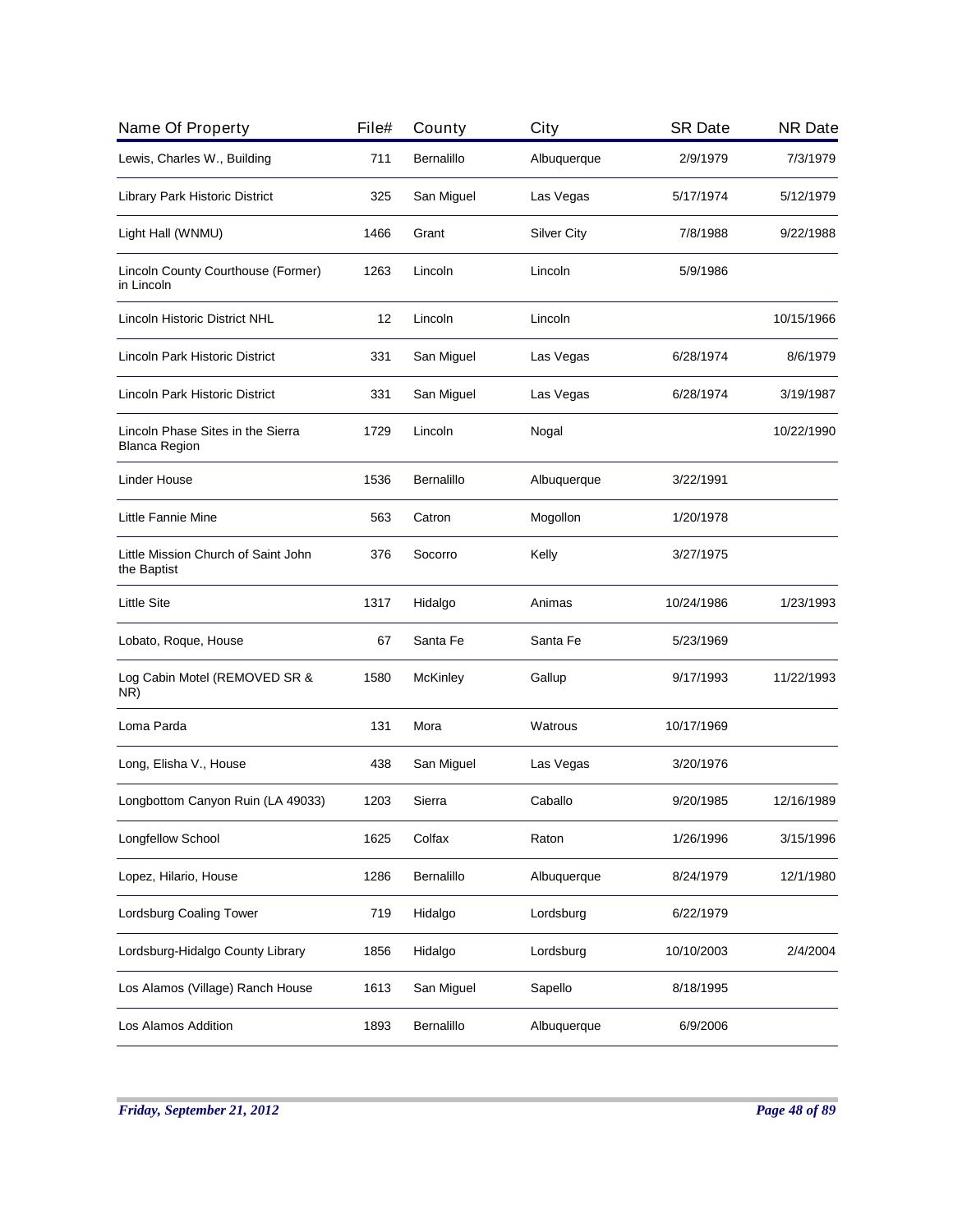| Name Of Property                                    | File# | County     | City                    | <b>SR Date</b> | <b>NR Date</b> |
|-----------------------------------------------------|-------|------------|-------------------------|----------------|----------------|
| Los Alamos Canyon Bridge                            | 1665  | Los Alamos | Los Alamos              | 5/9/1997       |                |
| Los Alamos County Historical<br>Museum and Archives | 272   | Los Alamos | Los Alamos              | 2/9/1973       |                |
| Los Alamos Ranch School                             | 68    | Los Alamos | Los Alamos              | 5/23/1969      |                |
| Los Alamos Scientific Laboratory<br>NHL             | 13    | Los Alamos | Los Alamos              |                | 10/15/1966     |
| Los Alamos Sherriff's Posse Lodge                   | 1980  | Los Alamos | Los Alamos              | 8/10/2012      |                |
| Los Alamos United States Post Office                | 1870  | Los Alamos | Los Alamos              | 10/10/2003     |                |
| Los Brazos Historic District                        | 1114  | Rio Arriba | Los Brazos              | 1/11/1985      | 4/4/1985       |
| Los Candelarias Chapel                              | 932   | Bernalillo | Albuquerque             | 8/25/1983      | 2/9/1984       |
| Los Cerrillos Mining District                       | 273   | Santa Fe   | Cerrillos               | 2/9/1973       |                |
| Los Duranes Chapel                                  | 948   | Bernalillo | Albuquerque             | 8/25/1983      | 2/9/1984       |
| Los Duranes Chapel                                  | 948   | Bernalillo | Albuquerque             | 8/25/1983      | 2/9/1984       |
| Los Griegos Historic District                       | 931   | Bernalillo | Albuquerque             | 8/25/1983      | 2/9/1984       |
| Los Lentes Pueblo (LA 951)                          | 1240  | Valencia   | Los Lunas               | 2/28/1986      |                |
| Los Ojitos                                          | 1911  | De Baca    | Vicinity of Fort Sumner | 6/8/2007       |                |
| Los Ojos (Parkview) Historic District               | 1115  | Rio Arriba | Los Ojos                | 1/11/1985      | 4/4/1985       |
| Los Ojos Fish Hatchery & Burns<br>Lake Bungalow     | 1113  | Rio Arriba | Los Ojos                | 10/17/1984     | 4/4/1985       |
| Los Ojos Fish Hatchery & Burns<br>Lake Bungalow     | 1113  | Rio Arriba | Los Ojos                | 10/17/1984     | 4/4/1985       |
| Los Patos Ruins                                     | 662   | Lincoln    | Capitan                 | 7/28/1978      |                |
| Los Pinos Ranch                                     | 1696  | San Miguel | Cowles                  | 5/8/1998       |                |
| Los Poblanos Historic District                      | 853   | Bernalillo | Albuquerque             | 3/12/1982      | 5/27/1982      |
| Los Portales                                        | 69    | Cibola     | Cebolleta               | 5/23/1969      |                |
| Los Ranchos Archeological District                  | 1281  | Bernalillo | Albuquerque             | 5/9/1986       |                |
| Los Tomases Chapel                                  | 944   | Bernalillo | Albuquerque             | 8/25/1983      | 2/9/1984       |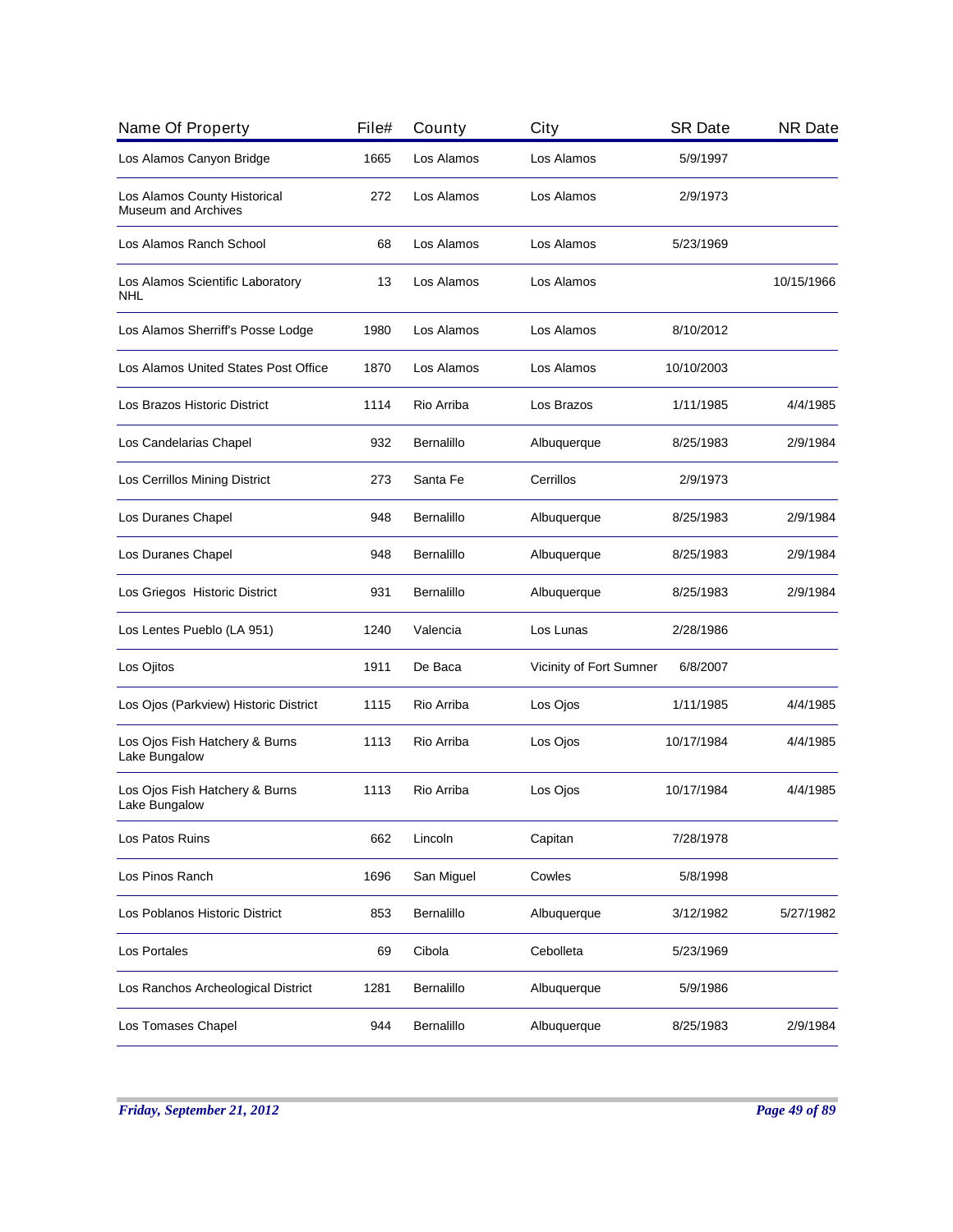| Name Of Property                                     | File# | County     | City        | <b>SR Date</b> | <b>NR Date</b> |
|------------------------------------------------------|-------|------------|-------------|----------------|----------------|
| Lovington Commercial Historic<br>District            | 1969  | Lea        | Lovington   | 10/14/2011     |                |
| Lovington Fire Department Building                   | 1926  | Lea        | Lovington   | 4/4/2008       | 7/2/2008       |
| Lowenstein/Torres House                              | 632   | Socorro    | Socorro     | 3/31/1978      |                |
| Lower Animas Ditch                                   | 1100  | San Juan   | Aztec       | 8/17/1984      | 3/19/1987      |
| Lucero y Montoya, Francisco, House                   | 937   | Bernalillo | Albuquerque | 8/25/1983      | 2/9/1984       |
| Luceros, 167 West                                    | 832   | Dona Ana   | Las Cruces  | 7/24/1981      |                |
| Luhan, Mabel Dodge, House NHL                        | 540   | Taos       | Taos        | 12/9/1977      | 11/15/1978     |
| Luhan, Martin Homestead                              | 1854  | Los Alamos | Los Alamos  | 8/8/2003       |                |
| Lujan Road                                           | 1850  | Los Alamos | Los Alamos  | 6/13/2003      | 1/12/2005      |
| Lujan/Ortiz House                                    | 1776  | Santa Fe   | Jaconita    | 3/26/1999      | 1/14/2000      |
| Lukins, F. L., House                                 | 993   | Eddy       | Artesia     | 12/16/1983     | 3/2/1984       |
| Luna County Courthouse and<br><b>Courthouse Park</b> | 292   | Luna       | Deming      | 7/27/1973      | 10/5/1977      |
| Luna Lodge                                           | 1694  | Bernalillo | Albuquerque | 4/3/1998       | 6/11/1998      |
| Luna Theater                                         | 1896  | Curry      | Clayton     | 8/11/2006      | 1/17/2007      |
| Luna Theater                                         | 1896  | Union      | Clayton     | 8/11/2006      | 1/17/2007      |
| Luna-Otero, Tranquilino, House                       | 283   | Valencia   | Los Lunas   | 5/18/1973      | 4/16/1975      |
| Lunch Box Site (LA 54020)                            | 1313  | Hidalgo    | Animas      | 10/24/1986     | 1/23/1993      |
| Lusk Ranch Site                                      | 159   | Eddy       | Carlsbad    | 3/20/1970      |                |
| Lyceum Theater                                       | 1897  | Curry      | Clovis      | 8/11/2006      | 1/17/2007      |
| Lynam, Walter W., Ranch House                        | 902   | Mora       | Watrous     | 12/1/1982      |                |
| Maddox Ranch Site (LA 498)                           | 1305  | Hidalgo    | Animas      | 10/24/1986     |                |
| <b>Madrid Boarding House</b>                         | 454   | Santa Fe   | Madrid      | 7/30/1976      |                |
| <b>Madrid Historic District</b>                      | 356   | Santa Fe   | Madrid      | 12/6/1974      | 11/9/1977      |
| Magdalena Bank Building                              | 412   | Socorro    | Magdalena   | 10/31/1975     | 8/2/1982       |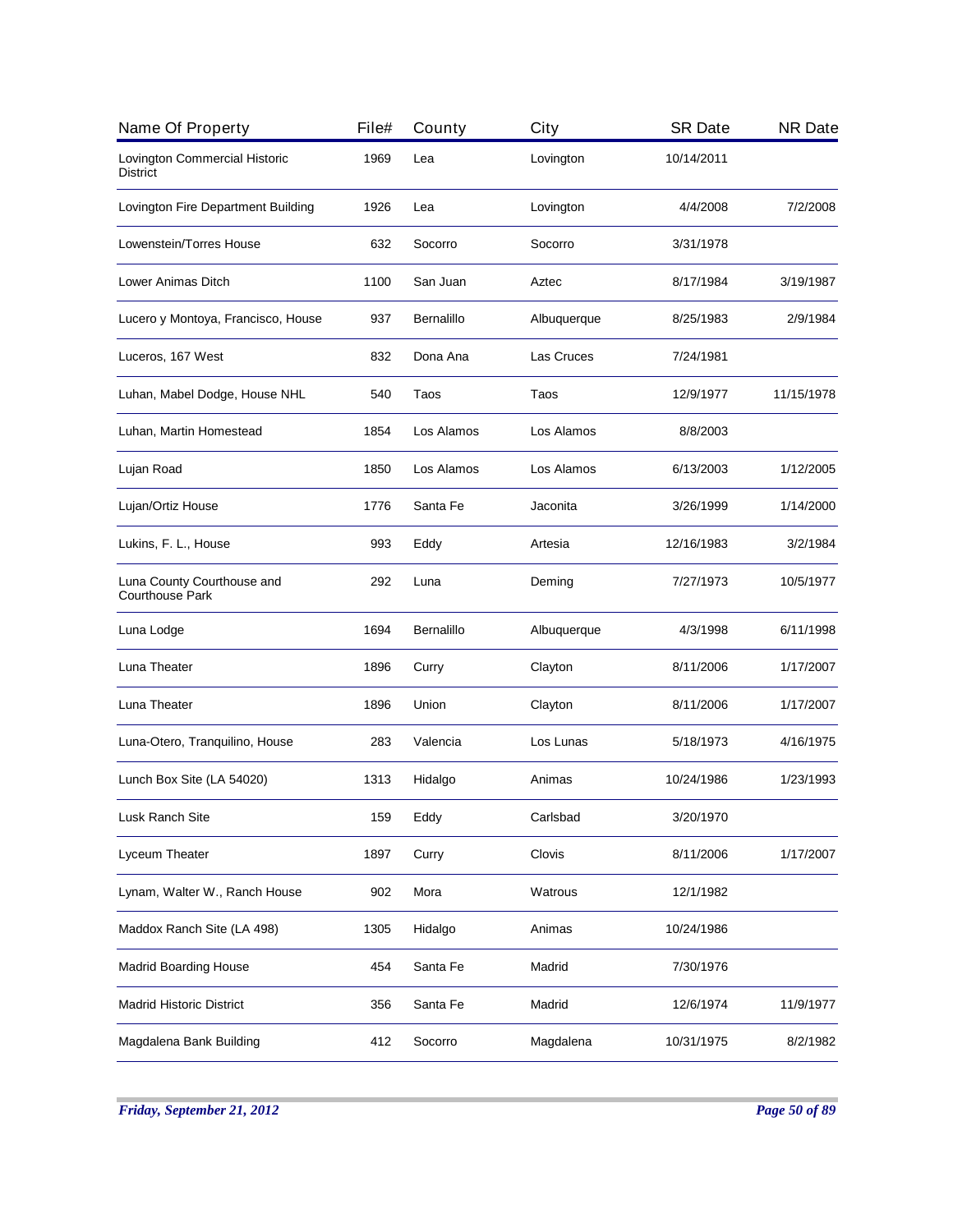| Name Of Property                                    | File# | County          | City               | <b>SR Date</b> | <b>NR Date</b> |
|-----------------------------------------------------|-------|-----------------|--------------------|----------------|----------------|
| Magdalena Historic District                         | 312   | Socorro         | Magdalena          | 1/25/1974      | 8/2/1982       |
| Magdalena Merchantile Building<br>(REMOVED SR & NR) | 413   | Socorro         | Magdalena          | 10/31/1975     | 9/25/1980      |
| Magdalena Stock Driveway                            | 299   | Socorro         | Magdalena          | 9/21/1973      |                |
| Magdaline House (Building 93)                       | 869   | Socorro         | Magdalena          | 4/15/1982      | 8/2/1982       |
| Maher, Martin, House                                | 190   | Grant           | <b>Silver City</b> | 5/22/1970      |                |
| <b>Mahoney Building</b>                             | 769   | Luna            | Deming             | 5/16/1980      | 9/30/1980      |
| Main Street Commercial Building                     | 862   | Socorro         | Magdalena          | 4/15/1982      | 8/2/1982       |
| Maisel's Indian Trading Post                        | 1565  | Bernalillo      | Albuquerque        | 9/17/1993      | 11/22/1993     |
| Mallette, Orin, Cabin                               | 985   | Taos            | <b>Red River</b>   | 12/16/1983     | 2/23/1984      |
| Mallette, Sylvester M., Cabin                       | 986   | Taos            | <b>Red River</b>   | 12/16/1983     | 2/23/1984      |
| Manby House                                         | 763   | Taos            | Taos               | 1/25/1980      |                |
| Manderfield Elementary School                       | 1922  | Santa Fe        | Santa Fe           | 12/7/2007      |                |
| Mangas Mountain Lookout Complex                     | 1439  | Catron          | Horse Springs      | 3/4/1988       | 1/28/1988      |
| Manhatten Avenue, 701 West                          | 808   | Santa Fe        | Santa Fe           | 4/3/1981       |                |
| Mann, Henry, House                                  | 742   | Bernalillo      | Albuquerque        | 8/24/1979      | 12/1/1980      |
| Manuelito Complex NHL                               | 239   | <b>McKinley</b> | Manuelito          | 3/13/1972      | 10/15/1966     |
| Manzanares Avenue, 101 East                         | 608   | Socorro         | Socorro            | 1/20/1978      |                |
| Manzanares Avenue, 102 East                         | 609   | Socorro         | Socorro            | 1/20/1978      |                |
| Manzanares Avenue, 108 East                         | 610   | Socorro         | Socorro            | 1/20/1978      |                |
| Manzanares Avenue, 110 East                         | 611   | Socorro         | Socorro            | 1/20/1978      |                |
| Manzanares, Tony, House                             | 1126  | Rio Arriba      | Los Ojos           | 1/11/1985      | 4/4/1985       |
| Manzano Court Historic District                     | 1838  | Bernalillo      | Albuquerque        | 8/8/2003       | 10/14/2004     |
| Manzano Day School (La Glorietta)                   | 70    | Bernalillo      | Albuquerque        | 5/23/1969      | 8/19/1983      |
| <b>Marchant House</b>                               | 754   | Bernalillo      | Albuquerque        | 10/26/1979     |                |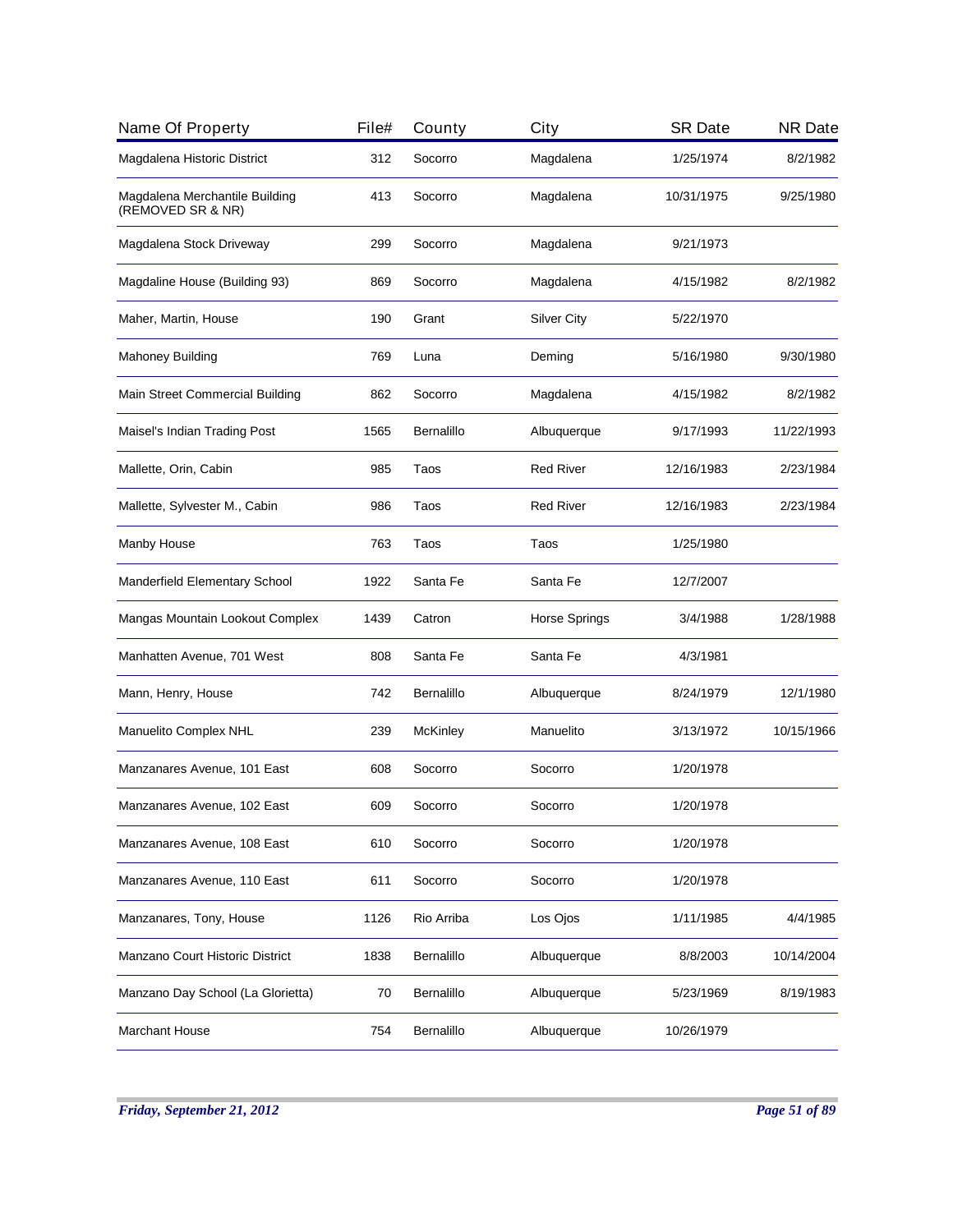| Name Of Property                            | File# | County          | City               | <b>SR Date</b> | <b>NR Date</b> |
|---------------------------------------------|-------|-----------------|--------------------|----------------|----------------|
| Marriott, C. W., House                      | 695   | Grant           | <b>Silver City</b> | 9/1/1978       |                |
| Martinez House/Perea Hall                   | 1858  | Sandoval        | Corrales           | 10/10/2003     |                |
| <b>Martinez Property</b>                    | 1966  | Taos            | Taos               | 3/17/2011      |                |
| Martinez, Gilbert, Barn                     | 1122  | Rio Arriba      | Los Ojos           | 1/11/1985      | 4/4/1985       |
| Martinez, Mathew Sr., House                 | 1889  | Rio Arriba      | Truchas            | 4/7/2006       |                |
| Martinez, Romulo, Trading Post Site         | 1544  | San Juan        | Negeezi            | 5/15/1992      |                |
| Martinez, Severino, House                   | 202   | Taos            | Taos               | 9/25/1970      | 4/23/1973      |
| Martinez, Teodoro, House                    | 1121  | Rio Arriba      | Los Ojos           | 1/11/1985      | 4/4/1985       |
| <b>Mason Ranch Site</b>                     | 1562  | Dona Ana        | Las Cruces         | 7/30/1993      |                |
| Masonic Temple, Las Vegas                   | 326   | San Miguel      | Las Vegas          | 5/17/1974      |                |
| Masonry Dam of the Rio Puerco               | 226   | Sandoval        | Laguna Pueblo      | 12/30/1971     |                |
| Massey, Louise, House                       | 1020  | Chaves          | Roswell            | 6/8/1984       | 5/16/1985      |
| Mats'a:kya Ruin                             | 288   | <b>McKinley</b> | Zuni Pueblo        | 6/29/1973      |                |
| Matthews-Dornacker House                    | 1634  | Bernalillo      | Albuquerque        | 5/17/1996      |                |
| <b>Mattocks Site</b>                        | 501   | Grant           | <b>Mimbres</b>     | 5/7/1977       | 12/9/1980      |
| Mauldin-Hall House                          | 1001  | Eddy            | Artesia            | 12/16/1983     | 3/2/1984       |
| Maxwell Irrigation Project                  | 564   | Colfax          | Maxwell            | 1/20/1978      |                |
| Maxwell Museum, Collections at the<br>(UNM) | 215   | Bernalillo      | Albuquerque        | 5/20/1971      |                |
| Maxwell-Abreu and North                     | 1548  | Colfax          | Rayado             | 2/19/1993      | 6/23/1993      |
| Mayhill Administrative Site                 | 1504  | Otero           | Mayhill            |                | 1/28/1988      |
| McAvoy, Harry W., House                     | 762   | Bernalillo      | Albuquerque        | 12/14/1979     |                |
| McCanna-Hubbell Building (AG&E<br>Building) | 829   | Bernalillo      | Albuquerque        | 6/26/1981      | 5/13/1982      |
| McCoy, Harvey, House                        | 1098  | San Juan        | Aztec              | 8/17/1984      | 2/21/1985      |
| McCoy-Maddox House                          | 1096  | San Juan        | Aztec              | 8/17/1984      | 2/21/1985      |
|                                             |       |                 |                    |                |                |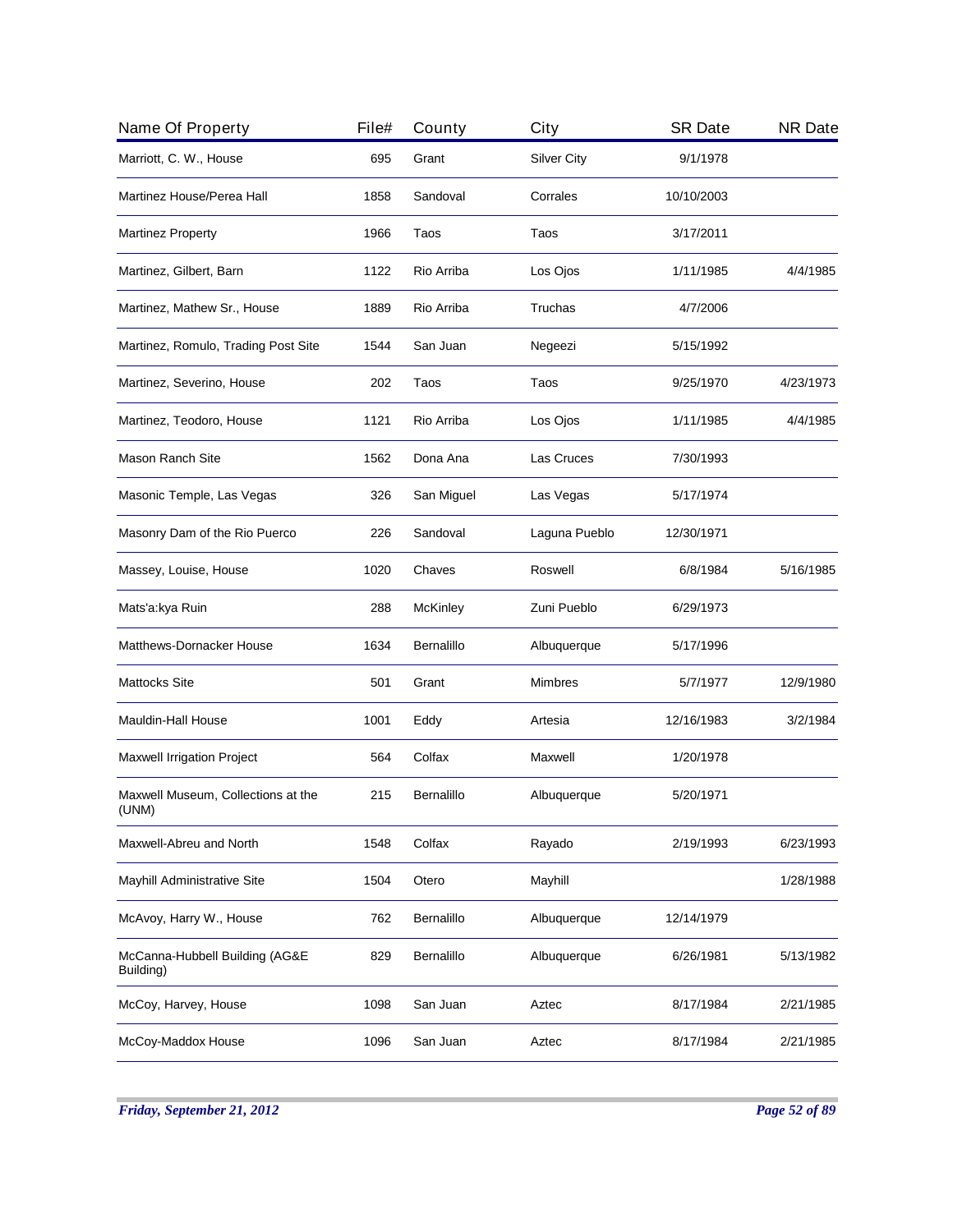| Name Of Property                                                         | File# | County            | City               | <b>SR Date</b> | <b>NR Date</b> |
|--------------------------------------------------------------------------|-------|-------------------|--------------------|----------------|----------------|
| McCutcheon Avenue, 315                                                   | 642   | Socorro           | Socorro            | 3/31/1978      |                |
| <b>McFarland Brothers Bank</b>                                           | 481   | Quay              | Logan              | 12/3/1976      |                |
| McGee, James, House                                                      | 1105  | San Juan          | Aztec              | 8/17/1984      | 2/21/1985      |
| McKibbin, Dorothy S., House                                              | 1303  | Santa Fe          | Santa Fe           | 10/24/1986     |                |
| McKinley County Courthouse                                               | 1191  | McKinley          | Gallup             | 9/20/1985      | 2/15/1989      |
| McNees Crossing (REMOVED NR<br>see HPD 203)                              | 137   | Union             | Seneca             | 11/21/1969     | 10/6/1970      |
| McQuade House                                                            | 755   | Bernalillo        | Albuquerque        | 10/26/1979     |                |
| McRae, Louis A., House                                                   | 337   | <b>Bernalillo</b> | Albuquerque        | 7/26/1974      |                |
| McTavish House (Building 137)                                            | 871   | Socorro           | Magdalena          | 4/15/1982      | 8/2/1982       |
| Melson-Oldham Cabin                                                      | 987   | Taos              | <b>Red River</b>   | 12/16/1983     | 2/23/1984      |
| Menard-Galaz House                                                       | 1424  | Grant             | San Lorenzo        | 3/4/1988       | 5/16/1988      |
| <b>Menaul School Historic District</b>                                   | 420   | Bernalillo        | Albuquerque        | 11/22/1975     | 2/14/1983      |
| Mentmore Meadows Archeological<br>Site                                   | 1376  | <b>McKinley</b>   | Gallup             | 5/15/1987      |                |
| Meredith and Ailman Bank Block                                           | 533   | Grant             | <b>Silver City</b> | 11/4/1977      |                |
| Mesa Prieta Petroglyphs                                                  | 1697  | Rio Arriba        | Velarde            | 7/17/1998      | 9/24/1998      |
| Mesa Public Library                                                      | 1608  | Los Alamos        | Los Alamos         | 11/18/1994     |                |
| Mesa Ranger Station Site                                                 | 1743  | Lincoln           | Nogal              | 9/17/1999      | 10/22/1990     |
| Mescalero Sands Archeological<br>District                                | 433   | Chaves            | Caprock            | 2/20/1976      |                |
| <b>Mescalero Sands Site</b>                                              | 160   | Chaves            | Caprock            | 3/20/1970      |                |
| Mesilla National Register Historic<br><b>District</b>                    | 776   | Dona Ana          | Mesilla            | 8/29/1980      | 7/20/1982      |
| Mesilla Plaza NHL                                                        | 14    | Dona Ana          | Mesilla            |                | 10/15/1966     |
| Mesquite Street Original Townsite<br>National Register Historic District | 777   | Dona Ana          | Las Cruces         | 8/29/1980      | 8/1/1985       |
| Metate Ruin (LA 54248)                                                   | 1325  | Hidalgo           | Animas             | 10/24/1986     | 1/23/1993      |
|                                                                          |       |                   |                    |                |                |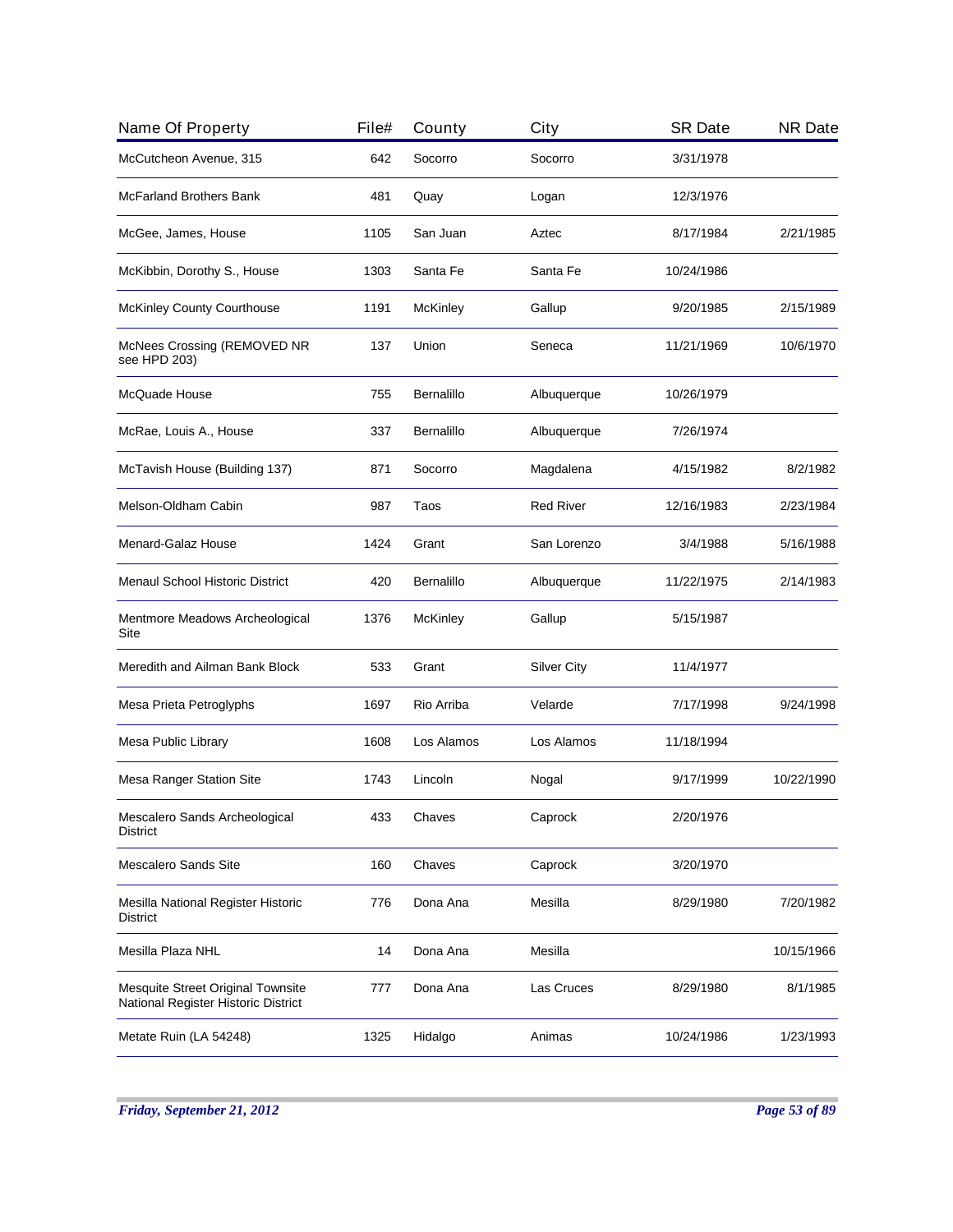| Name Of Property                                          | File# | County            | City            | <b>SR Date</b> | <b>NR Date</b> |
|-----------------------------------------------------------|-------|-------------------|-----------------|----------------|----------------|
| Metropolitan Park Bathhouse and<br>Pool Historic District | 1618  | Quay              | Tucumcari       | 1/26/1996      | 3/15/1996      |
| Mexican Canyon (Cloudcroft)<br><b>Railroad Trestle</b>    | 206   | Otero             | Cloudcroft      | 12/18/1970     | 5/7/1979       |
| Meyers House                                              | 1605  | Sierra            | Hillsboro       | 11/18/1994     | 4/20/1995      |
| Midway Service Station                                    | 1872  | Roosevelt         | Kenna           | 10/8/2004      | 1/12/2005      |
| Miera-Baca House                                          | 952   | Socorro           | San Antonio     | 10/25/1983     |                |
| Miller, George T., House                                  | 385   | Sierra            | Hillsboro       | 6/20/1975      | 4/20/1995      |
| Millhiser-Baker Farmhouse                                 | 1016  | Chaves            | Roswell         | 6/8/1984       | 8/29/1988      |
| Mills, Melvin W., House                                   | 191   | Colfax            | Springer        | 5/22/1970      | 10/6/1970      |
| Milne, John, House                                        | 1172  | <b>Bernalillo</b> | Albuquerque     | 7/19/1985      | 2/13/1986      |
| Milne-Bush Ranch, Ranch House<br>and Barn                 | 1013  | Chaves            | Roswell         | 6/8/1984       | 8/29/1988      |
| Mimbres School                                            | 1419  | Grant             | <b>Mimbres</b>  | 3/4/1988       | 5/16/1988      |
| Mining Sites in the Nogal Mining<br><b>District</b>       | 1597  | Lincoln           | Nogal           | 9/23/1994      |                |
| Mitten Rock Archaeological District                       | 251   | San Juan          | Shiprock        | 7/5/1972       |                |
| Mockingbird Gap Archeological Site                        | 161   | Socorro           | <b>Bingham</b>  | 3/20/1970      |                |
| Modern Auto Court                                         | 1572  | <b>Bernalillo</b> | Albuquerque     | 9/17/1993      | 11/22/1993     |
| Mogollon Baldy Lookout Cabin                              | 1438  | Catron            | Glenwood        | 3/4/1988       | 1/28/1988      |
| Mogollon Historic District                                | 38    | Catron            | Mogollon        | 2/21/1969      | 9/10/1987      |
| Mogollon Theater                                          | 475   | Catron            | Mogollon        | 11/20/1976     |                |
| Mogollon Village Site                                     | 306   | Catron            | Glenwood        | 11/30/1979     |                |
| Moise, Julius J., House                                   | 1110  | Guadalupe         | Santa Rosa      | 10/17/1984     | 12/27/1984     |
| Molino Barela de Truchas                                  | 1909  | Santa Fe          | Santa Fe        | 6/8/2007       |                |
| Molino de los Duranes                                     | 405   | Taos              | Ranchos de Taos | 8/22/1975      |                |
| Monjeau Lookout                                           | 1445  | Lincoln           | Alto            | 3/4/1988       | 1/28/1988      |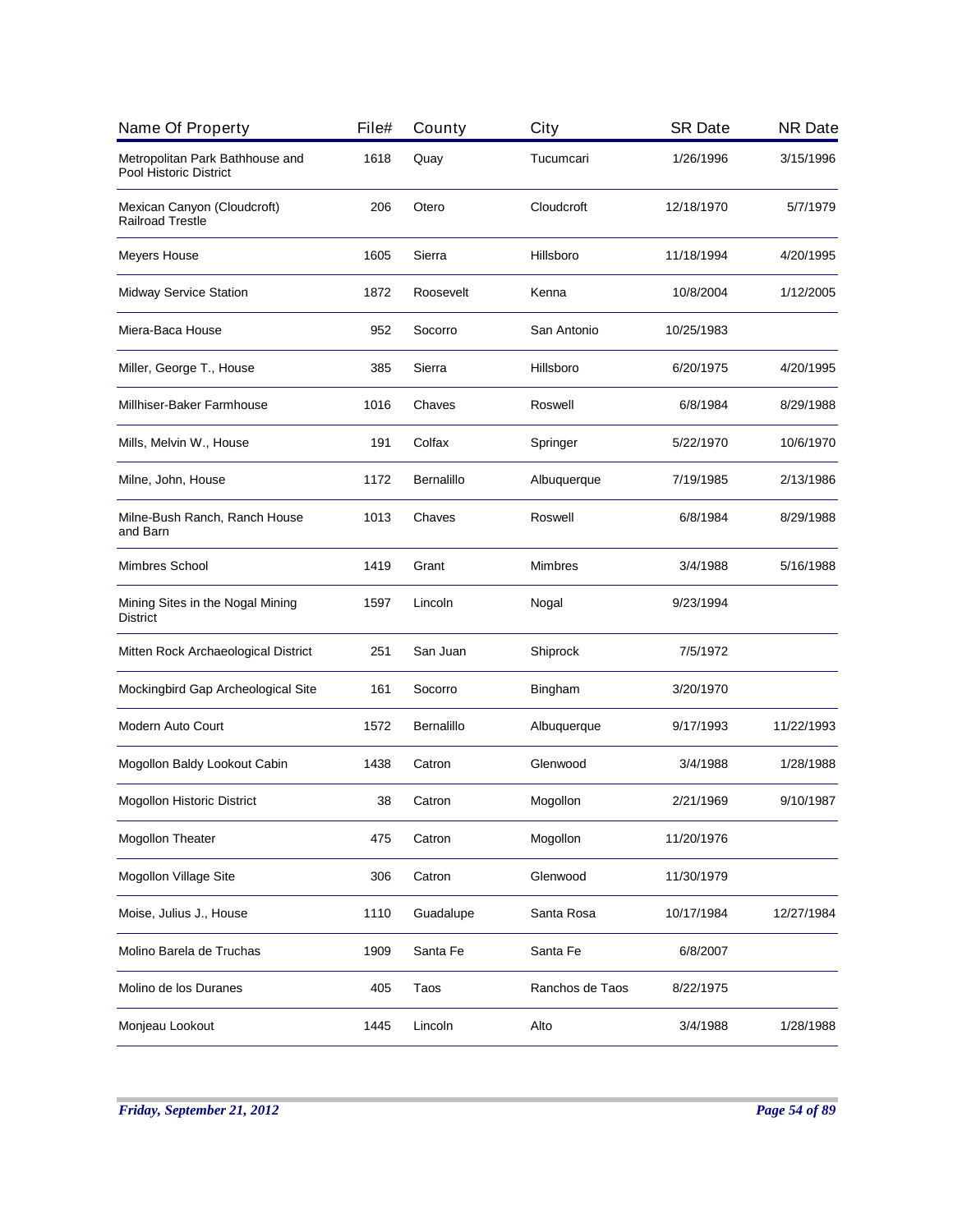| Name Of Property                                                  | File# | County     | City                         | <b>SR Date</b> | <b>NR Date</b> |
|-------------------------------------------------------------------|-------|------------|------------------------------|----------------|----------------|
| Monte Christo Saloon                                              | 1539  | Sierra     | Chloride                     | 3/22/1991      |                |
| Monte Vista and College View<br><b>Historic District</b>          | 1774  | Bernalillo | Albuquerque                  | 9/18/1998      | 8/3/2001       |
| Monte Vista Fire Station                                          | 849   | Bernalillo | Albuquerque                  | 12/18/1981     | 3/19/1987      |
| Monte Vista School                                                | 830   | Bernalillo | Albuquerque                  | 6/26/1981      | 8/12/1981      |
| Montezuma Avenue, 2005                                            | 1088  | San Miguel | Las Vegas                    | 8/17/1984      | 9/26/1985      |
| Montezuma Avenue, 418                                             | 807   | Santa Fe   | Santa Fe                     | 4/3/1981       |                |
| Montezuma Hotel Complex                                           | 227   | San Miguel | Montezuma                    | 12/30/1971     | 5/3/1974       |
| Montgomery House                                                  | 1692  | Quay       | Tucumcari                    | 7/18/1997      |                |
| Monticello Point Ruin Archaeological<br>District (LA 48990-48994) | 1198  | Sierra     | <b>Truth or Consequences</b> | 9/20/1985      | 5/16/1988      |
| Montoya Site                                                      | 502   | Grant      | Faywood                      | 5/7/1977       |                |
| Montoya, Eutimio, House                                           | 614   | Socorro    | San Antonio                  | 2/24/1978      |                |
| Montoya-Gallegos House<br>(REMOVED SR)                            | 210   | Sandoval   | <b>Bernalillo</b>            | 3/22/1971      |                |
| <b>Monument Springs Site</b>                                      | 162   | Lea        | Monument                     | 3/20/1970      |                |
| Moore-Ward Cobblestone House                                      | 447   | Eddy       | Artesia                      | 6/18/1976      | 2/16/1984      |
| <b>Mora Historic District</b>                                     | 1524  | Mora       | Mora                         | 5/18/1990      | 12/24/1990     |
| Mora, 613                                                         | 1084  | San Miguel | Las Vegas                    | 8/17/1984      | 9/26/1985      |
| Mora, 618                                                         | 1085  | San Miguel | Las Vegas                    | 8/17/1984      | 9/26/1985      |
| Morada de San Antonio                                             | 1799  | Taos       | Arroyo Seco                  | 11/17/2000     |                |
| Morris No. 41 Archeological District                              | 693   | San Juan   | La Plata                     | 7/28/1978      | 5/17/1979      |
| Morris Site 39 (LA 1897)                                          | 1260  | San Juan   | Farmington                   | 5/9/1986       |                |
| Mount Chalchihuitl Turquoise Mine                                 | 566   | Santa Fe   | Cerrillos                    | 1/20/1978      |                |
| Mountainair Municipal Auditorium                                  | 1371  | Torrance   | Mountainair                  | 2/6/1987       | 4/30/1987      |
| Movie Theaters in New Mexcio, 1905<br>to 1960                     | 1892  | Multiple   | Multiple                     | 8/11/2006      |                |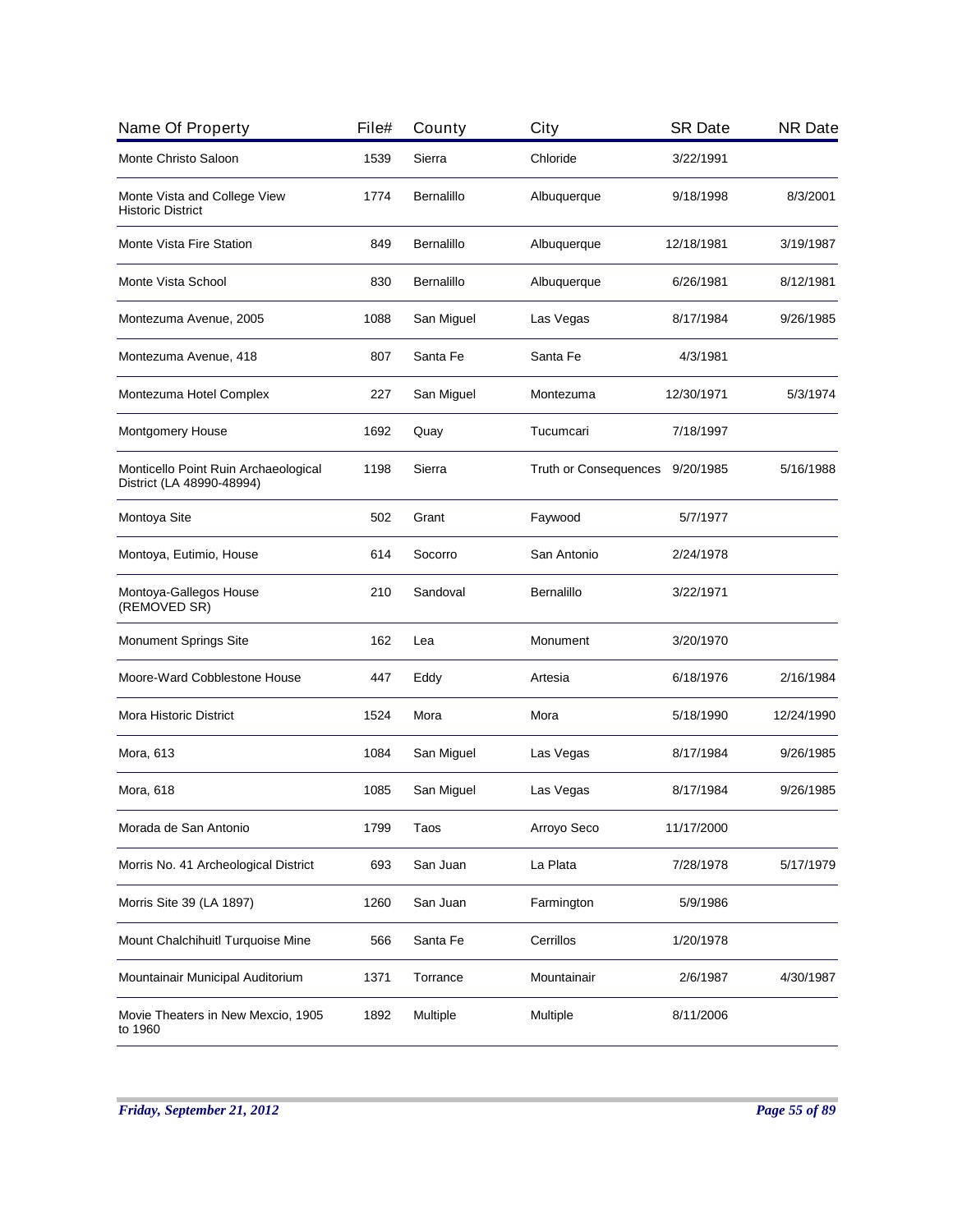| Name Of Property                                       | File# | County            | City                 | <b>SR Date</b> | <b>NR Date</b> |
|--------------------------------------------------------|-------|-------------------|----------------------|----------------|----------------|
| Mt. Taylor Cultural Property                           | 1939  | Multiple          | Multiple             | 6/5/2009       |                |
| Muddy Water Archeological District<br>(LA 10959)       | 675   | McKinley          | Crownpoint           | 7/28/1978      |                |
| Muench House                                           | 1595  | Sandoval          | Placitas             | 9/23/1994      |                |
| Multi-Unit Dwellings in Albuquerque,<br>New Mexico     | 1784  | <b>Bernalillo</b> | Albuquerque          | 11/19/1999     |                |
| Murphy Drug Store (In Crockett Bldg.<br>See SR 448)    | 455   | San Miguel        | Las Vegas            | 7/30/1976      |                |
| Murphy, Tom, House                                     | 386   | Sierra            | Hillsboro            | 6/20/1975      |                |
| Museum of New Mexico, Collections<br>at the            | 217   | Santa Fe          | Santa Fe             | 5/20/1971      |                |
| <b>Mushroom Store</b>                                  | 1452  | <b>Bernalillo</b> | Albuquerque          | 7/8/1988       |                |
| Naat'a'anii Bikin (LA 1502)                            | 1295  | McKinley          | Manuelito            | 9/12/1986      |                |
| Nambe Archeological District                           | 327   | Santa Fe          | Nambe Pueblo         | 5/17/1974      |                |
| Nambe, Pueblo of                                       | 241   | Santa Fe          | Nambe Pueblo         | 3/13/1972      | 1/21/1974      |
| <b>NAN Ranch</b>                                       | 1431  | Grant             | Dwyer (Faywood P.O.) | 3/4/1988       | 5/16/1988      |
| Nanishagi Ruin                                         | 963   | Sandoval          | Jemez Springs        | 10/25/1983     | 5/21/1984      |
| Nara Visa School                                       | 930   | Quay              | Nara Visa            | 8/25/1983      | 10/31/1983     |
| National Forest Fire Lookouts in the<br>S.W. Region    | 1708  | Multiple          | Multiple             |                | 1/28/1988      |
| National Humane Alliance Animal<br>Fountain (Ensign)   | 1192  | <b>Bernalillo</b> | Albuquerque          | 9/20/1985      | 9/30/1986      |
| National Park Service Southwest<br>Regional Office NHL | 144   | Santa Fe          | Santa Fe             | 5/21/1971      | 10/6/1970      |
| Navajo/Refugee Pueblo Thematic<br>Group                | 1718  | Multiple          | Multiple             |                | 1/21/1987      |
| Navawi                                                 | 857   | Santa Fe          | <b>White Rock</b>    | 3/12/1982      | 12/8/1982      |
| Neon Signs Along Route 66 in New<br>Mexico             | 1811  | Quay              | Multiple             | 4/5/2002       | 2/17/2003      |
| Neon Signs Along Route 66 in New<br>Mexico             | 1811  | Guadalupe         | Multiple             | 4/5/2002       | 2/17/2003      |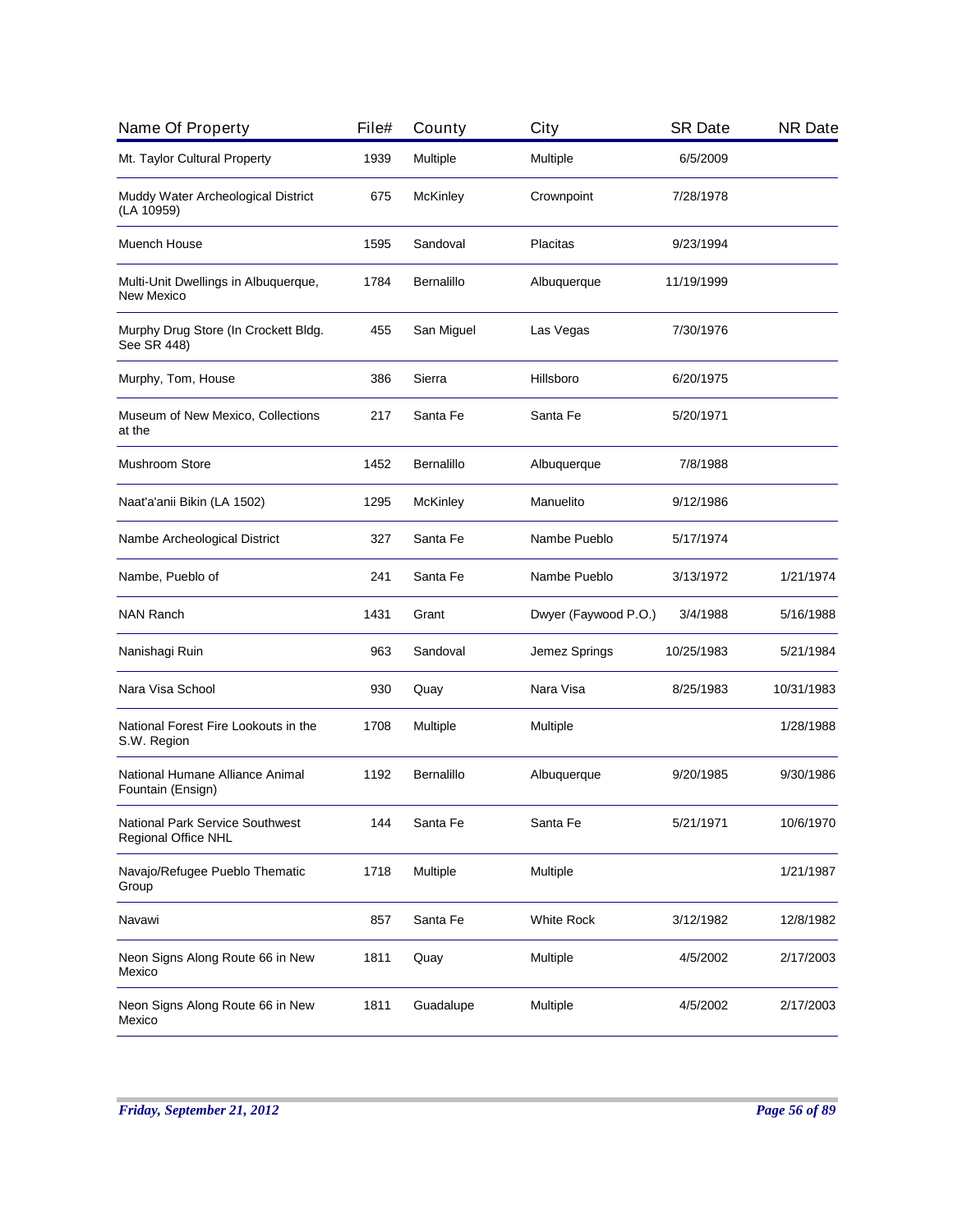| Name Of Property                                                     | File# | County          | City        | <b>SR Date</b> | <b>NR Date</b> |
|----------------------------------------------------------------------|-------|-----------------|-------------|----------------|----------------|
| Neon Signs Along Route 66 in New<br>Mexico                           | 1811  | Bernalillo      | Multiple    | 4/5/2002       | 2/17/2003      |
| Neon Signs Along Route 66 in New<br>Mexico                           | 1811  | <b>McKinley</b> | Multiple    | 4/5/2002       | 2/17/2003      |
| Neon Signs Along Route 66 in New<br>Mexico                           | 1811  | Cibola          | Multiple    | 4/5/2002       | 2/17/2003      |
| Neon Signs Along Route 66 in New<br>Mexico                           | 1811  | Bernalillo      | Multiple    | 4/5/2002       | 2/17/2003      |
| Neon Signs Along Route 66 in New<br>Mexico                           | 1811  | Torrance        | Multiple    | 4/5/2002       | 2/17/2003      |
| New Mexcio Madonna of the Trail                                      | 1886  | Bernalillo      | Albuquerque | 12/5/2005      | 3/21/2006      |
| New Mexico Avenue, 2203                                              | 1087  | San Miguel      | Las Vegas   | 8/17/1984      | 9/26/1985      |
| New Mexico Campus Buildings Built<br>1906-1938                       | 1707  | Multiple        | Multiple    |                | 9/22/1988      |
| New Mexico Federation of Women's<br>Club Buildings in New Mexico MPL | 1834  | Multiple        | Multiple    | 6/13/2003      |                |
| New Mexico Military Institute Historic<br>District                   | 1008  | Chaves          | Roswell     | 6/8/1984       | 5/7/1987       |
| New Mexico Military Institute<br>Summer Camp Main Building           | 838   | Lincoln         | Ruidoso     | 10/23/1981     | 5/2/1983       |
| New Mexico Public Welfare Building                                   | 1821  | Santa Fe        | Santa Fe    | 10/7/2002      |                |
| New Mexico State Bank Building                                       | 1005  | Socorro         | San Antonio | 2/17/1984      |                |
| New Mexico State Supreme Court<br><b>Building</b>                    | 1795  | Santa Fe        | Santa Fe    | 7/21/2000      | 1/18/2002      |
| New Mexico-Arizona Wool<br>Warehouse                                 | 787   | Bernalillo      | Albuquerque | 10/31/1980     | 7/23/1981      |
| New York and Golden Rule Stores                                      | 476   | Colfax          | Raton       | 11/4/1977      |                |
| Newberry Farm                                                        | 1808  | Dona Ana        | Fairacres   | 4/5/2002       |                |
| <b>Newlander Apartments</b>                                          | 1785  | Bernalillo      | Albuquerque | 11/19/1999     | 1/27/2000      |
| Nicholas Avenue, 605                                                 | 643   | Socorro         | Socorro     | 3/31/1978      |                |
| Nicholas Avenue, 609                                                 | 644   | Socorro         | Socorro     | 3/31/1978      |                |
| Nicholas Avenue, 613                                                 | 645   | Socorro         | Socorro     | 3/31/1978      |                |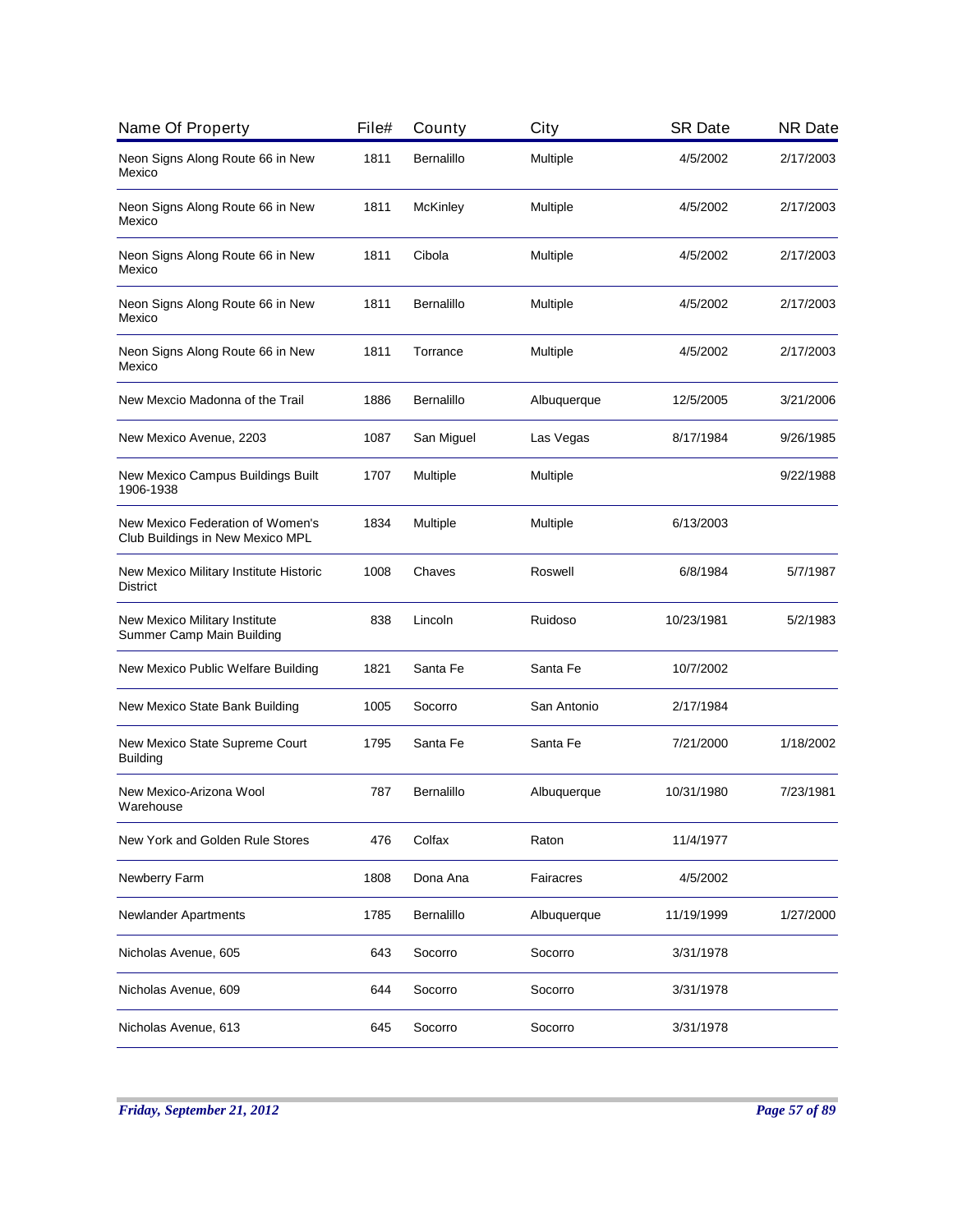| Name Of Property                                      | File# | County     | City         | <b>SR Date</b> | <b>NR Date</b> |
|-------------------------------------------------------|-------|------------|--------------|----------------|----------------|
| Ninth Street, 1202                                    | 1067  | San Miguel | Las Vegas    | 8/17/1984      | 9/26/1985      |
| Nob Hill Business Center                              | 991   | Bernalillo | Albuquerque  | 12/16/1983     | 3/18/1994      |
| Nogal Mesa Kiva Site                                  | 1742  | Lincoln    | Nogal        | 9/17/1999      | 10/22/1990     |
| Nogal Mesa Site                                       | 1741  | Lincoln    | Nogal        | 9/17/1999      | 10/22/1990     |
| Nogales Cliff House Archaeological<br><b>District</b> | 252   | Rio Arriba | Llaves       | 7/5/1972       | 5/14/1989      |
| Nolan, Patrick, House                                 | 1053  | San Miguel | Las Vegas    | 8/17/1984      | 9/26/1985      |
| Nordhaus, Robert, House                               | 942   | Bernalillo | Albuquerque  | 8/25/1983      | 2/9/1984       |
| Norman L. King Memorial Stadium                       | 1780  | San Miguel | Las Vegas    | 7/16/1999      | 9/17/1999      |
| North Carmen Historic District                        | 1522  | Mora       | North Carmen | 5/18/1990      | 12/24/1990     |
| North Edith Casa Corral                               | 1241  | Bernalillo | Alameda      | 2/28/1986      |                |
| North New Town Historic District                      | 892   | San Miguel | Las Vegas    | 12/1/1982      | 8/18/1983      |
| North Ponil Canyon Archeological<br><b>District</b>   | 907   | Colfax     | Cimarron     | 1/14/1983      |                |
| Nuestra Senora de Luz Church and<br>Cemetery          | 1256  | Santa Fe   | Canoncito    | 5/9/1986       | 12/14/1995     |
| Nuestra Senora del Rosario Church                     | 406   | Rio Arriba | Truchas      | 8/22/1975      |                |
| Objects & Structures at Tranquility<br>Base           | 1946  |            | Moon         | 4/9/2010       |                |
| Ocate Creek Crossing and the Santa<br>Fe Trail        | 1584  | Mora       | Ocate        | 9/17/1993      | 4/21/1994      |
| Occidental Insurance Company<br><b>Building</b>       | 277   | Bernalillo | Albuquerque  | 3/1/1973       | 1/30/1978      |
| <b>Odeon Theater</b>                                  | 1898  | Quay       | Tucumcari    | 8/11/2006      | 1/17/2007      |
| Oestreich House                                       | 663   | Bernalillo | Albuquerque  | 7/28/1978      |                |
| Officer's House (REMOVED SR &<br>NR)                  | 1125  | Rio Arriba | Los Ojos     | 1/11/1985      | 4/4/1985       |
| Ohlrau House                                          | 770   | Bernalillo | Albuquerque  | 5/16/1980      |                |
| Ojo Bonito Pueblo                                     | 1297  | Cibola     | Ojo Caliente | 9/12/1986      |                |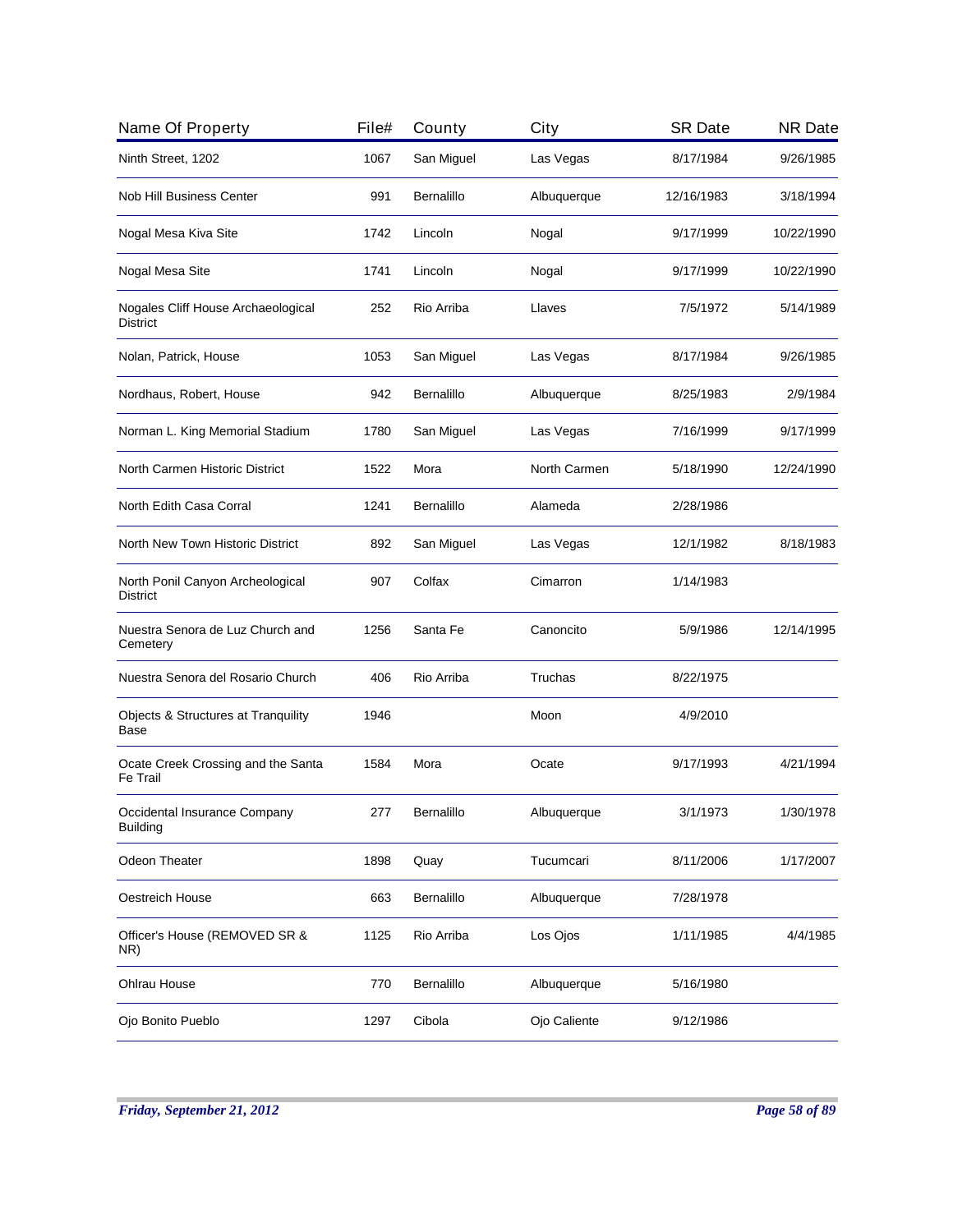| Name Of Property                                       | File# | County          | City          | <b>SR Date</b> | <b>NR Date</b> |
|--------------------------------------------------------|-------|-----------------|---------------|----------------|----------------|
| Ojo Caliente Military Post                             | 512   | Socorro         | Winston       | 7/15/1977      |                |
| Ojo Caliente Mineral Springs                           | 1129  | Taos            | Ojo Caliente  | 3/8/1985       | 11/17/1985     |
| Ojo Caliente Mineral Springs Barn                      | 503   | Taos            | Ojo Caliente  | 5/7/1977       | 10/6/2003      |
| Ojo Cuchillo                                           | 1242  | Sandoval        | Placitas      | 2/28/1986      |                |
| Ojo Pueblo                                             | 797   | <b>McKinley</b> | Zuni Pueblo   | 2/27/1982      |                |
| O'Keeffe, Georgia, Home and Studio<br>NHL              | 1717  | Rio Arriba      | Abiquiu       | 2/18/2000      | 8/5/1998       |
| Old Fort Ruin                                          | 15    | Rio Arriba      | <b>Blanco</b> |                | 1/21/1987      |
| Old Indian Racetrack                                   | 513   | San Juan        | Farmington    | 7/15/1977      |                |
| Old Los Padillas School (REMOVED<br>SR)                | 723   | Bernalillo      | Albuquerque   | 6/22/1979      |                |
| Old Occidental Life Insurance<br>Building (REMOVED SR) | 456   | Bernalillo      | Albuquerque   | 7/30/1976      |                |
| Old Peralta School                                     | 1836  | Valencia        | Peralta       | 6/13/2003      |                |
| Old Santa Fe Armory                                    | 1908  | Santa Fe        | Santa Fe      | 6/8/2007       |                |
| Old Stone House                                        | 1688  | Sierra          | Chloride      | 7/18/1997      |                |
| Old Taos Guesthouse                                    | 1965  | Taos            | Taos          | 3/17/2011      |                |
| Old Town Residential Historic District                 | 895   | San Miguel      | Las Vegas     | 12/1/1982      | 10/28/1983     |
| Oldest House, The                                      | 468   | Santa Fe        | Santa Fe      | 8/27/1976      |                |
| Olguin, Jose Barn and Corral<br>Complex                | 1527  | Mora            | El Alto       | 5/18/1990      | 12/24/1990     |
| Olinger, Robert Wallet                                 | 1411  | Lincoln         | Carrizozo     | 1/7/1988       |                |
| Oratorio de San Buenaventura                           | 71    | Santa Fe        | Chimayo       | 5/23/1969      |                |
| Orchard Ranch                                          | 149   | Harding         | Mills         | 2/20/1970      |                |
| O'Rielly, J. H., House                                 | 534   | Bernalillo      | Albuquerque   | 11/20/1977     | 1/29/1979      |
| Original Schoolhouse (REMOVED<br>SR)                   | 407   | San Juan        | Farmington    | 8/22/1975      |                |
| Original Townsite Historic District                    | 1919  | Colfax          | Raton         | 10/5/2007      | 3/27/2008      |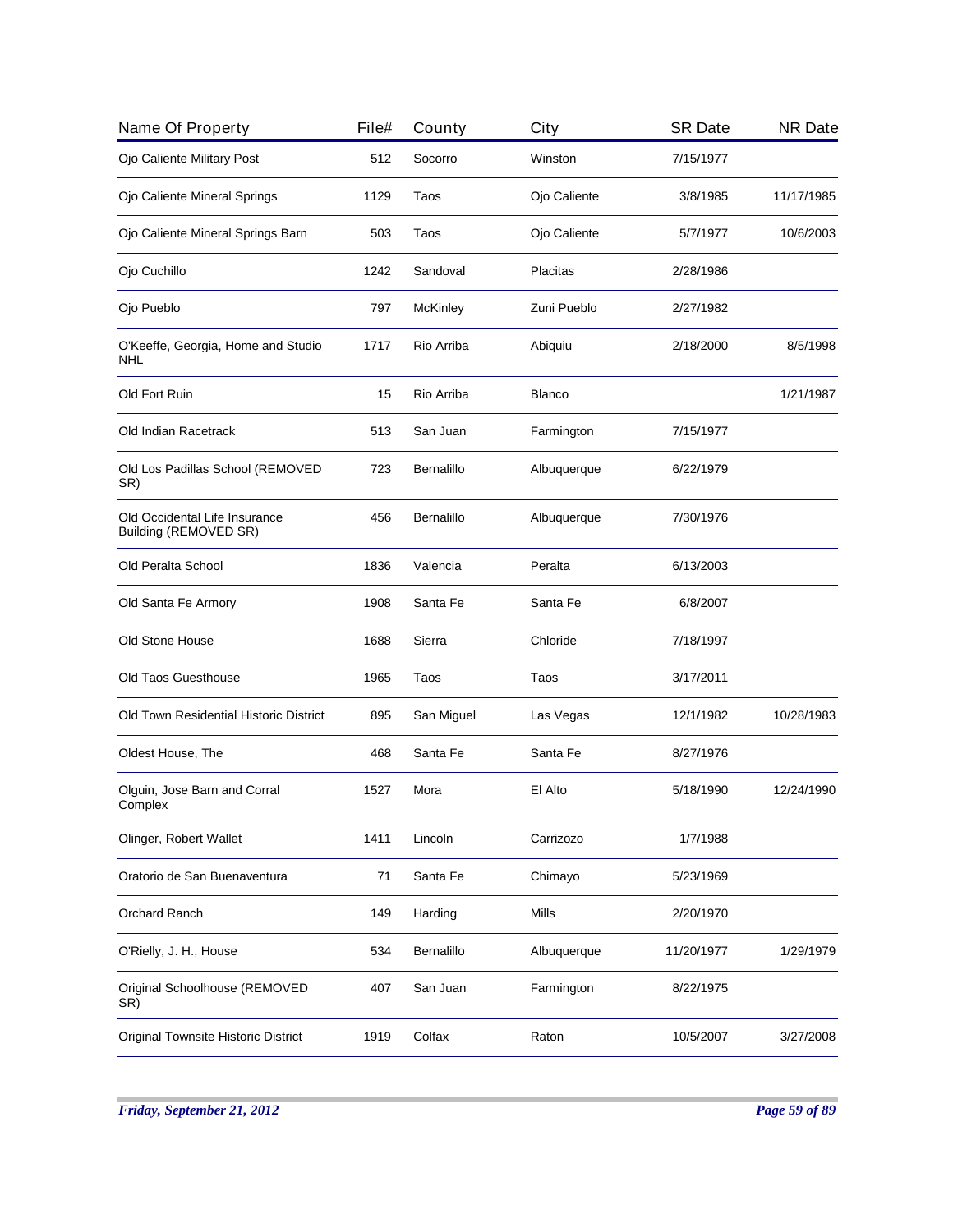| Name Of Property                                | File# | County     | City                 | <b>SR Date</b> | <b>NR Date</b> |
|-------------------------------------------------|-------|------------|----------------------|----------------|----------------|
| Orilla de la Acequia Historic District          | 756   | Bernalillo | Albuquerque          | 10/26/1979     |                |
| Ortiz y Ortiz Residence                         | 828   | Santa Fe   | Santa Fe             | 5/15/1981      |                |
| Ortiz y Pino, House                             | 1517  | Santa Fe   | Santa Fe             | 12/8/1989      |                |
| Ortiz, Nicholas and Antonio Jose,<br>Houses     | 16    | Santa Fe   | Santa Fe             |                |                |
| Otero's 66 Service Station                      | 1824  | Valencia   | Los Lunas            | 12/6/2002      | 2/17/2003      |
| Otowi Bridge Historic District                  | 295   | Santa Fe   | San Ildefonso Pueblo | 8/20/1973      | 12/4/1975      |
| Otowi Suspension Bridge                         | 1670  | Santa Fe   | San Ildefonso Pueblo | 5/9/1997       | 7/15/1997      |
| Our Lady of Guadalupe Catholic<br>Church        | 477   | Valencia   | Peralta              | 10/23/1976     |                |
| Our Lady of Guadalupe Church                    | 72    | Santa Fe   | Santa Fe             | 5/23/1969      |                |
| Our Lady of Light Chapel                        | 218   | Santa Fe   | Santa Fe             | 6/20/1971      |                |
| Our Lady of Lourdes Grotto                      | 1217  | Rio Arriba | Los Ojos             | 2/28/1986      | 3/27/1987      |
| Our Lady of Mount Carmel Church                 | 414   | Bernalillo | Albuquerque          | 10/3/1975      | 2/9/1984       |
| Our Lady of Purification Catholic<br>Church     | 927   | Dona Ana   | Dona Ana             | 8/25/1983      | 6/27/1985      |
| Our Lady of Sorrows Church                      | 318   | San Miguel | Las Vegas            | 3/1/1974       | 9/8/1976       |
| Our Lady of Sorrows Church                      | 164   | Sandoval   | Bernalillo           | 3/20/1970      | 4/29/1977      |
| Our Lady of Sorrows Convent                     | 709   | Sandoval   | <b>Bernalillo</b>    | 12/15/1978     |                |
| Our Lady of the Angels School                   | 1025  | Bernalillo | Albuquerque          | 8/17/1984      | 11/29/1984     |
| Our Lady of the Immaculate<br>Conception Church | 73    | Valencia   | Tome                 | 5/23/1969      |                |
| Overlook Site (LA 10732)                        | 1344  | Rio Arriba | <b>Blanco</b>        | 10/24/1986     | 1/21/1987      |
| Ozark Trails Marker at Lake Arthur              | 1866  | Chaves     | Lake Arthur          | 4/15/2004      | 7/16/2004      |
| Paako Ruin (San Piedro Viejo)                   | 1378  | Bernalillo | San Antonito         | 5/15/1987      |                |
| Pacific Desk Building                           | 772   | Bernalillo | Albuquerque          | 7/25/1980      | 9/30/1980      |
| Pacific, 521 South                              | 1092  | San Miguel | Las Vegas            | 8/17/1984      | 9/26/1985      |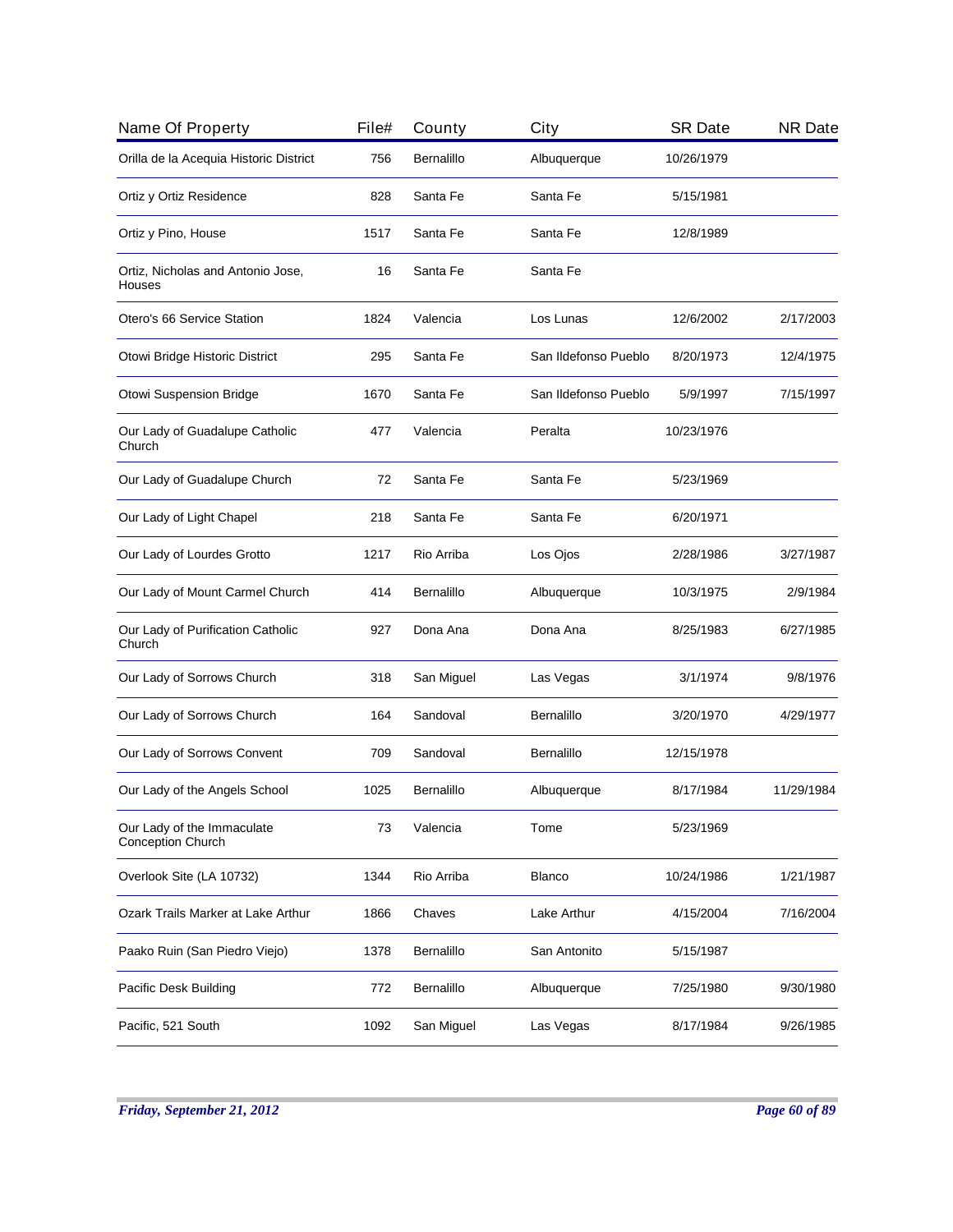| Name Of Property                                      | File# | County          | City                            | <b>SR Date</b> | <b>NR Date</b> |
|-------------------------------------------------------|-------|-----------------|---------------------------------|----------------|----------------|
| Pacific, 921 South                                    | 1044  | San Miguel      | Las Vegas                       | 8/17/1984      | 9/26/1985      |
| Paden Drugstore Complex                               | 1875  | Lincoln         | Carrizozo                       | 12/10/2004     | 3/23/2005      |
| <b>Painted Grotto</b>                                 | 498   | Eddy            | <b>Whites City</b>              | 4/1/1977       | 3/8/1977       |
| Pajarito Springs Site                                 | 858   | Los Alamos      | White Rock                      | 3/12/1982      | 12/6/1982      |
| Palace Avenue, 525 East                               | 1511  | Santa Fe        | Santa Fe                        | 9/29/1989      |                |
| Palace Hotel - Gallup                                 | 1181  | <b>McKinley</b> | Gallup                          | 9/20/1985      | 5/16/1988      |
| Palace Hotel - Raton                                  | 469   | Colfax          | Raton                           | 8/27/1976      |                |
| Palace of the Governors NHL                           | 17    | Santa Fe        | Santa Fe                        |                | 10/15/1966     |
| Palisade Archeological District (LA<br>3505)          | 1396  | Rio Arriba      | Abiquiu                         | 7/17/1987      |                |
| Palomas Narrows Ruin (LA 38755)                       | 1201  | Sierra          | Truth or Consequences 9/20/1985 |                | 12/16/1989     |
| Palomas Narrows Ruin (LA 38755)                       | 1201  | Sierra          | Truth or Consequences           | 9/20/1985      | 12/16/1989     |
| Parabolic Dune Hearth Mounds                          | 434   | Otero           | Alamogordo                      | 2/20/1976      |                |
| Paraje de Fra Cristobal                               | 1231  | Socorro         | San Marcial                     | 2/28/1986      |                |
| Park Avenue, 202                                      | 1106  | San Juan        | Aztec                           | 8/17/1984      | 2/21/1985      |
| Park Hotel                                            | 595   | Socorro         | Socorro                         | 1/20/1978      |                |
| Park Lake Historic District                           | 1620  | Guadalupe       | Santa Rosa                      | 1/26/1996      | 3/15/1996      |
| Park Springs Ranch Headquarters<br>Complex            | 1930  | San Miguel      | Vicinity of Dilia               | 8/8/2008       | 10/28/2008     |
| Park Street, 301-303                                  | 646   | Socorro         | Socorro                         | 3/31/1978      |                |
| Parkview Community Ditch                              | 1224  | Rio Arriba      | Los Ojos                        | 2/28/1986      | 9/29/1986      |
| Patokwa, Pueblo of                                    | 279   | Sandoval        | Jemez Springs                   | 3/2/1973       | 5/21/1984      |
| Peach Springs Archeological District                  | 665   | McKinley        | Coyote Canyon                   | 7/28/1978      |                |
| Pearce, John, House                                   | 782   | Bernalillo      | Albuquerque                     | 9/16/1980      | 11/22/1980     |
| Pecos National Monument and<br><b>Collections NHL</b> | 74    | San Miguel      | Pecos                           | 5/21/1971      | 7/2/1991       |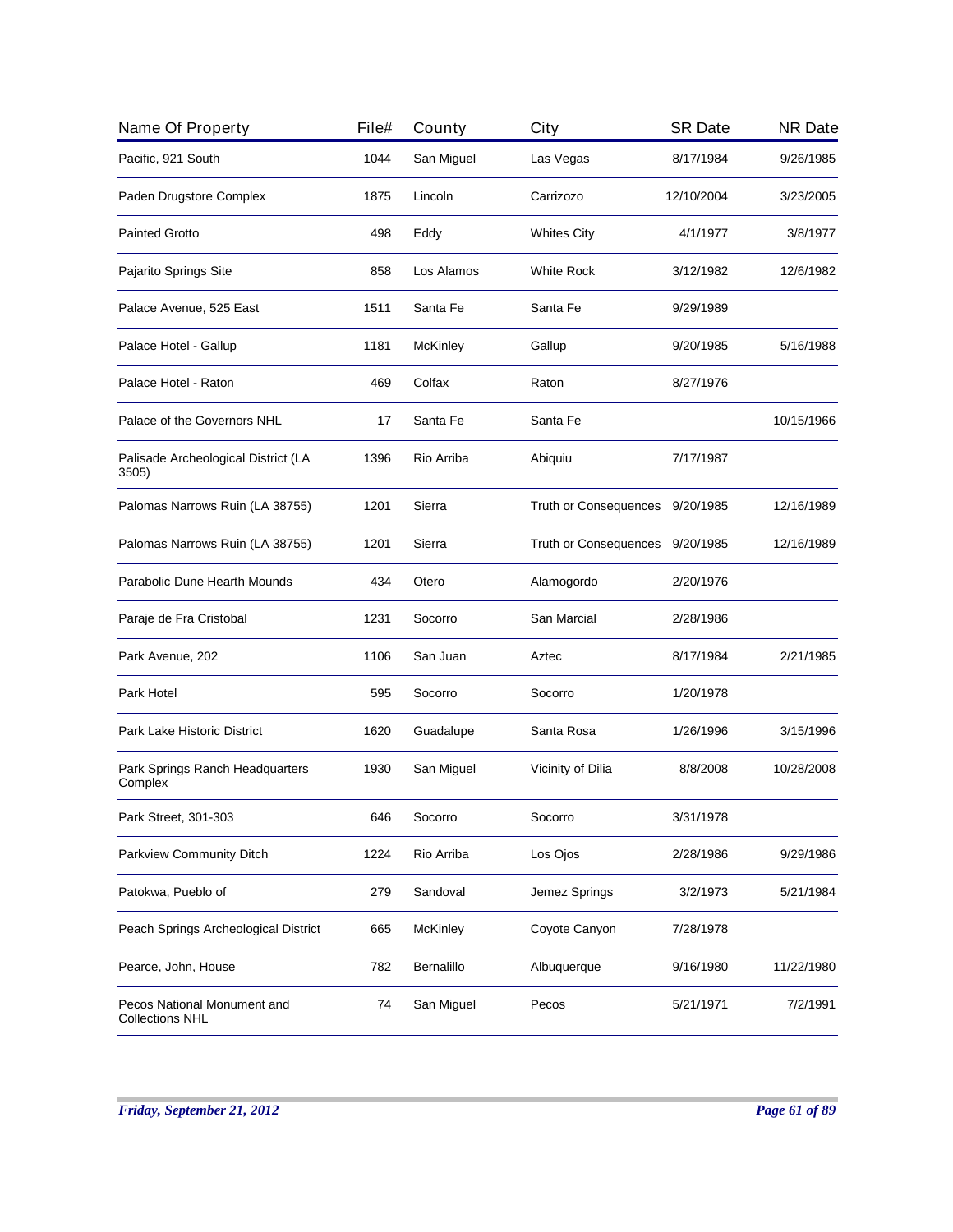| Name Of Property                                             | File# | County     | City          | <b>SR Date</b> | <b>NR Date</b> |
|--------------------------------------------------------------|-------|------------|---------------|----------------|----------------|
| Pecos National Monument and<br><b>Collections NHL</b>        | 74    | San Miguel | Pecos         | 5/21/1971      | 10/15/1966     |
| Pecos River Bridge (REMOVED SR)                              | 568   | Chaves     | Dexter        | 12/9/1977      |                |
| Pecos River Bridge at Terrero                                | 1673  | San Miguel | Terrero       | 5/9/1997       | 7/15/1997      |
| <b>Pecos River Route</b>                                     | 178   | Multiple   | Multiple      | 4/24/1970      |                |
| Pecos, 800                                                   | 1066  | San Miguel | Las Vegas     | 8/17/1984      | 9/26/1985      |
| Peggy's Pueblo                                               | 1592  | McKinley   | Gallup        | 7/7/1994       | 8/16/1994      |
| Pejunkwa Ruin                                                | 971   | Sandoval   | Jemez Springs | 10/25/1983     | 5/21/1984      |
| Pelham House                                                 | 1373  | Dona Ana   | Hatch         | 5/15/1987      |                |
| <b>Pendaries Grist Mill</b>                                  | 569   | San Miguel | Lower Rociada | 1/20/1978      | 2/2/1979       |
| Pendleton Ruin (LA 1369)                                     | 1307  | Hidalgo    | Cloverdale    | 10/24/1986     | 1/23/1993      |
| Percha Bank                                                  | 179   | Sierra     | Kingston      | 4/24/1970      |                |
| Percha Creek Bridge                                          | 1667  | Sierra     | Hillsboro     | 5/9/1997       | 7/15/1997      |
| Percha Diversion Dam                                         | 570   | Sierra     | Arrey         | 1/20/1978      | 4/6/1979       |
| Perrault, Geroge O. Compound                                 | 1429  | Grant      | Sherman       | 3/4/1988       | 5/16/1988      |
| Pesedeuinge Archeological District<br>(LA 299)               | 1403  | Rio Arriba | Chili         | 7/17/1987      |                |
| Peterson Dam                                                 | 571   | San Miguel | Montezuma     | 1/20/1978      |                |
| Petroglyph National Monument (see<br>Las Imagines, HPD 1234) | 1842  | Bernalillo | Albuquerque   |                |                |
| Pflueger, John General Merchandise<br>& Annex Saloon         | 1230  | Santa Fe   | Lamy          | 2/28/1986      | 6/23/1987      |
| Phenix Adobe                                                 | 474   | Eddy       | Carlsbad      | 9/24/1976      |                |
| Phillips Chapel CME Church                                   | 1828  | Dona Ana   | Las Cruces    | 6/13/2003      | 8/4/2003       |
| Philturn Rocky Mountain Scout Camp                           | 908   | Colfax     | Cimarron      | 12/1/1982      |                |
| Pi Kappa Alpha Estufa (UNM)                                  | 1412  | Bernalillo | Albuquerque   | 1/7/1988       | 9/22/1988      |
| Picacho Lodge                                                | 1375  | Dona Ana   | Fairacres     | 5/15/1987      |                |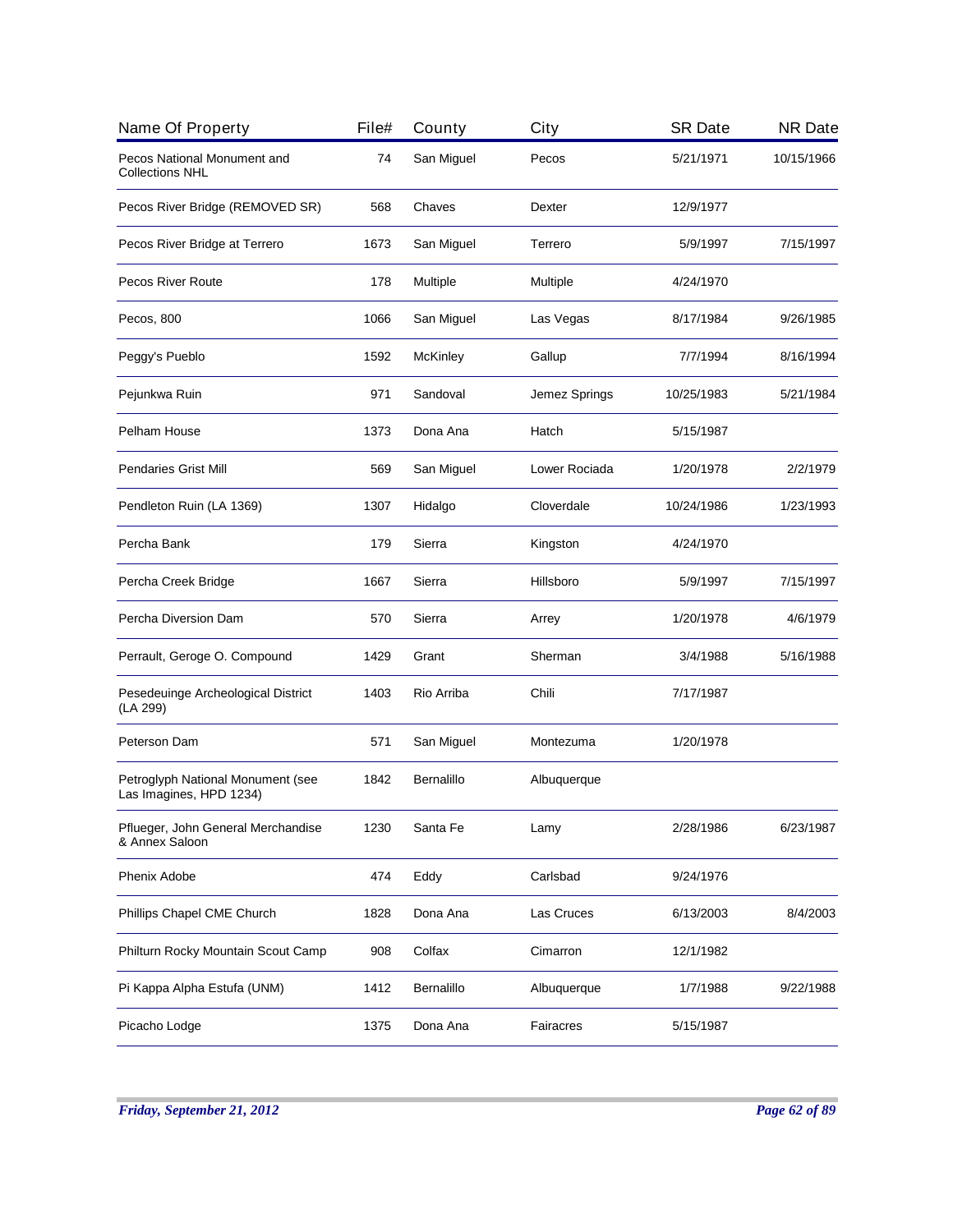| Name Of Property                                          | File# | County     | City                       | <b>SR Date</b> | <b>NR Date</b> |
|-----------------------------------------------------------|-------|------------|----------------------------|----------------|----------------|
| Picnic Shelter--Sitting Bull Falls<br>Recreation Area     | 1738  | Eddy       | Carlsbad                   | 7/16/1999      | 12/12/1993     |
| <b>Pictured Cliffs Archeological Site</b>                 | 105   | San Juan   | Shiprock                   | 9/12/1969      |                |
| Picuris, Pueblo of                                        | 229   | Taos       | Picuris Pueblo             | 12/30/1971     | 8/13/1974      |
| Pierce, Milo L. and Ella Lea Calfee,<br>House             | 1650  | Chaves     | Roswell                    | 2/21/1997      |                |
| Pierce-Fuller House                                       | 990   | Taos       | <b>Red River</b>           | 12/16/1983     | 2/23/1984      |
| Pierre's Archeological District                           | 690   | San Juan   | <b>Blanco Trading Post</b> | 7/28/1978      |                |
| Pig 'n Calf Lunch                                         | 1566  | Bernalillo | Albuquerque                | 9/17/1993      | 2/15/1994      |
| Pigeon's Ranch                                            | 192   | Santa Fe   | Glorieta                   | 5/22/1970      |                |
| Pigpen Creek Site                                         | 1318  | Hidalgo    | Animas                     | 10/24/1986     | 1/23/1993      |
| Pimter-O'Neil Rooming House                               | 1059  | San Miguel | Las Vegas                  | 8/17/1984      | 9/26/1985      |
| Pine Street, 118 East                                     | 1392  | Luna       | Deming                     | 7/17/1987      |                |
| Pino Family Hispanic Homestead                            | 1880  | Lincoln    | Carrizozo, vic. Of         | 6/10/2005      |                |
| Pinos Altos National Register<br><b>Historic District</b> | 917   | Grant      | <b>Pinos Altos</b>         | 1/14/1983      | 5/21/1984      |
| <b>Pioneer Store</b>                                      | 1538  | Sierra     | Chloride                   | 3/22/1991      |                |
| Plaza Blanca Community Ditch                              | 1227  | Rio Arriba | Plaza Blanca               | 2/28/1986      | 9/29/1986      |
| Plaza Blanca Historic District                            | 1215  | Rio Arriba | Plaza Blanca               | 2/28/1986      | 9/29/1986      |
| Plaza Building                                            | 1979  | Otero      | Alamogordo                 | 6/9/2012       |                |
| Plaza de San Miguel de Carnue, Site<br>of (LA 12924)      | 422   | Bernalillo | Carnue                     | 11/22/1975     |                |
| Plaza del Cerro                                           | 75    | Santa Fe   | Chimayo                    | 5/23/1969      | 7/17/1972      |
| Plaza Hotel                                               | 313   | San Miguel | Las Vegas                  | 1/25/1974      |                |
| Point of Rocks Historic District                          | 1586  | Colfax     | Springer                   | 9/17/1993      | 4/21/1994      |
| Pointed Butte Ruin (LA 10733)                             | 1345  | Rio Arriba | Blanco                     | 10/24/1986     | 1/21/1987      |
| Pond Cabin (Dwight Young Cabin)                           | 1502  | Los Alamos | Los Alamos                 | 5/12/1989      |                |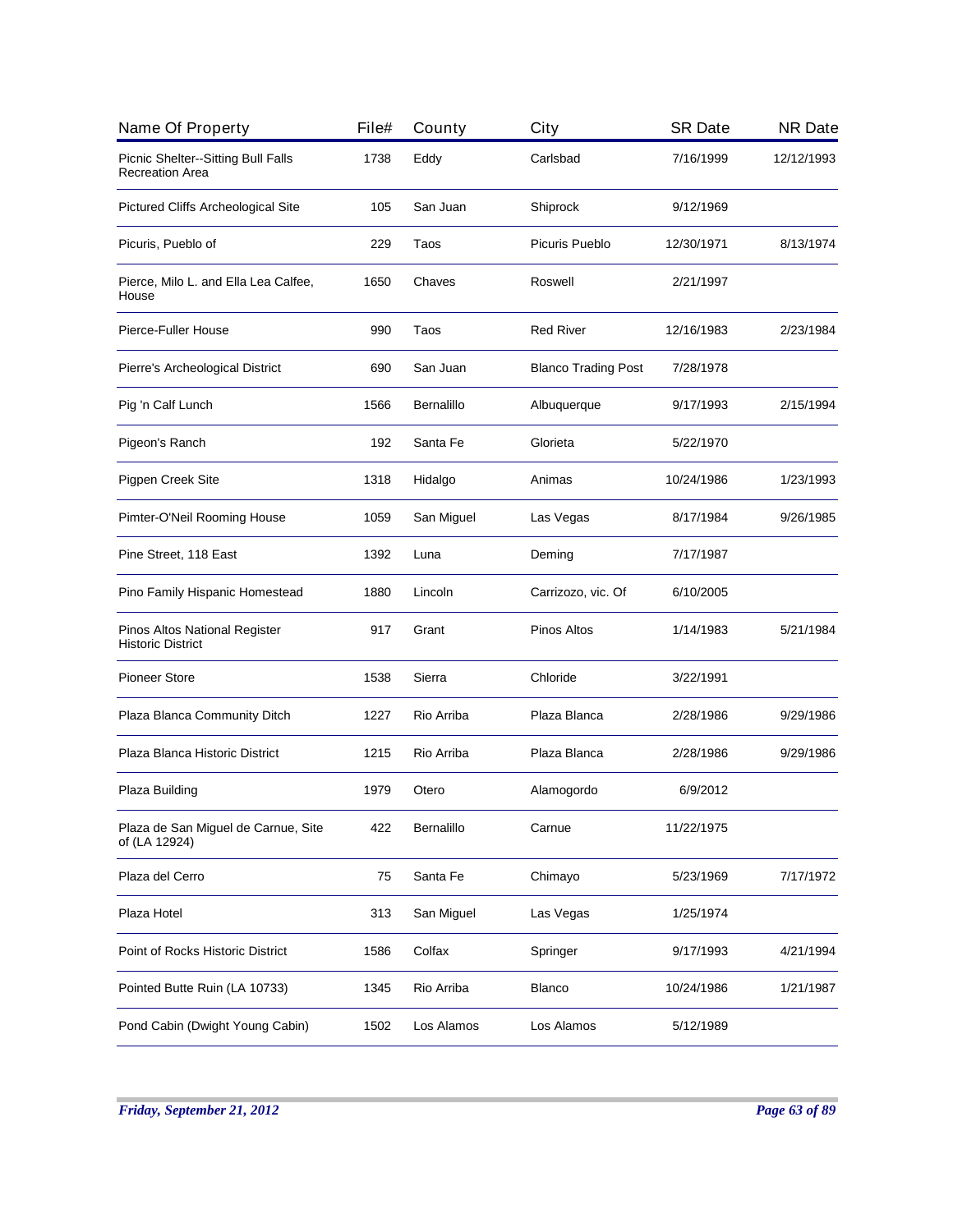| Name Of Property                                             | File# | County     | City               | <b>SR Date</b> | <b>NR Date</b> |
|--------------------------------------------------------------|-------|------------|--------------------|----------------|----------------|
| Ponsipa'akeri Archeological District<br>(LA 297)             | 1406  | Rio Arriba | Ojo Caliente       | 7/17/1987      | 8/5/1993       |
| Pope's Wells Site                                            | 240   | Eddy       | Carlsbad           | 3/13/1972      |                |
| Pork Chop Pass Site (LA 5661)                                | 1340  | Rio Arriba | <b>Blanco</b>      | 10/24/1986     | 1/21/1987      |
| Portales Main Post Office                                    | 106   | Roosevelt  | Portales           |                | 2/23/1990      |
| Portales Woman's Club                                        | 1503  | Roosevelt  | Portales           | 5/12/1989      |                |
| Portillo, Mauricio Homestead                                 | 1427  | Grant      | San Lorenzo        | 3/4/1988       | 5/16/1988      |
| Pose'ouinge Archeological District<br>(LA 632)               | 1404  | Rio Arriba | Ojo Caliente       | 7/17/1987      | 8/5/1993       |
| Poshuinge Archeological District                             | 1398  | Rio Arriba | Abiquiu            | 7/17/1987      |                |
| Post Office, Old                                             | 706   | Bernalillo | Albuquerque        | 10/20/1978     | 11/17/1980     |
| Potash Bullwheel, Original                                   | 567   | Eddy       | Loving             | 1/20/1978      |                |
| Pottery Mound                                                | 724   | Valencia   | Los Lunas          | 6/22/1979      |                |
| Prada, Juan Jose, House                                      | 253   | Santa Fe   | Santa Fe           | 7/5/1972       |                |
| Prehist. & Hist. Agri. Sites lower Rio<br><b>Bonito Vall</b> | 1706  | Lincoln    | Lincoln            |                | 9/13/1988      |
| Prehist. Adapts. Rio Grande<br>Drainage, Sierra C.           | 1711  | Sierra     | Multiple           |                | 5/16/1988      |
| Prehistoric Communities of the La<br>Plata Valley            | 1723  | San Juan   | Farmington         | 8/7/1987       |                |
| Presbyterian Church, Old                                     | 722   | Grant      | <b>Silver City</b> | 6/22/1979      |                |
| Presbyterian Mission Church                                  | 296   | San Miguel | Las Vegas          | 8/24/1973      | 11/17/1978     |
| Presbyterian Parsonage, Old                                  | 1651  | Chaves     | Roswell            | 2/21/1997      |                |
| President's House (UNM)                                      | 1454  | Bernalillo | Albuquerque        | 7/8/1988       | 9/22/1988      |
| Preston, George Cuyler, House                                | 375   | Santa Fe   | Santa Fe           | 3/27/1975      |                |
| Price-Loewenstein Mercantile                                 | 596   | Socorro    | Socorro            | 1/20/1978      |                |
| Prieta Mesa Site (LA 11251)                                  | 1347  | San Juan   | Blanco             | 10/24/1986     | 1/21/1987      |
| Prince Plaza                                                 | 211   | Santa Fe   | Santa Fe           | 4/23/1971      |                |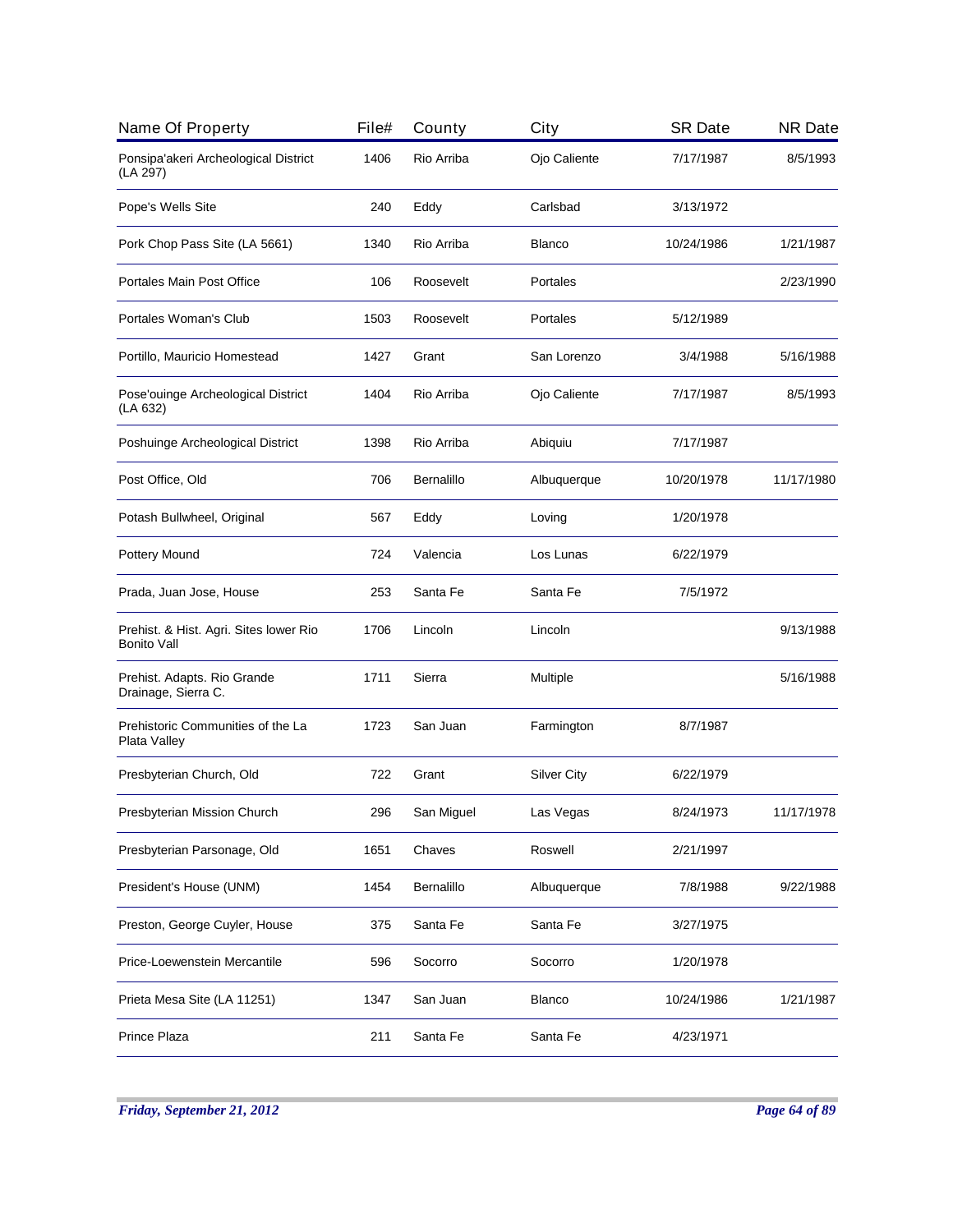| Name Of Property                                 | File# | County            | City               | <b>SR Date</b> | <b>NR Date</b> |
|--------------------------------------------------|-------|-------------------|--------------------|----------------|----------------|
| Prince Street, 931                               | 1054  | San Miguel        | Las Vegas          | 8/17/1984      | 9/26/1985      |
| Public Works of the CCC in the<br>Lincoln NF     | 1737  | Eddy              | Carlsbad           |                |                |
| Puccini Building                                 | 757   | Bernalillo        | Albuquerque        | 10/26/1979     |                |
| Pueblito Canyon Ruin (LA 1684)                   | 1330  | Rio Arriba        | <b>Blanco</b>      | 10/24/1986     | 1/21/1987      |
| Pueblito East Ruin (LA 55834)                    | 1361  | Rio Arriba        | <b>Blanco</b>      | 10/24/1986     | 1/21/1987      |
| Pueblo Blanco (LA 40)                            | 801   | Santa Fe          | Galisteo           | 4/3/1981       |                |
| Pueblo Calabacillas (LA 289)                     | 1173  | Bernalillo        | Alameda            | 7/19/1985      |                |
| Pueblo Casa Colorado (LA 50249)                  | 1244  | Valencia          | Turn               | 2/28/1986      |                |
| Pueblo Colorado (North)                          | 107   | Santa Fe          | Galisteo           | 9/12/1969      |                |
| Pueblo Colorado (South)                          | 108   | Torrance          | Progresso          | 9/12/1969      |                |
| <b>Pueblo Corrales</b>                           | 1245  | Sandoval          | Corrales           | 2/28/1986      |                |
| Pueblo de los Muertos                            | 109   | Cibola            | El Morro           | 9/12/1969      |                |
| Pueblo IV Sites of the Chupadera<br>Arroyo       | 1550  | Socorro           | Bingham            | 2/19/1993      | 4/15/1993      |
| Pueblo Largo                                     | 110   | Santa Fe          | Lamy               | 9/12/1969      |                |
| Pueblo Los Trujillos                             | 1246  | Santa Fe          | Los Trujillos      | 2/28/1986      |                |
| Pueblo Santiago                                  | 1247  | Sandoval          | <b>Bernalillo</b>  | 2/28/1986      |                |
| Pueblo Tuerto                                    | 912   | Sandoval          | Budagher's         | 1/14/1983      | 1/19/1984      |
| Pure-e Tu-ay (LA 489)                            | 1248  | <b>Bernalillo</b> | Los Padillas       | 2/28/1986      |                |
| Puye Ruins NHL                                   | 19    | Rio Arriba        | Santa Clara Pueblo |                | 10/15/1966     |
| Pyburn House and Associated<br><b>Structures</b> | 1593  | Lea               | Lovington          | 7/7/1994       | 12/13/1995     |
| Pyle, Ernie, House                               | 1659  | Bernalillo        | Albuquerque        | 5/9/1997       | 9/22/1997      |
| Quarai Ruin NHL                                  | 238   | Torrance          | Punta de Agua      | 2/1/1972       | 10/15/1966     |
| <b>Quay County Courthouse</b>                    | 1280  | Quay              | Tucumcari          | 5/9/1986       |                |
| Queen Ann House                                  | 1289  | Otero             | La Luz             | 6/22/1979      | 10/23/1980     |
|                                                  |       |                   |                    |                |                |

*Friday, September 21, 2012 Page 65 of 89*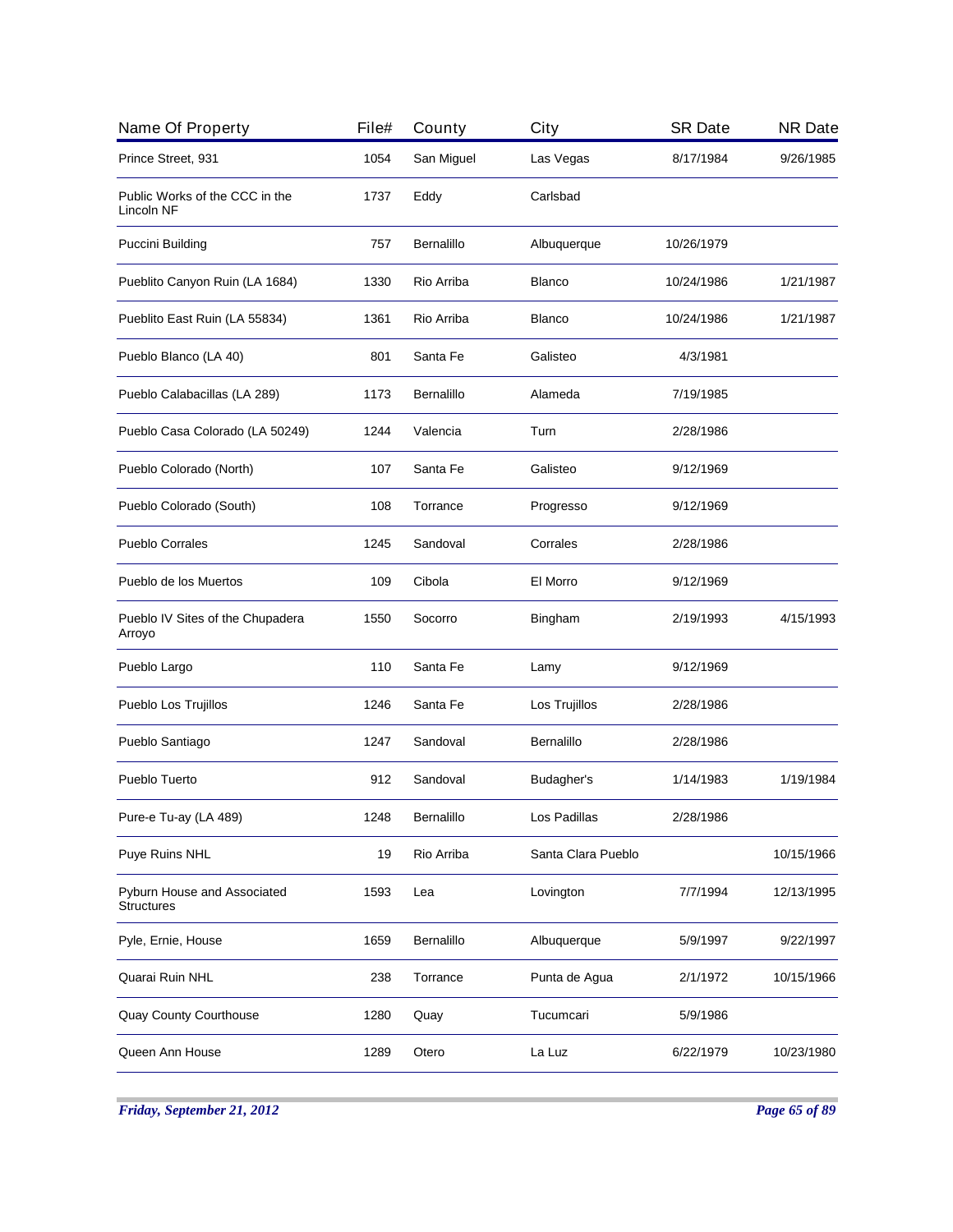| Name Of Property                                         | File# | County            | City            | <b>SR Date</b> | <b>NR Date</b> |
|----------------------------------------------------------|-------|-------------------|-----------------|----------------|----------------|
| Rabbit Ears (Clayton Complex) NHL                        | 203   | Union             | Clayton         | 11/6/1970      | 10/15/1966     |
| Railroad Avenue Historic District                        | 344   | San Miguel        | Las Vegas       | 8/28/1974      | 8/6/1979       |
| Railroad Avenue, 1025                                    | 1063  | San Miguel        | Las Vegas       | 8/17/1984      | 9/26/1985      |
| Railroad Avenue, 119                                     | 1057  | San Miguel        | Las Vegas       | 8/17/1984      | 9/26/1985      |
| Railroad Avenue, 309                                     | 1060  | San Miguel        | Las Vegas       | 8/17/1984      | 9/26/1985      |
| Railroad Avenue, 733                                     | 1061  | San Miguel        | Las Vegas       | 8/17/1984      | 9/26/1985      |
| Railroad Avenue, 919                                     | 1062  | San Miguel        | Las Vegas       | 8/17/1984      | 9/26/1985      |
| Railroad Logging Sites of the<br>Sacramento Mountains    | 1730  | Otero             | Alamogordo      |                | 1/2/1992       |
| Railroad Station Complex, Columbus                       | 319   | Luna              | Columbus        | 3/1/1974       |                |
| Railway Express Agency Building<br>(Clovis) (REMOVED SR) | 421   | Curry             | Clovis          | 11/22/1975     |                |
| Ranch School Trail                                       | 1851  | Los Alamos        | Los Alamos      | 6/13/2003      |                |
| Ranchito de Natividad                                    | 1862  | Rio Arriba        | Abiquiu         | 2/13/2003      |                |
| Rancho Bonito                                            | 514   | Torrance          | Mountainair     | 7/15/1977      | 11/29/1978     |
| Rancho de Carnue (LA 12315)                              | 396   | <b>Bernalillo</b> | Albuquerque     | 7/25/1975      | 5/4/1977       |
| Rancho de Los Luceros (formerly<br>Hacienda)             | 143   | Rio Arriba        | Alcalde         | 1/9/1970       | 10/20/1983     |
| Rancho Torres                                            | 1484  | Lincoln           | Lincoln         | 7/8/1988       | 9/13/1988      |
| Ranchos de Taos Plaza                                    | 51    | Taos              | Ranchos de Taos | 3/21/1969      | 10/2/1978      |
| Raton Armory                                             | 1628  | Colfax            | Raton           | 1/26/1996      | 3/15/1996      |
| Raton Downtown Historic District                         | 470   | Colfax            | Raton           | 8/27/1976      | 10/21/1977     |
| Raton Junior-Senior High School                          | 1627  | Colfax            | Raton           | 1/26/1996      | 3/15/1996      |
| Raton Museum (REMOVED SR)                                | 166   | Colfax            | Raton           | 3/20/1970      |                |
| Raton Pass NHL                                           | 20    | Colfax            | Raton           |                | 10/15/1966     |
| Raton to Santa Fe Stage Route                            | 180   | Multiple          | Multiple        | 4/24/1970      |                |
| <b>Raton Water Works</b>                                 | 572   | Colfax            | Raton           | 1/20/1978      |                |
|                                                          |       |                   |                 |                |                |

*Friday, September 21, 2012 Page 66 of 89*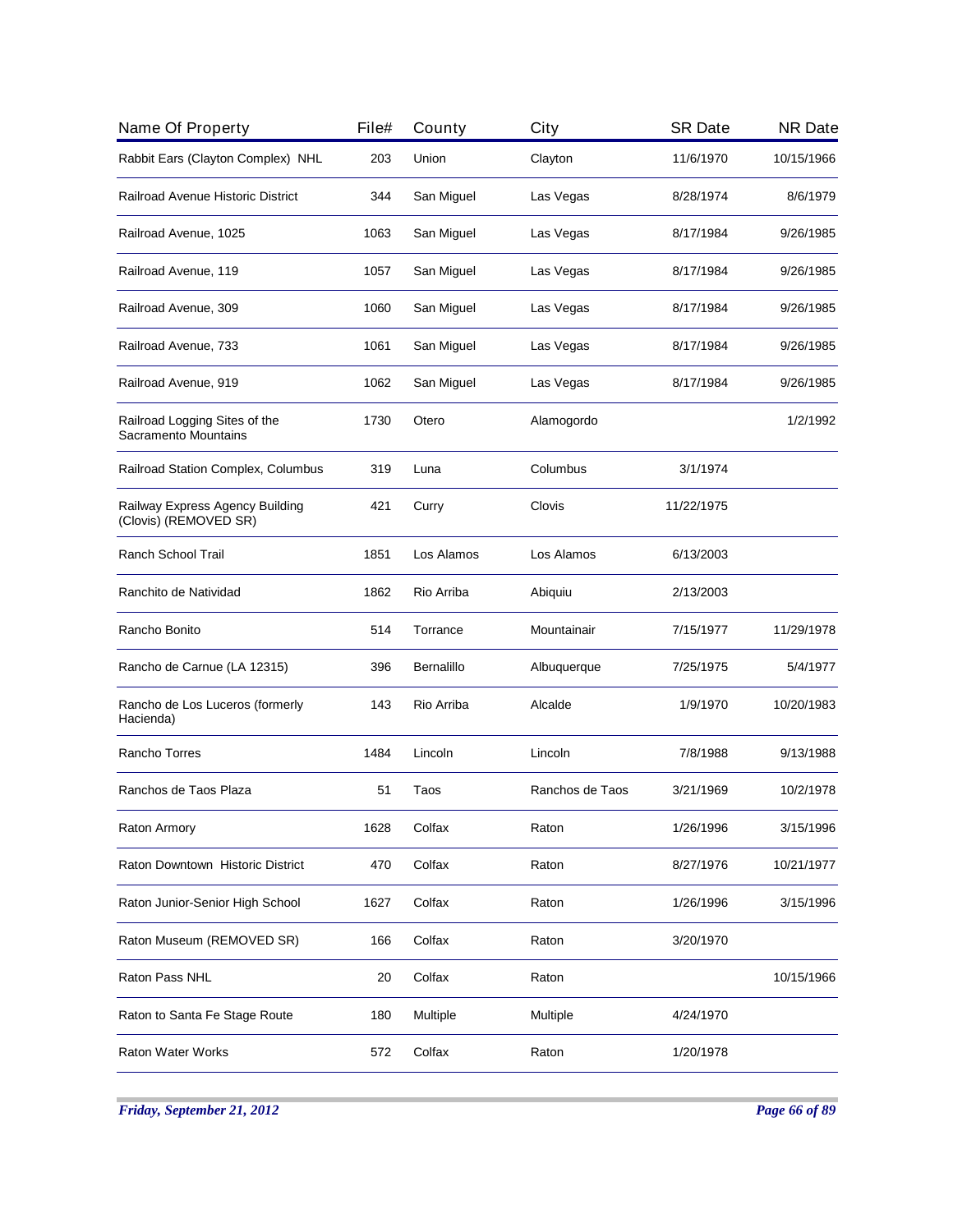| Name Of Property                                                  | File# | County          | City               | <b>SR Date</b> | <b>NR Date</b> |
|-------------------------------------------------------------------|-------|-----------------|--------------------|----------------|----------------|
| <b>Rattlesnake Draw Site</b>                                      | 167   | Lea             | <b>Buckeye</b>     | 3/20/1970      |                |
| Rattlesnake Ridge Site                                            | 1612  | Rio Arriba      | Llaves             |                | 10/27/1992     |
| Rattlesnake Springs Historic District                             | 1496  | Eddy            | <b>Whites City</b> | 1/13/1989      | 7/14/1988      |
| Rayado Historic District                                          | 587   | Colfax          | Rayado             | 1/20/1978      |                |
| Rayado Ranch (The) of Colfax<br>County, New Mexico                | 1547  | Colfax          | Rayado             | 2/19/1993      | 6/23/1993      |
| Raynolds, Sara Hall (UNM)                                         | 1455  | Bernalillo      | Albuquerque        | 7/8/1988       | 9/22/1988      |
| Read, Benjamin M., House                                          | 950   | Santa Fe        | Santa Fe           | 10/25/1983     |                |
| Red Hill Archaeological Sites                                     | 274   | Rio Arriba      | Cebolla            | 2/9/1973       |                |
| Red River Community House                                         | 1859  | Taos            | <b>Red River</b>   | 12/12/2003     |                |
| Red River Miner's Hospital (Westoby<br>House)                     | 984   | Taos            | <b>Red River</b>   | 12/16/1983     |                |
| Red River Multiple Resource Area                                  | 1701  | Taos            | <b>Red River</b>   |                | 2/23/1984      |
| <b>Red River Schoolhouse</b>                                      | 909   | Taos            | <b>Red River</b>   | 12/16/1983     | 2/23/1984      |
| Red Tank (Boot Hill) Archeological<br>Site                        | 168   | Eddy            | Maljamar           | 3/20/1970      |                |
| Redding, William, House                                           | 1417  | Grant           | <b>Mimbres</b>     | 3/4/1988       | 5/16/1988      |
| Redwood Lodge                                                     | 1685  | <b>McKinley</b> | Gallup             | 5/9/1997       | 2/13/1998      |
| Redwood Lodge, Tucumcari                                          | 1788  | Quay            | Tucumcari          | 2/18/2000      | 2/13/1998      |
| Reeds Peak Lookout Tower                                          | 1440  | Grant           | <b>Mimbres</b>     | 3/4/1988       | 1/28/1988      |
| Rees, E. P., House                                                | 1211  | Otero           | Alamogordo         | 11/22/1985     |                |
| Reese, 'Judge' George L., Jr., House                              | 1653  | Chaves          | Roswell            | 2/21/1997      |                |
| Relief Model Map of the State of New<br>Mexico                    | 1929  | Bernalillo      | Albugerque         | 8/8/2008       |                |
| Religious Properties of New Mexico                                | 1615  | Multiple        | Multiple           | 10/20/1995     |                |
| Rendija Canyon Traditional Cultural<br><b>Properties District</b> | 1923  | Los Alamos      | Los Alamos         | 4/4/2008       |                |
| Reredos of Our Lady of Light                                      | 89    | Santa Fe        | Santa Fe           | 7/20/1979      | 9/4/1970       |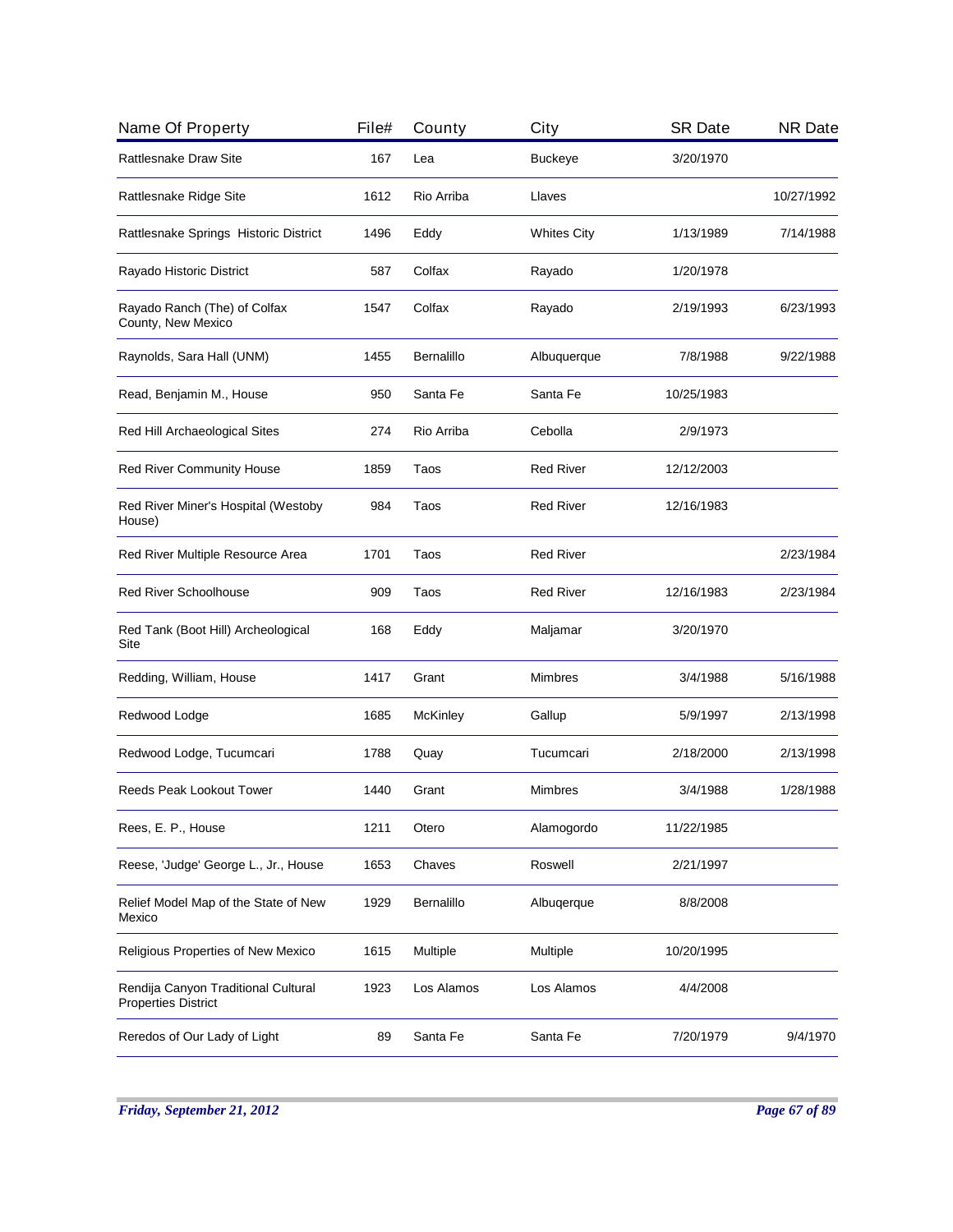| Name Of Property                                  | File# | County          | City               | <b>SR Date</b> | <b>NR Date</b> |
|---------------------------------------------------|-------|-----------------|--------------------|----------------|----------------|
| Resources of the Upland Valleys of<br>Mora County | 1521  | Mora            | Mora               | 5/18/1990      |                |
| Rex Hotel                                         | 1180  | <b>McKinley</b> | Gallup             | 9/20/1985      | 1/14/1988      |
| Rhodes-Garrett-Hamiel Dormitory                   | 446   | Dona Ana        | Las Cruces         | 6/18/1976      |                |
| <b>Richardson's Store</b>                         | 525   | Quay            | Montoya            | 9/24/1977      | 11/16/1978     |
| Ridge Site (LA 37972)                             | 1258  | San Juan        | La Plata           | 5/9/1986       |                |
| Ridge Top House (LA 6287)                         | 1342  | Rio Arriba      | <b>Blanco</b>      | 10/24/1986     | 1/21/1987      |
| Rincon Largo Ruin                                 | 1335  | Rio Arriba      | <b>Blanco</b>      | 10/24/1986     | 1/21/1987      |
| Rincon Rockshelter (LA 55835)                     | 1362  | Rio Arriba      | <b>Blanco</b>      | 10/24/1986     | 1/21/1987      |
| Ring Midden Sties of the Gualalupe<br>Mountains   | 1731  | Otero           | Alamogordo         |                | 11/24/1995     |
| Ring Place, The                                   | 1495  | Colfax          | Cimarron           | 1/13/1989      | 7/19/1988      |
| Rio Arriba County Courthouse                      | 1267  | Rio Arriba      | Tierra Amarilla    | 5/9/1986       |                |
| Rio Chama Site                                    | 1765  | Rio Arriba      | Coyote             |                | 12/20/1993     |
| Rio Felix Bridge at Hagerman                      | 1671  | Chaves          | Hagerman           | 5/9/1997       | 7/15/1997      |
| Rio Grande Bridge at Radium Springs               | 1663  | Dona Ana        | Radium Springs     | 5/9/1997       | 7/15/1997      |
| Rio Grande Bridge at San Juan<br>Pueblo           | 1669  | Rio Arriba      | San Juan Pueblo    | 5/9/1997       | 8/18/1997      |
| Rio Grande Bridge, El Paso &<br>Southwestern Rwy. | 725   | Dona Ana        | Dona Ana           | 6/22/1979      |                |
| Rio Grande Depot, Santa Fe                        | 350   | Santa Fe        | Santa Fe           | 9/27/1974      |                |
| Rio Grande Gorge Bridge                           | 1664  | Taos            | Taos               | 5/9/1997       | 7/15/1997      |
| <b>Rio Grande Theatre</b>                         | 1829  | Dona Ana        | Las Cruces         | 8/8/2003       | 1/2/2004       |
| Rio Hondo Bridge                                  | 744   | Lincoln         | Tinnie             | 8/24/1979      |                |
| Rio Medio Archaeological Thematic<br>Group        | 1720  | Multiple        | Multiple           | 2/28/1986      |                |
| Rio Puerco Bridge                                 | 1662  | Bernalillo      | Albuquerque        | 5/9/1997       | 7/15/1997      |
| Ritch Hall (WNMU)                                 | 1467  | Grant           | <b>Silver City</b> | 7/8/1988       | 9/22/1988      |
|                                                   |       |                 |                    |                |                |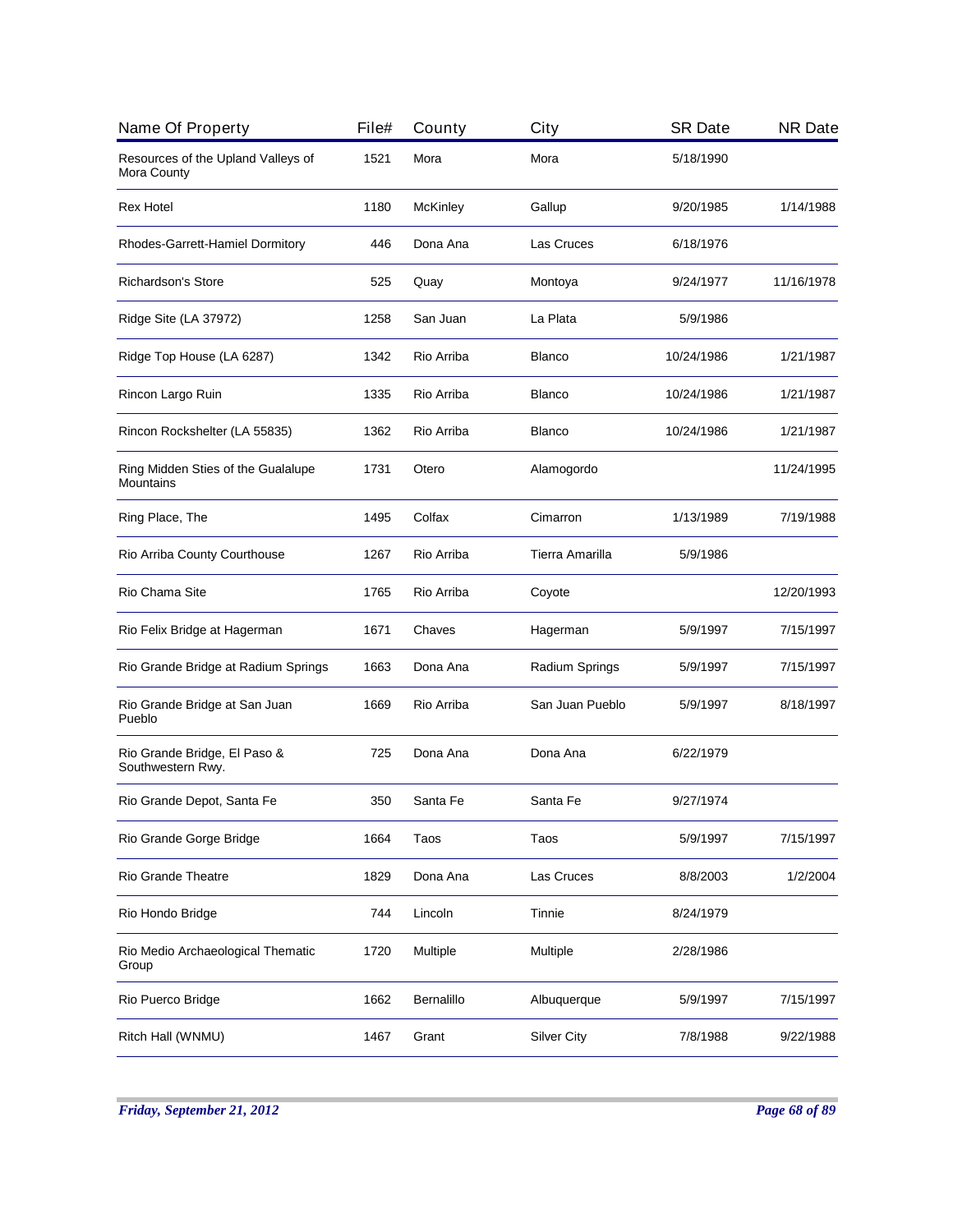| Name Of Property                                     | File# | County     | City          | <b>SR Date</b> | <b>NR Date</b> |
|------------------------------------------------------|-------|------------|---------------|----------------|----------------|
| Robert, Sallie Chisum, House                         | 515   | Eddy       | Artesia       | 7/15/1977      | 3/2/1984       |
| <b>Robertson House</b>                               | 519   | Bernalillo | Albuquerque   | 8/24/1977      |                |
| Robins, Will M., House                               | 1604  | Sierra     | Hillsboro     | 11/18/1994     | 4/20/1995      |
| Rock Island-Southern Pacific<br>Passenger Depot      | 1512  | Quay       | Tucumcari     | 9/29/1989      |                |
| Rock Shelter Sites W. Escarpment<br>Sacramento Mtns. | 1755  | Multiple   | Timberon      |                | 4/13/1998      |
| Rodrick Drug Store                                   | 435   | De Baca    | Fort Sumner   | 2/20/1976      |                |
| Rodriguez, Juan, House                               | 76    | Santa Fe   | Santa Fe      | 5/23/1969      |                |
| Rogers Hall Administration Building<br>(NMHU)        | 918   | San Miguel | Las Vegas     | 1/14/1983      | 9/22/1988      |
| Rogers, Millicent Foundation,<br>Collections at the  | 216   | Taos       | Taos          | 5/21/1971      |                |
| Rolland's Drug Store                                 | 1839  | Lincoln    | Carrizozo     | 8/8/2003       |                |
| Rolling Waters Building                              | 1631  | San Juan   | Farmington    | 3/15/1996      |                |
| Romero, 1406                                         | 1089  | San Miguel | Las Vegas     | 8/17/1984      | 9/26/1985      |
| Romero, Canuto, House                                | 1074  | San Miguel | Las Vegas     | 8/17/1984      |                |
| Romero, Don Benigno, House                           | 445   | San Miguel | Las Vegas     | 6/18/1976      |                |
| Romero, Felipe, House                                | 935   | Bernalillo | Albuquerque   | 8/25/1983      | 2/9/1984       |
| Romero, Paia, Cafe                                   | 1648  | Valencia   | Los Lunas     | 12/6/1996      |                |
| Romine Canyon Ruin (LA 55836)                        | 1363  | Rio Arriba | <b>Blanco</b> | 10/24/1986     | 1/21/1987      |
| Romine Ranch Ruin (LA 55837)                         | 1364  | Rio Arriba | <b>Blanco</b> | 10/24/1986     | 1/21/1987      |
| Roosevelt County Courthouse                          | 1278  | Roosevelt  | Portales      | 5/9/1986       |                |
| Roosevelt Park                                       | 1646  | Bernalillo | Albuquerque   | 9/27/1996      | 11/22/1996     |
| Roosevelt School                                     | 1619  | Sandoval   | Bernalillo    | 1/26/1996      | 3/15/1996      |
| Rosario Chapel and Cemetery                          | 90    | Santa Fe   | Santa Fe      | 7/18/1969      |                |
| Rosenwald Building                                   | 588   | Bernalillo | Albuquerque   | 1/20/1978      | 6/29/1978      |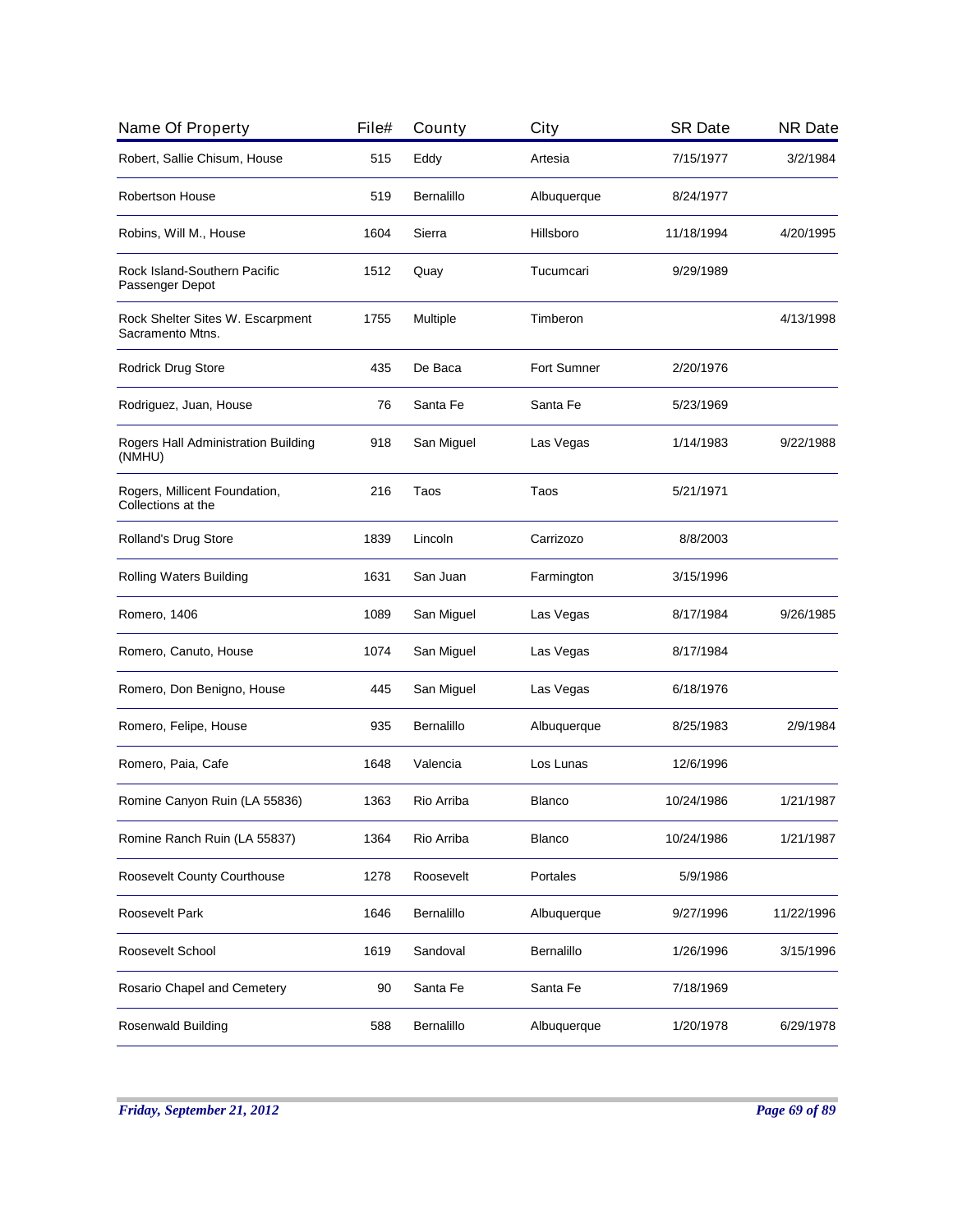| Name Of Property                                                        | File# | County     | City                                 | <b>SR Date</b> | <b>NR Date</b> |
|-------------------------------------------------------------------------|-------|------------|--------------------------------------|----------------|----------------|
| Rosenwald, Emmanuel, Building                                           | 618   | San Miguel | Las Vegas                            | 3/31/1978      | 6/29/1978      |
| Ross, Dr. Robert M., House                                              | 1000  | Eddy       | Artesia                              | 12/16/1983     | 3/2/1984       |
| <b>Roswell Warehouse Historic District</b>                              | 1864  | Chaves     | Roswell                              | 2/13/2004      |                |
| Roth, Fred Building                                                     | 494   | Colfax     | Raton                                | 2/25/1977      |                |
| Rough Riders Museum, Collections<br>at the                              | 264   | San Miguel | Las Vegas                            | 12/8/1972      |                |
| Route 66 and National Old Trails<br>Road Historic District at La Bajada | 1822  | Santa Fe   | La Bajada Village, vic. Of 12/6/2002 |                | 7/30/2005      |
| Route 66 Rural Hist. Dist.: Laguna to<br>McCarty's                      | 1589  | Cibola     | Cubero                               | 11/5/1993      | 1/13/1994      |
| Route 66, abandoned: Cuervo to SR<br>156                                | 1576  | Guadalupe  | Cuervo                               | 9/17/1993      | 11/22/1993     |
| Route 66, Locally Maintained:<br>Glenrio to San Jon                     | 1578  | Quay       | San Jon                              | 9/17/1993      | 3/24/1994      |
| Route 66, State Maintained from<br>Santa Ana Pueblo to Algodones        | 1914  | Sandoval   | Algodones                            | 6/8/2007       |                |
| Rowe Pueblo                                                             | 1792  | San Miguel | Rowe                                 | 4/7/2000       | 5/26/2000      |
| Roybal Road                                                             | 1852  | Los Alamos | Los Alamos                           | 6/13/2003      |                |
| Roybal, Ignacio, House                                                  | 535   | Santa Fe   | Jacona Plaza                         | 11/4/1977      | 2/13/1986      |
| Roybal, Jose Rafael, House                                              | 814   | Santa Fe   | Santa Fe                             | 4/3/1981       |                |
| Roybal, Manuel and Eloisa, House                                        | 1933  | San Miguel | Pecos                                | 12/12/2008     |                |
| RR Logging Era Res. Canon de S.<br>Diego Land Grant                     | 1766  | Sandoval   | Jemez Springs                        |                | 9/11/1992      |
| Ruidoso Lookout Tower                                                   | 1447  | Lincoln    | Ruidoso                              | 3/4/1988       | 1/28/1988      |
| Rush, Olive Studio                                                      | 303   | Santa Fe   | Santa Fe                             | 10/27/1973     |                |
| Sacred Heart Church                                                     | 138   | Harding    | <b>Bueyeros</b>                      | 11/21/1969     |                |
| Saddle Bronc Site (Battleground Site)                                   | 1323  | Hidalgo    | Animas                               | 10/24/1986     | 1/23/1993      |
| Sagrada Familia de Lemitar Church                                       | 873   | Socorro    | Lemitar                              | 4/15/1982      | 2/24/1983      |
| Saint Anthony's Hospital Annex                                          | 1034  | San Miguel | Las Vegas                            | 8/17/1984      | 9/26/1985      |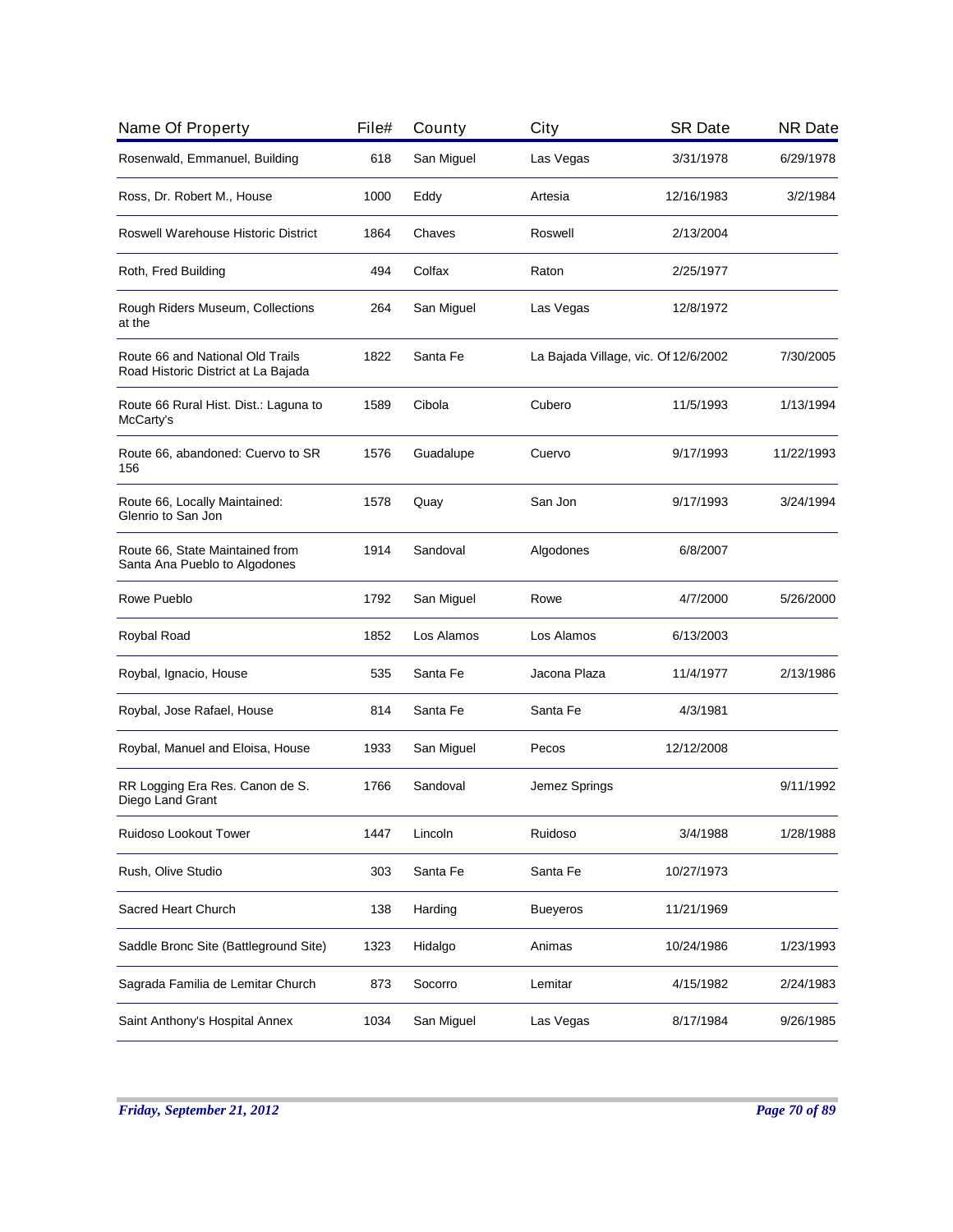| Name Of Property                                    | File# | County            | City               | <b>SR Date</b> | <b>NR Date</b> |
|-----------------------------------------------------|-------|-------------------|--------------------|----------------|----------------|
| Saint Francis de Sales Church (Old<br>Rodey Church) | 1255  | Dona Ana          | Rodey              | 5/9/1986       |                |
| Saint James Hotel                                   | 28    | Colfax            | Cimarron           |                |                |
| Saint John's Methodist Episcopal<br>Church          | 373   | Colfax            | Raton              | 2/28/1975      | 1/18/1978      |
| Saint Joseph 1930 Hospital                          | 854   | <b>Bernalillo</b> | Albuquerque        | 3/12/1982      | 5/27/1982      |
| Saint Joseph's School (Cibola<br>County)            | 1561  | Cibola            | San Fidel          | 2/19/1993      |                |
| Saint Mary's Academy Historic<br><b>District</b>    | 881   | Grant             | <b>Silver City</b> | 6/4/1982       | 9/15/1983      |
| Saint Vrain's Mill                                  | 147   | Mora              | Mora               | 1/9/1970       | 8/28/1973      |
| Saint Vrain's Mill Site                             | 790   | Taos              | Ranchos de Taos    | 10/31/1980     |                |
| Saint, J. E., House                                 | 745   | Bernalillo        | Albuquerque        | 8/24/1979      |                |
| Sais House                                          | 1635  | Bernalillo        | Albuquerque        | 5/17/1996      |                |
| Salazar, Vidal and Elisa, House                     | 1064  | San Miguel        | Las Vegas          | 8/17/1984      | 9/26/1985      |
| Salmon Ruin                                         | 21    | San Juan          | Bloomfield         |                | 9/4/1970       |
| Salmon, George, Homestead                           | 1513  | San Juan          | Farmington         | 9/29/1989      |                |
| Salome Store (Building 32)                          | 863   | Socorro           | Magdalena          | 4/15/1982      | 8/2/1982       |
| Salome Store Warehouse (Building<br>65)             | 864   | Socorro           | Magdalena          | 4/15/1982      | 8/2/1982       |
| San Antonio de Acuinas Mission (LA<br>31745)        | 1232  | Socorro           | San Antonio        | 2/28/1986      |                |
| San Antonio de Padua Church and<br>Collections      | 304   | San Miguel        | Pecos              | 5/21/1971      | 11/2/1978      |
| San Antonio de Padua de Carnue                      | 415   | Bernalillo        | San Antonio        | 10/3/1975      |                |
| San Antonio de Padua Morada                         | 352   | Rio Arriba        | Alcalde            | 11/1/1974      |                |
| San Antonio de Padue del Quemado                    | 369   | Rio Arriba        | Cordova            | 2/28/1975      | 11/2/1978      |
| San Antonito Church and Cemetery                    | 1643  | Bernalillo        | San Antonito       | 9/27/1996      | 1/16/1997      |
| San Cristobal, Pueblo of,<br>Archeological District | 112   | Santa Fe          | Lamy               | 9/12/1969      |                |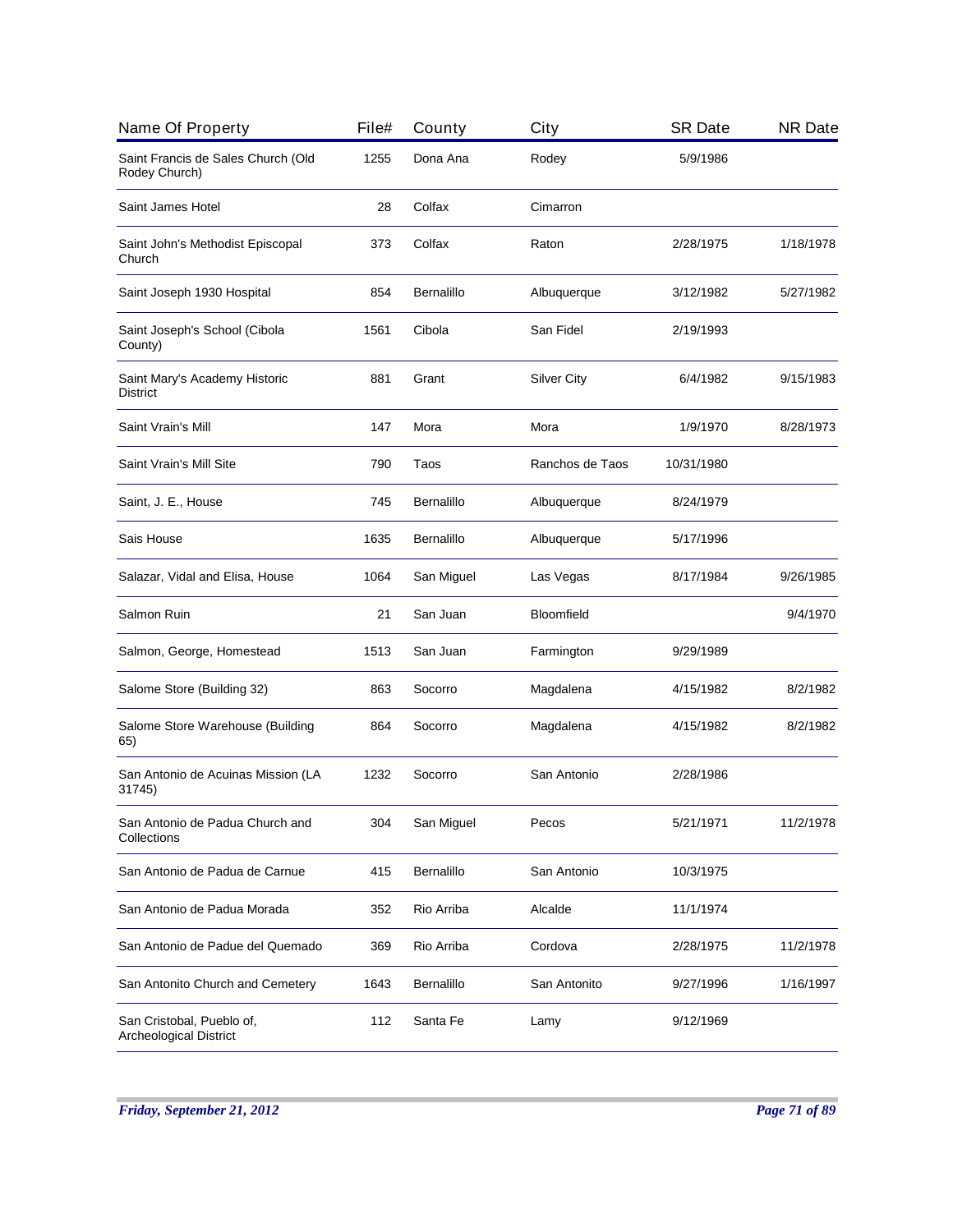| Name Of Property                                        | File# | County     | City                 | <b>SR Date</b> | <b>NR Date</b> |
|---------------------------------------------------------|-------|------------|----------------------|----------------|----------------|
| San Estevan de Acoma Mission<br>Church NHL              | 23    | Cibola     | Acoma Pueblo         |                | 4/15/1970      |
| San Felipe de Neri Church                               | 39    | Bernalillo | Albuquerque          | 2/21/1969      | 10/1/1969      |
| San Felipe Pueblo                                       | 236   | Sandoval   | San Felipe Pueblo    | 2/1/1972       |                |
| San Felipe Pueblo Ruin                                  | 793   | Socorro    | Socorro              | 12/1/1980      | 4/28/1983      |
| San Francisco de Assisi Mission<br>Church NHL           | 24    | Taos       | Ranchos de Taos      |                | 4/15/1970      |
| San Francisco Street, 1221                              | 1075  | San Miguel | Las Vegas            | 8/17/1984      | 9/26/1985      |
| San Francisco Street, 406 West                          | 804   | Santa Fe   | Santa Fe             | 4/3/1981       |                |
| San Francisco Street, 447 West                          | 818   | Santa Fe   | Santa Fe             | 4/3/1981       |                |
| San Francisco Street, 450 West                          | 811   | Santa Fe   | Santa Fe             | 4/3/1981       |                |
| San Francisco Street, 637.5 West                        | 810   | Santa Fe   | Santa Fe             | 4/3/1981       |                |
| San Gabriel de Yungue-Ouinge NHL                        | 25    | Rio Arriba | San Juan Pueblo      |                | 10/15/1966     |
| San Geronimo Historic District                          | 795   | San Miguel | San Geronimo         | 1/9/1981       | 11/15/1983     |
| San Ignacio Church                                      | 520   | Bernalillo | Albuquerque          | 8/24/1977      | 8/21/1979      |
| San Ignacio de Loyola Morada                            | 1657  | Taos       | Arroyo Seco          | 2/21/1997      |                |
| San Ildefonso, Pueblo of                                | 230   | Santa Fe   | San Ildefonso Pueblo | 12/30/1971     | 6/20/1974      |
| San Joaquin Church                                      | 1221  | Rio Arriba | Ensenada             | 2/28/1986      | 9/29/1986      |
| San Jon Site                                            | 145   | Quay       | San Jon              | 1/9/1970       |                |
| San Jose Catholic Church                                | 1283  | Dona Ana   | La Mesa              | 7/11/1986      | 1/21/1993      |
| San Jose de Gracia Church and<br><b>Collections NHL</b> | 26    | Taos       | Las Trampas          |                | 10/15/1970     |
| San Jose de la Laguna Mission<br>Church and Convento    | 233   | Cibola     | Laguna Pueblo        | 12/30/1971     | 1/29/1973      |
| San Jose de las Huertas (LA 25674)                      | 1249  | Sandoval   | Placitas             | 2/28/1986      | 7/5/1990       |
| San Juan Mesa Ruin                                      | 117   | Sandoval   | Jemez Springs        | 9/12/1969      | 7/9/1970       |
| San Juan National Register Historic<br>District         | 1415  | Grant      | San Juan             | 3/4/1988       | 5/16/1988      |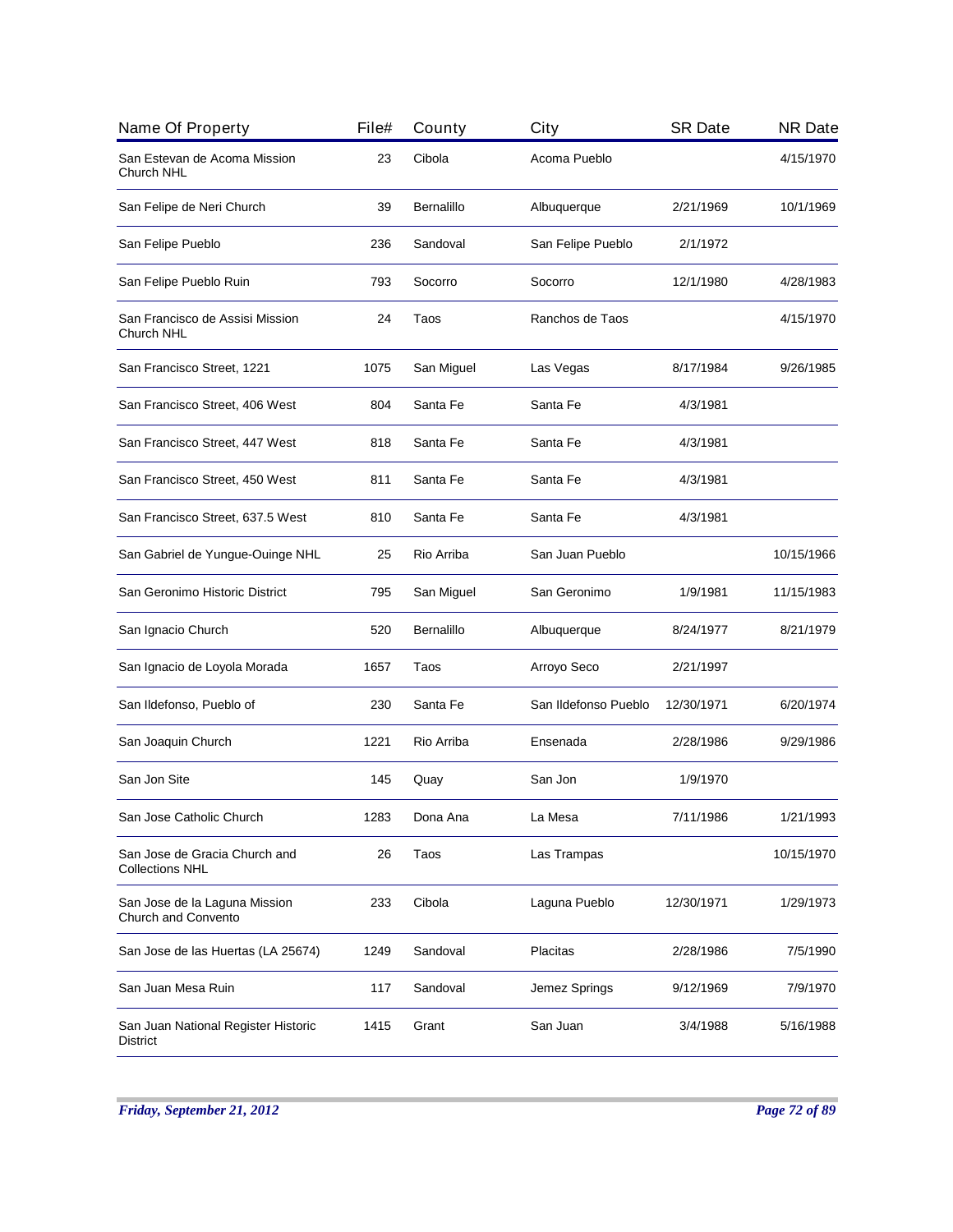| Name Of Property                           | File# | County     | City             | <b>SR Date</b> | <b>NR Date</b> |
|--------------------------------------------|-------|------------|------------------|----------------|----------------|
| San Juan River Bridge at Shiprock          | 1666  | San Juan   | Shiprock         | 5/9/1997       | 7/15/1997      |
| San Juan Teacherage                        | 1430  | Grant      | Sherman          | 3/4/1988       | 5/16/1988      |
| San Juan, Pueblo of                        | 254   | Rio Arriba | San Juan Pueblo  | 7/28/1972      | 7/30/1974      |
| San Lazaro Puebo NHL                       | 113   | Santa Fe   | Galisteo         | 9/12/1969      | 10/15/1966     |
| San Lorenzo Historic District              | 1414  | Grant      | San Lorenzo      | 3/4/1988       | 5/16/1988      |
| San Marcos, Pueblo of                      | 114   | Santa Fe   | Cerrillos        | 9/12/1969      | 3/26/1982      |
| San Mateo Archeological Site (LA<br>15369) | 692   | Cibola     | San Mateo        | 7/28/1978      | 5/17/1979      |
| San Miguel Del Vado Historic District      | 150   | San Miguel | San Miguel       | 2/20/1970      | 7/17/1972      |
| San Miguel Historic District               | 655   | Socorro    | Socorro          | 6/2/1978       |                |
| San Miguel Street, 201                     | 648   | Socorro    | Socorro          | 3/31/1978      |                |
| San Miguel Street, 202                     | 613   | Socorro    | Socorro          | 1/20/1978      |                |
| San Miguel, Church of                      | 291   | Socorro    | Socorro          | 7/27/1973      |                |
| San Ysidro Church                          | 726   | Sandoval   | Corrales         | 6/22/1979      | 7/30/1980      |
| San Ysidro Oratorio                        | 783   | Taos       | Los Cordovas     | 9/16/1980      | 1/5/1984       |
| Sanchez y Aranda, Manuel, House            | 1282  | Bernalillo | Albuquerque      | 7/11/1986      |                |
| Sanchez, Samuel Barns                      | 1218  | Rio Arriba | Los Brazos       | 2/28/1986      | 9/29/1986      |
| Sanchez, Samuel, House                     | 1219  | Rio Arriba | Los Brazos       | 2/28/1986      | 9/29/1986      |
| Sanchez-March House                        | 1118  | Rio Arriba | Los Ojos         | 1/11/1985      | 4/4/1985       |
| Sandal Cave                                | 116   | Socorro    | San Antonio      | 9/12/1969      |                |
| Sandia Cave NHL                            | 22    | Sandoval   | San Antonito     |                | 10/15/1966     |
| Sandoval House                             | 825   | Santa Fe   | Santa Fe         | 4/3/1981       |                |
| Santa Ana, Pueblo of                       | 165   | Sandoval   | Santa Ana Pueblo | 3/13/1972      | 11/1/1974      |
| Santa Barbara School                       | 1510  | Bernalillo | Albuquerque      | 8/4/1989       | 9/28/1989      |
| Santa Clara Hotel                          | 794   | Mora       | Wagon Mound      | 12/1/1980      | 5/16/1991      |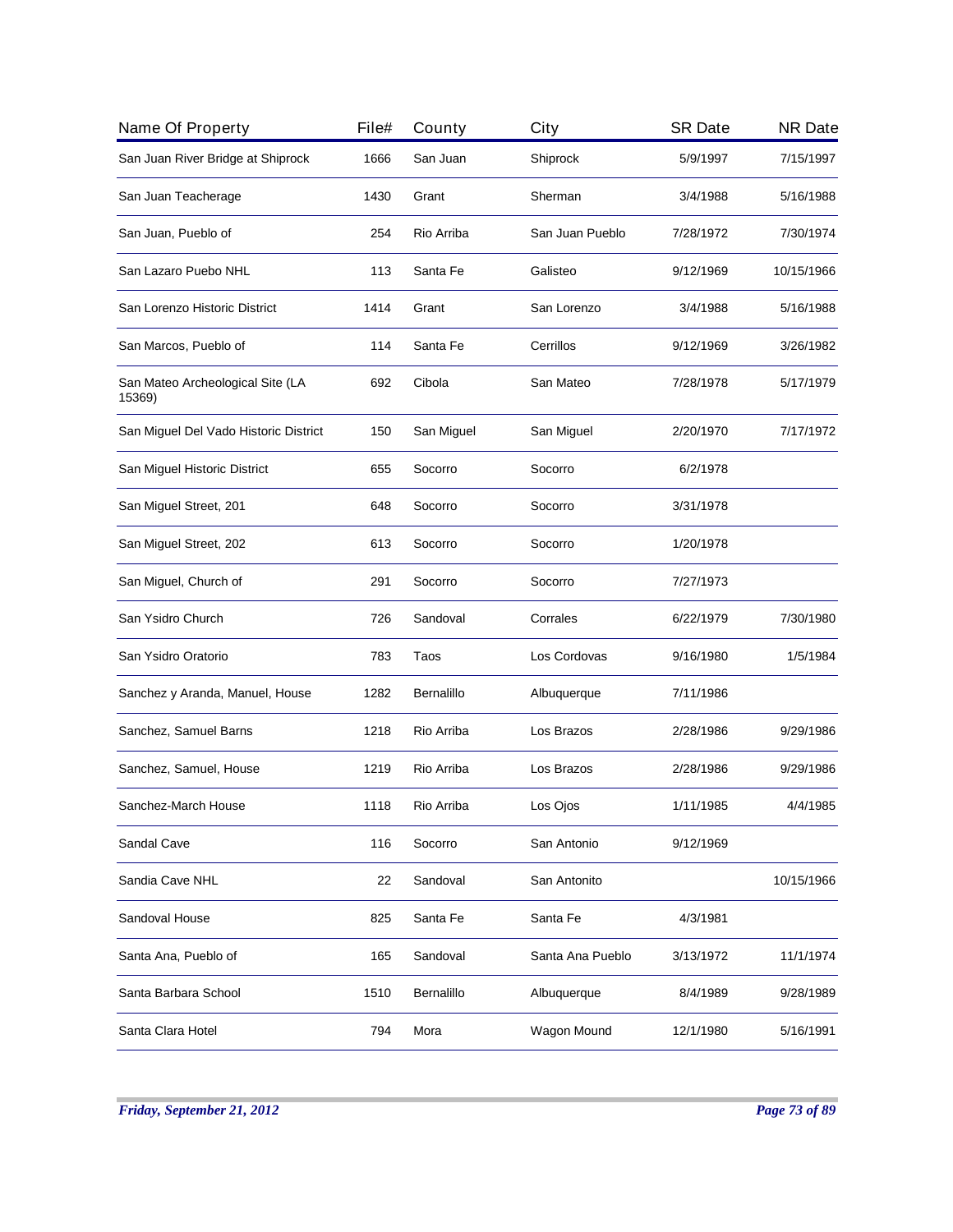| Name Of Property                                            | File# | County     | City               | <b>SR Date</b> | <b>NR Date</b> |
|-------------------------------------------------------------|-------|------------|--------------------|----------------|----------------|
| Santa Clara, Pueblo of                                      | 231   | Rio Arriba | Santa Clara Pueblo | 12/30/1971     | 11/5/1974      |
| Santa Cruz Dam                                              | 576   | Santa Fe   | Chimayo            | 1/20/1978      |                |
| Santa Cruz de Ojo Caliente, Chapel<br>οf                    | 224   | Taos       | Ojo Caliente       | 12/30/1971     | 4/14/1975      |
| Santa Fe Builders Supply Company<br>(SANBUSCO) Bldg.        | 820   | Santa Fe   | Santa Fe           | 4/3/1981       |                |
| Santa Fe County Courthouse                                  | 1279  | Santa Fe   | Santa Fe           | 5/9/1986       |                |
| Santa Fe Historic District                                  | 260   | Santa Fe   | Santa Fe           | 9/29/1972      | 7/23/1973      |
| Santa Fe Passenger Depot, Clovis                            | 1614  | Curry      | Clovis             | 8/18/1995      | 12/14/1995     |
| Santa Fe Plaza NHL                                          | 27    | Santa Fe   | Santa Fe           |                | 10/15/1966     |
| Santa Fe River Park Channel                                 | 1931  | Santa Fe   | Santa Fe           | 8/8/2008       | 12/10/2008     |
| Santa Fe River Sites<br>(16/2, 16/3, 16/4, 16/8, 16/9)      | 200   | Santa Fe   | Santa Fe           | 8/10/1970      |                |
| Santa Fe to El Paso Stage Route                             | 181   | Multiple   | Multiple           | 4/24/1970      |                |
| Santa Fe to Prescott Stage Route                            | 182   | Multiple   | Multiple           | 4/24/1970      |                |
| Santa Fe Trail                                              | 183   | Multiple   | Multiple           | 4/24/1970      |                |
| Santa Fe Trail - Apache Mesa<br>Segment                     | 1972  | Mora       |                    | 12/9/2011      |                |
| Santa Fe Trail, San Miguel County<br><b>Trail Segments</b>  | 1587  | San Miguel | Tecolote           | 11/5/1993      | 4/21/1994      |
| Santa Fe Trail: Apache Canyon<br><b>Bridge Site</b>         | 1977  | Santa Fe   | Glorieta           | 4/13/2012      |                |
| Santa Fe Trail: Canada de los<br>Alamos Site                | 1973  | Santa Fe   |                    | 2/17/2012      |                |
| Santa Fe Trail: Magazine Ruts<br>Segment                    | 1976  | Union      |                    | 2/17/2012      |                |
| Santa Fe Trail: Mora County<br>Segment North of Wagon Mound | 1974  | Mora       |                    | 2/17/2012      |                |
| Santa Fe Trail: Segment West of<br>Point of Rocks           | 1975  | Colfax     |                    | 2/17/2012      |                |
| Santa Fe Waterworks Reservoir                               | 577   | Santa Fe   | Santa Fe           | 1/20/1978      |                |
| Santa Rita Copper Mines Historic Site                       | 619   | Grant      | Santa Rita         | 3/20/1978      |                |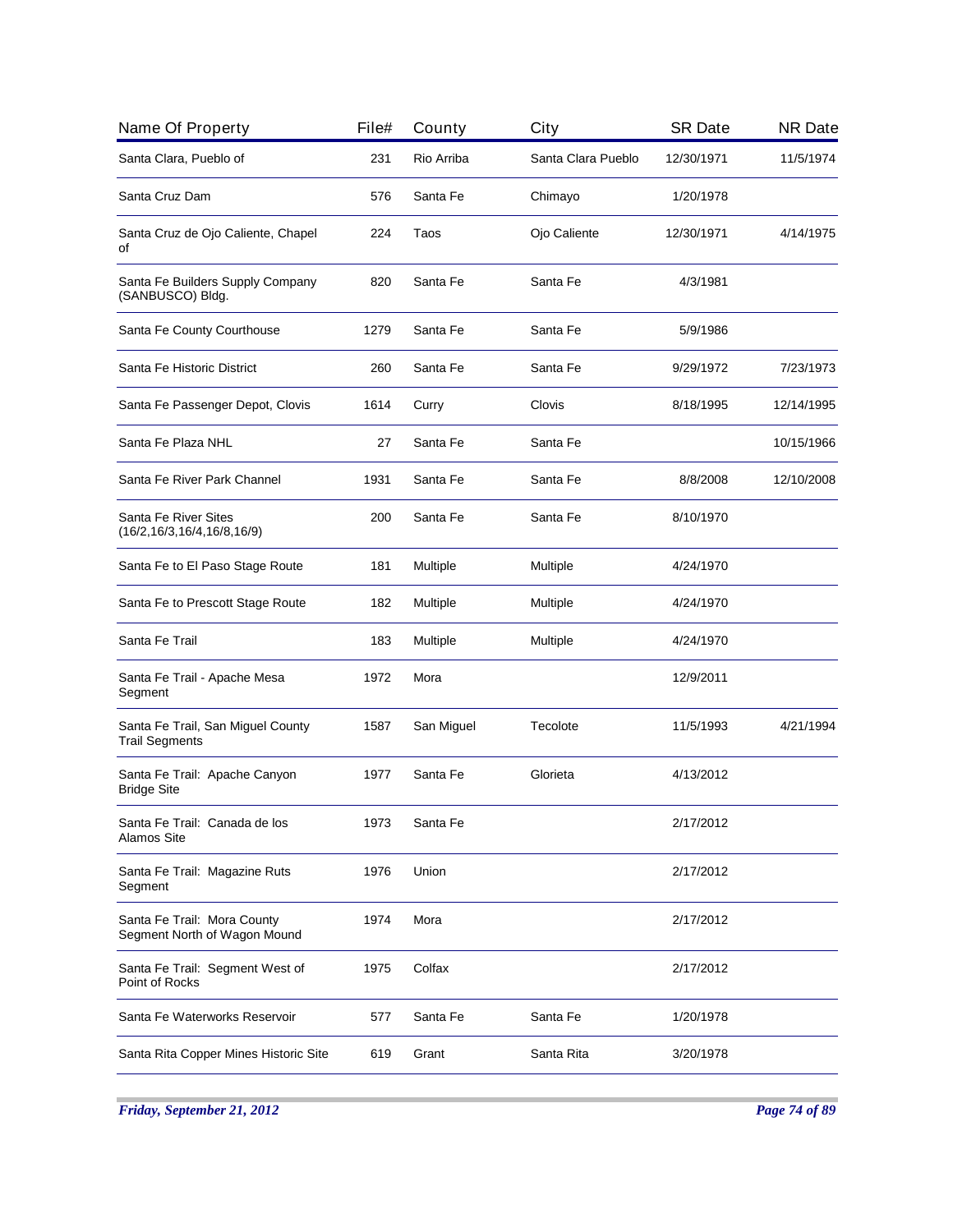| Name Of Property                                      | File# | County     | City                 | <b>SR Date</b> | <b>NR Date</b> |
|-------------------------------------------------------|-------|------------|----------------------|----------------|----------------|
| Santa Rosa de Lima de Abiquiu                         | 118   | Rio Arriba | Abiquiu              | 9/12/1969      | 4/14/1978      |
| Santa Rosalia de Corrales (LA<br>50268)               | 1174  | Bernalillo | Alameda              | 7/19/1985      |                |
| Santo Domingo Indian Trading Post                     | 1684  | Sandoval   | Domingo              | 5/9/1997       | 1/9/1998       |
| Santo Domingo Pueblo                                  | 237   | Sandoval   | Santo Domingo Pueblo | 2/1/1972       | 12/12/1973     |
| Sapawe Archeological District (LA<br>306)             | 1400  | Rio Arriba | El Rito              | 7/17/1987      |                |
| Sarracino Hall                                        | 885   | Socorro    | Polvadera            | 10/1/1982      |                |
| Saunders-Crosby House                                 | 1018  | Chaves     | Roswell              | 6/8/1984       | 5/16/1985      |
| Schmidt, Albert, Residence and<br>Studio              | 1823  | Santa Fe   | Tesuque              | 12/6/2002      | 7/25/2003      |
| Schmitt-Laemmle House                                 | 1078  | San Miguel | Las Vegas            | 8/17/1984      | 9/26/1985      |
| Scholes Hall (UNM)                                    | 388   | Bernalillo | Albuquerque          | 6/20/1975      | 9/22/1988      |
| School Building Number 2 (NMSD)                       | 1469  | Santa Fe   | Santa Fe             | 7/8/1988       | 9/22/1988      |
| Scottish Rite Temple                                  | 924   | Santa Fe   | Santa Fe             | 7/8/1983       | 3/13/1987      |
| Seco Ruin (LA 9029)                                   | 1590  | Socorro    | Chupadera            | 5/6/1994       | 6/17/1994      |
| Second Street, 913                                    | 1029  | San Miguel | Las Vegas            | 8/17/1984      | 9/26/1985      |
| Second Street, 915                                    | 1030  | San Miguel | Las Vegas            | 8/17/1984      | 9/26/1985      |
| Second Street, 919                                    | 1031  | San Miguel | Las Vegas            | 8/17/1984      | 9/26/1985      |
| Second United Presbyterian Church                     | 1024  | Bernalillo | Albuquerque          | 8/17/1984      | 12/6/1984      |
| Second Ward School                                    | 516   | Santa Fe   | Santa Fe             | 7/15/1977      | 3/30/1978      |
| Sedillo, Anastacio, House                             | 590   | Socorro    | Socorro              | 1/20/1978      |                |
| Sedillo, Jacobo, House                                | 633   | Socorro    | Socorro              | 3/31/1978      |                |
| SEE HPD 1663 - Rio Grande Bridge<br>at Radium Springs | 574   | Dona Ana   | Radium Springs       | 1/20/1978      |                |
| SEE HPD 1666 - San Juan River<br>Bridge at Shiprock   | 575   | San Juan   | Shiprock             | 1/20/1978      |                |
| SEE HPD 1671 - Rio Feliz Bridge at<br>Hagerman        | 573   | Chaves     | Hagerman             | 1/20/1978      |                |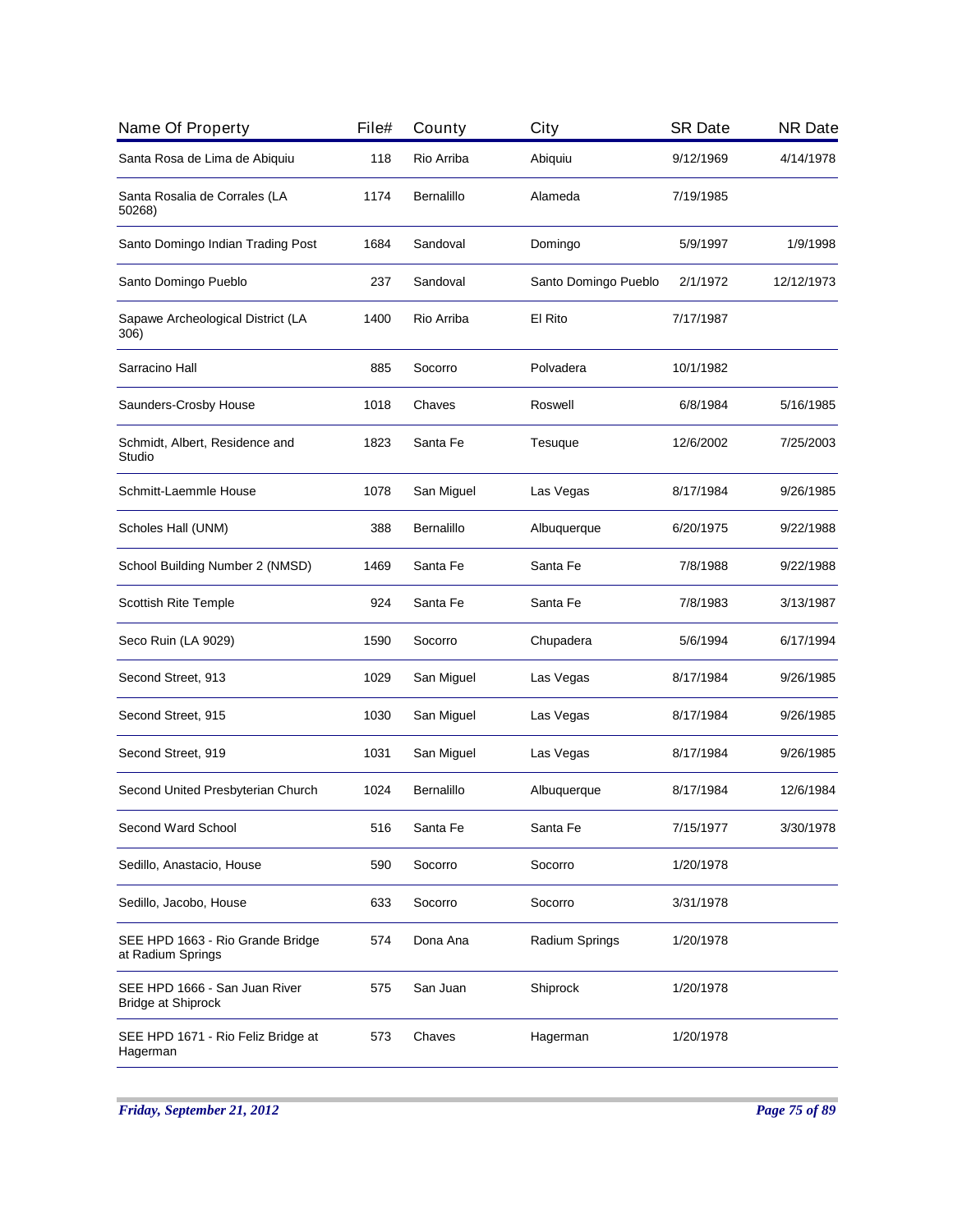| Name Of Property                                     | File# | County     | City                         | <b>SR Date</b> | <b>NR Date</b> |
|------------------------------------------------------|-------|------------|------------------------------|----------------|----------------|
| Sena Plaza                                           | 91    | Santa Fe   | Santa Fe                     | 7/18/1969      |                |
| Sena, Jose D., House                                 | 824   | Santa Fe   | Santa Fe                     | 4/3/1981       |                |
| Serna-Blanchard House                                | 1048  | San Miguel | Las Vegas                    | 8/17/1984      | 9/26/1985      |
| Seton Castle NHL                                     | 119   | Santa Fe   | Santa Fe                     | 5/18/1973      | 10/15/1966     |
| Seton Village NHL (REMOVED SR)                       | 282   | Santa Fe   | Seton Village                | 9/1/1969       | 10/15/1966     |
| <b>Seven Rivers</b>                                  | 77    | Eddy       | <b>Seven Rivers</b>          | 5/23/1969      |                |
| Sewalt, Mathew Elmore, House                         | 1883  | Lea        | Lovington                    | 10/14/2005     | 6/19/2006      |
| <b>Shaffer Hotel</b>                                 | 517   | Torrance   | Mountainair                  | 7/15/1977      | 11/15/1978     |
| <b>Shaft House</b>                                   | 1339  | Rio Arriba | <b>Blanco</b>                | 10/24/1986     | 1/21/1987      |
| <b>Shakespeare Cemetery</b>                          | 40    | Hidalgo    | Lordsburg                    | 2/21/1969      |                |
| Shakespeare Ghost Town                               | 41    | Hidalgo    | Lordsburg                    | 2/21/1969      | 7/1/1973       |
| Shalit, Samuel, House                                | 947   | Bernalillo | Albuquerque                  | 8/25/1983      | 2/9/1984       |
| <b>Shawn-Guerin House</b>                            | 1049  | San Miguel | Las Vegas                    | 8/17/1984      | 9/26/1985      |
| She, Pueblo of                                       | 115   | Santa Fe   | Lamy                         | 9/12/1969      |                |
| Sheridan School House                                | 1732  | San Miguel | Sheridan                     | 9/18/1998      |                |
| Shollenbarger Merchantile Company<br><b>Building</b> | 483   | Quay       | Logan                        | 12/3/1976      |                |
| Shonnard, Eugenie, House                             | 320   | Santa Fe   | Santa Fe                     | 3/1/1974       | 9/5/1975       |
| Shoup Boarding House                                 | 791   | Bernalillo | Albuquerque                  | 10/31/1980     | 2/17/1983      |
| <b>Shuler Theater</b>                                | 170   | Colfax     | Raton                        | 3/20/1970      |                |
| Sibole, George Store                                 | 1416  | Grant      | <b>Mimbres</b>               | 3/4/1988       | 5/16/1988      |
| Sierra Grande Lodge and Spa                          | 1691  | Sierra     | <b>Truth or Consequences</b> | 7/18/1997      |                |
| Sigma Chi Residential Historic District              | 1913  | Bernalillo | Albuquerque                  | 6/8/2007       |                |
| Silva Site                                           | 1250  | Bernalillo | Carnue                       | 2/28/1986      |                |
| Silver Avenue Historic District                      | 1384  | Luna       | Deming                       | 7/17/1987      |                |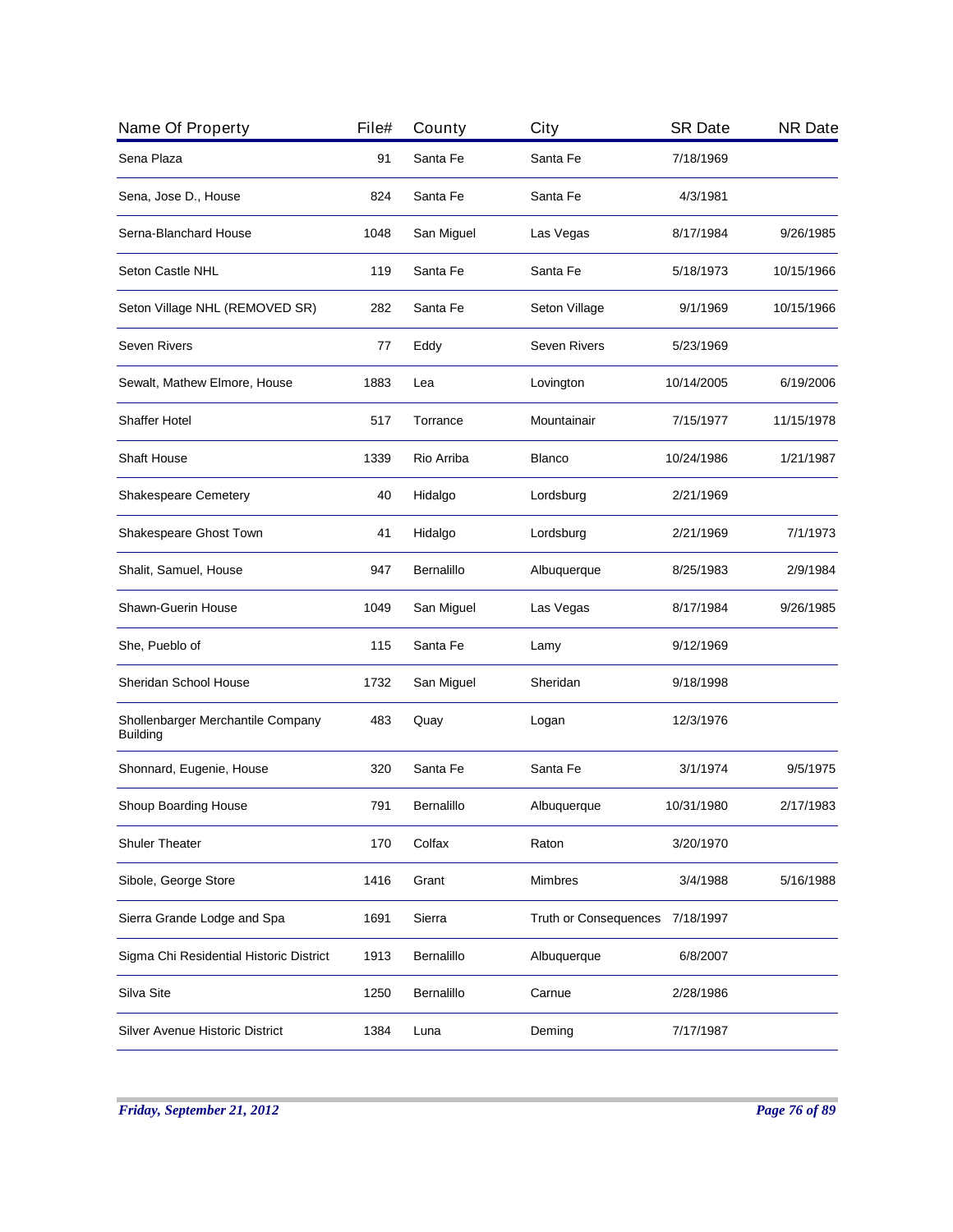| Name Of Property                                         | File# | County     | City               | <b>SR Date</b> | <b>NR Date</b> |
|----------------------------------------------------------|-------|------------|--------------------|----------------|----------------|
| Silver Avenue, 105-107 North                             | 1385  | Luna       | Deming             | 7/17/1987      |                |
| Silver Avenue, 114 North                                 | 1387  | Luna       | Deming             | 7/17/1987      |                |
| Silver Avenue, 116 North                                 | 1386  | Luna       | Deming             | 7/17/1987      |                |
| <b>Silver City Historic District</b>                     | 197   | Grant      | <b>Silver City</b> | 7/31/1970      | 5/23/1978      |
| Silver City North Addition Historic<br><b>District</b>   | 883   | Grant      | <b>Silver City</b> | 6/4/1982       | 2/17/1983      |
| Silver City Water Works Building                         | 916   | Grant      | <b>Silver City</b> | 1/14/1983      | 1/26/1984      |
| Silver City Woman's Club                                 | 1830  | Grant      | Silver City        | 6/13/2003      | 8/21/2003      |
| Silver Hill Historic District                            | 1254  | Bernalillo | Albuquerque        | 2/28/1986      | 9/18/1986      |
| Simms Building                                           | 1693  | Bernalillo | Albuquerque        | 11/21/1997     | 2/2/1998       |
| Simms, John F., House                                    | 771   | Bernalillo | Albuquerque        | 5/16/1980      |                |
| Simms-Anderman House                                     | 526   | Bernalillo | Albuquerque        | 9/24/1977      |                |
| Simon Canyon Ruin (LA 5047)                              | 370   | San Juan   | Blanco             | 2/28/1975      | 1/21/1987      |
| Sipple-Ward Building (REMOVED<br>SR)                     | 1537  | Eddy       | Artesia            | 3/22/1991      | 10/4/1991      |
| Six Journada Mogollon Villages                           | 1489  | Otero      | Alamogordo         | 9/9/1988       |                |
| Sixth Street, 110 North                                  | 612   | Socorro    | Socorro            | 1/20/1978      |                |
| Sixth Street, 201                                        | 649   | Socorro    | Socorro            | 3/31/1978      |                |
| <b>Skinner Building</b>                                  | 784   | Bernalillo | Albuquerque        | 9/16/1980      | 11/22/1980     |
| Skunk Springs Archeological District                     | 120   | San Juan   | Two Grey Hills     | 9/12/1969      |                |
| Skunk Springs-Crumbled House<br>Archaeological Dist.     | 673   | McKinley   | Two Grey Hills     | 7/28/1978      |                |
| Slaughter-Hill Ranch Log House<br>(Cunningham Homestead) | 1012  | Chaves     | Roswell            | 6/8/1984       | 8/29/1988      |
| Smith, Joseph E. Photograph<br>Collection (REMOVED SR)   | 332   | Socorro    | Socorro            | 6/28/1974      |                |
| Socorro County Courthouse                                | 920   | Socorro    | Socorro            | 3/4/1983       |                |
| Socorro Historic District (REMOVED<br>SR)                | 146   | Socorro    | Socorro            | 1/9/1970       |                |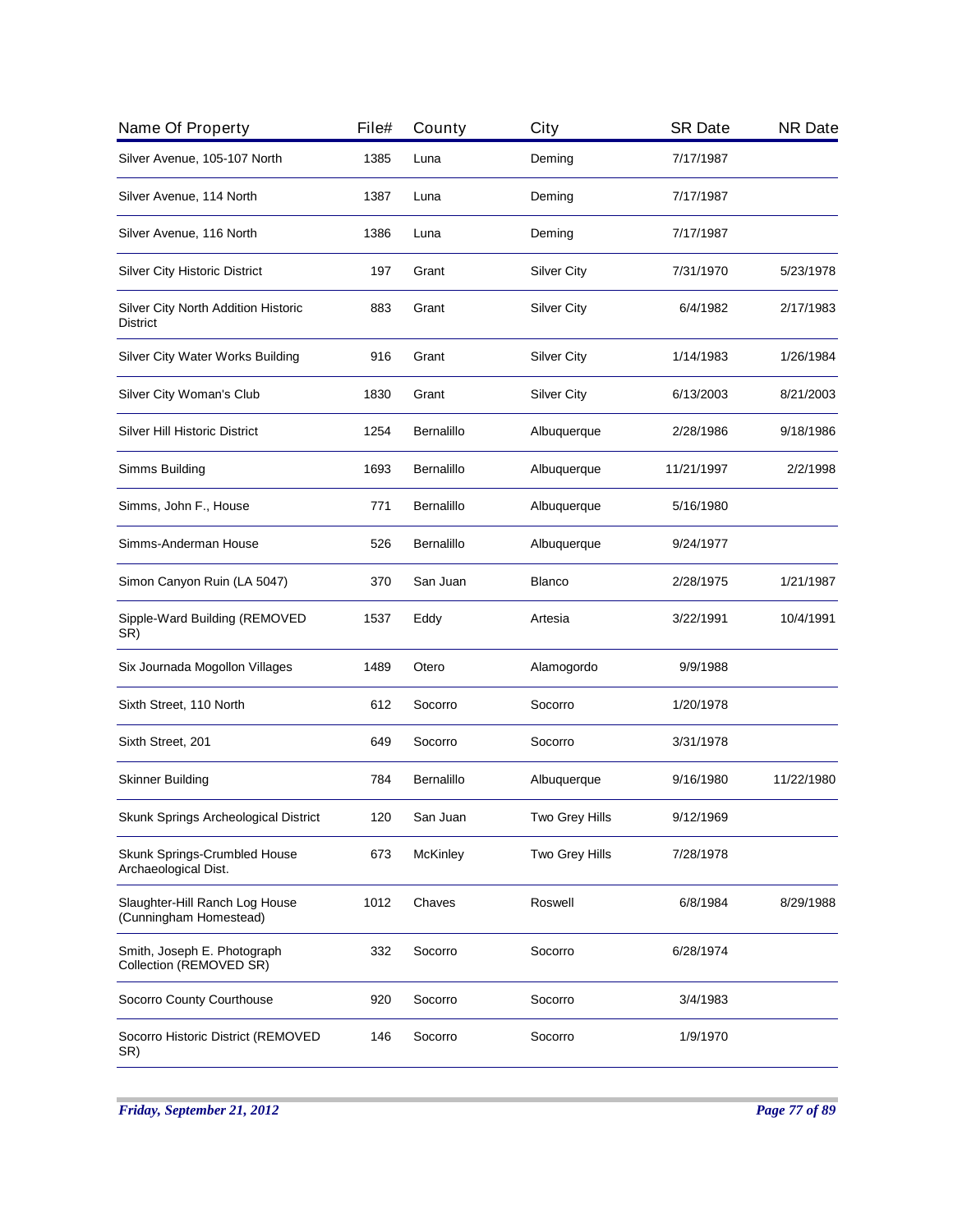| Name Of Property                                            | File# | County          | City                 | <b>SR Date</b> | <b>NR Date</b> |
|-------------------------------------------------------------|-------|-----------------|----------------------|----------------|----------------|
| Socorro Multiple Resource District                          | 656   | Socorro         | Socorro              | 8/2/1978       |                |
| Socorro Plaza (Kittrel Park)                                | 351   | Socorro         | Socorro              | 9/27/1974      |                |
| Sol y Sombra                                                | 615   | Santa Fe        | Santa Fe             | 2/24/1978      |                |
| Solar Building                                              | 1171  | Bernalillo      | Albuquerque          | 5/17/1985      | 10/10/1989     |
| Soldado Ruin                                                | 121   | Cibola          | Zuni Pueblo          | 9/12/1969      |                |
| Soliz-Baca House                                            | 1434  | Grant           | Dwyer (Faywood P.O.) | 3/4/1988       | 6/17/1988      |
| South Spring Ranch Outbuildings                             | 1010  | Chaves          | Roswell              | 6/8/1984       | 4/24/1989      |
| Southern Union Gas Building                                 | 1853  | Bernalillo      | Albuquerque          | 8/8/2003       | 3/31/2004      |
| Southwestern Brewery and Ice<br>Company                     | 397   | Bernalillo      | Albuquerque          | 7/25/1975      | 3/30/1978      |
| Southwestern Sheep-Breeding Lab<br><b>Historic District</b> | 1815  | <b>McKinley</b> | Fort Wingate         | 6/2/2002       | 5/30/2003      |
| Spanish & Mexican Period<br><b>Documentary Collections</b>  | 289   | Santa Fe        | Santa Fe             | 6/29/1973      |                |
| Spanish Entrada Site (LA 54147)                             | 1382  | Sandoval        | Bernalillo           | 5/15/1987      |                |
| Spanish Log Cabin                                           | 256   | Santa Fe        | Santa Fe             | 7/5/1972       |                |
| Spiegelberg-Spitz House                                     | 223   | Santa Fe        | Santa Fe             | 11/20/1971     | 5/25/1973      |
| Spitz, Berthold, House                                      | 371   | Bernalillo      | Albuquerque          | 2/28/1975      | 12/22/1977     |
| Split Rock Ruin                                             | 372   | Rio Arriba      | <b>Blanco</b>        | 2/28/1975      | 1/21/1987      |
| Springer Building                                           | 785   | Bernalillo      | Albuquerque          | 9/16/1980      | 11/18/1980     |
| Springville (Cloudcroft) (Kent Ecton<br>Cabin)              | 1518  | Otero           | Cloudcroft           | 2/9/1990       |                |
| Spruce Park Historic District                               | 798   | Bernalillo      | Albuquerque          | 2/27/1982      | 7/6/1982       |
| Spruce Street, 112-120 East                                 | 1394  | Luna            | Deming               | 7/17/1987      |                |
| Spruce Street, 113 East                                     | 1393  | Luna            | Deming               | 7/17/1987      |                |
| St. Anne's Chapel                                           | 1809  | Lincoln         | Glencoe              | 4/5/2002       |                |
| St. Catherine's Industrial Indian<br>School                 | 1804  | Santa Fe        | Santa Fe             | 9/28/2001      |                |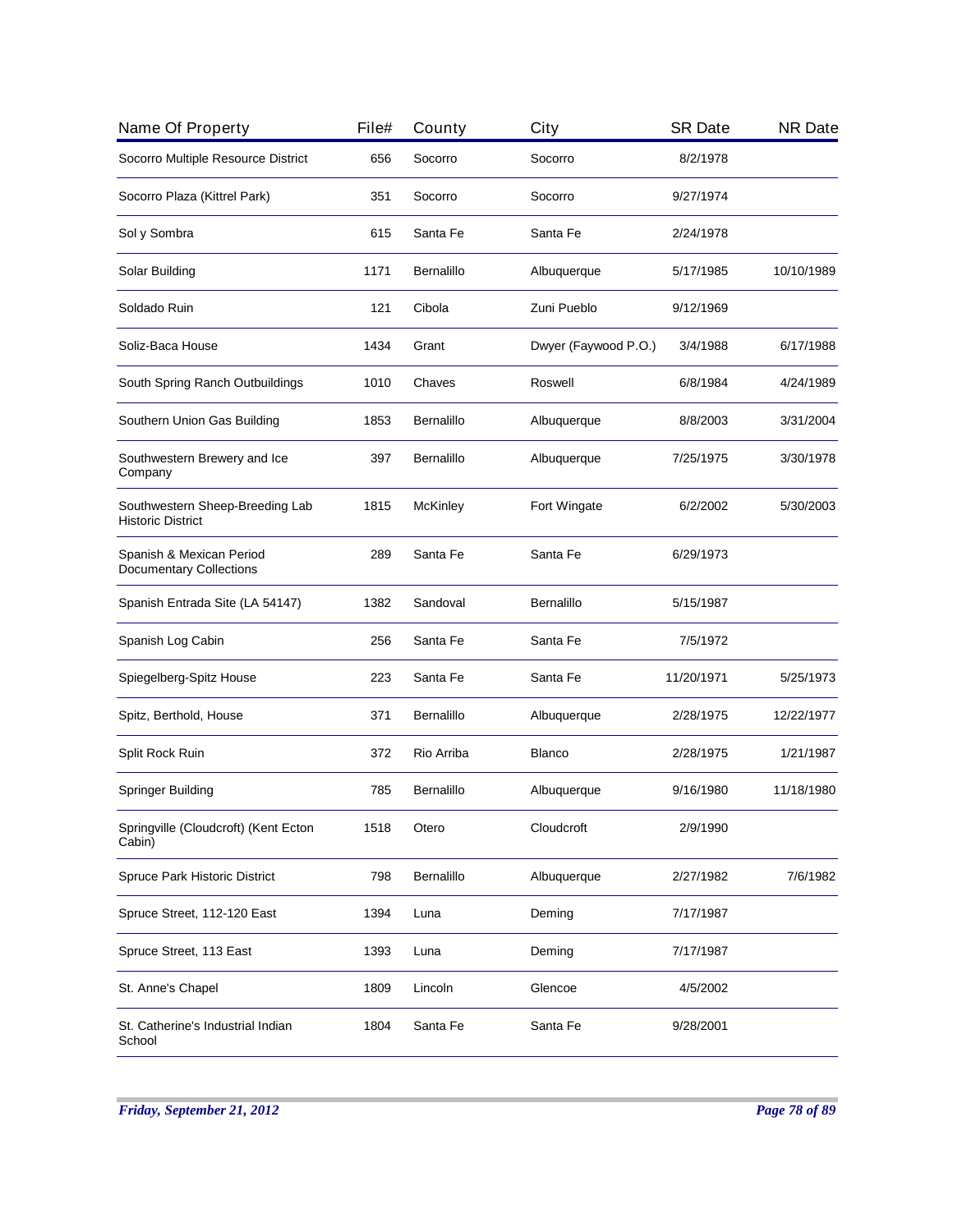| Name Of Property                                             | File# | County          | City                      | <b>SR Date</b> | <b>NR Date</b> |
|--------------------------------------------------------------|-------|-----------------|---------------------------|----------------|----------------|
| St. Joseph Apache Mission Church                             | 1867  | Otero           | Mescalero                 | 6/11/2004      | 2/1/2005       |
| St. Paul's Memorial Episcopal<br>Church & Guild Hall         | 338   | San Miguel      | Las Vegas                 | 7/26/1974      | 11/7/1976      |
| <b>Stalder Mercantile</b>                                    | 1807  | Union           | Grenville                 | 2/1/2002       |                |
| <b>Standing Rock Archeological District</b><br>(LA 18232)    | 681   | <b>McKinley</b> | Crownpoint                | 7/28/1978      |                |
| Stapleton Brothers Merchantile<br>(REMOVED SR)               | 634   | Socorro         | Socorro                   | 3/31/1978      |                |
| Stapleton, Edward S., House                                  | 635   | Socorro         | Socorro                   | 3/31/1978      |                |
| Stapleton, Vivian, House                                     | 636   | Socorro         | Socorro                   | 3/31/1978      |                |
| Star Rock Refuge (LA 55838)                                  | 1365  | San Juan        | <b>Blanco</b>             | 10/24/1986     | 1/21/1987      |
| State and local. maint. Route 66:<br>Correo to Laguna        | 1686  | Bernalillo      | Laguna                    | 5/9/1997       |                |
| State and local. maint. Route 66:<br>Correo to Laguna        | 1686  | Cibola          | Laguna                    | 5/9/1997       |                |
| State maint. Route 66: Albuquerque<br>to Rio Puerco          | 1674  | Bernalillo      | Albuquerque               | 5/9/1997       | 11/19/1997     |
| State maint. Route 66: Iyanbito to<br>Rehobeth               | 1683  | <b>McKinley</b> | Rehobeth                  | 5/9/1997       | 11/19/1997     |
| State maint. Route 66: Manuelito to<br>the AZ border.        | 1581  | <b>McKinley</b> | Mentmore                  | 9/17/1993      | 11/22/1993     |
| State maint. Route 66: McCartys to<br>Grants                 | 1677  | Cibola          | Grants                    | 5/9/1997       | 11/19/1997     |
| State maint. Route 66: Milan to<br>Continental Divide        | 1678  | <b>McKinley</b> | <b>Continental Divide</b> | 5/9/1997       | 11/19/1997     |
| State maint. Route 66: Milan to<br><b>Continental Divide</b> | 1678  | Cibola          | <b>Continental Divide</b> | 5/9/1997       | 11/19/1997     |
| State maint. Route 66: Montoya to<br>Cuervo                  | 1676  | Guadalupe       | Cuervo                    | 5/9/1997       | 11/19/1997     |
| State maint. Route 66: Montoya to<br>Cuervo                  | 1676  | Quay            | Cuervo                    | 5/9/1997       | 11/19/1997     |
| State maint. Route 66: Palomas to<br>Montoya                 | 1577  | Quay            | Montoya                   | 9/17/1993      | 3/24/1994      |
| State maint. Route 66: San Jon to<br>Tucumcari               | 1675  | Quay            | San Jon                   | 5/9/1997       | 11/19/1997     |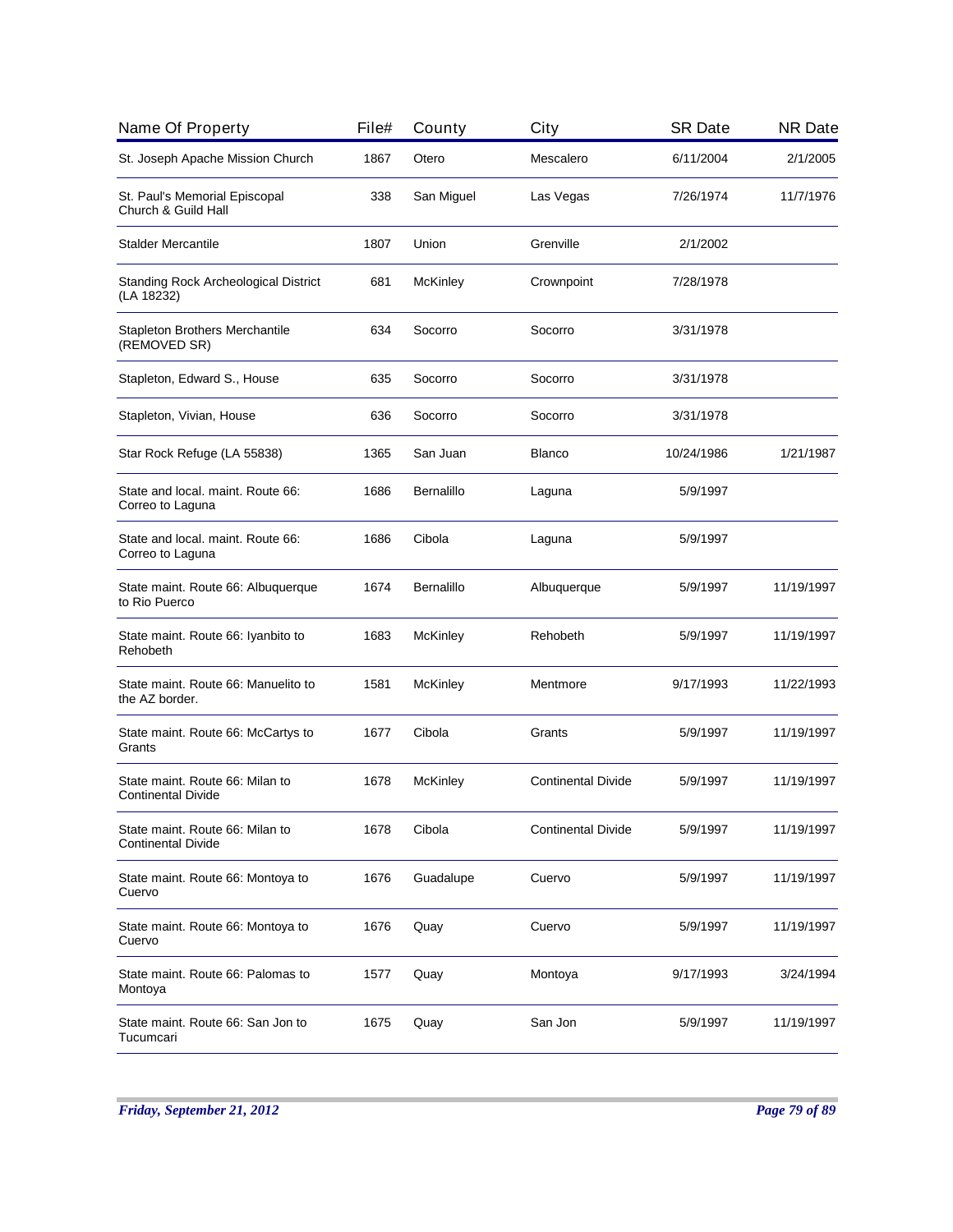| Name Of Property                                  | File# | County          | City                    | <b>SR Date</b> | <b>NR Date</b> |
|---------------------------------------------------|-------|-----------------|-------------------------|----------------|----------------|
| <b>State Theater</b>                              | 1899  | Curry           | Clovis                  | 8/11/2006      | 1/17/2007      |
| Stein's Peak Station                              | 198   | Hidalgo         | Lordsburg               | 7/31/1970      |                |
| Stepping Stone House (LA 2340)                    | 1292  | <b>McKinley</b> | Manuelito               | 9/12/1986      |                |
| Stewart Ranch Site (LA 54026)                     | 1315  | Hidalgo         | Cloverdale              | 10/24/1986     | 1/23/1993      |
| <b>Stine/Fleming House</b>                        | 193   | Grant           | <b>Silver City</b>      | 5/22/1970      |                |
| Stone Warehouse                                   | 261   | Santa Fe        | Santa Fe                | 9/29/1972      |                |
| Strong, J. P. Store                               | 484   | Mora            | Ocate                   | 12/3/1976      | 7/27/1979      |
| Strong, Mary, House                               | 510   | Bernalillo      | Albuquerque             | 6/3/1977       |                |
| Sullivan, Cornelius (Neil), House                 | 1602  | Sierra          | Hillsboro               | 11/18/1994     | 4/20/1995      |
| Summerford Mountain<br>Archaeological District    | 1878  | Dona Ana        | Radium Springs, vic. Of | 4/7/2005       |                |
| Sundt, M. M., House                               | 1070  | San Miguel      | Las Vegas               | 8/17/1984      | 9/26/1985      |
| Sunshine Building                                 | 1170  | Bernalillo      | Albuquerque             | 3/8/1985       |                |
| Superintendent's House, Atlantic &<br>Pacific RR. | 398   | Bernalillo      | Albuquerque             | 7/25/1975      | 1/20/1978      |
| Superintendent's Residence (NMSD)                 | 1472  | Santa Fe        | Santa Fe                | 7/8/1988       | 9/22/1988      |
| Supreme Body Shop                                 | 831   | Santa Fe        | Santa Fe                | 6/26/1981      |                |
| Sutherland, D. H., House (Ramirez<br>House)       | 1288  | Otero           | La Luz                  | 6/22/1979      | 10/23/1980     |
| Swastika Hotel                                    | 792   | Colfax          | Raton                   | 10/31/1980     |                |
| Sycamore Well Site                                | 1310  | Hidalgo         | Animas                  | 10/24/1986     | 1/23/1993      |
| Tabira Ruin (Pueblo Blanco South)                 | 122   | Torrance        | Progresso               | 9/12/1969      |                |
| Tafoya, Domingo, House                            | 786   | Bernalillo      | Albuquerque             | 9/16/1980      | 11/17/1980     |
| Taiban Church                                     | 1940  | De Baca         | Taiban                  | 8/14/2009      |                |
| Taichert Warehouse & Taichert<br>Building         | 439   | San Miguel      | Las Vegas               | 3/20/1976      | 9/26/1985      |
| Taichert Warehouse & Taichert<br><b>Building</b>  | 439   | San Miguel      | Las Vegas               | 3/20/1976      | 9/26/1985      |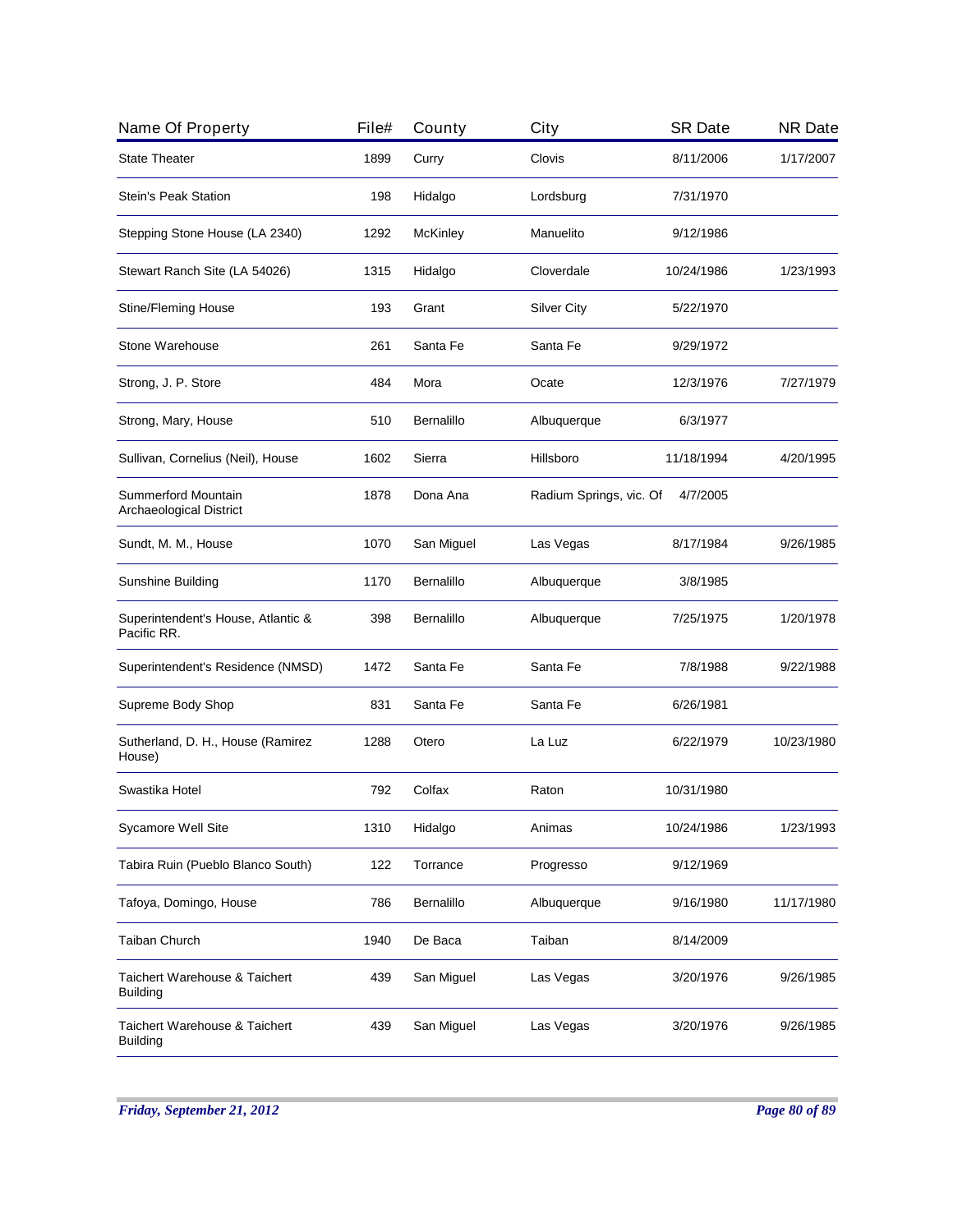| Name Of Property                            | File# | County     | City                  | <b>SR Date</b> | <b>NR Date</b> |
|---------------------------------------------|-------|------------|-----------------------|----------------|----------------|
| Talpa Altar Screen                          | 78    | Taos       | Talpa                 | 5/23/1969      |                |
| Tansill, Robert and Mary, House             | 1816  | Eddy       | Carlsbad              | 6/2/2002       | 10/10/2002     |
| Taos Alley, 2501                            | 1086  | San Miguel | Las Vegas             | 8/17/1984      | 9/26/1985      |
| <b>Taos County Courthouse</b>               | 1272  | Taos       | Taos                  | 5/9/1986       |                |
| <b>Taos Downtown Historic District</b>      | 860   | Taos       | Taos                  | 4/15/1982      | 7/8/1982       |
| Taos Inn                                    | 802   | Taos       | Taos                  | 4/3/1981       | 2/5/1982       |
| Taos, Pueblo of, NHL                        | 243   | Taos       | Taos                  | 3/13/1972      | 10/15/1966     |
| Tapacito Ruin (LA 2298)                     | 262   | Rio Arriba | <b>Blanco</b>         | 11/8/1972      | 1/21/1987      |
| <b>Taylor Peak Site</b>                     | 171   | Lea        | Maljamar              | 3/20/1970      |                |
| <b>Tchalchuitl Mines</b>                    | 1369  | Cibola     | <b>Bluewater</b>      | 10/24/1986     |                |
| Tecolote Hill (LA 22)                       | 1251  | Sandoval   | Placitas              | 2/28/1986      |                |
| <b>Tecolote Pueblo Site</b>                 | 1813  | San Miguel | Tecolote              | 4/5/2002       |                |
| Tecolote, 312                               | 1045  | San Miguel | Las Vegas             | 8/17/1984      | 9/26/1985      |
| <b>Tecolotito Dam</b>                       | 578   | San Miguel | Anton Chico           | 1/20/1978      |                |
| Te'ewi Archeological District (LA 272)      | 1401  | Rio Arriba | Chili                 | 7/17/1987      |                |
| Telephone Building, Roswell<br>(REMOVED SR) | 499   | Chaves     | Roswell               | 4/1/1977       |                |
| Tenth Street, 1114                          | 1082  | San Miguel | Las Vegas             | 8/17/1984      | 9/26/1985      |
| Tesuque, Pueblo of (Tatunge)                | 222   | Santa Fe   | <b>Tesuque Pueblo</b> | 11/22/1971     | 7/16/1973      |
| Tewa Lodge                                  | 1695  | Bernalillo | Albuquerque           | 4/3/1998       | 6/11/1998      |
| Teypama Piro Site                           | 884   | Socorro    | Socorro               | 8/12/1982      | 10/21/1983     |
| The Mission Chapel of Our Lady of<br>Light  | 1949  | Santa Fe   | Lamy                  | 8/13/2010      |                |
| Thomas Branigan Memorial Library            | 1861  | Dona Ana   | Las Cruces            | 12/12/2003     | 9/15/2004      |
| Thomas, Charlie, House                      | 1690  | Otero      | Alamogordo            | 7/18/1997      |                |
| <b>Three Corn Ruin</b>                      | 29    | San Juan   | <b>Blanco</b>         |                | 1/21/1987      |
|                                             |       |            |                       |                |                |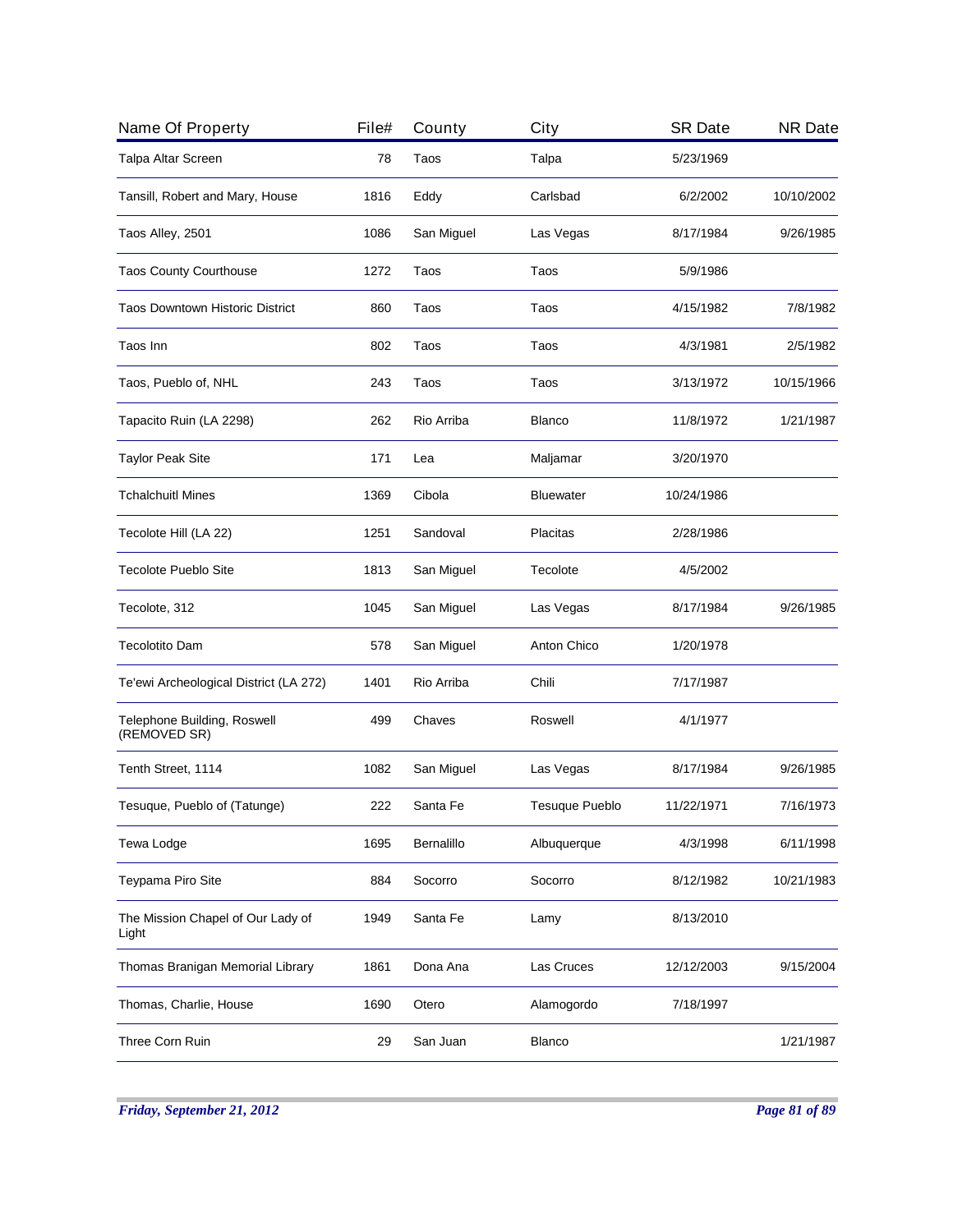| Name Of Property                                             | File# | County          | City                | <b>SR Date</b> | <b>NR Date</b> |
|--------------------------------------------------------------|-------|-----------------|---------------------|----------------|----------------|
| Three Rivers Petroglyph and Pueblo<br>Site                   | 52    | Otero           | <b>Three Rivers</b> | 3/21/1969      |                |
| Tierra Amarilla AFS P-8 Historic<br>District                 | 1790  | Rio Arriba      | Tierra Amarilla     | 2/18/2000      | 2/26/2001      |
| Tierra Amarilla Community Ditch                              | 1223  | Rio Arriba      | Tierra Amarilla     | 2/28/1986      | 9/29/1986      |
| Tierra Amarilla Historic District                            | 1216  | Rio Arriba      | Tierra Amarilla     | 2/28/1986      | 9/29/1986      |
| Tijeras Pueblo Site (LA 581)                                 | 1494  | Bernalillo      | Tijeras             | 1/13/1989      |                |
| Tile House                                                   | 1819  | Bernalillo      | Albuquerque         | 8/16/2002      |                |
| Tillotson, Thomas C., Residence                              | 1935  | Chaves          | Elk                 | 12/12/2008     |                |
| Timberlake Ruin (LA 54038)                                   | 1322  | Hidalgo         | Animas              | 10/24/1986     | 1/23/1993      |
| Tipton, Enoch, Ranch House                                   | 898   | Mora            | Watrous             | 12/2/1982      |                |
| Tipton, Martha Jane, House                                   | 899   | Mora            | Watrous             | 12/1/1982      |                |
| <b>Tipton/Black Willow Ranch Historic</b><br><b>District</b> | 1796  | Mora            | Watrous             | 7/21/2000      | 6/29/2001      |
| Tipton/Black Willow Ranch Historic<br><b>District</b>        | 1796  | San Miguel      | Watrous             | 7/21/2000      | 6/29/2001      |
| Tohatchi Village Site                                        | 123   | <b>McKinley</b> | Tohatchi            | 9/12/1969      |                |
| Tome Jail                                                    | 257   | Valencia        | Tome                | 7/5/1972       | 10/5/1977      |
| Tom's Rock Pueblo                                            | 1302  | Catron          | Pie Town            | 9/12/1986      |                |
| Tonque Pueblo                                                | 915   | Sandoval        | Algodones           | 1/14/1983      | 1/12/1984      |
| <b>Torres Block</b>                                          | 597   | Socorro         | Socorro             | 1/20/1978      |                |
| Torres, A. C., House                                         | 637   | Socorro         | Socorro             | 3/31/1978      |                |
| Torres, Antonio, House                                       | 1426  | Grant           | San Lorenzo         | 3/4/1988       | 5/16/1988      |
| Torres, Jesus Maria, House                                   | 921   | Socorro         | Socorro             | 3/4/1983       |                |
| Torres, Lupe, House                                          | 638   | Socorro         | Socorro             | 3/31/1978      |                |
| <b>Totaskwinu Ruin</b>                                       | 978   | Sandoval        | Jemez Springs       | 10/25/1983     | 5/21/1984      |
| Tovakwa Ruin (Stable Mesa Ruin)                              | 976   | Sandoval        | Jemez Springs       | 10/25/1983     | 5/21/1984      |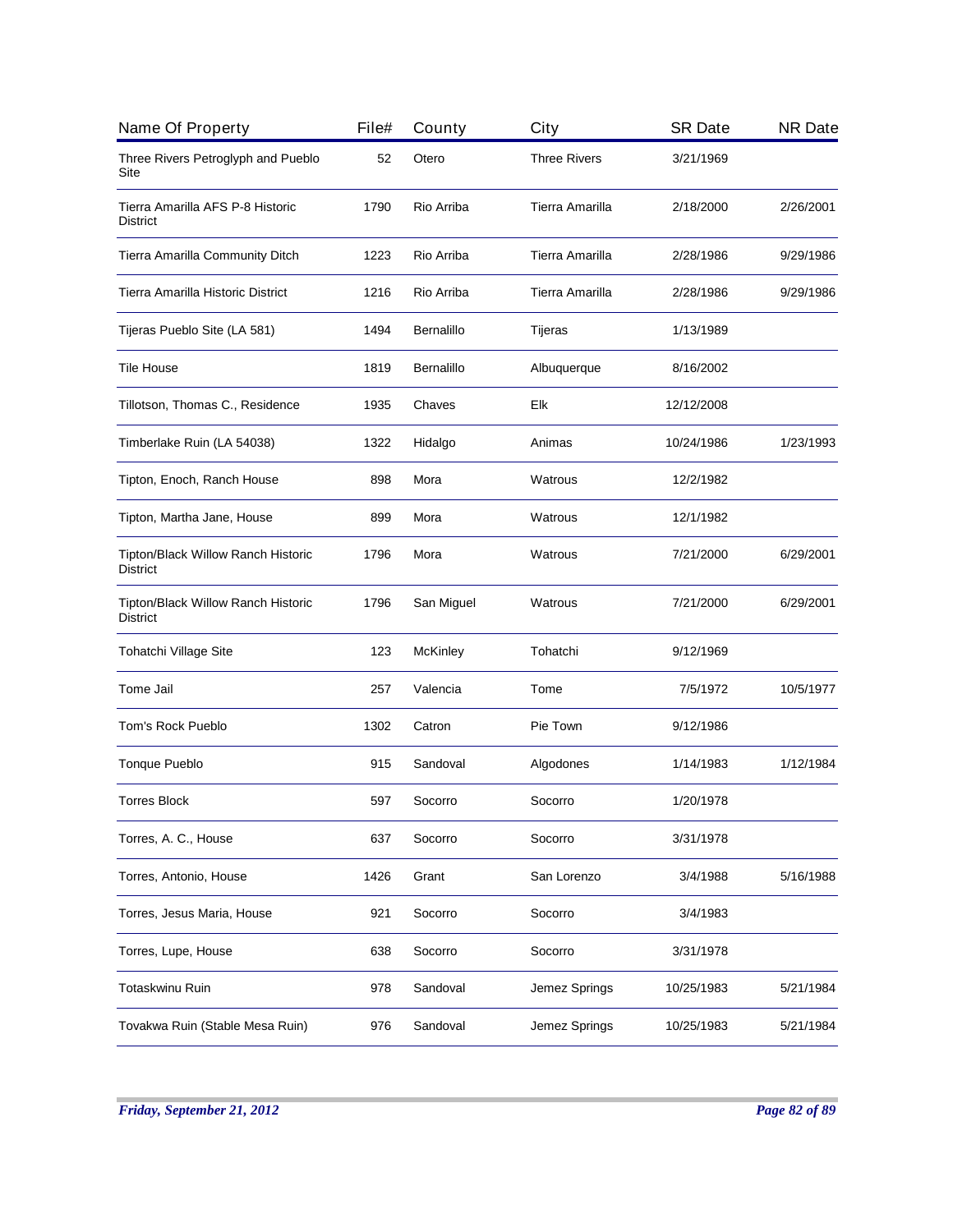| Name Of Property                                              | File# | County     | City                 | <b>SR Date</b> | <b>NR Date</b> |
|---------------------------------------------------------------|-------|------------|----------------------|----------------|----------------|
| <b>Tower Courts</b>                                           | 1573  | Bernalillo | Albuquerque          | 9/17/1993      | 11/22/1993     |
| Tower of the Standing God (LA<br>55839)                       | 1366  | Rio Arriba | Blanco               | 10/24/1986     | 1/21/1987      |
| <b>Treasure Hill Site</b>                                     | 353   | Grant      | <b>Silver City</b>   | 11/1/1974      |                |
| Tres Piedras Administrative Site, Old                         | 1709  | Taos       | <b>Tres Piedras</b>  |                | 8/5/1993       |
| Tres Piedras Railroad Water Tower                             | 579   | Taos       | <b>Tres Piedras</b>  | 1/20/1978      | 2/2/1979       |
| <b>Trinity Site NHL</b>                                       | 30    | Socorro    | Bingham              | 12/20/1968     | 10/15/1966     |
| Truby's Tower                                                 | 1334  | Rio Arriba | Blanco               | 10/24/1986     | 1/21/1987      |
| <b>Truder Park</b>                                            | 1093  | San Miguel | Las Vegas            | 8/17/1984      | 9/26/1985      |
| Trujillo Mill                                                 | 358   | Rio Arriba | Cordova              | 1/10/1975      |                |
| Trujillo, Fernando, Sr., House                                | 1119  | Rio Arriba | Los Ojos             | 1/11/1985      | 4/4/1985       |
| Trujillo, Jose Raphael, House                                 | 1490  | Santa Fe   | Rio Chiquito         | 9/9/1988       |                |
| Trujillo, Manuelita, House                                    | 1120  | Rio Arriba | Los Ojos             | 1/11/1985      | 4/4/1985       |
| Trujillo, Maria J. and Juan, House                            | 1433  | Grant      | Dwyer (Faywood P.O.) | 3/4/1988       | 5/16/1988      |
| Trujillo-Gonzales House                                       | 1046  | San Miguel | Las Vegas            | 8/17/1984      | 9/26/1985      |
| Tsama Archeological District (LA<br>908, LA 909)              | 929   | Rio Arriba | Medanales            | 8/25/1983      | 11/17/1983     |
| Tsicumo                                                       | 132   | Rio Arriba | Santa Clara Pueblo   | 10/17/1969     |                |
| <b>Tsiping Archeological District</b>                         | 124   | Rio Arriba | Canones              | 12/20/1968     | 9/4/1970       |
| Tucson Gas and Electric Route Sites<br>$(14$ Sites)           | 263   | Cibola     | Zuni Pueblo          | 11/8/1972      |                |
| Tudesqui, Roque, House                                        | 258   | Santa Fe   | Santa Fe             | 7/5/1972       |                |
| <b>Tularosa Cave</b>                                          | 125   | Catron     | Aragon               | 9/12/1969      |                |
| <b>Tularosa Original Townsite Historic</b><br><b>District</b> | 703   | Otero      | Tularosa             | 10/20/1978     | 2/14/1979      |
| Tully, Pinckney R., House                                     | 79    | Santa Fe   | Santa Fe             | 5/23/1969      | 11/5/1974      |
| Turkey Springs Archeological Site<br>(Turkey Spgs 2)          | 275   | Rio Arriba | Canjilon             | 2/9/1973       |                |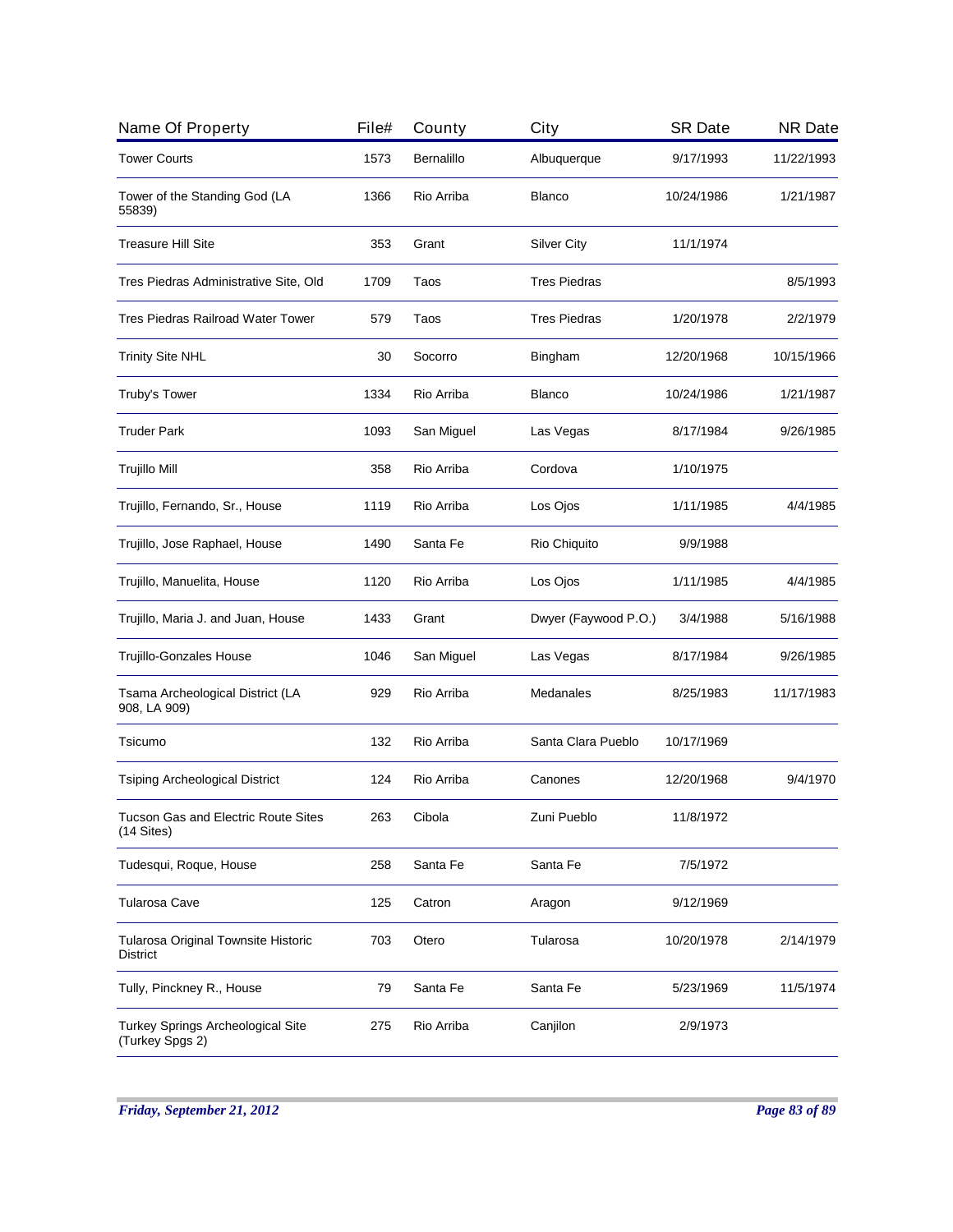| Name Of Property                                   | File# | County     | City           | <b>SR Date</b> | <b>NR Date</b> |
|----------------------------------------------------|-------|------------|----------------|----------------|----------------|
| Turley Mill and Distillery Site                    | 416   | Taos       | Arroyo Hondo   | 2/21/1969      | 11/16/1978     |
| <b>Tweedy Family Farmhouse</b>                     | 1656  | Chaves     | Roswell        | 2/21/1997      |                |
| Twelfth Street, 821                                | 1077  | San Miguel | Las Vegas      | 8/17/1984      | 9/26/1985      |
| Twelfth Street, 933                                | 1076  | San Miguel | Las Vegas      | 8/17/1984      | 9/26/1985      |
| Twentieth C. Suburban Growth of<br>Albq. 1904-1959 | 1773  | Bernalillo | Albuquerque    |                | 8/3/2001       |
| Twin Angels Pueblo (LA 5642)                       | 689   | San Juan   | Kutz Canyon    | 7/28/1978      | 10/10/1980     |
| Two Grey Hills Archeological District              | 31    | San Juan   | Two Grey Hills | 12/20/1968     |                |
| Two Grey Hills Trading Post                        | 1514  | San Juan   | Two Grey Hills | 12/8/1989      |                |
| Union Community Church                             | 389   | Sierra     | Hillsboro      | 6/20/1975      |                |
| Union County Courthouse                            | 408   | Union      | Clayton        | 8/22/1975      | 12/7/1987      |
| <b>United Methodist Church</b>                     | 458   | San Miguel | Las Vegas      | 7/30/1976      |                |
| United States Courthouse, Santa Fe                 | 244   | Santa Fe   | Santa Fe       | 3/13/1972      | 5/25/1973      |
| University Avenue, 508                             | 1050  | San Miguel | Las Vegas      | 8/17/1984      | 9/26/1985      |
| University Avenue, 514                             | 1051  | San Miguel | Las Vegas      | 8/17/1984      | 9/26/1985      |
| University President's House (NMSU)                | 1459  | Dona Ana   | Las Cruces     | 7/8/1988       | 5/16/1989      |
| Unreachable Rockshelter (LA 55841)                 | 1368  | San Juan   | <b>Blanco</b>  | 10/24/1986     | 1/21/1987      |
| Unshagi Ruin                                       | 964   | Sandoval   | Jemez Springs  | 10/25/1983     | 5/21/1984      |
| Upper Kin Klizhin Archaeological Site              | 683   | McKinley   | Seven Lakes    | 7/28/1978      | 10/10/1980     |
| <b>Upton Site</b>                                  | 504   | Luna       | Faywood        | 5/7/1977       | 12/9/1980      |
| Urton Orchards Farmhouse and<br>Milkhouse          | 1017  | Chaves     | Roswell        | 6/8/1984       | 8/29/1988      |
| US Post Office (Old) (Clay Feltz<br>Agency)        | 1189  | McKinley   | Gallup         | 9/20/1985      | 5/25/1988      |
| Val Verde Hotel                                    | 300   | Socorro    | Socorro        | 9/21/1973      | 9/13/1977      |
| Valdez, Desiderio, House                           | 1526  | Mora       | Cleveland      | 5/18/1990      | 12/24/1990     |
| Valdez, Miguel, Barn                               | 1220  | Rio Arriba | Ensenada       | 2/28/1986      | 9/29/1986      |

*Friday, September 21, 2012 Page 84 of 89*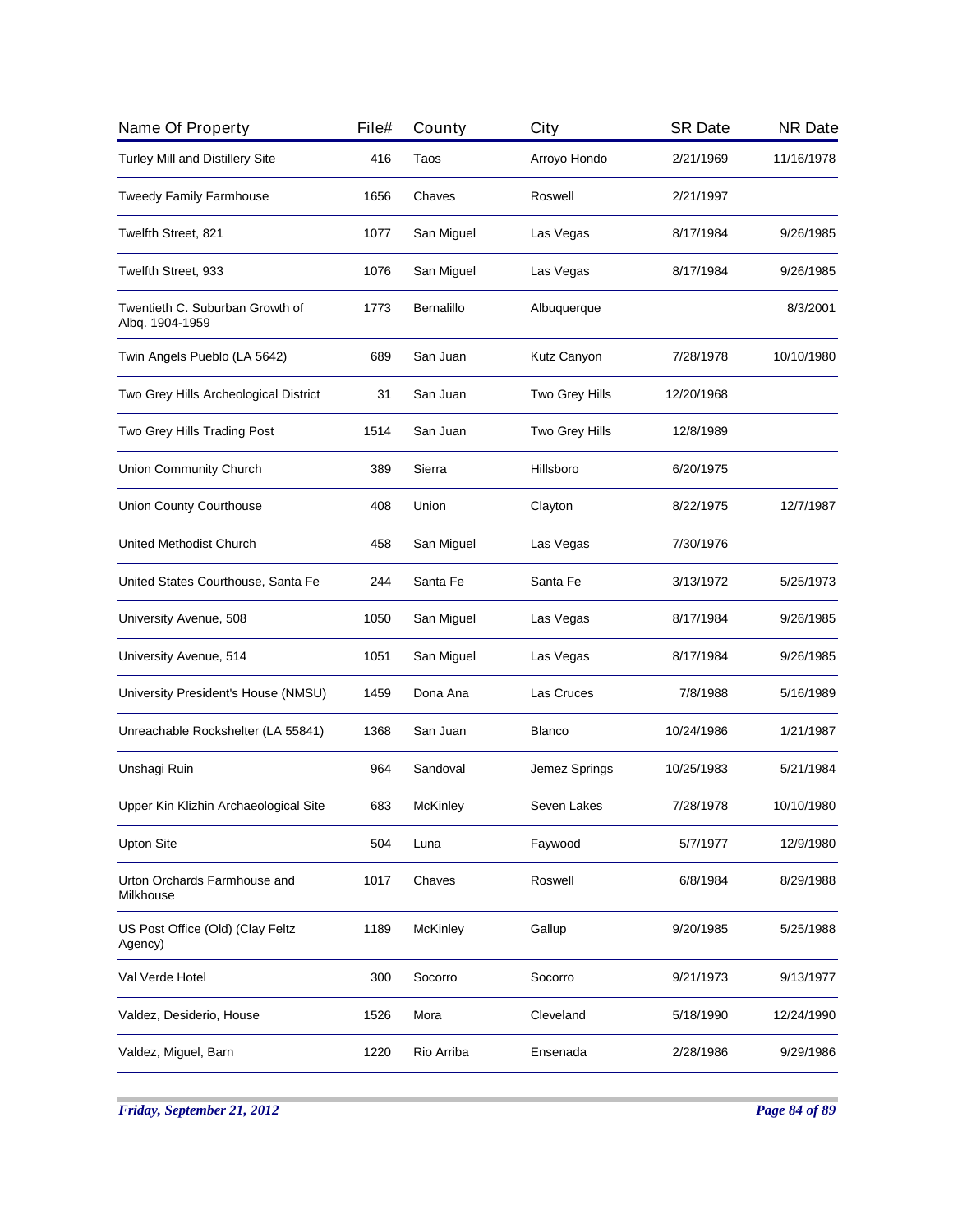| Name Of Property                                   | File# | County            | City            | <b>SR Date</b> | <b>NR Date</b> |
|----------------------------------------------------|-------|-------------------|-----------------|----------------|----------------|
| Valdez, Narciso, House (Lorenzo<br>Lopez House)    | 305   | Mora              | Ocate           | 11/30/1973     | 7/11/1980      |
| Valencia Church                                    | 887   | Valencia          | Valencia        | 10/1/1982      |                |
| Valencia Pueblo (LA 953)                           | 1252  | Valencia          | Peralta         | 2/28/1986      |                |
| Valencia Ranch<br>Historic/Archaeological District | 925   | San Miguel        | Pecos           | 7/8/1983       | 2/9/1984       |
| Valencia, Jesus, House                             | 1428  | Grant             | San Juan        | 3/4/1988       | 5/16/1988      |
| Valencia, Ysabel, House                            | 1420  | Grant             | Mimbres         | 3/4/1988       | 5/16/1988      |
| Valley Grove Baptist Church                        | 1607  | Dona Ana          | Vado            | 11/18/1994     |                |
| Valmora Sanatorium Historic District               | 1545  | Mora              | Valmora         | 5/15/1992      | 3/23/1995      |
| Van Dresser, Peter, House                          | 835   | Santa Fe          | Santa Fe        | 9/4/1981       |                |
| Variadero Bridge                                   | 1672  | San Miguel        | Variadero       | 5/9/1997       | 7/15/1997      |
| Vierra, Carlos, House                              | 712   | Santa Fe          | Santa Fe        | 2/9/1979       | 8/3/1979       |
| Vigil Torreon                                      | 409   | Taos              | Ranchos de Taos | 8/22/1975      |                |
| Vigil, Antonio, House                              | 459   | <b>Bernalillo</b> | Albuquerque     | 7/30/1976      | 5/5/1978       |
| Vigil, Donaciano, House                            | 80    | Santa Fe          | Santa Fe        | 5/23/1969      | 6/28/1972      |
| Vigil, Rufina, House                               | 151   | Socorro           | Socorro         | 3/20/1970      | 2/20/1991      |
| Villa Philmonte Historic District                  | 1611  | Colfax            | Cimarron        | 6/2/1995       | 8/18/1995      |
| Village of Columbus and Camp<br>Furlong NHL        | 390   | Luna              | Columbus        | 6/20/1975      | 5/15/1975      |
| Village of the Great Kivas                         | 290   | McKinley          | Zuni Pueblo     | 6/29/1973      |                |
| Virgin Canyon Logging Camp No. 1<br>(Daniels Camp) | 1771  | Sandoval          | Jemez Springs   | 11/19/1999     | 9/11/1992      |
| Virgin Mesa Logging Camp No. 1                     | 1770  | Sandoval          | Jemez Springs   | 11/19/1999     | 9/11/1992      |
| Virgin Mesa Logging Camp No. 2                     | 1769  | Sandoval          | Jemez Springs   | 11/19/1999     | 9/11/1992      |
| Virgin Mesa Logging Camp No. 3                     | 1768  | Sandoval          | Jemez Springs   | 11/19/1999     | 9/11/1992      |
| Virgin Mesa Rock Art Site                          | 1734  | Sandoval          | Jemez Springs   | 11/19/1999     | 4/19/1990      |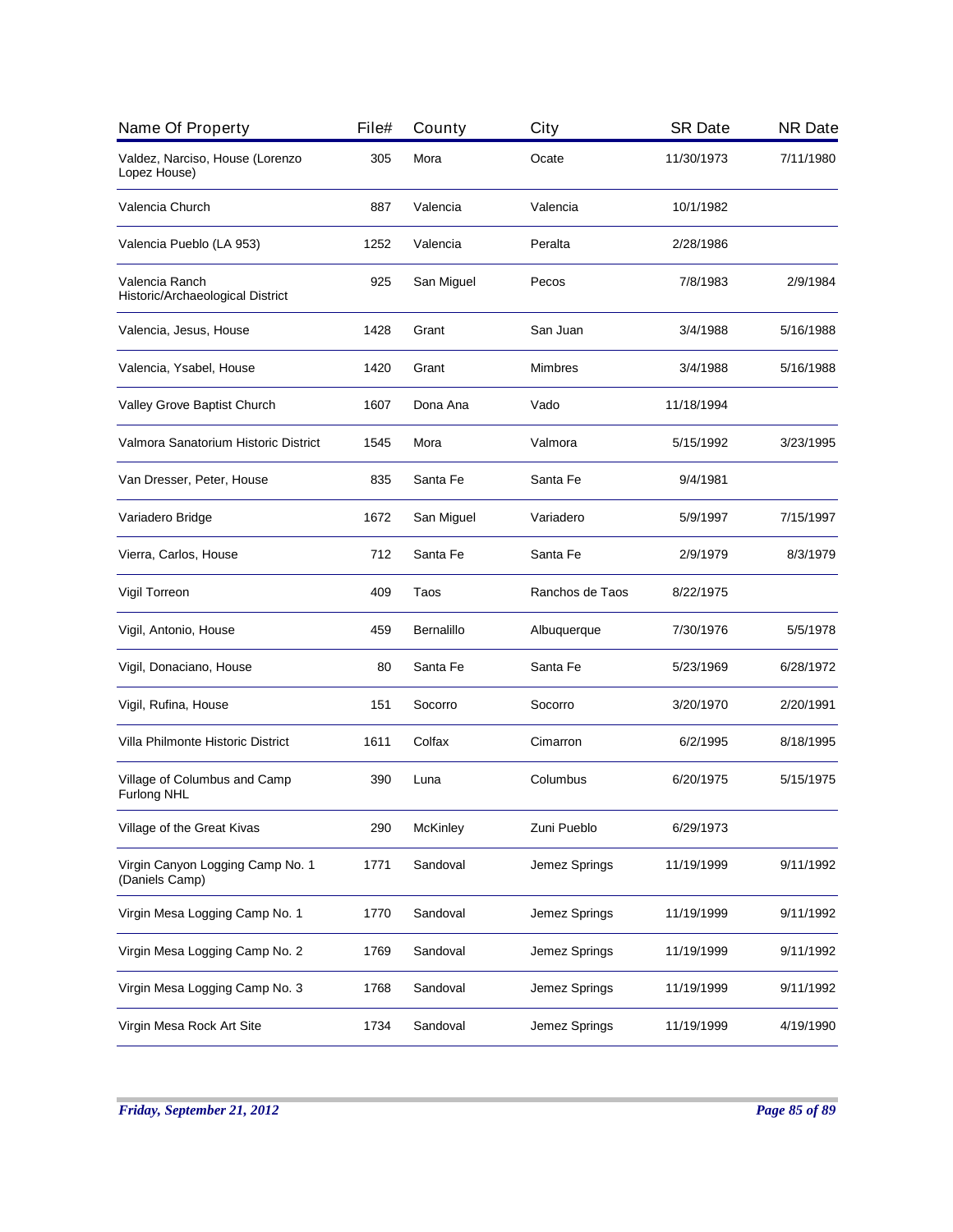| Name Of Property                      | File# | County     | City               | <b>SR Date</b> | <b>NR Date</b> |
|---------------------------------------|-------|------------|--------------------|----------------|----------------|
| Vogt, Evon Zartman Ranch House        | 1509  | McKinley   | Ramah              | 8/4/1989       | 2/4/1993       |
| W. C. T. U. Fountain in Fountain Park | 333   | San Miguel | Las Vegas          | 6/28/1974      |                |
| Wabakwa Ruin                          | 965   | Sandoval   | Jemez Springs      | 10/25/1983     | 5/21/1984      |
| Wagon Mound/Santa Clara Canyon<br>NHL | 32    | Mora       | Wagon Mound        | 12/20/1968     | 10/15/1966     |
| Wahajhamka Ruin                       | 973   | Sandoval   | Ponderosa          | 10/25/1983     | 5/21/1984      |
| Waldo Coke Ovens                      | 746   | Santa Fe   | Cerrillos          | 8/24/1979      |                |
| Wall, The (LA 55840)                  | 1367  | Rio Arriba | <b>Blanco</b>      | 10/24/1986     | 1/21/1987      |
| Wally's Dome                          | 855   | Otero      | Mescalero          | 3/12/1982      |                |
| Ward, C. W. G., House                 | 1033  | San Miguel | Las Vegas          | 8/17/1984      | 9/26/1985      |
| Warren, O. S., House                  | 194   | Grant      | <b>Silver City</b> | 5/22/1970      |                |
| <b>Washington Apartments</b>          | 589   | Bernalillo | Albuquerque        | 1/20/1978      | 2/19/1982      |
| Watrous, Historic Resources of        | 896   | San Miguel | Watrous            | 12/1/1982      |                |
| Watrous, Historic Resources of        | 896   | Mora       | Watrous            | 12/1/1982      |                |
| Watrous, Joseph B., Ranch             | 897   | Mora       | Watrous            | 12/1/1982      |                |
| Watrous/La Junta NHL                  | 33    | Mora       | Watrous            | 12/20/1968     | 10/15/1966     |
| <b>Watson Historic District</b>       | 747   | Bernalillo | Albuquerque        | 8/24/1979      |                |
| <b>Watson House</b>                   | 460   | Bernalillo | Albuquerque        | 7/30/1976      |                |
| Watson, Lettie, House                 | 748   | Bernalillo | Albuquerque        | 8/24/1979      |                |
| Webster, John M., House               | 1606  | Sierra     | Hillsboro          | 11/18/1994     | 4/20/1995      |
| <b>Weed Lookout Tower</b>             | 1449  | Otero      | Sacramento         | 3/4/1988       | 1/28/1988      |
| Weiller, H. B., House                 | 799   | Bernalillo | Albuquerque        | 2/27/1981      |                |
| <b>Werner-Gilchrist House</b>         | 880   | Bernalillo | Albuquerque        | 6/4/1982       | 8/2/1982       |
| West Otto Site                        | 245   | Santa Fe   | Stanley            | 3/13/1972      |                |
| West Ranch Tower Site                 | 1505  | Rio Arriba | Llaves             |                | 5/14/1989      |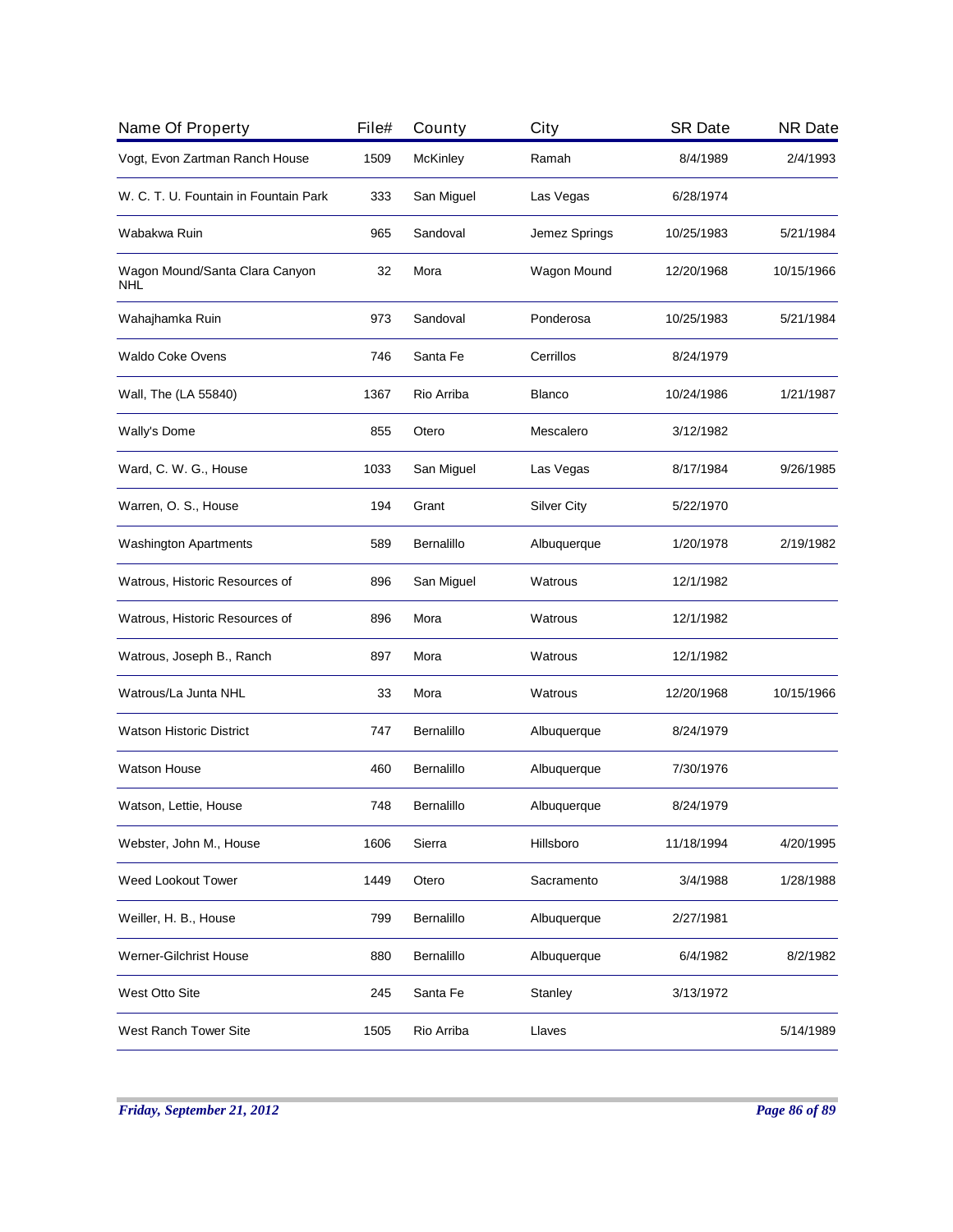| Name Of Property                                                 | File# | County     | City                | <b>SR Date</b> | <b>NR Date</b> |
|------------------------------------------------------------------|-------|------------|---------------------|----------------|----------------|
| West San Jose School                                             | 1645  | Bernalillo | Albuquerque         | 9/27/1996      | 11/22/1996     |
| Western Hotel (REMOVED SR)                                       | 418   | Lincoln    | Carrizozo           | 10/31/1975     |                |
| Western New Mexico University<br><b>Historic District</b>        | 846   | Grant      | <b>Silver City</b>  | 10/23/1981     |                |
| Westoby, Edward P., Cabin                                        | 989   | Taos       | <b>Red River</b>    | 12/16/1983     |                |
| <b>Wheaton-Smith Site</b>                                        | 505   | Grant      | San Juan            | 5/7/1977       | 7/23/1980      |
| Wheelwright Museum of the<br>American Indian                     | 1533  | Santa Fe   | Santa Fe            | 10/5/1990      | 12/18/1990     |
| Whirlwind Lake Archaeological<br>District (LA 18237)             | 674   | San Juan   | Grey Hill Springs   | 7/28/1978      |                |
| White Avenue, 500                                                | 1103  | San Juan   | Aztec               | 8/17/1984      | 2/21/1985      |
| <b>White Cafe</b>                                                | 1186  | McKinley   | Gallup              | 9/20/1985      | 1/14/1988      |
| <b>White Oaks Historic District</b>                              | 43    | Lincoln    | <b>White Oaks</b>   | 2/21/1969      | 9/4/1970       |
| White Rock Canyon Archaeological<br><b>District</b>              | 1519  | Los Alamos | <b>White Rock</b>   | 2/9/1990       | 5/28/1992      |
| White Rock Canyon Archaeological<br>District                     | 1519  | Los Alamos | <b>White Rock</b>   | 2/9/1990       | 5/18/1990      |
| <b>White Row</b>                                                 | 598   | Socorro    | Socorro             | 1/20/1978      |                |
| <b>White Sands National Monument</b><br><b>Historic District</b> | 1491  | Otero      | Alamogordo          | 9/9/1988       | 6/23/1988      |
| White, J. P & Lou T., House                                      | 425   | Chaves     | Roswell             | 12/19/1975     | 7/24/1978      |
| White, J. P., Jr., House                                         | 1654  | Chaves     | Roswell             | 2/21/1997      |                |
| Whitewater Canyon Pipeline                                       | 581   | Catron     | Glenwood            | 12/9/1977      |                |
| <b>Whittlesey House</b>                                          | 391   | Bernalillo | Albuquerque         | 6/20/1975      |                |
| Wildenstein's, Carl W., Glenwood<br>Farm House                   | 901   | Mora       | Watrous             | 12/1/1982      |                |
| Willis, J.R., House and La Miradora<br>Apartments                | 1877  | Bernalillo | Albuquerque         | 2/18/2005      | 9/1/2005       |
| Willow Canyon Archeological District<br>(LA 18235)               | 678   | San Juan   | <b>Indian Creek</b> | 7/28/1978      |                |
| Wills Canyon Spur Trestle                                        | 1753  | Otero      | Cloudcroft          |                | 12/31/1991     |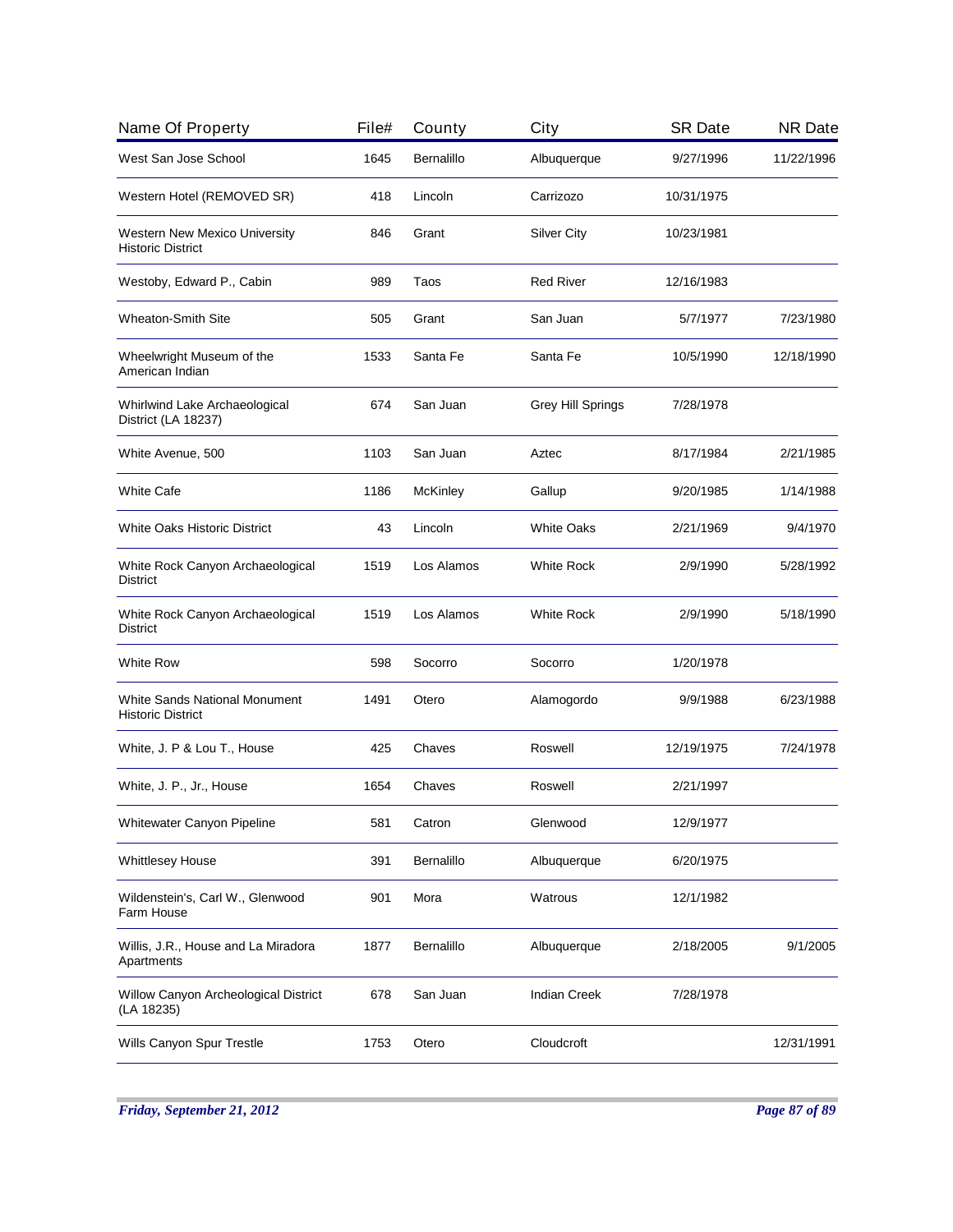| Name Of Property                     | File# | County          | City                | <b>SR Date</b> | <b>NR Date</b> |
|--------------------------------------|-------|-----------------|---------------------|----------------|----------------|
| Wilson, J. W., House                 | 836   | Bernalillo      | Albuquerque         | 9/4/1981       |                |
| Wittwer, Dr. William Fredrick, House | 1128  | Valencia        | Los Lunas           | 3/8/1985       | 2/27/1987      |
| <b>Wizard's Roost</b>                | 845   | Lincoln         | Ruidoso             | 10/23/1981     | 8/2/1982       |
| Wofford Lookout Complex              | 1446  | Otero           | Cloudcroft          | 3/4/1988       | 1/28/1988      |
| Wolye A'din (LA 49505)               | 1293  | <b>McKinley</b> | Manuelito           | 9/12/1986      |                |
| Wood, Dr. Granville, House           | 1422  | Grant           | Mimbres             | 3/4/1988       | 5/16/1988      |
| Wood, Professor J. A., House         | 851   | Santa Fe        | Santa Fe            | 3/12/1982      |                |
| Woodall House                        | 1789  | Valencia        | <b>Bosque Farms</b> | 2/18/2000      |                |
| <b>Woodrow Ruin State Monument</b>   | 126   | Grant           | Cliff               | 5/23/1969      | 7/9/1970       |
| Woolston, W. H., House               | 800   | Bernalillo      | Albuquerque         | 2/27/1981      |                |
| <b>Yellow Adobe Site</b>             | 127   | San Juan        | Two Grey Hills      | 9/12/1969      |                |
| <b>Yellow House Ruin</b>             | 128   | Cibola          | Zuni Pueblo         | 9/12/1969      |                |
| <b>Yott House</b>                    | 419   | Bernalillo      | Albuquerque         | 10/3/1975      |                |
| Young, Brigham J., House             | 988   | Taos            | <b>Red River</b>    | 12/16/1983     | 2/23/1984      |
| Young, Brigham Jr., House            | 487   | San Juan        | Fruitland           | 1/28/1977      |                |
| Yrisarri Block                       | 1639  | Bernalillo      | Albuquerque         | 6/28/1996      |                |
| Zeiger, Charles, House               | 934   | Bernalillo      | Albuquerque         | 8/25/1983      | 4/27/1984      |
| Zia, Pueblo of                       | 232   | Sandoval        | Zia Pueblo          | 12/30/1971     | 4/3/1973       |
| Zimmerly, Delfine, House             | 639   | Socorro         | Socorro             | 3/31/1978      |                |
| Zingerle House                       | 599   | Socorro         | Socorro             | 1/20/1978      |                |
| Zuni Dam                             | 582   | McKinley        | Zuni Pueblo         | 1/20/1978      |                |
| Zuni Mission Church, Restored        | 169   | McKinley        | Zuni Pueblo         | 3/20/1970      |                |
| Zuni Salt Lakes                      | 204   | Catron          | Salt Lake           | 11/6/1970      |                |
| Zuni, Pueblo of                      | 255   | McKinley        | Zuni Pueblo         | 7/28/1972      | 2/10/1975      |
| Zuni-Cibola Complex NHL              | 374   | Cibola          | Zuni Pueblo         | 2/28/1975      | 12/2/1974      |
|                                      |       |                 |                     |                |                |

*Friday, September 21, 2012 Page 88 of 89*